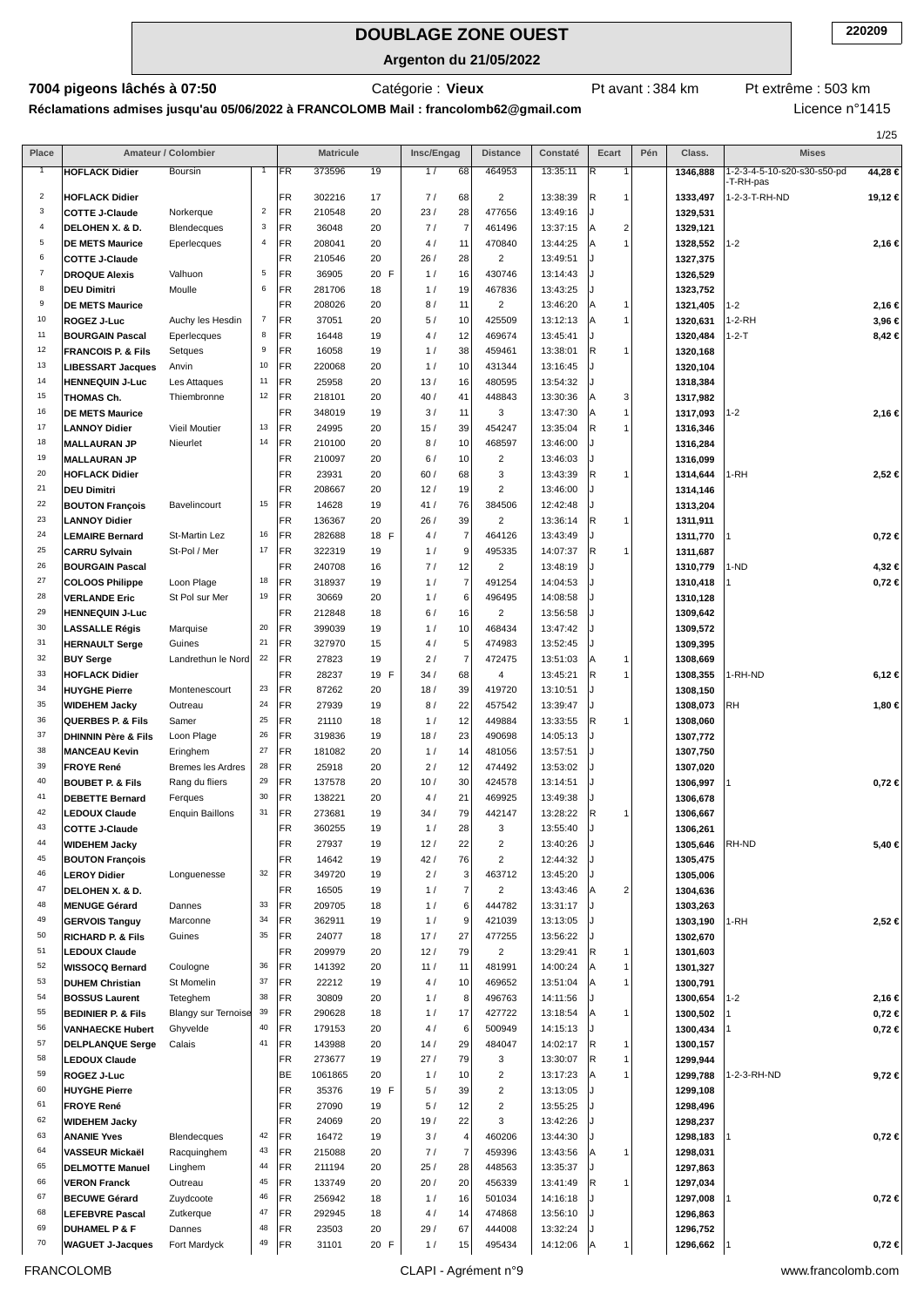| Place |                               | Amateur / Colombier |        |           | <b>Matricule</b> |      | Insc/Engag |                | <b>Distance</b>          | Constaté             | Ecart                | Pén | Class.   | 2/25<br><b>Mises</b>                                                              |
|-------|-------------------------------|---------------------|--------|-----------|------------------|------|------------|----------------|--------------------------|----------------------|----------------------|-----|----------|-----------------------------------------------------------------------------------|
| 71    | <b>DUHEM Christian</b>        |                     |        | FR.       | 175146           | 20   | 2/         | 10             | $\overline{2}$           | 13:52:15             | Α<br>1               |     | 1296,542 | $3,60 \in$<br><b>ND</b>                                                           |
| 72    | ROGEZ J-Luc                   |                     |        | FR        | 41466            | 17   | 3/         | 10             | 3                        | 13:18:14             | Α<br>1               |     | 1296,422 | 20,52€<br>1-2-3-RH-2/3-3/5<br>Dotation à la 1ère série 2/3 : Une Carte Cadhoc 50€ |
| 73    | <b>DENORME Guy</b>            | St-Pol / Mer        | 50     | <b>FR</b> | 316454           | 19   | 4/         | 32             | 495420                   | 14:12:17             | IJ                   |     | 1295,950 |                                                                                   |
| 74    | <b>BOUTON François</b>        |                     |        | <b>FR</b> | 14683            | 19   | 36/        | 76             | 3                        | 12:46:42             |                      |     | 1295,942 |                                                                                   |
| 75    | <b>GUILBERT David</b>         | Hardighen           | 51     | FR        | 144919           | 20   | 7/         | 15             | 468523                   | 13:51:37             | Α<br>1               |     | 1295,691 |                                                                                   |
| 76    | <b>HESSCHENTIER Yves</b>      | Dunkerque           | 52     | <b>FR</b> | 436141           | 18   | 2/         | 6              | 498843                   | 14:15:01             |                      |     | 1295,640 | $0,72 \in$                                                                        |
| 77    | <b>RAOULT Francis</b>         | Quernes             | 53     | <b>FR</b> | 355212           | 19   | 8/         | 32             | 449029                   | 13:36:36             |                      |     | 1295,525 |                                                                                   |
| 78    | <b>LECERF J-Marie</b>         | Guines              | 54     | FR        | 26478            | 19   | 10/        | 18             | 475386                   | 13:57:02             |                      |     | 1295,212 |                                                                                   |
| 79    | <b>GOMEZ Yannick</b>          | Calais              | 55     | <b>FR</b> | 211661           | 18   | 4/         | 21             | 485574                   | 14:04:55             |                      |     | 1295,152 |                                                                                   |
| 80    | <b>VITTU P-Marie</b>          | Rodelinghem         | 56     | FR        | 26544            | 19   | 3/         | 14             | 471877                   | 13:54:22             |                      |     | 1295,061 |                                                                                   |
| 81    | <b>DENORME Guy</b>            |                     |        | FR        | 176274           | 20   | 22/        | 32             | $\overline{2}$           | 14:12:33             |                      |     | 1295,046 |                                                                                   |
| 82    | <b>DUBOIS Charles</b>         |                     | 57     | FR        | 207059           | 20   | 1/         | $\overline{7}$ | 449461                   | 13:37:05             | R.<br>-1             |     | 1294,907 |                                                                                   |
| 83    | <b>FAY Francis</b>            | Wulverdinghe        | 58     | FR        | 210128           | 20   | 15/        | 22             | 473403                   | 13:55:41             | R.<br>$\overline{1}$ |     | 1294,515 |                                                                                   |
| 84    | <b>PENIN Fabrice</b>          | Serques             | 59     | <b>FR</b> | 208368           | 20   | 1/         | 15             | 469867                   | 13:54:01             | 63<br>lA.            |     | 1294,502 |                                                                                   |
| 85    | <b>BERTOUT TGV</b>            | Marck               | 60     | FR        | 143423           | 20   | 15/        | 39             | 484558                   | 14:04:22             | $\overline{2}$<br>Α  |     | 1294,449 |                                                                                   |
| 86    | <b>LEFEBVRE Pascal</b>        |                     |        | <b>FR</b> | 353534           | 19   | 1/         | 14             | $\overline{2}$           | 13:56:51             | J                    |     | 1294,447 |                                                                                   |
| 87    | <b>CLABAUX Christophe</b>     | Journy              | 61     | FR        | 357757           | 19   | 1/         | 31             | 462979                   | 13:47:41             |                      |     | 1294,382 |                                                                                   |
| 88    | <b>FAY Francis</b>            |                     |        | <b>FR</b> | 210127           | 20   | 10/        | 22             | $\overline{2}$           | 13:55:49             | R)<br>$\overline{1}$ |     | 1294,043 |                                                                                   |
| 89    | <b>BECLIN Dany</b>            | Landrethun le Nord  | 62     | FR        | 272188           | 19   | 5/         | 11             | 472967                   | 13:55:29             | R<br>$\overline{1}$  |     | 1294,033 |                                                                                   |
| 90    | <b>COLIN-LOQUET</b>           | Nortkerque          | 63     | FR        | 284834           | 19   | 5/         | 11             | 477354                   | 13:58:56             | Α<br>$\overline{1}$  |     | 1293,931 |                                                                                   |
| 91    | <b>HOFLACK Didier</b>         |                     |        | <b>FR</b> | 273496           | 19   | 50/        | 68             | 5                        | 13:49:38             | R)<br>1              |     | 1292,773 | 1-RH<br>2,52 €                                                                    |
| 92    | <b>DEVIENNE Gérard</b>        | Bayenghem les       | 64     | FR        | 210598           | 20   | 10/        | 15             | 469671                   | 13:53:18             | R.<br>$\mathbf{1}$   |     | 1292,735 |                                                                                   |
| 93    | <b>HOFLACK Didier</b>         |                     |        | FR        | 28265            | 19 F | 37/        | 68             | 6                        | 13:49:41             | R.<br>$\overline{1}$ |     | 1292,594 | 1-RH-ND<br>6,12€                                                                  |
| 94    | <b>MARETTE Serge</b>          | Neufchatel Hardelot | 65     | FR        | 23804            | 20   | 2/         | $\overline{7}$ | 447286                   | 13:36:06             | Α<br>$\mathbf{1}$    |     | 1292,417 |                                                                                   |
| 95    | <b>PAVY Olivier</b>           | Estrée Blanche      | 66     | FR        | 212867           | 20   | 2/         | 15             | 447040                   | 13:35:55             | Α<br>1               |     | 1292,392 |                                                                                   |
| 96    | <b>HENNEQUIN J-Luc</b>        |                     |        | <b>FR</b> | 79645            | 19   | 5/         | 16             | 3                        | 14:01:55             |                      |     | 1292,212 |                                                                                   |
| 97    | <b>GARBE Serge</b>            | Frethun             | 67     | FR        | 326246           | 15   | 3/         | 30             | 482571                   | 14:03:34             |                      |     | 1291,794 |                                                                                   |
| 98    | <b>DELPLANQUE Serge</b>       |                     |        | FR        | 27228            | 19 F | 7/         | 29             | $\overline{2}$           | 14:04:45             | R.<br>1              |     | 1291,599 |                                                                                   |
| 99    | <b>LECLERCQ Joël</b>          | Saulty              | 68     | FR        | 222858           | 20   | 21/        | 31             | 407318                   | 13:05:22             |                      |     | 1291,570 |                                                                                   |
| 100   | <b>MOTHERON Alain</b>         | Esquerdes           | 69     | <b>FR</b> | 35535            | 20 F | 31/        | 34             | 458877                   | 13:45:26             | Α<br>1               |     | 1291,092 |                                                                                   |
| 101   | QUEVAL D. & V.                | Setques             | 70     | FR        | 15962            | 19   | 4/         | 27             | 459473                   | 13:45:54             | R.<br>$\overline{1}$ |     | 1290,960 | $0,72 \in$                                                                        |
| 102   | <b>MOTHERON Alain</b>         |                     |        | FR        | 351780           | 19   | 1/         | 34             | $\overline{2}$           | 13:45:29             | Α<br>1               |     | 1290,911 |                                                                                   |
| 103   | <b>HOFLACK Didier</b>         |                     |        | <b>FR</b> | 28272            | 19   | 47/        | 68             | $\overline{7}$           | 13:50:11             | R.                   |     | 1290,799 | 1-RH<br>2,52 €                                                                    |
| 104   | <b>BOUBET P. &amp; Fils</b>   |                     |        | FR        | 137600           | 20   | 4/         | 30             | $\overline{2}$           | 13:19:03             |                      |     | 1290,315 | $0,72 \in$                                                                        |
| 105   | <b>HANON J-Pierre</b>         | Ecault              | 71     | FR        | 135030           | 20   | 4/         | 6              | 452690                   | 13:40:52             |                      |     | 1290,205 |                                                                                   |
| 106   | <b>HUYGHE Pierre</b>          |                     |        | FR        | 41762            | 17   | 38/        | 39             | 3                        | 13:15:26             |                      |     | 1289,727 |                                                                                   |
| 107   | <b>HUYGHE Pierre</b>          |                     |        | FR        | 35146            | 18 F | 4/         | 39             | 4                        | 13:15:28             |                      |     | 1289,594 |                                                                                   |
| 108   | <b>BOURGAIN Pascal</b>        |                     |        | <b>FR</b> | 285705           | 19   | 1/         | 12             | 3                        | 13:54:17             |                      |     | 1289,310 | 2,16€<br>$1 - 2$                                                                  |
| 109   | <b>DACHICOURT Gilles</b>      | Ferques             | 72     | FR        | 272011           | 19   | 8/         | 11             | 471627                   | 13:55:51             | Α<br>3               |     | 1289,286 |                                                                                   |
| 110   | <b>VASSEUR Philippe</b>       | Nesles              | 73     | FR        | 209652           | 18   | 4/         | 44             | 447390                   | 13:37:03             | A<br>1               |     | 1289,178 |                                                                                   |
| 111   | <b>BOUTON François</b>        |                     |        | <b>FR</b> | 222217           | 20   | 26/        | 76             | 4                        | 12:48:19             |                      |     | 1288,919 |                                                                                   |
| 112   | <b>DEU Dimitri</b>            |                     |        | FR        | 208652           | 20   | 9/         | 19             | 3                        | 13:53:03             |                      |     | 1288,627 |                                                                                   |
| 113   | <b>SOTOMSKI David</b>         | Coudekerque         | 74     | FR        | 177838           | 20   | 3/         | 5              | 496331                   | 14:15:10             | R<br>$\overline{2}$  |     | 1288,508 |                                                                                   |
| 114   | <b>DUPENT Jacques</b>         | Warluzel            | 75     | FR        | 51517            | 20   | 1/         | 8              | 409013                   | 13:07:26             |                      |     | 1288,500 |                                                                                   |
| 115   | <b>DEBETTE Bernard</b>        |                     |        | FR        | 138250           | 20   | 6/         | 21             | $\overline{2}$           | 13:54:44             |                      |     | 1288,407 |                                                                                   |
| 116   | <b>LECERF José</b>            | Guines              | 76     | FR        | 218099           | 18   | 23/        | 25             | 475261                   | 13:58:55             | R.<br>1              |     | 1288,206 |                                                                                   |
| 117   | <b>RAOULT Francis</b>         |                     |        | <b>FR</b> | 355236           | 19   | 30/        | 32             | $\overline{2}$           | 13:38:35             |                      |     | 1288,154 |                                                                                   |
| 118   |                               |                     |        | FR        | 34640            | 18   | 2/         | $\overline{7}$ | 3                        | 13:48:20             | $\mathbf{2}$<br>lA.  |     |          |                                                                                   |
|       | DELOHEN X. & D.               |                     |        |           |                  |      |            |                |                          |                      |                      |     | 1288,008 | Dotation à la 2ème série 2/3 : Une Carte Cadhoc 30€                               |
| 119   | <b>HOFLACK Didier</b>         |                     |        | <b>FR</b> | 21464            | 18   | 26/        | 68             | 8                        | 13:51:00             | R<br>$\mathbf{1}$    |     | 1287,879 | 1-RH-ND<br>6,12 €                                                                 |
| 120   | <b>BOLLE Gilles</b>           | Ecques              | $77\,$ | FR        | 207910           | 20   | 2/         | $\overline{7}$ | 458616                   | 13:46:06             | R.<br>1              |     | 1287,831 |                                                                                   |
| 121   | <b>BOURGAIN Pascal</b>        |                     |        | FR        | 281055           | 18   | 10/        | 12             | $\overline{4}$           | 13:54:51             |                      |     | 1287,307 | 1-ND<br>4,32 €                                                                    |
| 122   | <b>GAMBART Daniel</b>         | St-Inglevert        | 78     | FR        | 140147           | 20   | 3/         | 15             | 476255                   | 13:59:59             | lA.<br>1             |     | 1287,286 |                                                                                   |
| 123   | <b>HOFLACK Didier</b>         |                     |        | FR        | 302225           | 17   | 49 /       | 68             | 9                        | 13:51:10             | IR.<br>1             |     | 1287,285 | 1-RH<br>2,52 €                                                                    |
| 124   | <b>DUHAMEL Frédéric</b>       | Gournay             | 79     | FR        | 362551           | 19 F | 21/        | 23             | 440849                   | 13:32:31             |                      |     | 1287,088 |                                                                                   |
| 125   | <b>HERNAULT Serge</b>         |                     |        | FR        | 217271           | 18   | 3/         | 5              | $\overline{2}$           | 13:59:03             |                      |     | 1287,042 |                                                                                   |
| 126   | <b>BEDINIER P. &amp; Fils</b> |                     |        | FR        | 218809           | 20   | 9/         | 17             | $\overline{2}$           | 13:22:21             | l A<br>1             |     | 1287,002 |                                                                                   |
| 127   | <b>BUY Serge</b>              |                     |        | FR        | 24854            | 20   | 7/         | $\overline{7}$ | $\overline{2}$           | 13:57:08             | 1<br>Α               |     | 1286,983 |                                                                                   |
| 128   |                               |                     |        | <b>FR</b> | 206336           | 18   | 16/        | 30             | 3                        | 13:19:55             |                      |     |          |                                                                                   |
| 129   | <b>BOUBET P. &amp; Fils</b>   |                     | 80     |           |                  |      |            |                |                          |                      |                      |     | 1286,925 | $0,72 \in$                                                                        |
| 130   | <b>FRAMERY Quentin</b>        | Lumbres             |        | FR<br>FR  | 285121<br>140128 | 18   | 7/<br>3/   | 11<br>10       | 459323<br>$\overline{2}$ | 13:46:55<br>13:54:00 |                      |     | 1286,919 | 2,16 €<br>$1 - 2$                                                                 |
|       | <b>LASSALLE Régis</b>         |                     |        |           |                  | 20   |            |                |                          |                      |                      |     | 1286,907 |                                                                                   |
| 131   |                               |                     |        |           |                  |      |            |                |                          |                      |                      |     |          | Dotation à la 3ème série 2/3 : Une Carte Cadhoc 20€                               |
| 132   | <b>MALLAURAN JP</b>           |                     | 81     | FR        | 209166           | 20   | 9/         | 10             | $\overline{3}$           | 13:54:13             | IJ                   |     | 1286,589 |                                                                                   |
|       | <b>CARPENTIER J-Pierre</b>    | Teteghem            |        | FR        | 321756           | 19   | 5/         | 9              | 496003                   | 14:15:33             |                      |     | 1286,482 | $0,72 \in$                                                                        |
| 133   | <b>HANQUEZ Flovic</b>         | Neufchâtel          | 82     | FR        | 134590           | 20 F | 1/         | 30             | 446610                   | 13:37:10             |                      |     | 1286,443 | 1-2-3-RH<br>6,12€                                                                 |
| 134   | <b>PAVY Olivier</b>           |                     |        | FR        | 355163           | 19   | 14/        | 15             | $\overline{c}$           | 13:37:33             | A<br>1               |     | 1286,318 |                                                                                   |
| 135   | <b>BUTTEZ Emma</b>            | St Pol sur Mer      | 83     | FR        | 183499           | 20   | 5/         | 6              | 495923                   | 14:15:49             |                      |     | 1285,385 |                                                                                   |
| 136   | <b>DELMOTTE Manuel</b>        |                     |        | FR        | 357272           | 19   | 8/         | 28             | $\overline{2}$           | 13:39:01             |                      |     | 1285,219 |                                                                                   |
| 137   | <b>DAUSQUE Bruno</b>          | Renty               | 84     | FR        | 384424           | 17   | 6/         | 17             | 444774                   | 13:36:05             | R<br>1               |     | 1285,107 |                                                                                   |
| 138   | <b>CAFFIER Nathan</b>         | Camiers             | 85     | FR        | 275826           | 19 F | 31/        | 41             | 442277                   | 13:34:13             |                      |     | 1284,880 |                                                                                   |
| 139   | <b>GHEERAERT Eric</b>         | Houlle              | 86     | FR        | 209010           | 20   | 6/         | 21             | 469441                   | 13:55:23             | l A                  |     | 1284,846 |                                                                                   |
| 140   | DESCHUTTER Stépha Rinxent     |                     | 87     | <b>FR</b> | 276232           | 19   | 11/        | 15             | 469654                   | 13:55:36             |                      |     | 1284,612 | $0,72 \in$                                                                        |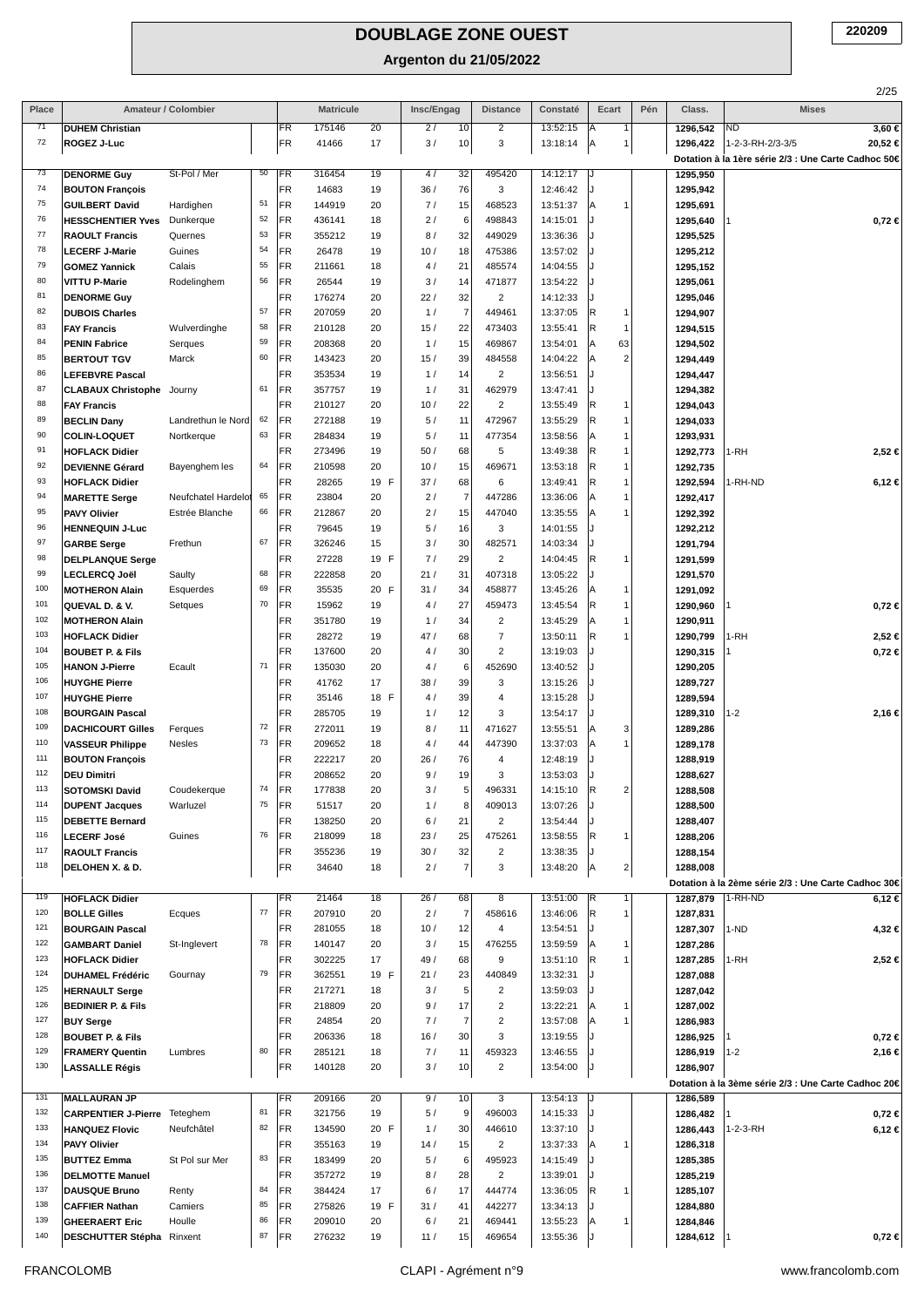| Place      |                                                               | Amateur / Colombier    |            |          | <b>Matricule</b> |            | Insc/Engag |                        | <b>Distance</b>           | Constaté             | Ecart                          | Pén | Class.               | <b>Mises</b>        | 3/25       |
|------------|---------------------------------------------------------------|------------------------|------------|----------|------------------|------------|------------|------------------------|---------------------------|----------------------|--------------------------------|-----|----------------------|---------------------|------------|
| 141        | <b>GAUDRY Benoït</b>                                          | Calais                 | 88         | FR       | 141541           | 20         | 4/         | 5                      | 485861                    | 14:10:08             | 115<br> A                      |     | 1284,592             |                     |            |
| 142        | <b>GARBE Denis</b>                                            | Calais                 | 89         | FR       | 214459           | 18         | 2/         | 15                     | 483771                    | 14:06:39             | $\mathbf{1}$<br>ΙA             |     | 1284,459             |                     |            |
| 143        | <b>GARBE Serge</b>                                            |                        |            | FR       | 25239            | 20         | 10/        | 30                     | $\overline{2}$            | 14:05:43             |                                |     | 1284,401             |                     |            |
| 144        | <b>VERON Franck</b>                                           |                        |            | FR       | 271451           | 19         | 11/        | 20                     | $\overline{2}$            | 13:45:17             | R<br>$\mathbf{1}$              |     | 1284,378             |                     |            |
| 145        | <b>GHEERAERT Eric</b>                                         |                        |            | FR       | 430294           | 18         | 4/         | 21                     | $\overline{2}$            | 13:55:32             | $\overline{1}$<br> A           |     | 1284,319             |                     |            |
| 146        | <b>VERON Franck</b>                                           |                        |            | FR       | 271466           | 19         | 17/        | 20                     | $\ensuremath{\mathsf{3}}$ | 13:45:20             | $\overline{1}$<br> R           |     | 1284,198             |                     |            |
| 147        | <b>GHEERAERT Eric</b>                                         |                        |            | FR       | 209013           | 20         | 1/         | 21                     | 3                         | 13:55:36             | $\overline{1}$<br>ΙA           |     | 1284,085             |                     |            |
| 148<br>149 | <b>DEVIGNES Joris</b>                                         | Guines                 | 90<br>91   | FR       | 144693           | 20         | 3/         | 10                     | 475383                    | 14:00:12             | R.<br>1                        |     | 1284,070             |                     |            |
| 150        | <b>DEROLLEZ Bernard</b><br><b>BEUN Patrick</b>                | Blingel<br>Blendecques | 92         | FR<br>FR | 362629<br>213307 | 19<br>20   | 59 /<br>7/ | 63<br>41               | 425632<br>461134          | 13:21:31<br>13:49:12 | $\mathbf{1}$<br>ΙA             |     | 1283,893<br>1283,837 |                     |            |
| 151        | <b>CAFFIER Nathan</b>                                         |                        |            | FR       | 403976           | 19 F       | 2/         | 41                     | $\overline{2}$            | 13:34:31             |                                |     | 1283,761             |                     |            |
| 152        | <b>BOURGAIN Pascal</b>                                        |                        |            | FR       | 35681            | 20         | 11/        | 12                     | 5                         | 13:55:52             |                                |     | 1283,730             |                     | $0,72 \in$ |
| 153        | <b>COUZIN Marc</b>                                            | Houlle                 | 93         | FR       | 348161           | 19         | 5/         | $\overline{7}$         | 469470                    | 13:55:45             | $\mathbf{1}$<br>ΙA             |     | 1283,637             |                     |            |
| 154        | <b>COTTE J-Claude</b>                                         |                        |            | FR       | 210982           | 20         | 25/        | 28                     | 4                         | 14:02:08             |                                |     | 1283,561             |                     |            |
| 155        | <b>PAGNERRE J-Pierre</b>                                      | Calais                 | 94         | FR       | 148536           | 20         | 3/         | $\overline{4}$         | 484334                    | 14:07:22             |                                |     | 1283,457             |                     |            |
| 156        | <b>CLABAUX Père &amp; Fils</b>                                | Guines                 | 95         | FR       | 222109           | 18         | 8/         | 17                     | 475056                    | 14:00:10             | $\mathbf{1}$<br>l A            |     | 1283,413             |                     |            |
| 157        | <b>CLAPTIEN Jonathan</b>                                      | Rinxent                | 96         | FR       | 276906           | 19 F       | 1/         | 20                     | 468338                    | 13:54:55             | $\overline{c}$<br>R.           |     | 1283,305             |                     |            |
| 158        | <b>HUYGHE Pierre</b>                                          |                        |            | FR       | 35378            | 19         | 36/        | 39                     | 5                         | 13:17:04             |                                |     | 1283,286             |                     |            |
| 159        | <b>NOYELLE Hervé</b>                                          | Preures                | 97         | FR       | 137271           | 20         | 5/         | 19                     | 441612                    | 13:34:10             |                                |     | 1283,134             |                     |            |
| 160        | <b>HENIN-DELPLANQUE</b>                                       | Berck                  | 98         | FR       | 28016            | 19         | 63/        | 74                     | 424235                    | 13:20:39             | $\mathbf{1}$<br>ΙA             |     | 1283,094             |                     | $0,72 \in$ |
| 161<br>162 | <b>HUYGHE Pierre</b>                                          |                        | 99         | FR<br>FR | 35348<br>287671  | 19         | 24/<br>2/  | 39<br>18               | 6<br>454818               | 13:17:07<br>13:44:34 |                                |     | 1283,090             |                     |            |
| 163        | <b>DUCHAUSSOY M. &amp; F. Ecques</b><br><b>BRIOUL Francis</b> | St-Omer                | 100        | FR       | 357911           | 18<br>19   | 2/         | 6                      | 464950                    | 13:52:31             | $\mathbf{1}$<br>ΙA             |     | 1282,743<br>1282,617 |                     | $0,72 \in$ |
| 164        | <b>DAUSQUE Bruno</b>                                          |                        |            | FR       | 384418           | 17         | 2/         | 17                     | $\overline{2}$            | 13:36:46             | 1<br>IR.                       |     | 1282,574             |                     |            |
| 165        | <b>HOFLACK Didier</b>                                         |                        |            | FR       | 28214            | 19 F       | 33/        | 68                     | 10                        | 13:52:32             | R<br>1                         |     | 1282,433             | 1-RH-ND             | 6,12€      |
| 166        | <b>DUCHAUSSOY M. &amp; F.</b>                                 |                        |            | FR       | 353050           | 19         | 8/         | 18                     | $\overline{2}$            | 13:44:42             |                                |     | 1282,261             |                     | $0,72 \in$ |
| 167        | <b>DUBOIS Michel</b>                                          | Dohem                  | 101        | FR       | 352908           | 19         | 1/         | 57                     | 449531                    | 13:40:37             |                                |     | 1282,115             |                     |            |
| 168        | <b>LELEU Franck</b>                                           | Licques                | 102        | FR       | 26415            | 19         | 21/        | 22                     | 466381                    | 13:53:46             |                                |     | 1282,088             |                     |            |
| 169        | <b>HANQUEZ Flovic</b>                                         |                        |            | FR       | 134143           | 20 F       | 3/         | 30                     | $\overline{2}$            | 13:38:21             |                                |     | 1282,073             | 1-2-3-RH            | 6,12€      |
| 170        | <b>ENGUERAND Thibaut</b>                                      | Wismes                 | 103        | FR       | 352496           | 19         | 18/        | 60                     | 453656                    | 13:43:51             |                                |     | 1282,057             |                     |            |
| 171        | <b>LAURENT Famille</b>                                        | Frévent                | 104        | FR       | 87418            | 20 F       | 6/         | 17                     | 412272                    | 13:11:39             |                                |     | 1281,741             |                     |            |
| 172        | <b>FUSILLIER Bernard</b>                                      | Marconne               | 105        | FR       | 390143           | 17         | 1/         | 5                      | 420750                    | 13:18:19             |                                |     | 1281,537             |                     |            |
| 173<br>174 | <b>REZENTHEL Frères</b>                                       | Marck                  | 106        | FR       | 143754           | 20         | 45/        | 59                     | 484530                    | 14:08:06             |                                |     | 1281,486             |                     |            |
| 175        | <b>DUQUESNOY Franck</b>                                       | Outreau                | 107        | FR<br>FR | 135718<br>26453  | 20 F       | 1/         | 81                     | 456711<br>$\overline{2}$  | 13:46:26             | $\mathbf{1}$<br>ΙA             |     | 1281,389             |                     |            |
| 176        | <b>LELEU Franck</b><br><b>SAMIERS Gérard</b>                  | Stella plage           | 108        | FR       | 210466           | 19<br>18   | 22/<br>1/  | 22<br>16               | 431400                    | 13:53:59<br>13:26:43 |                                |     | 1281,325<br>1281,196 |                     | $0,72 \in$ |
| 177        | <b>GUILBERT David</b>                                         |                        |            | FR       | 144897           | 20         | 12/        | 15                     | $\overline{2}$            | 13:55:44             | 1<br>ΙA                        |     | 1281,106             |                     |            |
| 178        | <b>COTTE J-Claude</b>                                         |                        |            | FR       | 284303           | 18         | 4 /        | 28                     | 5                         | 14:02:51             |                                |     | 1281,094             |                     |            |
| 179        | <b>FOURRIER Alain</b>                                         | Marck                  | 109        | FR       | 143055           | 20         | 4/         | $\overline{7}$         | 484494                    | 14:08:16             |                                |     | 1280,827             |                     |            |
| 180        | <b>CARLIER Bruno</b>                                          | Ambleteuse             | 110        | FR       | 138704           | 20         | 9/         | 10                     | 469382                    | 13:56:28             | $\overline{2}$<br>IR.          |     | 1280,726             |                     |            |
| 181        | <b>REZENTHEL Frères</b>                                       |                        |            | FR       | 143704           | 20         | 51/        | 59                     | $\overline{2}$            | 14:08:20             |                                |     | 1280,696             |                     |            |
| 182        | NADOT Th. & Mi.                                               | Frévent                | 111        | FR       | 226958           | 20         | 2/         | 11                     | 412466                    | 13:12:04             |                                |     | 1280,685             |                     |            |
| 183        | <b>DUHAMEL P &amp; F</b>                                      |                        |            | FR       | 271823           | 19         | 53/        | 67                     | $\overline{2}$            | 13:36:44             |                                |     | 1280,546             |                     |            |
| 184        | <b>BEDINIER P. &amp; Fils</b>                                 |                        |            | FR       | 218862           | 20         | 7/         | 17                     | 3                         | 13:24:02             | ΙA<br>1                        |     | 1280,516             |                     |            |
| 185<br>186 | <b>HOFLACK Didier</b>                                         |                        |            | FR       | 273421           | 19         | 24/        | 68                     | 11                        | 13:53:09             | R.<br>1                        |     | 1280,255             | 1-RH                | 2,52 €     |
| 187        | <b>DUHAMEL P &amp; F</b>                                      | Moringhem              | 112        | FR<br>FR | 23551<br>208803  | 20<br>20   | 38/<br>2/  | 67<br>$\mathbf{3}$     | 3<br>464779               | 13:36:54<br>13:53:06 | $\overline{\mathbf{c}}$<br>IR. |     | 1279,931             |                     |            |
| 188        | <b>LECHERF J-Paul</b><br><b>HOFLACK Didier</b>                |                        |            | FR       | 273576           | 19         | 5/         | 68                     | 12                        | 13:53:15             | 1<br> R                        |     | 1279,920<br>1279,903 | 1-2-3-4-5-r10-rh-ND | 16,83 €    |
| 189        | <b>MARTEL Franck</b>                                          | Balinghem              | 113        | FR       | 143978           | 20         | 16/        | 23                     | 476362                    | 14:02:13             | 1<br>ΙA                        |     | 1279,851             |                     |            |
| 190        | <b>REZENTHEL Frères</b>                                       |                        |            | FR       | 143740           | 20         | 48 /       | 59                     | 3                         | 14:08:35             |                                |     | 1279,850             |                     |            |
| 191        | <b>GUILBERT David</b>                                         |                        |            | FR       | 285721           | 19         | 10/        | 15                     | 3                         | 13:56:07             | A<br>$\mathbf{1}$              |     | 1279,764             |                     |            |
| 192        | <b>MOTHERON Alain</b>                                         |                        |            | FR       | 35508            | 20         | 3/         | 34                     | 3                         | 13:48:36             | 1                              |     | 1279,691             |                     |            |
| 193        | <b>LEICHT J-François</b>                                      | Blendecques            | 114        | FR       | 358620           | 19         | 9/         | 12                     | 460308                    | 13:49:42             | $\overline{2}$<br>IR.          |     | 1279,588             |                     |            |
| 194        | <b>DEU Dimitri</b>                                            |                        |            | FR       | 208665           | 20         | 19/        | 19                     | $\overline{4}$            | 13:55:38             |                                |     | 1279,522             |                     |            |
| 195        | <b>DUHEM Christian</b>                                        |                        |            | FR       | 341840           | 17         | 6/         | 10                     | 3                         | 13:57:07             | 1<br>ΙA                        |     | 1279,354             |                     |            |
| 196<br>197 | WISSOCQ J-Marc                                                | Frethun                | 115<br>116 | FR<br>FR | 142743<br>218256 | 20         | 1/         | 33                     | 480811                    | 14:05:53             | 3                              |     | 1279,316             |                     |            |
| 198        | <b>GREUET P. &amp; Fils</b><br><b>GERVOIS Tanguy</b>          | Auchy les Hesdin       |            | FR       | 219224           | 20<br>20 F | 14/<br>5/  | 14<br>$\boldsymbol{9}$ | 424484<br>$\overline{2}$  | 13:21:52<br>13:19:11 |                                |     | 1279,080<br>1279,041 | 1-ND                |            |
| 199        | <b>HENNEQUIN J-Luc</b>                                        |                        |            | NL       | 3710479          | 17         | 9/         | 16                     | $\overline{4}$            | 14:05:47             |                                |     | 1278,915             |                     | 4,32 €     |
| 200        | <b>DESCHUTTER Stépha</b>                                      |                        |            | FR       | 276209           | 19         | 14/        | 15                     | $\overline{2}$            | 13:57:14             |                                |     | 1278,898             |                     | $0,72 \in$ |
| 201        | <b>HOFLACK Didier</b>                                         |                        |            | FR       | 28333            | 27         | 54/        | 68                     | 13                        | 13:53:33             | R<br>1                         |     | 1278,847             |                     | $0,72 \in$ |
| 202        | <b>COLIN-LOQUET</b>                                           |                        |            | FR       | 35094            | 20         | 6/         | 11                     | $\overline{2}$            | 14:03:18             | $\mathbf{1}$<br>ΙA             |     | 1278,795             |                     |            |
| 203        | <b>HOFLACK Didier</b>                                         |                        |            | FR       | 28353            | 19         | 10/        | 68                     | 14                        | 13:53:34             | R.<br>1                        |     | 1278,788             | 1-2-3-ND            | 7,92 €     |
| 204        | <b>DUHAMEL P &amp; F</b>                                      |                        |            | FR       | 271809           | 19         | 6/         | 67                     | $\overline{4}$            | 13:37:15             |                                |     | 1278,641             |                     |            |
| 205        | <b>DHINNIN Luc</b>                                            | Cappelle Brouck        | 117        | FR       | 217094           | 20         | 26/        | 44                     | 479963                    | 14:05:26             | $\overline{c}$<br>ΙA           |     | 1278,532             |                     |            |
| 206        | <b>DUHEM Christian</b>                                        |                        |            | FR       | 163124           | 20         | 1/         | 10                     | 4                         | 13:57:24             | $\overline{1}$<br> A           |     | 1278,367             | ND                  | 3,60 €     |
| 207        | <b>DURIEZ Eric</b>                                            | Zutkerque              | 118        | FR       | 35011            | 20 F       | 11/        | 15                     | 474801                    | 14:01:29             |                                |     | 1278,176             |                     |            |
| 208<br>209 | <b>DEBACKER Alain</b>                                         | St-Omer                | 119        | FR       | 351132           | 19         | $2/$       | 22                     | 464645                    | 13:53:32             | IR.<br>1                       |     | 1278,080             |                     | 0,72€      |
| 210        | <b>HOFLACK Didier</b><br><b>LELEU Franck</b>                  |                        |            | FR<br>FR | 28389<br>25393   | 19<br>20   | 9/<br>18/  | 68<br>22               | 15<br>3                   | 13:53:48<br>13:54:57 | IR.                            |     | 1277,968<br>1277,931 | $1 - 2 - 3$         | 4,32 €     |
| 211        | <b>DECHERF P. &amp; Fils</b>                                  | Bourbourg              | 120        | FR       | 344214           | 17         | 1/         | $\overline{7}$         | 486266                    | 14:10:32             |                                |     | 1277,854             |                     |            |
| 212        | <b>BOURGAIN Pascal</b>                                        |                        |            | FR       | 281827           | 18         | 3/         | 12                     | 6                         | 13:57:35             |                                |     | 1277,735             | 1-2-ND-2/2-2/3-3/5  | 27,36 €    |
| 213        | <b>ENGUERAND Thibaut</b>                                      |                        |            | FR       | 352405           | 19         | 15/        | 60                     | $\overline{2}$            | 13:45:09             |                                |     | 1277,364             | $1 - 2 - 3 - 4 - 5$ | 10,80 €    |
|            |                                                               |                        |            |          |                  |            |            |                        |                           |                      |                                |     |                      |                     |            |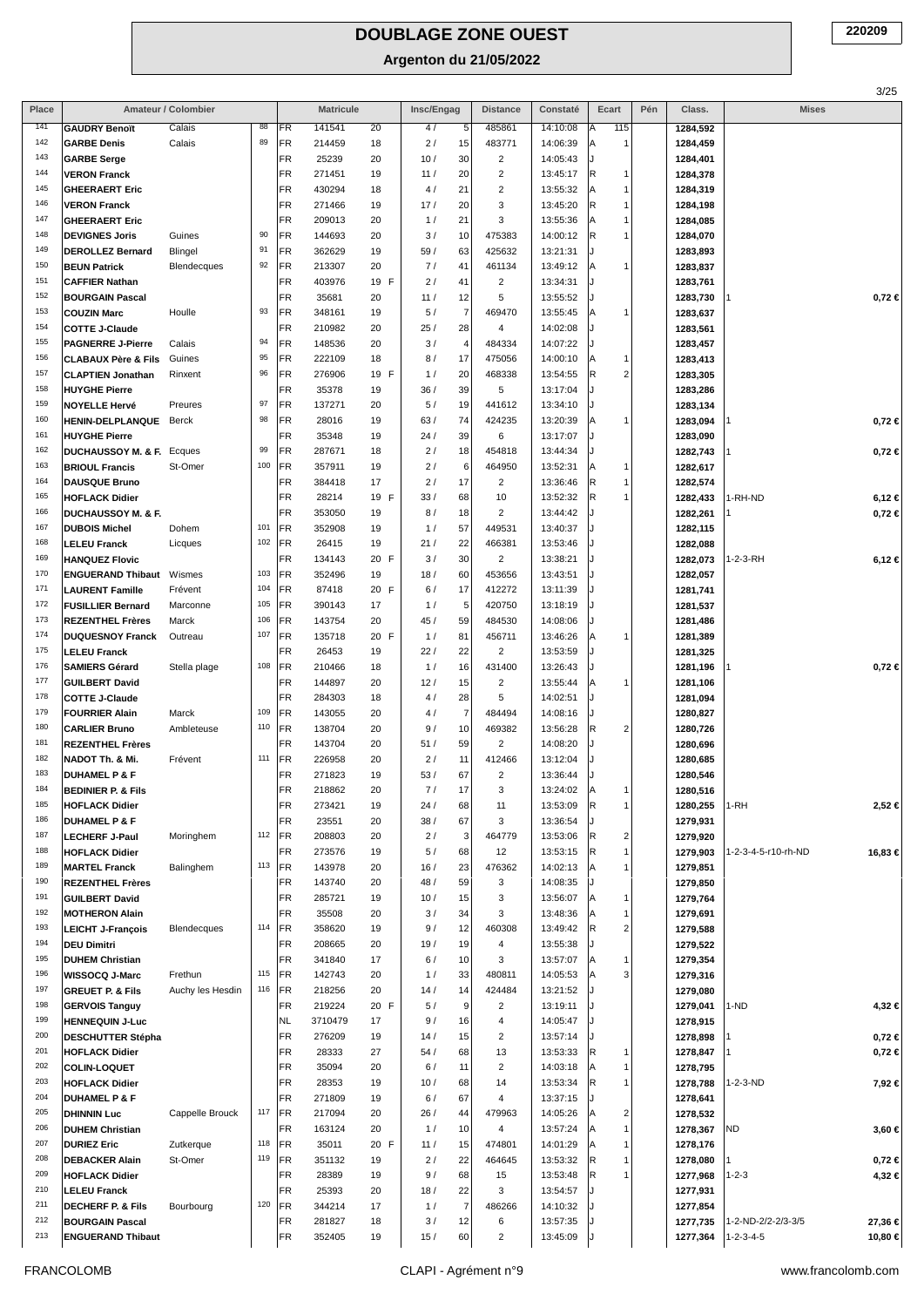|            |                                                     |                           |            |                 |                  |            |            |                            |                          |                      |                                          |     |                      |                     | 4/25       |
|------------|-----------------------------------------------------|---------------------------|------------|-----------------|------------------|------------|------------|----------------------------|--------------------------|----------------------|------------------------------------------|-----|----------------------|---------------------|------------|
| Place      |                                                     | Amateur / Colombier       |            |                 | <b>Matricule</b> |            | Insc/Engag |                            | <b>Distance</b>          | Constaté             | Ecart                                    | Pén | Class.               | <b>Mises</b>        |            |
| 214        | <b>SLAMKA Michel</b>                                | Camiers                   | 121        | FR              | 23621            | 20         | 3/         | 6                          | 442586                   | 13:36:29             | R<br>$\mathbf{1}$                        |     | 1277,311             |                     |            |
| 215<br>216 | ROCHES Gérard                                       | Bois en Ardres            | 122        | FR              | 23250            | 18         | 3/         | 8                          | 476488                   | 14:03:02             | R                                        |     | 1277,279             |                     |            |
| 217        | <b>HOFLACK Didier</b><br><b>DELMOTTE Manuel</b>     |                           |            | FR<br>FR        | 28222<br>357275  | 19 F<br>19 | 31/<br>10/ | 68<br>28                   | 16<br>3                  | 13:54:06<br>13:41:19 | R                                        |     | 1276,915<br>1276,805 | 1-ND                | 4,32 €     |
| 218        | <b>LEPRETRE Richard</b>                             | St-Martin D               | 123        | FR              | 206891           | 20         | 11/        | 17                         | 448125                   | 13:41:05             | A<br>1                                   |     | 1276,463             |                     |            |
| 219        | GOURDIN S. & G.                                     | Zouafques                 | 124        | FR              | 16257            | 19         | 2/         | $\overline{4}$             | 470312                   | 13:58:28             |                                          |     | 1276,403             |                     | $0,72 \in$ |
| 220        | <b>DELEPINE Pascal</b>                              | Enguinegatte              | 125        | FR              | 383025           | 17         | 12/        | 19                         | 449405                   | 13:42:27             | 17<br>ΙA                                 |     | 1276,117             |                     |            |
| 221        | <b>PAVY Nicolas</b>                                 | Quernes                   | 126        | FR              | 355268           | 19         | 2/         | 16                         | 449055                   | 13:41:57             | IJ                                       |     | 1275,906             |                     |            |
| 222        | <b>FRANCOIS P. &amp; Fils</b>                       |                           |            | FR              | 35606            | 20         | 37/        | 38                         | $\overline{c}$           | 13:50:06             | R<br>1                                   |     | 1275,871             | <b>ND</b>           | 3,60 €     |
| 223        | <b>DUHAMEL P &amp; F</b>                            |                           |            | FR              | 271808           | 19         | 16/        | 67                         | 5                        | 13:38:02             |                                          |     | 1275,763             |                     |            |
| 224        | <b>COTTE J-Claude</b>                               |                           |            | FR              | 26553            | 19         | 6/         | 28                         | 6                        | 14:04:26             |                                          |     | 1275,677             |                     |            |
| 225<br>226 | <b>VANHOUTTE Michel</b>                             | Wizernes                  | 127<br>128 | FR<br>FR        | 213217<br>136144 | 20         | 5/<br>7/   | $\bf{8}$<br>$\overline{7}$ | 460282<br>462391         | 13:50:49<br>13:53:33 | 64                                       |     | 1275,667             |                     |            |
| 227        | <b>PERON Théo</b><br><b>BRUNET Jérôme</b>           | Coudekerque               | 129        | FR              | 184253           | 20<br>20   | 27/        | 44                         | 495880                   | 14:18:42             | ΙA<br> R<br>3                            |     | 1275,602<br>1275,585 |                     |            |
| 228        | <b>NOYELLE Hervé</b>                                |                           |            | FR              | 137270           | 20         | 8/         | 19                         | $\overline{\mathbf{c}}$  | 13:36:13             |                                          |     | 1275,537             |                     |            |
| 229        | <b>DEROLLEZ Bernard</b>                             |                           |            | FR              | 362694           | 19         | 28/        | 63                         | $\overline{2}$           | 13:23:42             |                                          |     | 1275,493             |                     |            |
| 230        | <b>COLIN-LOQUET</b>                                 |                           |            | FR              | 283867           | 19         | 9/         | 11                         | 3                        | 14:04:16             | A<br>1                                   |     | 1275,492             |                     |            |
| 231        | <b>ODENT Philippe</b>                               | Nielles les Calais        | 130        | FR              | 26012            | 20         | 27/        | 28                         | 479734                   | 14:06:09             |                                          |     | 1275,380             |                     |            |
| 232        | <b>HENIN-DELPLANQUE</b>                             |                           |            | FR              | 297590           | 17         | 4/         | 74                         | $\overline{2}$           | 13:22:39             | A<br>-1                                  |     | 1275,379             |                     | $0,72 \in$ |
| 233        | <b>CLEMENT Henri</b>                                | Hesdigneul les            | 131        | FR              | 275708           | 19         | 3/         | 6                          | 451460                   | 13:43:59             |                                          |     | 1275,371             |                     |            |
| 234<br>235 | <b>DEROLLEZ Bernard</b><br><b>LEMAITRE Frédéric</b> |                           | 132        | <b>FR</b><br>FR | 294177<br>147477 | 18         | 60/        | 63                         | 3                        | 13:23:45             |                                          |     | 1275,302             |                     |            |
| 236        |                                                     | Bois en Ardres            |            | FR              | 352283           | 20<br>19   | 15/<br>14/ | 31<br>17                   | 477747<br>$\overline{2}$ | 14:04:37<br>13:41:29 | ΙA<br>1                                  |     | 1275,296             |                     |            |
| 237        | <b>LEPRETRE Richard</b><br><b>DEBETTE Bernard</b>   |                           |            | FR              | 138242           | 20         | 14/        | 21                         | 3                        | 13:58:35             |                                          |     | 1275,011<br>1274,949 |                     |            |
| 238        | <b>DHELIN Jérome</b>                                | Blingel                   | 133        | FR              | 218655           | 20         | 12/        | 14                         | 425412                   | 13:23:40             | R                                        |     | 1274,876             |                     |            |
| 239        | <b>DEMAILLY Denis</b>                               | Monchy au Bois            | 134        | FR              | 225159           | 20         | 8/         | 15                         | 406441                   | 13:08:49             |                                          |     | 1274,842             |                     | $0,72 \in$ |
| 240        | <b>CADET Sébastien</b>                              | Bouquehaut                | 135        | FR              | 283259           | 19         | 1/         | 27                         | 470600                   | 13:59:09             |                                          |     | 1274,821             |                     |            |
| 241        | <b>COZE Elie</b>                                    | Fiennes                   | 136        | FR              | 276595           | 19         | 1/         | $\overline{7}$             | 471230                   | 13:59:43             |                                          |     | 1274,571             |                     |            |
| 242        | <b>DUHEM Christian</b>                              |                           |            | FR              | 175759           | 20         | 3/         | 10                         | 5                        | 13:58:31             | ΙA<br>1                                  |     | 1274,493             |                     |            |
| 243        | JOLY J-Pierre                                       | Guines                    | 137        | FR)             | 145070           | 20         | 4/         | 11                         | 475254                   | 14:02:54             | R<br>$\overline{\mathbf{c}}$             |     | 1274,372             |                     |            |
| 244<br>245 | <b>COLIN-LOQUET</b>                                 |                           |            | FR              | 353747           | 19         | 1/         | 11                         | 4                        | 14:04:36             | A<br>$\mathbf{1}$                        |     | 1274,357             |                     |            |
| 246        | <b>WISSOCQ Bernard</b><br><b>MAHBOUB Hicham</b>     | Coudekerque               | 138        | FR<br>FR        | 141422<br>317893 | 20<br>19   | 9/<br>1/   | 11<br>6                    | $\overline{2}$<br>495176 | 14:08:15<br>14:18:36 | ΙA<br>1<br> R<br>$\overline{\mathbf{c}}$ |     | 1274,319<br>1274,152 |                     |            |
| 247        | <b>LELEU Franck</b>                                 |                           |            | <b>FR</b>       | 25347            | 20         | 1/         | 22                         | 4                        | 13:56:04             |                                          |     | 1274,033             |                     |            |
| 248        | <b>DESITTER Bernard</b>                             | Offekerque                | 139        | FR              | 219247           | 18         | 4/         | 6 <sup>1</sup>             | 483174                   | 14:08:54             | R<br>21                                  |     | 1274,026             |                     |            |
| 249        | <b>DUBOIS Michel</b>                                |                           |            | FR              | 280530           | 18         | 38/        | 57                         | $\overline{c}$           | 13:42:52             |                                          |     | 1273,940             |                     |            |
| 250        | <b>VERLANDE Eric</b>                                |                           |            | FR              | 30668            | 20         | 3/         | 6                          | $\overline{c}$           | 14:19:45             |                                          |     | 1273,881             |                     |            |
| 251        | <b>DESITTER Bernard</b>                             |                           |            | FR              | 286709           | 19         | 2/         | 6                          | $\overline{c}$           | 14:08:57             | R<br>21                                  |     | 1273,858             |                     |            |
| 252        | JOLY J-Pierre                                       |                           |            | FR              | 308338           | 17         | 1/         | 11                         | $\overline{c}$           | 14:03:06             | R<br>$\overline{\mathbf{c}}$             |     | 1273,689             |                     |            |
| 253        | <b>BOUTEMY Vincent</b>                              | Tilloy les Hermaville 140 |            | FR              | 36326            | 18 F       | 1/         | 6                          | 420678                   | 13:20:18             | A<br>$\mathbf{1}$                        |     | 1273,682             |                     |            |
| 254<br>255 | <b>VANNEUVILLE Gilles</b>                           |                           | 141        | FR              | 282839           | 18         | 4/         | 25                         | 464351                   | 13:54:42             | 2<br>ΙA                                  |     | 1273,352             |                     |            |
| 256        | <b>VITTU P-Marie</b><br><b>DUBOIS Michel</b>        |                           |            | <b>FR</b><br>FR | 25700<br>352918  | 20<br>19   | 9/<br>24/  | 14<br>57                   | $\overline{c}$<br>3      | 14:00:35<br>13:43:06 |                                          |     | 1273,336             |                     |            |
| 257        | <b>GILLIOT Raymond</b>                              | Rosendaël                 | 142        | FR              | 256584           | 18         | 11/        | 12                         | 498648                   | 14:21:41             |                                          |     | 1273,098<br>1273,090 |                     | 0,72 €     |
| 258        | <b>BUIRE Père &amp; Fils</b>                        | Heuringhem                | 143        | FR              | 35680            | 20         | 2/         | 11                         | 458930                   | 13:50:33             | $\overline{\mathbf{c}}$<br>ΙA            |     | 1272,973             |                     | 0,72 ∈     |
| 259        | <b>THOMAS Ch.</b>                                   |                           |            | FR              | 359773           | 19         | 3/         | 41                         | $\overline{c}$           | 13:42:40             | 3<br>ΙA                                  |     | 1272,881             |                     |            |
| 260        | <b>RAOULT Francis</b>                               |                           |            | FR              | 212601           | 20         | 19/        | 32                         | 3                        | 13:42:48             |                                          |     | 1272,758             |                     |            |
| 261        | <b>SERGENT Eric</b>                                 | Pont de Briques           | 144        | FR              | 135095           | 20         | 3/         | 16                         | 452906                   | 13:45:53             | $\overline{\mathbf{c}}$<br>ΙA            |     | 1272,731             |                     |            |
| 262        | <b>DELPLANQUE Serge</b>                             |                           |            | FR              | 287057           | 19         | 15/        | 29                         | 3                        | 14:10:19             | R                                        |     | 1272,695             |                     |            |
| 263        | <b>MANCEAU Kevin</b>                                |                           |            | FR              | 349127           | 17         | 2/         | 14                         | $\overline{c}$           | 14:07:59             |                                          |     | 1272,691             |                     |            |
| 264<br>265 | <b>ODENT Philippe</b>                               | Pont de Briques           | 145        | FR<br>FR        | 26049<br>274828  | 20<br>19   | 2/<br>28/  | 28<br>79                   | $\overline{2}$<br>453932 | 14:06:58<br>13:46:47 |                                          |     | 1272,617             |                     |            |
| 266        | <b>LEGRAND P. &amp; Fils</b><br><b>LECERF José</b>  |                           |            | FR              | 145142           | 20         | 17/        | 25                         | $\overline{c}$           | 14:03:32             | R                                        |     | 1272,290<br>1272,285 |                     |            |
| 267        | <b>BOUBET P. &amp; Fils</b>                         |                           |            | FR              | 275160           | 19         | 14/        | 30                         | 4                        | 13:23:44             |                                          |     | 1272,207             |                     | $0,72 \in$ |
| 268        | <b>DESMIDT Anthony</b>                              | Coudekerque               | 146        | FR              | 177616           | 20         | 2/         | 8                          | 495988                   | 14:19:52             |                                          |     | 1272,199             |                     |            |
| 269        | <b>LASSALLE Régis</b>                               |                           |            | FR              | 139877           | 20         | 8/         | 10                         | 3                        | 13:58:15             |                                          |     | 1272,054             |                     |            |
| 270        | <b>HEMBERT Jacky</b>                                | Guines                    | 147        | FR              | 144941           | 20         | 3/         | 5                          | 475787                   | 14:04:02             |                                          |     | 1272,044             |                     |            |
| 271        | <b>HOFLACK Didier</b>                               |                           |            | FR              | 21450            | 18         | 6/         | 68                         | 17                       | 13:55:30             | R                                        |     | 1272,024             | $1 - 2 - 3$         | 4,32 €     |
| 272        | <b>FRUCHART Jérome</b>                              | Berlencourt               | 148        | FR              | 219523           | 20         | 4/         | 19                         | 414843                   | 13:16:12             |                                          |     | 1271,744             |                     |            |
| 273<br>274 | <b>HERMILIER Fabrice</b>                            | Ferques                   | 149        | FR              | 285221           | 19         | 1/         | 14                         | 470549                   | 14:00:02             |                                          |     | 1271,639             |                     |            |
| 275        | <b>BRUNET Jérôme</b>                                |                           |            | FR<br>FR        | 29394<br>25919   | 18         | 13/<br>7/  | 44<br>12                   | $\overline{2}$<br>3      | 14:19:55<br>14:03:09 | R<br>3                                   |     | 1271,605             |                     |            |
| 276        | <b>FROYE René</b><br><b>GOMEZ Yannick</b>           |                           |            | FR              | 142699           | 20<br>20   | 1/         | 21                         | 2                        | 14:11:54             |                                          |     | 1271,585<br>1271,469 |                     |            |
| 277        | <b>FABIANSKI Arnold</b>                             | St Inglevert              | 150        | FR              | 272121           | 19         | 4/         | $\overline{7}$             | 475232                   | 14:03:47             | A<br>1                                   |     | 1271,461             |                     |            |
| 278        | <b>ENGUERAND Thibaut</b>                            |                           |            | FR              | 206816           | 20 F       | 10/        | 60                         | 3                        | 13:46:50             |                                          |     | 1271,339             | 1-2-3-4-5-ND        | 14,40 €    |
| 279        | <b>BUIRE Père &amp; Fils</b>                        |                           |            | FR              | 216061           | 20         | 8/         | 11                         | $\overline{c}$           | 13:51:01             | $\overline{2}$<br> A                     |     | 1271,327             |                     | $0,72 \in$ |
| 280        | QUEVAL D. & V.                                      |                           |            | FR              | 35595            | 20         | 19/        | 27                         | $\overline{c}$           | 13:51:26             | R                                        |     | 1271,197             |                     | $0,72 \in$ |
| 281        | <b>HENNEQUIN J-Luc</b>                              |                           |            | FR              | 280460           | 19         | 7/         | 16                         | 5                        | 14:08:04             |                                          |     | 1271,191             |                     |            |
| 282        | <b>ENGUERAND Thibaut</b>                            |                           |            | FR              | 35790            | 20         | 2/         | 60                         | $\overline{4}$           | 13:46:53             |                                          |     | 1271,161             | $1 - 2 - 3 - 4 - 5$ | 10,80 €    |
| 283        | <b>HOFLACK Didier</b>                               |                           |            | FR              | 23871            | 20         | 51/        | 68                         | 18                       | 13:55:46             | R<br>1                                   |     | 1271,097             | 1-ND                | 4,32 €     |
| 284<br>285 | <b>ENGUERAND Thibaut</b>                            |                           |            | FR              | 401302           | 20         | 23/        | 60                         | 5                        | 13:46:56             |                                          |     | 1270,982             |                     |            |
| 286        | <b>HIVER Gérald</b><br><b>MARGRIS A. &amp; P.</b>   | Calais<br>Gennes Ivergny  | 151<br>152 | FR<br>FR        | 189549<br>36464  | 16<br>20 F | 11/<br>3/  | 14<br>5                    | 485693<br>408585         | 14:12:28<br>13:11:33 | 15<br> A                                 |     | 1270,748             |                     |            |
|            |                                                     |                           |            |                 |                  |            |            |                            |                          |                      |                                          |     | 1270,673             |                     |            |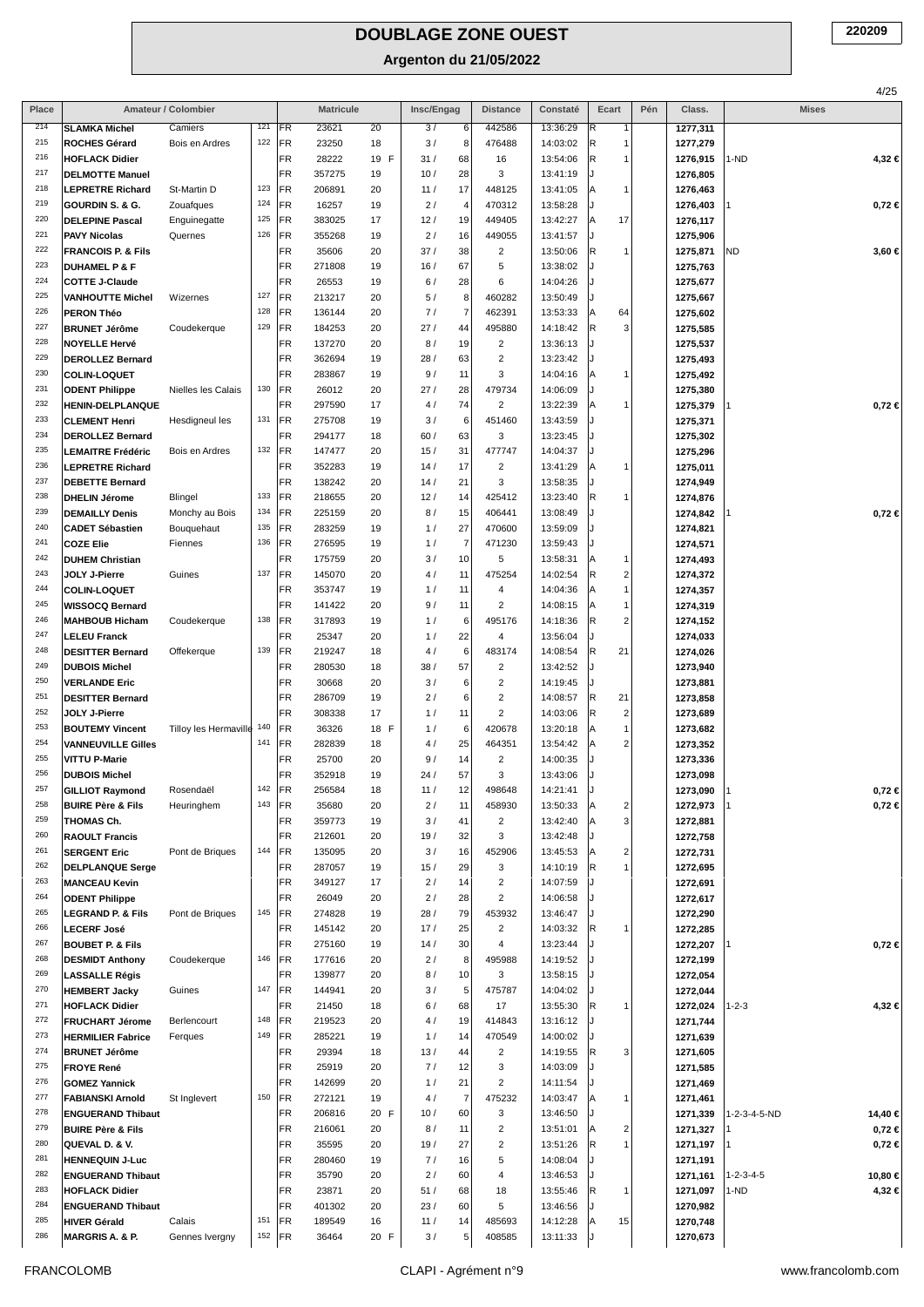|            |                                                          |                      |            |                 |                  |            |             |                        |                                           |                      |                           |     |                      |                           | 5/25                 |
|------------|----------------------------------------------------------|----------------------|------------|-----------------|------------------|------------|-------------|------------------------|-------------------------------------------|----------------------|---------------------------|-----|----------------------|---------------------------|----------------------|
| Place      |                                                          | Amateur / Colombier  |            |                 | <b>Matricule</b> |            | Insc/Engag  |                        | <b>Distance</b>                           | Constaté             | Ecart                     | Pén | Class.               | <b>Mises</b>              |                      |
| 287        | <b>HANQUEZ Pascal</b>                                    | Le Turne             | $153$ FR   |                 | 22607            | 18         | 4/          | 23                     | 443389                                    | 13:38:58             |                           |     | 1270,577             | $1 - 2 - 3$               | 4,32€                |
| 288<br>289 | <b>MOTHERON Alain</b>                                    |                      |            | FR              | 34411            | 18         | 9/          | 34                     | 4                                         | 13:51:12             | Α                         |     | 1270,479             |                           |                      |
| 290        | <b>LECERF J-Marie</b><br><b>REZENTHEL Frères</b>         |                      |            | FR<br>FR        | 28471<br>310995  | 17<br>17   | 5/<br>15/   | 18<br>59               | $\overline{c}$<br>4                       | 14:04:11<br>14:11:25 |                           |     | 1270,463<br>1270,343 |                           |                      |
| 291        | NADOT Th. & Mi.                                          |                      |            | FR              | 226963           | 20         | 10/         | 11                     | $\overline{\mathbf{c}}$                   | 13:14:43             |                           |     | 1270,234             |                           |                      |
| 292        | <b>COUZIN Marc</b>                                       |                      |            | NL              | 1122105          | 19         | 4/          | $\overline{7}$         | $\overline{2}$                            | 13:59:37             | A<br>1                    |     | 1270,208             |                           |                      |
| 293        | <b>FUSILLIER Bernard</b>                                 |                      |            | FR              | 293980           | 18         | 2/          | 5                      | $\overline{\mathbf{c}}$                   | 13:21:17             |                           |     | 1270,061             |                           |                      |
| 294        | <b>BECLIN Dany</b>                                       |                      |            | FR              | 27245            | 17         | 9/          | 11                     | $\overline{c}$                            | 14:02:26             | R                         |     | 1269,886             |                           |                      |
| 295        | <b>GARBE Serge</b>                                       |                      |            | FR              | 326265           | 15         | 2/          | 30                     | 3                                         | 14:10:02             |                           |     | 1269,812             |                           |                      |
| 296        | <b>LECERF José</b>                                       |                      |            | FR              | 218203           | 18         | 22/         | 25                     | 3                                         | 14:04:16             | R<br>1                    |     | 1269,792             |                           |                      |
| 297        | VITTU P-Marie                                            |                      |            | FR              | 23475            | 18         | 6/          | 14                     | 3                                         | 14:01:40             |                           |     | 1269,624             |                           |                      |
| 298<br>299 | <b>VEROVE Pierre</b>                                     | Ghyvelde             | 154        | FR<br>FR        | 18926<br>26501   | 20<br>17   | 19/<br>46 / | 29<br>74               | 500379<br>3                               | 14:24:07<br>13:24:10 | 1                         |     | 1269,622             |                           |                      |
| 300        | <b>HENIN-DELPLANQUE</b><br><b>CLAPTIEN Jonathan</b>      |                      |            | FR              | 139980           | 20         | 14/         | 20                     | $\overline{2}$                            | 13:58:53             | A<br>$\overline{2}$<br> R |     | 1269,590<br>1269,506 | ND                        | 0,72€<br>3,60 €      |
| 301        | <b>MEQUIGNON-POPIEU</b>                                  | Zutkerque            | 155        | FR              | 360156           | 19         | 1/          | 31                     | 472860                                    | 14:02:31             | lA                        |     | 1269,420             |                           | $0,72 \in$           |
| 302        | <b>GAMBART Daniel</b>                                    |                      |            | <b>FR</b>       | 276073           | 19         | 9/          | 15                     | $\overline{2}$                            | 14:05:12             | A                         |     | 1269,387             |                           |                      |
| 303        | <b>DE COCK Frères</b>                                    | Beauvoir Wavans      | 156        | FR              | 35332            | 18         | 3/          | 53                     | 404983                                    | 13:09:03             |                           |     | 1269,340             |                           |                      |
| 304        | <b>CLEMENT Henri</b>                                     |                      |            | FR              | 137116           | 20         | 2/          | 6 <sup>1</sup>         | $\overline{\mathbf{c}}$                   | 13:45:40             |                           |     | 1269,335             |                           |                      |
| 305        | <b>FRAMERY Quentin</b>                                   |                      |            | BE              | 4084407          | 20         | 9/          | 11                     | $\overline{2}$                            | 13:51:52             |                           |     | 1269,316             | 1-2                       | 2,16 €               |
| 306        | <b>CAUDMONT Edm. &amp; E</b> Bray Dunes                  |                      | 157        | FR              | 351927           | 17         | 4/          | 10                     | 502313                                    | 14:25:45             |                           |     | 1269,268             |                           | $0,72 \in$           |
| 307        | <b>VANHAECKE Joseph</b>                                  | Landrethun les       | 158        | FR              | 147658           | 20         | 29/         | 35                     | 471234                                    | 14:01:16             |                           |     | 1269,260             |                           |                      |
| 308        | <b>SERGENT Florian</b>                                   |                      | 159        | FR              | 274806           | 19         | 26/         | 26                     | 443792                                    | 13:39:40             | A<br>1                    |     | 1269,226             |                           |                      |
| 309<br>310 | <b>COUVELARD Yves</b>                                    | Marquise             | 160        | FR              | 208444           | 18         | 1/          | 6                      | 468734                                    | 13:59:19             | R<br>1                    |     | 1269,141             |                           |                      |
| 311        | <b>CAUDMONT Edm. &amp; E</b>                             |                      |            | FR<br>FR        | 179813<br>285108 | 20         | 2/<br>4/    | 10<br>17               | $\overline{2}$<br>$\overline{\mathbf{c}}$ | 14:25:49<br>14:04:26 | A<br>1                    |     | 1269,055             | 1-ND                      | 4,32€                |
| 312        | <b>CLABAUX Père &amp; Fils</b><br><b>DUHEM Christian</b> |                      |            | FR              | 163123           | 19<br>20   | 5/          | 10                     | 6                                         | 14:00:12             | ΙA<br>1                   |     | 1268,787<br>1268,698 | <b>ND</b>                 | 3,60 €               |
| 313        | <b>FRANCOIS P. &amp; Fils</b>                            |                      |            | FR              | 283374           | 18         | 3/          | 38                     | 3                                         | 13:52:11             | R                         |     | 1268,532             |                           |                      |
| 314        | ESTOP M. & D.                                            | Achicourt            | 161        | FR              | 225103           | 20         | 14/         | 14                     | 417617                                    | 13:19:16             | A<br>3                    |     | 1268,504             |                           |                      |
| 315        | <b>FRAMERY Quentin</b>                                   |                      |            | BE              | 4084427          | 20         | 2/          | 11                     | 3                                         | 13:52:06             |                           |     | 1268,498             | $1 - 2$                   | 2,16 €               |
| 316        | <b>DUBOIS Ludovic</b>                                    | Auxi le Château      | 162        | FR              | 222108           | 20         | 13/         | 29                     | 413061                                    | 13:15:39             |                           |     | 1268,420             |                           |                      |
| 317        | <b>LEDOUX Claude</b>                                     |                      |            | FR              | 207639           | 18         | 19/         | 79                     | 4                                         | 13:38:35             | R<br>1                    |     | 1268,371             |                           |                      |
| 318        | <b>GOLIOT Nicolas</b>                                    | Rety                 | 163        | FR              | 276144           | 19         | 3/          | 14                     | 468743                                    | 13:59:36             | ΙA<br>1                   |     | 1268,296             |                           |                      |
| 319        | <b>HOFLACK Didier</b>                                    |                      |            | FR              | 420911           | 17         | 16/         | 68                     | 19                                        | 13:56:35             | R<br>1                    |     | 1268,265             |                           | $0,72 \in$           |
| 320        | <b>DENEUVILLE J-Pierre</b>                               | Hannescamps          | 164        | FR              | 224316           | 20         | 4/          | 18                     | 404053                                    | 13:08:37             |                           |     | 1268,148             |                           |                      |
| 321<br>322 | <b>REZENTHEL Frères</b>                                  |                      |            | FR              | 322270           | 19         | 41/         | 59                     | 5                                         | 14:12:06             |                           |     | 1268,071             |                           |                      |
| 323        | <b>BOURGAIN Pascal</b><br><b>SAMIERS Gérard</b>          |                      |            | FR<br>FR        | 281060<br>24620  | 18<br>20   | 8/<br>12/   | 12<br>16               | $\overline{7}$<br>$\overline{c}$          | 14:00:24<br>13:30:15 |                           |     | 1268,018<br>1267,891 | 1-ND                      | $0,72 \in$<br>4,32 € |
| 324        | <b>LEICHT J-François</b>                                 |                      |            | FR              | 217478           | 20         | 2/          | 12                     | $\overline{2}$                            | 13:53:02             | R<br>2                    |     | 1267,840             |                           |                      |
| 325        | FERLIN J-M.                                              | Quiestede            | 165        | FR              | 207746           | 20         | 10/         | 20                     | 457679                                    | 13:51:00             |                           |     | 1267,809             |                           |                      |
| 326        | <b>BERTOUT TGV</b>                                       |                      |            | FR              | 219081           | 18         | 24/         | 39                     | $\overline{2}$                            | 14:12:14             | $\overline{2}$<br> A      |     | 1267,807             |                           |                      |
| 327        | <b>LAURENT Famille</b>                                   |                      |            | PL              | 4309013          | 19         | 4/          | 17                     | $\overline{c}$                            | 13:15:12             |                           |     | 1267,749             |                           |                      |
| 328        | <b>REZENTHEL Frères</b>                                  |                      |            | FR              | 143683           | 20         | 55/         | 59                     | 6                                         | 14:12:12             |                           |     | 1267,739             |                           |                      |
| 329        | <b>EVRARD Joël</b>                                       | Ste Mariekerque      | 166        | FR              | 35236            | 20         | 20/         | 39                     | 481933                                    | 14:10:12             | A<br>2                    |     | 1267,684             |                           |                      |
| 330        | <b>HOFLACK Didier</b>                                    |                      |            | FR              | 28225            | 19 F       | 35/         | 68                     | 20                                        | 13:56:46             | R<br>1                    |     | 1267,631             | $1-ND$                    | 4,32 €               |
| 331<br>332 | QUEVAL D. & J.                                           | Enquin Lez           | 167<br>168 | FR              | 378237           | 17         | 13/         | 17                     | 446643                                    | 13:42:24             | A                         |     | 1267,488             |                           |                      |
| 333        | <b>VANDAELE William</b><br><b>HANON J-Pierre</b>         | Monchy au Bois       |            | FR<br><b>FR</b> | 392323<br>136070 | 17 F<br>20 | 6/<br>1/    | 27<br>$6 \overline{6}$ | 406112<br>$\overline{2}$                  | 13:10:25<br>13:47:12 | R                         |     | 1267,389<br>1267,329 | $1 - 2$                   | 2,16 €               |
| 334        | <b>FRUITIER Catherine</b>                                | Berck                | 169        | FR              | 298033           | 17         | 4/          | 49                     | 423955                                    | 13:24:32             |                           |     | 1267,303             |                           |                      |
| 335        | <b>VANDAELE William</b>                                  |                      |            | FR              | 224146           | 20 F       | 16/         | 27                     | $\overline{c}$                            | 13:10:28             | R                         |     | 1267,191             | $1-nd$                    | 3,96 €               |
| 336        | <b>BOLLE Gilles</b>                                      |                      |            | FR              | 35997            | 20         | 7/          | $\overline{7}$         | $\sqrt{2}$                                | 13:51:55             | R                         |     | 1267,134             |                           |                      |
| 337        | <b>BOURGAIN Pascal</b>                                   |                      |            | FR              | 375813           | 17         | 6/          | 12                     | 8                                         | 14:00:40             |                           |     | 1267,106             | $1 - 2/3$                 | 6,12 €               |
| 338        | <b>VANHAECKE Hubert</b>                                  |                      |            | BE              | 4151119          | 20         | 2/          | 6                      | 2                                         | 14:25:21             |                           |     | 1267,103             |                           | 0,72 €               |
| 339        | HENIN-DELPLANQUE                                         |                      |            | FR              | 28011            | 19         | 60/         | 74                     | 4                                         | 13:24:50             | ΙA                        |     | 1267,062             |                           | $0,72 \in$           |
| 340        | <b>DEBACKER Alain</b>                                    |                      |            | FR              | 351102           | 19         | 1/          | 22                     | $\overline{\mathbf{c}}$                   | 13:56:42             | R                         |     | 1267,044             |                           | $0,72 \in$           |
| 341<br>342 | <b>DUHAMEL P &amp; F</b>                                 |                      |            | FR              | 271811           | 19         | 5/          | 67                     | 6<br>3                                    | 13:40:26             |                           |     | 1267,026             |                           |                      |
| 343        | <b>ODENT Philippe</b>                                    |                      | 170        | FR<br>FR        | 26037<br>87069   | 20<br>16   | 18/<br>5/   | 28<br>11               | 483490                                    | 14:08:38<br>14:11:36 |                           |     | 1267,015             |                           |                      |
| 344        | <b>THOREL Pierre</b><br><b>DECROIX Guy</b>               | Sangatte<br>Hallines | 171        | FR              | 283512           | 18         | 1/          | 44                     | 459409                                    | 13:52:37             | ΙA                        |     | 1267,007<br>1266,983 |                           |                      |
| 345        | <b>TRUPIN André</b>                                      | Dannes               | 172        | FR              | 399086           | 19 F       | 20/         | 35                     | 444844                                    | 13:41:08             | ΙA<br>1                   |     | 1266,932             |                           |                      |
| 346        | <b>BOUTON François</b>                                   |                      |            | FR              | 222236           | 20         | 25/         | 76                     | 5                                         | 12:53:30             |                           |     | 1266,906             |                           |                      |
| 347        | <b>DUHAMEL P &amp; F</b>                                 |                      |            | FR              | 140464           | 20         | 45/         | 67                     | $\overline{7}$                            | 13:40:30             |                           |     | 1266,785             |                           |                      |
| 348        | <b>FRANCOIS P. &amp; Fils</b>                            |                      |            | FR              | 213538           | 20         | 19/         | 38                     | 4                                         | 13:52:41             | R<br>1                    |     | 1266,783             |                           |                      |
| 349        | <b>EVRARD Joël</b>                                       |                      |            | FR              | 35270            | 20         | 4/          | 39                     | 2                                         | 14:10:30             | $\overline{2}$<br>ΙA      |     | 1266,684             |                           |                      |
| 350        | <b>DEU Grégory</b>                                       | Serques              | 173        | FR              | 208519           | 20         | 1/          | 16                     | 469611                                    | 14:00:45             |                           |     | 1266,651             |                           |                      |
| 351        | <b>DUHAMEL P &amp; F</b>                                 |                      |            | FR              | 204615           | 18         | 26/         | 67                     | 8                                         | 13:40:38             |                           |     | 1266,303             |                           |                      |
| 352        | <b>DHINNIN Luc</b>                                       |                      |            | FR              | 359667           | 19         | 30/         | 44                     | $\overline{\mathbf{c}}$                   | 14:09:04             | $\overline{2}$<br> A      |     | 1266,277             |                           |                      |
| 353<br>354 | <b>DUBOIS Ludovic</b>                                    |                      |            | FR<br>FR        | 222125           | 20         | 12/         | 29                     | $\overline{\mathbf{c}}$                   | 13:16:14             |                           |     | 1266,152             |                           |                      |
| 355        | <b>RAOULT Francis</b><br><b>DEBETTE Bernard</b>          |                      |            | FR              | 212616<br>138213 | 20<br>20   | 14/<br>9/   | 32<br>21               | 4<br>$\overline{4}$                       | 13:44:40<br>14:01:14 |                           |     | 1266,059<br>1265,848 |                           |                      |
| 356        | <b>FAY Francis</b>                                       |                      |            | FR              | 290533           | 18         | 4/          | 22                     | 3                                         | 14:03:58             | R<br>-1                   |     | 1265,843             |                           |                      |
| 357        | <b>HUYGHE Pierre</b>                                     |                      |            | FR              | 226536           | 19         | 37/         | 39                     | $\overline{7}$                            | 13:21:35             |                           |     | 1265,805             |                           |                      |
| 358        | <b>DEBETTE Bernard</b>                                   |                      |            | FR              | 206908           | 18         | 12/         | 21                     | 5                                         | 14:01:15             |                           |     | 1265,791             |                           |                      |
| 359        | <b>ENGUERAND Thibaut</b>                                 |                      |            | FR              | 352447           | 19         | 12/         | 60                     | 6                                         | 13:48:25             |                           |     | 1265,722             | $1 - 2 - 3 - 4 - 5 - 2/3$ | 16,20 €              |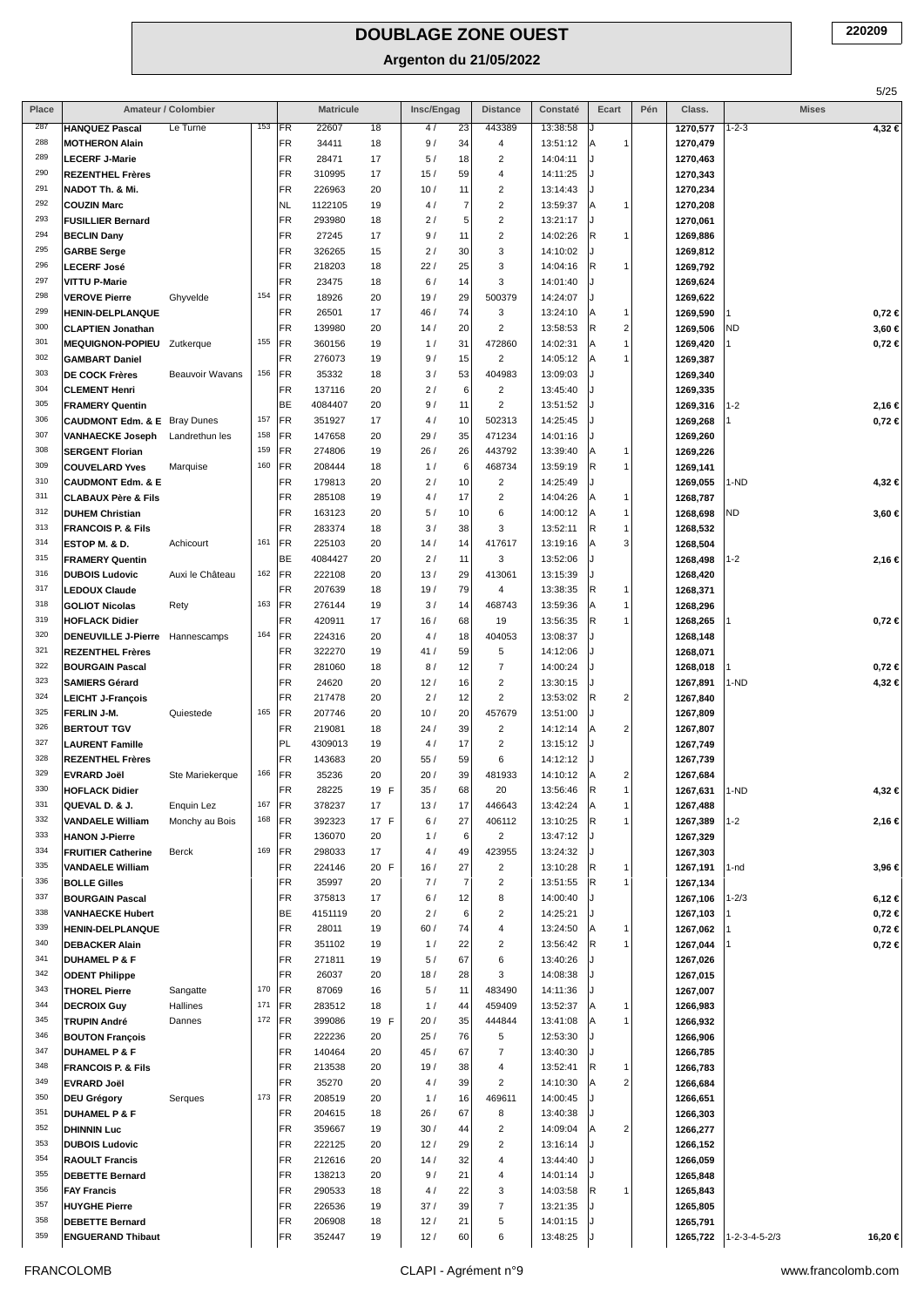| Place      |                                                    | Amateur / Colombier |     |                        | <b>Matricule</b> |               | Insc/Engag |                      | <b>Distance</b>              | Constaté             | Ecart       | Pén | Class.               | <b>Mises</b>              |
|------------|----------------------------------------------------|---------------------|-----|------------------------|------------------|---------------|------------|----------------------|------------------------------|----------------------|-------------|-----|----------------------|---------------------------|
| 360        | <b>DURIEZ Eric</b>                                 |                     |     | <b>FR</b>              | 35036            | 20 F          | 13/        | 15                   | $\overline{2}$               | 14:05:09             | А           |     | 1265,683             |                           |
| 361        | <b>HYVART Roland</b>                               | Outreau             | 174 | <b>FR</b>              | 183625           | 16            | 5/         | 23                   | 456769                       | 13:50:54             |             |     | 1265,639             |                           |
| 362        | <b>DELVALLE Christian</b>                          | Renescure           | 175 | <b>FR</b>              | 407727           | 18            | 4 /        | 10                   | 464085                       | 13:56:43             | A           |     | 1265,568             |                           |
| 363        | <b>VITTU P-Marie</b>                               |                     |     | FR                     | 217893           | 18            | 10/        | 14                   | 4                            | 14:02:55             |             |     | 1265,368             |                           |
| 364<br>365 | <b>HENNEQUIN J-Luc</b>                             |                     |     | <b>FR</b><br><b>FR</b> | 429007           | 19            | 3/         | 16                   | 6                            | 14:09:51             |             |     | 1265,223             |                           |
| 366        | <b>DEBETTE Bernard</b><br><b>DUHAMEL P &amp; F</b> |                     |     | FR.                    | 180829<br>204804 | 16<br>18      | 10/<br>19/ | 21<br>67             | 6<br>9                       | 14:01:25<br>13:40:56 |             |     | 1265,223<br>1265,220 |                           |
| 367        | <b>VANDAELE William</b>                            |                     |     | FR                     | 365006           | F<br>19       | 15/        | 27                   | 3                            | 13:10:59             | R<br>1      |     | 1265,152             | 1-2<br>2,16 €             |
| 368        | HENIN-DELPLANQUE                                   |                     |     | FR                     | 206233           | 18            | 7/         | 74                   | 5                            | 13:25:21             | Α           |     | 1265,110             | 0,72 ∈                    |
| 369        | <b>DEU Dimitri</b>                                 |                     |     | <b>FR</b>              | 348669           | 19            | 6/         | 19                   | 5                            | 13:59:51             |             |     | 1264,934             |                           |
| 370        | PACCOU André                                       | Aire sur la Lys     | 176 | FR                     | 403378           | 15            | 2/         | 20                   | 457502                       | 13:51:41             |             |     | 1264,924             |                           |
| 371        | <b>GALESNE Alain</b>                               | Spycker             | 177 | FR.                    | 181491           | 20            | 1/         | 15                   | 489095                       | 14:16:42             | Α<br>1      |     | 1264,843             |                           |
| 372        | <b>SERGENT Florian</b>                             |                     |     | <b>FR</b>              | 275071           | 19            | 6/         | 26                   | $\overline{c}$               | 13:40:53             | A           |     | 1264,825             |                           |
| 373        | <b>DUHAMEL P &amp; F</b>                           |                     |     | <b>FR</b>              | 23582            | 20            | 35/        | 67                   | 10                           | 13:41:03             |             |     | 1264,800             |                           |
| 374<br>375 | <b>DACHICOURT Gilles</b>                           |                     |     | <b>FR</b>              | 139908           | 20            | 5 /        | 11                   | $\overline{\mathbf{c}}$      | 14:02:56             | 3<br>A      |     | 1264,795             |                           |
| 376        | <b>LEMAIRE Bernard</b><br><b>SAMIER Hervé</b>      | Senlis              | 178 | <b>FR</b><br>FR        | 282534<br>342480 | 18<br>18      | 1/<br>1/   | $\overline{7}$<br>3  | $\overline{2}$<br>439499     | 13:57:00<br>13:37:32 |             |     | 1264,649<br>1264,624 | 0,72 ∈                    |
| 377        | <b>LASSALLE Didier</b>                             | Brêmes les Ardres   | 179 | FR                     | 285594           | 19            | 1/         | 9                    | 475360                       | 14:05:55             |             |     | 1264,536             |                           |
| 378        | <b>HANQUEZ Pascal</b>                              |                     |     | <b>FR</b>              | 321956           | 15            | 3/         | 23                   | $\overline{c}$               | 13:40:39             |             |     | 1264,477             | 1-2-3<br>4,32 €           |
| 379        | <b>DUHAMEL P &amp; F</b>                           |                     |     | <b>FR</b>              | 204640           | 18            | 34/        | 67                   | 11                           | 13:41:09             |             |     | 1264,440             |                           |
| 380        | <b>LECERF José</b>                                 |                     |     | FR                     | 218201           | 18            | 8/         | 25                   | 4                            | 14:05:52             | R<br>1      |     | 1264,387             |                           |
| 381        | QUEVAL D. & J.                                     |                     |     | FR                     | 283369           | 18            | 1/         | 17                   | $\overline{\mathbf{c}}$      | 13:43:17             | Α<br>1      |     | 1264,320             |                           |
| 382        | <b>DROQUE Alexis</b>                               |                     |     | <b>FR</b>              | 14170            | F<br>19       | 3/         | 16                   | $\overline{\mathbf{c}}$      | 13:30:42             |             |     | 1264,297             |                           |
| 383        | <b>BARBIER Dominique</b>                           | Hames Boucres       | 180 | FR                     | 281640           | 19            | 1/         | 8                    | 478555                       | 14:08:33             | Α<br>1      |     | 1264,231             |                           |
| 384        | COLIN-LOQUET                                       |                     |     | FR                     | 35081            | 20            | 2/         | 11                   | 5                            | 14:07:36             | Α           |     | 1264,231             |                           |
| 385<br>386 | <b>DENORME Guy</b>                                 |                     |     | <b>FR</b>              | 176286           | 20            | 26/        | 32<br>$\overline{7}$ | 3                            | 14:21:54             |             |     | 1264,149             |                           |
| 387        | <b>FOURRIER Alain</b><br><b>DEROLLEZ Bernard</b>   |                     |     | FR.<br><b>FR</b>       | 286263<br>219176 | 19<br>20      | 5 /<br>47/ | 63                   | $\overline{\mathbf{c}}$<br>4 | 14:13:16<br>13:26:43 |             |     | 1264,117<br>1264,066 |                           |
| 388        | <b>DEBACKER Alain</b>                              |                     |     | <b>FR</b>              | 351108           | 19            | 17/        | 22                   | 3                            | 13:57:34             | R<br>1      |     | 1264,056             | $0,72 \in$                |
| 389        | <b>RICHARD P. &amp; Fils</b>                       |                     |     | FR                     | 221651           | 16            | 1/         | 27                   | 2                            | 14:07:34             |             |     | 1264,028             |                           |
| 390        | <b>BEUN Patrick</b>                                |                     |     | <b>FR</b>              | 351234           | 19            | 4 /        | 41                   | $\overline{c}$               | 13:54:52             | A<br>-1     |     | 1263,897             |                           |
| 391        | <b>FOURRIER Alain</b>                              |                     |     | <b>FR</b>              | 141410           | 20            | 2/         | $\overline{7}$       | 3                            | 14:13:21             |             |     | 1263,842             |                           |
| 392        | <b>RAOULT Francis</b>                              |                     |     | <b>FR</b>              | 212604           | 20            | 15/        | 32                   | 5                            | 13:45:18             |             |     | 1263,802             |                           |
| 393        | <b>RINGARD Hubert</b>                              | <b>Brimeux</b>      | 181 | <b>FR</b>              | 15485            | 19            | 9/         | 10                   | 428464                       | 13:29:03             | A<br>1      |     | 1263,774             |                           |
| 394        | <b>ROCHE David</b>                                 | Hallines            | 182 | <b>FR</b>              | 213740           | 20            | 22/        | 39                   | 458789                       | 13:53:01             | R<br>1      |     | 1263,769             |                           |
| 395        | <b>HEMBERT Jacky</b>                               |                     |     | <b>FR</b>              | 217248           | 18            | 2/         | 5                    | $\overline{\mathbf{c}}$      | 14:06:30             |             |     | 1263,710             |                           |
| 396        | QUEVAL D. & V.                                     |                     |     | <b>FR</b>              | 35563            | 20            | 17/        | 27                   | 3                            | 13:53:35             | R<br>1      |     | 1263,681             | 0,72 ∈                    |
| 397<br>398 | <b>ROGEZ J-Luc</b><br>THOMAS Ch.                   |                     |     | <b>FR</b><br><b>FR</b> | 35008<br>209471  | 18<br>20      | 7/<br>4 /  | 10<br>41             | 4<br>3                       | 13:26:46<br>13:45:17 | Α<br>3<br>A |     | 1263,570<br>1263,505 | 1-2<br>2,16 €             |
| 399        | <b>LIBESSART Hervé</b>                             | Conchy sur Canche   | 183 | FR                     | 15309            | 19            | 16/        | 42                   | 414395                       | 13:17:59             |             |     | 1263,464             |                           |
| 400        | <b>VASSEUR Philippe</b>                            |                     |     | <b>FR</b>              | 272612           | 19            | 16/        | 44                   | $\overline{\mathbf{c}}$      | 13:44:08             | A<br>1      |     | 1263,391             |                           |
| 401        | <b>PAVY Olivier</b>                                |                     |     | <b>FR</b>              | 355180           | 19            | 10/        | 15                   | 3                            | 13:43:54             | A           |     | 1263,238             |                           |
| 402        | <b>HANOT Jacques</b>                               | Lumbres             | 184 | <b>FR</b>              | 355074           | 19            | 16/        | 22                   | 459117                       | 13:53:29             | 2<br>Α      |     | 1263,215             |                           |
| 403        | <b>GOUDU Freddy</b>                                | Fléchin             | 185 | <b>IFR</b>             | 347937           | 19            | 5/         | 18                   | 443487                       | 13:41:06             |             |     | 1263,136             |                           |
| 404        | <b>REZENTHEL Frères</b>                            |                     |     | FR                     | 310959           | 17            | 5/         | 59                   | $\overline{7}$               | 14:13:37             |             |     | 1263,058             |                           |
| 405        | <b>GAMBART Daniel</b>                              |                     |     | FR                     | 399009           | 19            | 4/         | 15                   | 3                            | 14:07:05             | A<br>-1     |     | 1263,047             |                           |
| 406        | BOUBET P. & Fils                                   |                     |     | <b>FR</b>              | 137579           | 20            | 29/        | 30                   | 5                            | 13:26:11             |             |     | 1262,936             | $0,72 \in$                |
| 407        | <b>MEQUIGNON-POPIEU</b>                            |                     |     | FR                     | 217927           | 20            | 7/         | 31                   | $\overline{\mathbf{c}}$      | 14:04:26             | Α<br>1      |     | 1262,922             |                           |
| 408<br>409 | <b>VANDAELE William</b><br><b>ARC J-Claude</b>     |                     | 186 | <b>FR</b><br>FR        | 365029           | 19 F          | 1/         | 27<br>14             | 4<br>484039                  | 13:11:34             | R<br>1      |     | 1262,857<br>1262,736 | $1 - 2 - 3 - 4$<br>7,20 € |
| 410        | <b>HANQUEZ Pascal</b>                              | Sangatte            |     | FR                     | 363336<br>136174 | 19<br>20      | 3/<br>19/  | 23                   | 3                            | 14:13:33<br>13:41:09 | 13<br>A     |     | 1262,677             |                           |
| 411        | <b>VANNEUVILLE Gilles</b>                          |                     |     | <b>FR</b>              | 282822           | 18            | 20/        | 25                   | $\overline{\mathbf{c}}$      | 13:57:49             | 2<br>A      |     | 1262,562             |                           |
| 412        | <b>TRUPIN André</b>                                |                     |     | FR.                    | 273391           | 19            | 12/        | 35                   | $\overline{\mathbf{c}}$      | 13:42:23             | Α           |     | 1262,438             | 0,72 €                    |
| 413        | <b>TRUPIN André</b>                                |                     |     | FR                     | 134594           | 20            | 9/         | 35                   | 3                            | 13:42:24             | Α           |     | 1262,378             | 0,72 ∈                    |
| 414        | <b>DESCHUYTTER Ludov St Martin au Laert</b>        |                     | 187 | FR                     | 282533           | 18            | 2/         | 8                    | 465203                       | 13:58:34             |             |     | 1262,195             | 0,72 €                    |
| 415        | <b>WAGUET J-Jacques</b>                            |                     |     | FR                     | 180666           | 20            | 9/         | 15                   | $\overline{2}$               | 14:22:33             | Α           |     | 1262,143             | 0,72 ∈                    |
| 416        | GOURDIN S. & G.                                    |                     |     | <b>FR</b>              | 35438            | 20            | 1/         | 4                    | $\overline{\mathbf{c}}$      | 14:02:39             |             |     | 1262,074             | 0,72 ∈                    |
| 417        | <b>BOUTON François</b>                             |                     |     | <b>FR</b>              | 222267           | 20            | 1/         | 76                   | 6                            | 12:54:41             |             |     | 1261,986             |                           |
| 418        | <b>DUHAMEL P &amp; F</b>                           |                     |     | FR                     | 204609           | 18            | 15/        | 67                   | 12                           | 13:41:50             |             |     | 1261,984             |                           |
| 419<br>420 | <b>HEMBERT Jacky</b>                               |                     | 188 | <b>FR</b>              | 217943           | 18            | 1/         | 5                    | 3                            | 14:07:01             |             |     | 1261,979             |                           |
| 421        | <b>LAMAL Joël</b><br><b>HOFLACK Didier</b>         | Blendecques         |     | FR<br><b>FR</b>        | 351053<br>28271  | 19<br>19<br>F | 5/<br>32/  | 13<br>68             | 460342<br>21                 | 13:54:48<br>13:58:28 | R           |     | 1261,902<br>1261,783 | 0,72 ∈                    |
| 422        | <b>HENIN-DELPLANQUE</b>                            |                     |     | <b>FR</b>              | 315173           | 15            | 22/        | 74                   | 6                            | 13:26:15             | A           |     | 1261,724             | 0,72 €                    |
| 423        | <b>DEVIENNE Gérard</b>                             |                     |     | FR                     | 210601           | 20            | 14/        | 15                   | $\overline{\mathbf{c}}$      | 14:02:14             | R           |     | 1261,711             |                           |
| 424        | VITTU P-Marie                                      |                     |     | <b>FR</b>              | 353542           | 19            | 2/         | 14                   | 5                            | 14:04:00             |             |     | 1261,703             |                           |
| 425        | <b>LOZINGUEZ Michel</b>                            | Eperlecques         | 189 | FR                     | 348057           | 19            | 1/         | 10                   | 473098                       | 14:04:59             |             |     | 1261,651             |                           |
| 426        | <b>MENUGE Gérard</b>                               |                     |     | <b>FR</b>              | 209714           | 18            | 2/         | 6                    | $\overline{\mathbf{c}}$      | 13:42:33             |             |     | 1261,614             |                           |
| 427        | <b>DUBOIS Charles</b>                              |                     |     | <b>FR</b>              | 207070           | 20            | 4 /        | $\overline{7}$       | $\overline{2}$               | 13:46:15             | R<br>-1     |     | 1261,589             |                           |
| 428        | <b>LEJEUNE Luc</b>                                 | Neufchatel          | 190 | <b>FR</b>              | 419501           | 17            | 4/         | 14                   | 447286                       | 13:44:33             |             |     | 1261,560             |                           |
| 429        | <b>WISSOCQ Bernard</b>                             |                     |     | FR                     | 212385           | 18            | 8/         | 11                   | 3                            | 14:12:06             | A           |     | 1261,479             |                           |
| 430        | <b>RINGARD Hubert</b>                              |                     |     | <b>FR</b>              | 15480            | 19            | 3/         | 10                   | $\overline{c}$               | 13:29:40             | Α           |     | 1261,479             |                           |
| 431<br>432 | <b>HANQUEZ Flovic</b>                              |                     |     | <b>FR</b>              | 407463           | 18 F          | 4/         | 30                   | 3                            | 13:44:06             |             |     | 1261,254             | 2,16 €<br>$1 - 2$         |
|            | <b>BERTOUT TGV</b>                                 |                     |     | <b>FR</b>              | 143480           | 20            | 20/        | 39                   | 3                            | 14:14:14             | 2<br>ΙA     |     | 1261,207             |                           |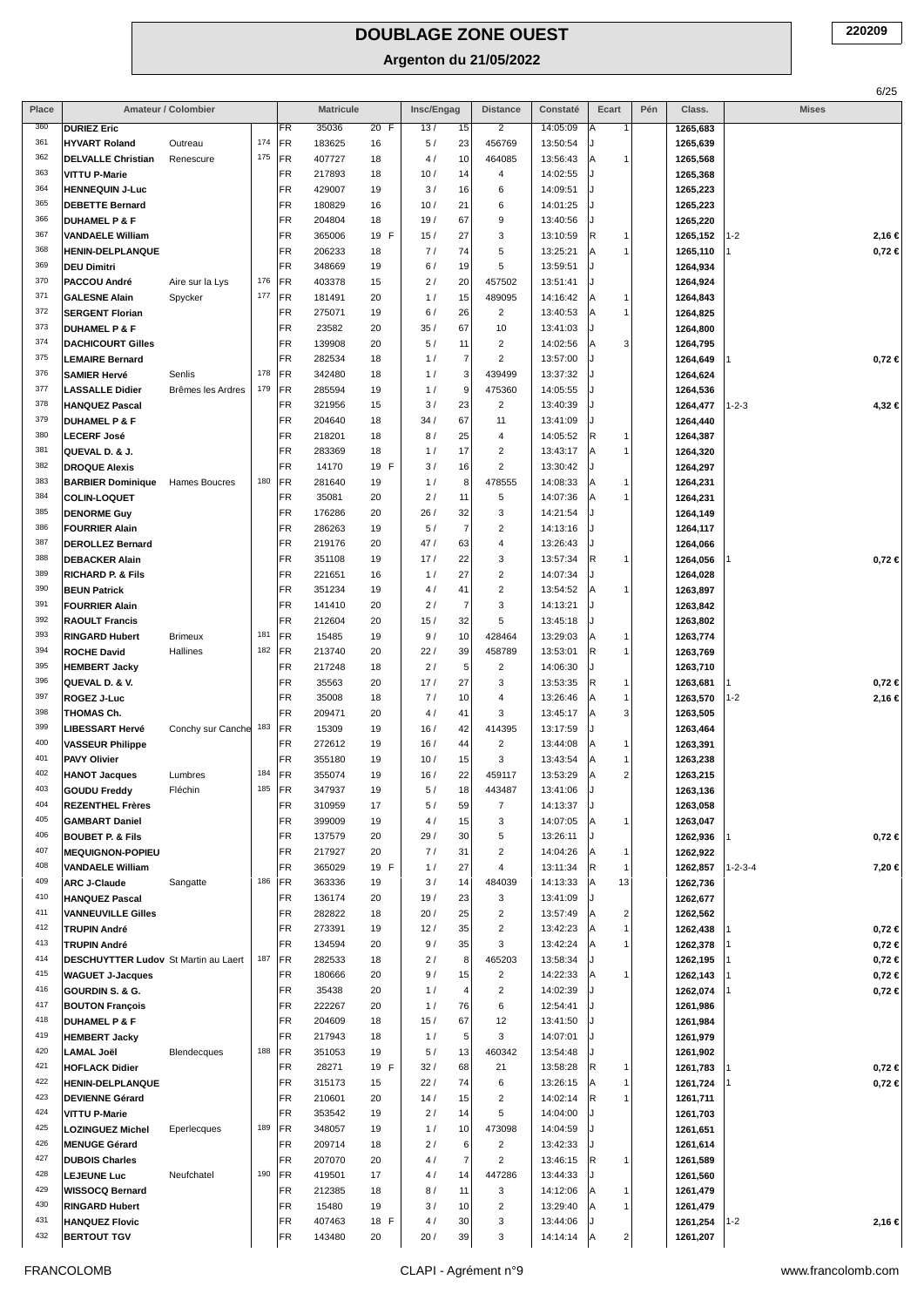**Argenton du 21/05/2022**

|              |                                                      |                     |     |                  |                  |                   |            |                      |                                  |                      |                                |     |                      | 7/25              |
|--------------|------------------------------------------------------|---------------------|-----|------------------|------------------|-------------------|------------|----------------------|----------------------------------|----------------------|--------------------------------|-----|----------------------|-------------------|
| Place<br>433 |                                                      | Amateur / Colombier |     |                  | <b>Matricule</b> |                   | Insc/Engag |                      | <b>Distance</b>                  | Constaté             | Ecart                          | Pén | Class.               | <b>Mises</b>      |
| 434          | <b>GARBE Serge</b><br><b>RICHARD P. &amp; Fils</b>   |                     |     | FR.<br><b>FR</b> | 145672<br>284601 | 20 F<br>19        | 28/<br>24/ | 30<br>27             | 4<br>3                           | 14:12:38<br>14:08:27 |                                |     | 1261,184<br>1261,078 |                   |
| 435          | <b>HANQUEZ Flovic</b>                                |                     |     | FR               | 272856           | 19                | 6/         | 30                   | $\overline{a}$                   | 13:44:09             |                                |     | 1261,076             | $0,72 \in$        |
| 436          | <b>GARBE Serge</b>                                   |                     |     | <b>FR</b>        | 145735           | 20                | 1/         | 30                   | 5                                | 14:12:40             |                                |     | 1261,074             |                   |
| 437          | <b>HENIN-DELPLANQUE</b>                              |                     |     | FR               | 297587           | 17                | 3/         | 74                   | $\overline{7}$                   | 13:26:27             | A<br>$\mathbf{1}$              |     | 1260,974             | $0,72 \in$        |
| 438          | <b>FAY Francis</b>                                   |                     |     | FR               | 210152           | 20                | 19/        | 22                   | $\overline{4}$                   | 14:05:25             | R<br>$\mathbf{1}$              |     | 1260,954             |                   |
| 439          | <b>GUILBERT Gérard</b>                               | Ferques             | 191 | FR               | 276156           | 19                | 6/         | 12                   | 471030                           | 14:03:33             | R<br>1                         |     | 1260,905             |                   |
| 440          | <b>DESCHUTTER Stépha</b>                             |                     |     | FR               | 208762           | 18                | 5/         | 15                   | 3                                | 14:02:29             |                                |     | 1260,873             | 1-2<br>2,16 €     |
| 441          | <b>DUHAMEL P &amp; F</b>                             |                     |     | FR               | 271832           | 19                | 4 /        | 67                   | 13                               | 13:42:10             | J                              |     | 1260,789             |                   |
| 442          | <b>BOURGAIN Pascal</b>                               |                     |     | FR               | 281826           | 18                | 9/         | 12                   | 9                                | 14:02:32             |                                |     | 1260,757             | $0,72 \in$        |
| 443<br>444   | <b>CORROYETTE J.</b><br><b>LANNOY Didier</b>         | Laires              | 192 | FR<br>FR         | 347435           | 19                | 25/        | 36<br>39             | 441436                           | 13:40:09             | IJ<br>R                        |     | 1260,705             |                   |
| 445          | <b>DHELIN Jérome</b>                                 |                     |     | FR               | 136340<br>218607 | 20<br>20 F        | 27/<br>9/  | 14                   | 3<br>$\overline{2}$              | 13:50:18<br>13:27:27 | 1<br>R<br>1                    |     | 1260,694<br>1260,584 |                   |
| 446          | <b>HANQUEZ Flovic</b>                                |                     |     | <b>FR</b>        | 273400           | 19                | 7/         | 30                   | 5                                | 13:44:18             | J                              |     | 1260,542             | $0,72 \in$        |
| 447          | DACHICOURT J-Louis Camiers                           |                     | 193 | FR               | 133252           | 20                | 4/         | 12                   | 441319                           | 13:40:08             | J                              |     | 1260,431             |                   |
| 448          | <b>WAGUET J-Jacques</b>                              |                     |     | FR               | 180654           | 20                | 2/         | 15                   | 3                                | 14:23:05             | A<br>$\mathbf{1}$              |     | 1260,430             | 3,42 €<br>1-r/3   |
| 449          | <b>HENIN-DELPLANQUE</b>                              |                     |     | <b>FR</b>        | 206276           | 18                | 10/        | 74                   | 8                                | 13:26:36             | $\mathbf{1}$<br>A              |     | 1260,412             | $0,72 \in$        |
| 450          | <b>ROGEZ J-Luc</b>                                   |                     |     | FR               | 363317           | 19                | 4/         | 10                   | 5                                | 13:27:37             | $\mathbf{1}$<br>ΙA             |     | 1260,389             | 9,36 €<br>1-2-2/2 |
| 451          | <b>DUHAMEL Frédéric</b>                              |                     |     | FR               | 218552           | 20                | 11/        | 23                   | $\overline{2}$                   | 13:39:48             | J                              |     | 1260,289             |                   |
| 452          | <b>DELVALLE Christian</b>                            |                     |     | FR               | 217621           | 20                | 10/        | 10                   | $\overline{2}$                   | 13:58:16             | A<br>1                         |     | 1260,241             |                   |
| 453<br>454   | <b>COZE Thierry</b>                                  | Guines              | 194 | FR<br>FR         | 216504<br>16504  | 18                | 4/         | 22<br>$\overline{7}$ | 475224                           | 14:07:06             | $\overline{2}$                 |     | 1260,207             |                   |
| 455          | DELOHEN X. & D.<br><b>SAMIERS Gérard</b>             |                     |     | FR               | 26611            | 19<br>17          | 5/<br>6/   | 16                   | $\overline{4}$<br>3              | 13:56:22<br>13:32:27 | ΙA<br>J                        |     | 1259,764<br>1259,746 | $0,72 \in$        |
| 456          | <b>BERTOUT TGV</b>                                   |                     |     | FR.              | 286771           | 19                | 4/         | 39                   | $\overline{4}$                   | 14:14:42             | $\overline{c}$<br>ΙA           |     | 1259,677             |                   |
| 457          | <b>FRAMERY Quentin</b>                               |                     |     | FR               | 215311           | 20                | 3/         | 11                   | $\overline{4}$                   | 13:54:39             | J                              |     | 1259,627             | 1-2<br>2,16€      |
| 458          | <b>EVRARD Joël</b>                                   |                     |     | FR               | 177129           | 20                | 34/        | 39                   | 3                                | 14:12:39             | $\overline{2}$<br>ΙA           |     | 1259,566             |                   |
| 459          | <b>DE COCK Frères</b>                                |                     |     | FR               | 41521            | 17                | 1/         | 53                   | $\overline{2}$                   | 13:11:32             | J                              |     | 1259,537             |                   |
| 460          | PACCOU André                                         |                     |     | FR               | 376924           | 17                | 1/         | 20                   | $\overline{2}$                   | 13:53:15             | IJ                             |     | 1259,469             |                   |
| 461          | <b>HUYGHE Pierre</b>                                 |                     |     | FR               | 41782            | 17                | 28/        | 39                   | 8                                | 13:23:16             | J                              |     | 1259,412             |                   |
| 462<br>463   | <b>BECLIN Dany</b>                                   |                     |     | FR               | 206534           | 18                | 1/         | 11                   | 3                                | 14:05:33             | R.<br>1                        |     | 1259,347             |                   |
| 464          | <b>SLAMKA Michel</b><br><b>RICHARD P. &amp; Fils</b> |                     |     | FR<br>FR         | 23622<br>284562  | 20 F<br>19        | 1/<br>20/  | 6<br>27              | $\overline{2}$<br>$\overline{4}$ | 13:41:26<br>14:09:00 | R<br>$\mathbf{1}$<br>J         |     | 1259,321<br>1259,248 |                   |
| 465          | QUEVAL D. & J.                                       |                     |     | <b>FR</b>        | 356204           | 19                | 8/         | 17                   | 3                                | 13:44:44             | A<br>1                         |     | 1259,151             |                   |
| 466          | <b>HANQUEZ Pascal</b>                                |                     |     | FR               | 272774           | 19                | 1/         | 23                   | $\overline{4}$                   | 13:42:09             | J                              |     | 1259,091             | 1-r2<br>1,08 €    |
| 467          | <b>DACHICOURT J-Louis</b>                            |                     |     | FR               | 133253           | 20                | 5/         | 12                   | $\overline{2}$                   | 13:40:31             | IJ                             |     | 1259,053             |                   |
| 468          | <b>HOFLACK Didier</b>                                |                     |     | FR               | 28292            | 19                | 40/        | 68                   | 22                               | 13:59:18             | R<br>1                         |     | 1258,936             | $0,72 \in$        |
| 469          | <b>REZENTHEL Frères</b>                              |                     |     | <b>FR</b>        | 286445           | 19                | 39/        | 59                   | 8                                | 14:14:54             | J.                             |     | 1258,846             |                   |
| 470          | <b>CARLIER Bruno</b>                                 |                     |     | FR               | 278848           | 19                | 8/         | 10                   | $\overline{2}$                   | 14:02:51             | R<br>$\overline{\mathbf{c}}$   |     | 1258,801             |                   |
| 471          | <b>MERLIER D. &amp; M.</b>                           | Clenleu             | 195 | FR               | 225974           | 20                | 16/        | 39                   | 437085                           | 13:37:12             | 3<br>R                         |     | 1258,724             |                   |
| 472<br>473   | <b>MARETTE Ghislain</b><br><b>CLABAUX Christophe</b> | Neufchatel Hardelot | 196 | FR.<br>FR.       | 22728<br>357798  | 18<br>19          | 5/<br>4/   | 10<br>31             | 447965<br>$\overline{2}$         | 13:45:53<br>13:57:51 | R<br>1                         |     | 1258,688<br>1258,608 |                   |
| 474          | <b>GARBE Serge</b>                                   |                     |     | <b>FR</b>        | 25259            | 20 F              | 25/        | 30                   | 6                                | 14:13:25             |                                |     | 1258,607             |                   |
| 475          | <b>CAFFIER Laurent</b>                               |                     | 197 | <b>FR</b>        | 206026           | $\mathsf F$<br>18 | 12/        | 22                   | 442710                           | 13:41:45             |                                |     | 1258,593             |                   |
| 476          | <b>GOUDU Freddy</b>                                  |                     |     | FR               | 347761           | 19                | 1/         | 18                   | $\overline{2}$                   | 13:42:23             |                                |     | 1258,536             |                   |
| 477          | <b>MAILLY Frédéric</b>                               | Auchy les Hesdin    | 198 | FR               | 293648           | 18                | 10/        | 12                   | 424544                           | 13:27:21             |                                |     | 1258,467             | $0,72 \in$        |
| 478          | <b>LELEU Franck</b>                                  |                     |     | BE               | 1125203          | 20                | 4/         | 22                   | 5                                | 14:00:36             |                                |     | 1258,448             |                   |
| 479          | <b>DEVIENNE Gérard</b>                               |                     |     | FR               | 210563           | 20                | 1/         | 15                   | 3                                | 14:03:12             | R.<br>1                        |     | 1258,443             |                   |
| 480<br>481   | <b>CAFFIER Laurent</b><br><b>CAFFIER Nathan</b>      |                     |     | FR<br>FR         | 299005<br>27558  | 17<br>19          | 1/<br>14/  | 22<br>41             | $\overline{c}$<br>3              | 13:41:48<br>13:41:28 | IJ<br>IJ                       |     | 1258,414             |                   |
| 482          | <b>BERNARD Dany</b>                                  | Boeseghem           | 199 | FR               | 368262           | 19                | 2/         | 11                   | 456697                           | 13:52:57             | A<br>1                         |     | 1258,375<br>1258,347 |                   |
| 483          | <b>BERNARD Dany</b>                                  |                     |     | <b>FR</b>        | 262061           | 16                | 1/         | 11                   | $\overline{2}$                   | 13:52:59             | 1<br>ΙA                        |     | 1258,231             |                   |
| 484          | <b>LEMAIRE Bernard</b>                               |                     |     | FR               | 282708           | 18                | 2/         | $\overline{7}$       | 3                                | 13:58:54             |                                |     | 1258,135             | $0,72 \in$        |
| 485          | <b>FRANCOIS P. &amp; Fils</b>                        |                     |     | FR               | 35576            | 20                | 22/        | 38                   | 5                                | 13:55:12             | R.<br>1                        |     | 1258,054             |                   |
| 486          | <b>DESCHUYTTER Ludov</b>                             |                     |     | FR               | 282551           | 18                | 1/         | 8                    | $\overline{2}$                   | 13:59:47             |                                |     | 1258,042             | $0,72 \in$        |
| 487          | <b>BOUVE Dominique</b>                               | Coudekerque         | 200 | FR               | 177331           | 20                | 3/         | 6                    | 495500                           | 14:23:54             | $\overline{2}$<br>ΙA           |     | 1258,036             |                   |
| 488<br>489   | <b>DEWEZ Patrick</b>                                 | Coulogne            | 201 | FR               | 280856           | 19                | 1/         | 11                   | 482029                           | 14:13:12             |                                |     | 1257,904             |                   |
| 490          | <b>BERNARD Dany</b><br><b>HUYGHE Pierre</b>          |                     |     | <b>FR</b><br>FR  | 216602<br>22520  | 20<br>16 F        | 5/<br>2/   | 11<br>39             | 3<br>$\boldsymbol{9}$            | 13:53:05<br>13:23:41 | A<br>1<br>IJ                   |     | 1257,885<br>1257,839 |                   |
| 491          | <b>QUERBES P. &amp; Fils</b>                         |                     |     | <b>FR</b>        | 21111            | 18                | 9/         | 12                   | $\overline{2}$                   | 13:47:39             | R.<br>1                        |     | 1257,834             |                   |
| 492          | <b>DUHAMEL Frédéric</b>                              |                     |     | FR               | 218510           | 20                | 19/        | 23                   | 3                                | 13:40:30             | J.                             |     | 1257,772             |                   |
| 493          | <b>CLEMENT Henri</b>                                 |                     |     | FR               | 28814            | 19                | 6/         | 6                    | 3                                | 13:48:57             | IJ                             |     | 1257,724             |                   |
| 494          | <b>DISSAUX Pascal</b>                                | Ergny               | 202 | FR               | 389814           | 17                | 4/         | 13                   | 444282                           | 13:43:15             |                                |     | 1257,699             | $0,72 \in$        |
| 495          | <b>MOCKELYN Eric</b>                                 | Campagne les        | 203 | FR               | 359355           | 19                | 3/         | 10                   | 462597                           | 13:57:21             | R<br>29                        |     | 1257,637             |                   |
| 496          | WISSOCQ J-Marc                                       |                     |     | FR               | 280724           | 19                | 13/        | 33                   | $\overline{2}$                   | 14:12:24             | 3<br>ΙA                        |     | 1257,512             |                   |
| 497<br>498   | <b>DONFUT Joël</b>                                   | Berck               | 204 | FR               | 206208           | 18                | 1/         | $\sqrt{5}$           | 423769                           | 13:27:04             | $\overline{\mathbf{c}}$<br> A  |     | 1257,343             |                   |
| 499          | <b>WAGUET J-Jacques</b><br><b>ARC J-Claude</b>       |                     |     | <b>FR</b><br>FR  | 21225<br>249700  | 19 F<br>16        | 6/<br>6/   | 15<br>14             | $\overline{4}$<br>$\overline{2}$ | 14:24:06<br>14:15:15 | İΑ<br>$\mathbf{1}$<br>13<br>ΙA |     | 1257,179<br>1257,161 | $0,72 \in$        |
| 500          | <b>BOURGOIS Frères</b>                               | Auchy les Hesdin    | 205 | FR               | 218732           | 20                | 5/         | 15                   | 424954                           | 13:28:03             | $\mathbf{1}$<br>ΙA             |     | 1257,131             |                   |
| 501          | <b>GOURNAY Joël</b>                                  | Outreau             | 206 | FR               | 271507           | 19                | 12/        | 20                   | 456676                           | 13:53:21             | $\overline{2}$<br>lA           |     | 1256,950             |                   |
| 502          | MAILLARD J. & M.                                     | Ouve Wirquin        | 207 | FR               | 385397           | 17                | 2/         | 10                   | 452490                           | 13:50:00             |                                |     | 1256,917             | $0,72 \in$        |
| 503          | <b>BUTTEZ Emma</b>                                   |                     |     | BE               | 4068988          | 20                | 3/         | 6                    | $\overline{2}$                   | 14:24:34             |                                |     | 1256,880             |                   |
| 504          | <b>LEGRAND P. &amp; Fils</b>                         |                     |     | FR               | 300928           | 17                | 53/        | 79                   | $\overline{2}$                   | 13:51:10             |                                |     | 1256,849             |                   |
| 505          | <b>BARBIER Dominique</b>                             |                     |     | FR               | 280343           | 19                | 4/         | 8                    | $\overline{2}$                   | 14:10:47             | A<br>1                         |     | 1256,816             |                   |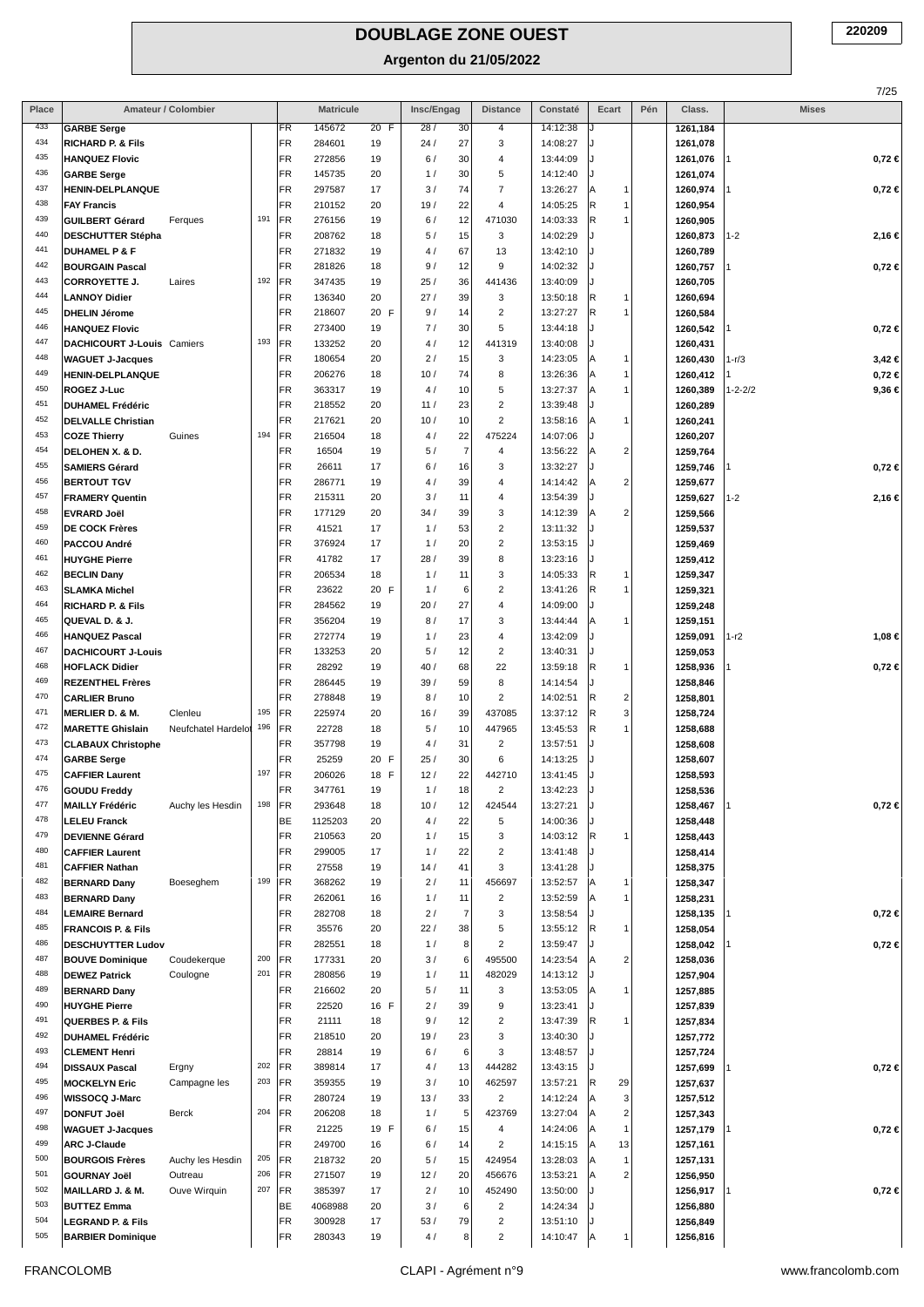|            |                                                                   |                     |            |                  |                  |          |            |          |                                    |                      |                      |     |                      |              | 8/25                     |
|------------|-------------------------------------------------------------------|---------------------|------------|------------------|------------------|----------|------------|----------|------------------------------------|----------------------|----------------------|-----|----------------------|--------------|--------------------------|
| Place      |                                                                   | Amateur / Colombier |            |                  | <b>Matricule</b> |          | Insc/Engag |          | <b>Distance</b>                    | Constaté             | Ecart                | Pén | Class.               | <b>Mises</b> |                          |
| 506        | <b>FRUCHART Jérome</b>                                            |                     |            | FR               | 37541            | 20       | 12/        | 19       | $\overline{2}$                     | 13:20:05             |                      |     | 1256,783             |              |                          |
| 507        | <b>COUVELARD Yves</b>                                             |                     |            | FR               | 280650           | 19       | 2/         | 6        | $\boldsymbol{2}$                   | 14:02:57             | R<br>1               |     | 1256,777             |              |                          |
| 508<br>509 | <b>CAFFIER Nathan</b><br><b>HENIN-DELPLANQUE</b>                  |                     |            | FR<br>FR         | 27560<br>137703  | 19<br>20 | 6/<br>72/  | 41<br>74 | 4<br>9                             | 13:41:55<br>13:27:37 | ΙA<br>1              |     | 1256,766             |              |                          |
| 510        | <b>LEPRETRE Richard</b>                                           |                     |            | FR               | 352296           | 19       | 4/         | 17       | 3                                  | 13:46:38             | ΙA<br>1              |     | 1256,616<br>1256,598 | 1-4-5        | $0,72 \in$<br>7,20 €     |
| 511        | <b>HENIN-DELPLANQUE</b>                                           |                     |            | FR               | 28001            | 19       | 17/        | 74       | 10                                 | 13:27:40             | A                    |     | 1256,430             |              | $0,72 \in$               |
| 512        | <b>COTTE J-Claude</b>                                             |                     |            | FR               | 284301           | 18       | 10/        | 28       | $\overline{7}$                     | 14:10:12             |                      |     | 1256,328             |              |                          |
| 513        | <b>BECLIN Dany</b>                                                |                     |            | FR               | 272174           | 19       | 4/         | 11       | $\overline{4}$                     | 14:06:31             | R<br>1               |     | 1256,114             |              |                          |
| 514        | <b>DACHICOURT Gilles</b>                                          |                     |            | FR               | 182597           | 16       | 3/         | 11       | 3                                  | 14:05:31             | 3<br> A              |     | 1256,093             |              |                          |
| 515        | <b>GOURNAY Joël</b>                                               |                     |            | FR               | 133509           | 20       | 3/         | 20       | $\boldsymbol{2}$                   | 13:53:38             | $\overline{2}$<br>ΙA |     | 1255,971             |              |                          |
| 516        | <b>ENGUERAND Thibaut</b>                                          |                     |            | FR               | 35786            | 20       | 32/        | 60       | $\overline{7}$                     | 13:51:12             |                      |     | 1255,969             |              |                          |
| 517<br>518 | <b>HENIN-DELPLANQUE</b>                                           |                     | 208        | FR<br>FR         | 407340           | 18       | 68/<br>2/  | 74       | 11                                 | 13:27:48             | ΙA                   |     | 1255,934             |              | $0,72 \in$               |
| 519        | <b>CONDETTE Gilles</b><br><b>RAOULT Francis</b>                   | Etaples             |            | FR               | 210771<br>291884 | 18<br>18 | 1/         | 18<br>32 | 436848<br>6                        | 13:37:50<br>13:47:32 |                      |     | 1255,912<br>1255,908 |              |                          |
| 520        | <b>BECQUART Pascal</b>                                            | Estrée Blanche      | 209        | FR               | 218050           | 20       | 23/        | 25       | 447875                             | 13:46:37             |                      |     | 1255,900             |              |                          |
| 521        | PACCOU André                                                      |                     |            | FR               | 216577           | 20       | 3/         | 20       | 3                                  | 13:54:17             |                      |     | 1255,896             |              |                          |
| 522        | <b>BOUTON François</b>                                            |                     |            | FR               | 14655            | 19       | 61/        | 76       | $\overline{7}$                     | 12:56:10             |                      |     | 1255,872             |              |                          |
| 523        | <b>HOFLACK Didier</b>                                             |                     |            | FR               | 302250           | 17       | 8/         | 68       | 23                                 | 14:00:13             | R<br>1               |     | 1255,819             |              | $0,72 \in$               |
| 524        | <b>GUILBERT Gérard</b>                                            |                     |            | FR               | 139317           | 20       | 5/         | 12       | $\overline{2}$                     | 14:05:04             | R                    |     | 1255,806             |              |                          |
| 525        | <b>HANQUEZ Flovic</b>                                             |                     |            | FR               | 407467           | 18       | 19/        | 30       | 6                                  | 13:45:39             |                      |     | 1255,757             |              |                          |
| 526<br>527 | <b>DESCHUTTER Stépha</b>                                          |                     | 210        | FR               | 139627           | 20       | 10/        | 15       | 4                                  | 14:04:02             |                      |     | 1255,647             |              | $0,72 \in$               |
| 528        | <b>BOHN Hervé</b>                                                 | Ghyvelde            | 211        | FR<br>FR         | 320292           | 19       | 10/        | 12<br>17 | 499491                             | 14:27:49             | ΙA<br>1              |     | 1255,631             |              | $0,72 \in$               |
| 529        | <b>FAILLIE Frédéric</b><br><b>BUIRE Père &amp; Fils</b>           | <b>Delettes</b>     |            | FR               | 287917<br>216039 | 18<br>20 | 1/<br>3/   | 11       | 449334<br>3                        | 13:47:52<br>13:55:33 | $\overline{2}$<br>ΙA |     | 1255,591<br>1255,559 |              | $0,72 \in$<br>$0,72 \in$ |
| 530        | <b>BUTTEZ Sébastien</b>                                           | Eperlecques         | 212        | FR               | 208218           | 20       | 9/         | 10       | 470720                             | 14:04:55             |                      |     | 1255,532             |              |                          |
| 531        | <b>CAFFIER Nathan</b>                                             |                     |            | FR               | 27551            | 19       | 3/         | 41       | 5                                  | 13:42:16             |                      |     | 1255,518             |              |                          |
| 532        | <b>MALLAURAN JP</b>                                               |                     |            | FR               | 209191           | 20       | 2/         | 10       | $\overline{4}$                     | 14:03:15             |                      |     | 1255,451             |              |                          |
| 533        | <b>LEGRAND P. &amp; Fils</b>                                      |                     |            | FR               | 274070           | 19       | 47/        | 79       | 3                                  | 13:51:35             |                      |     | 1255,401             |              |                          |
| 534        | <b>MOTHERON Alain</b>                                             |                     |            | FR               | 16023            | 19       | 2/         | 34       | 5                                  | 13:55:33             | ΙA                   |     | 1255,360             |              |                          |
| 535        | <b>DESCHUYTTER Ludov</b>                                          |                     |            | FR               | 359819           | 19       | 4/         | 8        | 3                                  | 14:00:35             |                      |     | 1255,326             |              | $0,72 \in$               |
| 536<br>537 | <b>BEN Nicolas</b>                                                | Marck               | 213        | FR               | 279629           | 19       | 11/        | 14       | 484811                             | 14:16:13             |                      |     | 1255,282             |              |                          |
| 538        | <b>DACHICOURT Gilles</b><br>QUEVAL D. & V.                        |                     |            | FR<br>FR         | 145035<br>35551  | 20<br>20 | 10/<br>2/  | 11<br>27 | $\overline{4}$<br>$\overline{4}$   | 14:05:46<br>13:56:02 | 3<br> A<br> R<br>1   |     | 1255,257<br>1255,222 |              | $0,72 \in$               |
| 539        | <b>TRUPIN André</b>                                               |                     |            | FR               | 272947           | 19 F     | 10/        | 35       | 4                                  | 13:44:26             | ΙA                   |     | 1255,136             |              | $0,72 \in$               |
| 540        | <b>MOTHERON Alain</b>                                             |                     |            | FR               | 351795           | 19       | 8/         | 34       | 6                                  | 13:55:37             | A                    |     | 1255,131             |              |                          |
| 541        | <b>COTTE J-Claude</b>                                             |                     |            | FR               | 35070            | 20       | 28/        | 28       | 8                                  | 14:10:34             |                      |     | 1255,118             |              |                          |
| 542        | WISSOCQ J-Marc                                                    |                     |            | FR               | 141985           | 20       | 12/        | 33       | 3                                  | 14:13:10             | 3<br>ΙA              |     | 1254,996             |              |                          |
| 543        | <b>ENGUERAND Thibaut</b>                                          |                     |            | FR               | 206861           | 20       | 7/         | 60       | 8                                  | 13:51:31             |                      |     | 1254,869             | 1-r4-r5      | 4,68 €                   |
| 544        | <b>CAURA Yvon</b>                                                 | Coudekerque         | 214        | FR               | 177380           | 20       | 1/         | 9        | 495775                             | 14:25:06             |                      |     | 1254,809             |              |                          |
| 545        | <b>MARETTE Francis</b>                                            | Nesles              | 215        | FR               | 272587           | 19       | 2/         | 9        | 447698                             | 13:46:50             | A<br>1               |     | 1254,694             |              | $0,72 \in$               |
| 546        | <b>DUCORNET Pascal</b>                                            | St-Folquin          | 216        | FR               | 35190            | 20       | 10/        | 72       | 483809                             | 14:15:36             |                      |     | 1254,691             |              |                          |
| 547<br>548 | <b>MILLIOT P. &amp; Fils</b><br>VALVANDRIN J-Pierre St-Martin Lez | Loon-Plage          | 217<br>218 | FR<br><b>IFR</b> | 348610<br>209063 | 17<br>20 | 4/<br>2/   | 9<br>8   | 491351<br>465230                   | 14:21:39<br>14:00:51 | A<br>1               |     | 1254,616<br>1254.496 |              |                          |
| 549        | <b>LAURENT Famille</b>                                            |                     |            | FR               | 393163           | 17       | 5/         | 17       | 3                                  | 13:18:39             |                      |     | 1254,441             |              |                          |
| 550        | <b>DE METS Maurice</b>                                            |                     |            | FR               | 348014           | 19       | 6/         | 11       | $\overline{4}$                     | 14:05:23             |                      |     | 1254,344             |              | $0,72 \in$               |
| 551        | <b>NOYELLE Hervé</b>                                              |                     |            | FR               | 137258           | 20       | 12/        | 19       | 3                                  | 13:42:05             |                      |     | 1254,283             |              |                          |
| 552        | <b>FAILLIE Frédéric</b>                                           |                     |            | FR               | 287926           | 18       | 6/         | 17       | $\overline{c}$                     | 13:48:16             |                      |     | 1254,189             |              | $0,72 \in$               |
| 553        | <b>HOFLACK Didier</b>                                             |                     |            | FR               | 23937            | 20       | 30/        | 68       | 24                                 | 14:00:44             | R                    |     | 1254,069             |              | $0,72 \in$               |
| 554        | WISSOCQ J-Marc                                                    |                     |            | FR               | 428799           | 19       | 11/        | 33       | $\overline{4}$                     | 14:13:27             | 3<br> A              |     | 1254,068             |              |                          |
| 555<br>556 | <b>PAVY Nicolas</b>                                               |                     |            | FR               | 212422           | 20       | 4/         | 16       | $\overline{\mathbf{c}}$            | 13:48:06             |                      |     | 1253,993             |              |                          |
| 557        | <b>BRUNET Jérôme</b><br><b>DELPLANQUE Serge</b>                   |                     |            | FR<br>FR         | 29320<br>310836  | 18<br>17 | 32/<br>3/  | 44<br>29 | 3<br>4                             | 14:25:24<br>14:16:01 | R<br>3<br> R         |     | 1253,972<br>1253,903 |              |                          |
| 558        | <b>HOFLACK Didier</b>                                             |                     |            | FR               | 28342            | 19       | 27/        | 68       | 25                                 | 14:00:49             | R                    |     | 1253,787             |              | 0,72€                    |
| 559        | LEROY C. & K.                                                     | Ligny les Aire      | 219        | FR               | 286140           | 18       | 2/         | 20       | 443209                             | 13:43:31             |                      |     | 1253,715             |              |                          |
| 560        | <b>BOSSUS Laurent</b>                                             |                     |            | FR               | 20681            | 19       | 4/         | 8        | $\overline{2}$                     | 14:26:17             |                      |     | 1253,555             |              | 0,72 ∈                   |
| 561        | <b>BRUNET Christophe</b>                                          | Loon-Plage          | 220        | FR               | 184299           | 20       | 47/        | 57       | 490615                             | 14:21:23             |                      |     | 1253,541             |              |                          |
| 562        | <b>WIDEHEM Jacky</b>                                              |                     |            | FR               | 404163           | 19       | 9/         | 22       | 4                                  | 13:55:00             |                      |     | 1253,540             |              |                          |
| 563        | <b>HEMBERT Jacky</b>                                              |                     |            | FR               | 144826           | 20       | 5/         | 5        | $\overline{4}$                     | 14:09:35             |                      |     | 1253,445             |              |                          |
| 564        | <b>BOUBET P. &amp; Fils</b>                                       |                     |            | FR               | 297424           | 17       | 2/         | 30       | 6                                  | 13:28:45             |                      |     | 1253,367             |              | $0,72 \in$               |
| 565<br>566 | <b>GAMBART Daniel</b>                                             |                     |            | FR<br>FR         | 24339            | 20       | 2/         | 15       | 4                                  | 14:10:01             | A                    |     | 1253,297             |              |                          |
| 567        | <b>GHEERAERT Eric</b><br><b>ODENT Philippe</b>                    |                     |            | FR               | 209028<br>22917  | 20<br>18 | 7/<br>1/   | 21<br>28 | 4<br>4                             | 14:04:35<br>14:12:47 | A                    |     | 1253,288<br>1253,278 |              |                          |
| 568        | <b>DHINNIN R-Paul</b>                                             | Merckerghem         | 221        | FR               | 254368           | 18       | 3/         | 25       | 480227                             | 14:13:13             | 2<br> A              |     | 1253,248             |              |                          |
| 569        | <b>DESCAMPS J-Claude</b>                                          | Boursin             | 222        | FR               | 342578           | 19       | 5/         | 11       | 464133                             | 14:00:23             | R                    |     | 1253,040             |              |                          |
| 570        | <b>WIDEHEM Jacky</b>                                              |                     |            | FR               | 302847           | 15       | 10/        | 22       | 5                                  | 13:55:12             |                      |     | 1252,853             | $r/2 - 3/5$  | 14,76 €                  |
| 571        | <b>LEFEBVRE Pascal</b>                                            |                     |            | FR               | 210545           | 20       | 11/        | 14       | 3                                  | 14:09:02             |                      |     | 1252,840             |              |                          |
| 572        | <b>HANQUEZ Pascal</b>                                             |                     |            | FR               | 358183           | 19       | 13/        | 23       | 5                                  | 13:43:57             |                      |     | 1252,688             |              |                          |
| 573        | <b>LEPRETRE Richard</b>                                           |                     |            | FR               | 352158           | 19       | 6/         | 17       | 4                                  | 13:47:45             | A                    |     | 1252,675             |              | $0,72 \in$               |
| 574        | <b>VANDAELE William</b>                                           |                     |            | FR               | 224130           | 20 F     | 13/        | 27       | 5                                  | 13:14:11             | R<br>1               |     | 1252,664             |              | $0,72 \in$               |
| 575<br>576 | <b>MAILLY Frédéric</b>                                            |                     |            | FR<br>FR         | 218299<br>218812 | 20<br>20 | 11/<br>3/  | 12<br>17 | $\boldsymbol{2}$<br>$\overline{4}$ | 13:28:55<br>13:31:29 |                      |     | 1252,650<br>1252,579 |              | 0,72 €<br>$0,72 \in$     |
| 577        | <b>BEDINIER P. &amp; Fils</b><br><b>DURIEZ Eric</b>               |                     |            | FR               | 35039            | 20       | 7/         | 15       | 3                                  | 14:09:05             | ΙA<br> A             |     | 1252,550             |              |                          |
| 578        | <b>FRUITIER Catherine</b>                                         |                     |            | FR               | 185274           | 16       | 25/        | 49       | $\overline{\mathbf{c}}$            | 13:28:30             |                      |     | 1252,452             |              |                          |
|            |                                                                   |                     |            |                  |                  |          |            |          |                                    |                      |                      |     |                      |              |                          |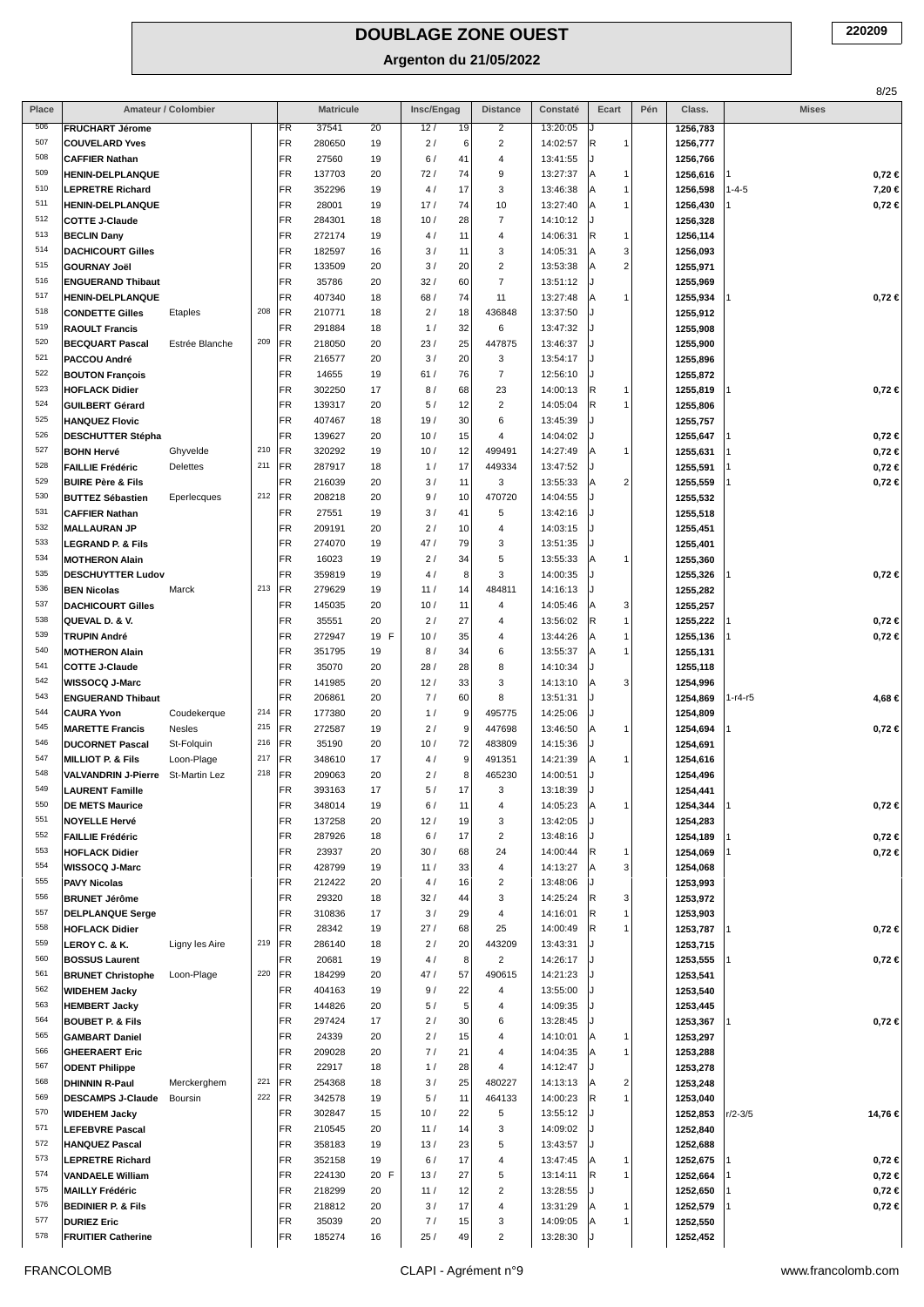|            |                                                           |                     |            |                  |                  |            |            |                        |                              |                      |                                                       |     |                      |              | 9/25       |
|------------|-----------------------------------------------------------|---------------------|------------|------------------|------------------|------------|------------|------------------------|------------------------------|----------------------|-------------------------------------------------------|-----|----------------------|--------------|------------|
| Place      |                                                           | Amateur / Colombier |            |                  | <b>Matricule</b> |            | Insc/Engag |                        | <b>Distance</b>              | Constaté             | Ecart                                                 | Pén | Class.               | <b>Mises</b> |            |
| 579<br>580 | <b>ARC J-Claude</b>                                       |                     |            | FR<br>FR         | 363335<br>216037 | 19         | 10/        | 14                     | 3                            | 14:16:42             | 13<br> A                                              |     | 1252,445             |              |            |
| 581        | <b>BUIRE Père &amp; Fils</b><br><b>VANNEUVILLE Gilles</b> |                     |            | FR               | 357661           | 20<br>19   | 6/<br>15/  | 11<br>25               | 4<br>3                       | 13:56:29<br>14:00:50 | $\overline{\mathbf{c}}$<br> A<br>$\overline{2}$<br> A |     | 1252,362<br>1252,290 |              | $0,72 \in$ |
| 582        | <b>LIBESSART Hervé</b>                                    |                     |            | FR               | 297380           | 18         | 42/        | 42                     | $\overline{c}$               | 13:20:55             |                                                       |     | 1252,264             |              |            |
| 583        | <b>LECLERCQ Joël</b>                                      |                     |            | FR               | 364731           | 19         | 8/         | 31                     | $\boldsymbol{2}$             | 13:15:16             |                                                       |     | 1252,259             |              |            |
| 584        | <b>FAY Francis</b>                                        |                     |            | FR               | 210102           | 20         | 9/         | 22                     | 5                            | 14:08:02             | R<br>1                                                |     | 1252,226             |              |            |
| 585        | <b>DECROIX Guy</b>                                        |                     |            | FR               | 40261            | 17         | 6/         | 44                     | $\overline{c}$               | 13:56:55             | A<br>1                                                |     | 1252,134             |              |            |
| 586        | <b>RAOULT Francis</b>                                     |                     |            | FR               | 355224           | 19         | 4/         | 32                     | $\overline{7}$               | 13:48:37             |                                                       |     | 1252,114             |              |            |
| 587<br>588 | <b>MOTHERON Alain</b>                                     |                     |            | FR               | 351784           | 19 F       | 32/        | 34                     | $\overline{7}$               | 13:56:30             | A<br>1                                                |     | 1252,106             |              |            |
| 589        | <b>FAY Francis</b><br><b>LEGRAND P. &amp; Fils</b>        |                     |            | FR<br>FR         | 210139<br>301320 | 20<br>18   | 1/<br>8/   | 22<br>79               | 6<br>$\overline{4}$          | 14:08:05<br>13:52:34 | R<br>1                                                |     | 1252,060<br>1251,996 |              |            |
| 590        | <b>MEQUIGNON-POPIEU</b>                                   |                     |            | FR               | 284677           | 18         | 16/        | 31                     | 3                            | 14:07:44             | A<br>1                                                |     | 1251,888             |              |            |
| 591        | <b>DUHAMEL Frédéric</b>                                   |                     |            | FR               | 218529           | 20         | 1/         | 23                     | 4                            | 13:42:09             |                                                       |     | 1251,878             |              | $0,72 \in$ |
| 592        | <b>COLIN-LOQUET</b>                                       |                     |            | FR               | 283863           | 19         | 4/         | 11                     | 6                            | 14:11:20             | A<br>1                                                |     | 1251,854             |              |            |
| 593        | <b>VERON Franck</b>                                       |                     |            | FR               | 22437            | 18         | 1/         | 20                     | 4                            | 13:54:32             | R                                                     |     | 1251,789             |              |            |
| 594        | <b>BAYART Elie</b>                                        | Aire sur la Lys     | 223        | FR               | 216267           | 20         | 6/         | $\overline{7}$         | 451988                       | 13:51:06             |                                                       |     | 1251,698             |              |            |
| 595<br>596 | <b>COLOOS Philippe</b>                                    |                     |            | FR               | 320682           | 19         | 6/         | $\overline{7}$         | $\overline{2}$               | 14:22:29             |                                                       |     | 1251,656             |              | $0,72 \in$ |
| 597        | <b>DELEPINE Pascal</b><br><b>VANDAELE William</b>         |                     |            | FR<br>FR         | 211334<br>298492 | 20<br>18 F | 4/<br>12/  | 19<br>27               | $\overline{c}$<br>6          | 13:49:20<br>13:14:28 | 17<br> A<br> R<br>$\mathbf{1}$                        |     | 1251,655<br>1251,570 |              | $0,72 \in$ |
| 598        | PACCOU André                                              |                     |            | FR               | 216578           | 20         | 7/         | 20                     | $\overline{4}$               | 13:55:34             | IJ                                                    |     | 1251,487             |              |            |
| 599        | <b>ENGUERAND Thibaut</b>                                  |                     |            | FR               | 35776            | 20 F       | 4/         | 60                     | 9                            | 13:52:30             |                                                       |     | 1251,465             |              | $0,72 \in$ |
| 600        | <b>BOUBET P. &amp; Fils</b>                               |                     |            | FR               | 137581           | 20         | 11/        | 30                     | $\overline{7}$               | 13:29:17             |                                                       |     | 1251,397             |              | $0,72 \in$ |
| 601        | <b>DHELIN Jérome</b>                                      |                     |            | FR               | 218626           | 20         | 13/        | 14                     | 3                            | 13:29:56             | R<br>1                                                |     | 1251,376             |              |            |
| 602        | <b>ARC J-Claude</b>                                       |                     |            | FR               | 282802           | 19         | 5/         | 14                     | 4                            | 14:17:03             | 13<br>ΙA                                              |     | 1251,312             |              |            |
| 603<br>604 | <b>LEROY Benoît</b>                                       | La Thieuloy         | 224<br>225 | FR               | 220209           | 20         | 3/         | 8                      | 428975                       | 13:32:50             |                                                       |     | 1251,264             |              |            |
| 605        | <b>BAILLY J-Marie</b><br><b>BUTTEZ Sébastien</b>          | Plouvain            |            | FR<br>FR         | 15186<br>250373  | 19 F<br>18 | 32/<br>3/  | 38<br>10               | 423997<br>$\overline{2}$     | 13:28:54<br>14:06:14 | A<br>1                                                |     | 1251,154<br>1251,138 |              |            |
| 606        | <b>BUIRE Père &amp; Fils</b>                              |                     |            | FR               | 287762           | 18         | 10/        | 11                     | $\,$ 5 $\,$                  | 13:56:51             | A<br>2                                                |     | 1251,110             |              | $0,72 \in$ |
| 607        | WISSOCQ J-Marc                                            |                     |            | FR               | 267183           | 17         | 14/        | 33                     | 5                            | 14:14:24             | 3<br> A                                               |     | 1250,969             |              |            |
| 608        | <b>LERICHE J &amp; H</b>                                  | Douchy les Ayettes  | 226        | FR               | 139418           | 19         | 4/         | 12                     | 406483                       | 13:14:57             | A<br>1                                                |     | 1250,968             |              | $0,72 \in$ |
| 609        | <b>DESITTER Laurent</b>                                   | Calais              | 227        | FR               | 141857           | 20         | 3/         | 9                      | 485448                       | 14:18:04             |                                                       |     | 1250,940             |              |            |
| 610        | <b>GARBE Serge</b>                                        |                     |            | FR               | 25237            | 20         | 14/        | 30                     | $\overline{7}$               | 14:15:47             |                                                       |     | 1250,886             |              |            |
| 611<br>612 | <b>BERTOUT TGV</b>                                        |                     | 228        | FR               | 286785           | 19         | 5/         | 39                     | 5                            | 14:17:25             | 2<br> A                                               |     | 1250,843             |              |            |
| 613        | DEBRUYNE E. & P.<br><b>DENORME Guy</b>                    | St-Martin           |            | FR<br>FR         | 357876<br>257678 | 19<br>18   | 7/<br>15/  | $\overline{7}$<br>32   | 466160<br>$\overline{4}$     | 14:02:43<br>14:26:09 | A<br>$\mathbf{1}$                                     |     | 1250,762<br>1250,587 |              | $0,72 \in$ |
| 614        | <b>LAURENT Famille</b>                                    |                     |            | FR               | 107718           | 20         | 14/        | 17                     | 4                            | 13:19:40             |                                                       |     | 1250,572             |              |            |
| 615        | <b>RINGARD Hubert</b>                                     |                     |            | FR               | 37211            | 20         | 2/         | 10                     | 3                            | 13:32:38             | A<br>1                                                |     | 1250,556             |              |            |
| 616        | QUEVAL D. & V.                                            |                     |            | FR               | 283309           | 18         | 22/        | 27                     | 5                            | 13:57:25             | R<br>$\mathbf{1}$                                     |     | 1250,496             |              | $0,72 \in$ |
| 617        | <b>HOFLACK Didier</b>                                     |                     |            | FR               | 273586           | 19         | 18/        | 68                     | 26                           | 14:01:48             | R<br>1                                                |     | 1250,471             |              | $0,72 \in$ |
| 618        | <b>LEROY Benoît</b>                                       |                     |            | FR               | 220304           | 20         | 7/         | 8                      | $\overline{2}$               | 13:33:04             | IJ                                                    |     | 1250,413             |              |            |
| 619<br>620 | <b>DEBACKER Alain</b>                                     |                     |            | FR               | 283230           | 18         | 22/        | 22                     | 4                            | 14:01:37             | R<br>1                                                |     | 1250,280             |              | $0,72 \in$ |
| 621        | <b>VEROVE Pierre</b><br><b>DEVIGNES Joris</b>             |                     |            | FR<br><b>IFR</b> | 182998<br>283611 | 20<br>19   | 10/<br>4/  | 29<br>10               | $\overline{c}$<br>2          | 14:30:13<br>14:10:13 | R<br>$\mathbf{1}$                                     |     | 1250,270<br>1250.242 |              |            |
| 622        | <b>VAILLANT Claude</b>                                    | Saulty              | 229        | FR               | 360522           | 19         | 10/        | 15                     | 407535                       | 13:15:58             |                                                       |     | 1250,235             |              |            |
| 623        | <b>HANQUEZ Pascal</b>                                     |                     |            | FR               | 133801           | 20         | 14/        | 23                     | 6                            | 13:44:39             |                                                       |     | 1250,216             |              |            |
| 624        | JOLY J-Pierre                                             |                     |            | FR               | 25589            | 20         | 10/        | 11                     | 3                            | 14:10:08             | R<br>2                                                |     | 1250,125             |              |            |
| 625        | QUEVAL D. & V.                                            |                     |            | FR               | 378247           | 17         | 9/         | 27                     | 6                            | 13:57:32             | R                                                     |     | 1250,099             |              | $0,72 \in$ |
| 626        | <b>WAGUET J-Jacques</b>                                   |                     |            | FR               | 180743           | 20         | 8/         | 15                     | 5                            | 14:26:20             |                                                       |     | 1250,094             |              | $0,72 \in$ |
| 627<br>628 | <b>BOUBET P. &amp; Fils</b><br><b>BEN René</b>            |                     | 230        | FR<br>FR         | 275149           | 19         | 3/         | 30                     | 8                            | 13:29:40<br>14:14:28 |                                                       |     | 1249,984             |              | $0,72 \in$ |
| 629        | <b>COUVELARD Yves</b>                                     | Frethun             |            | FR               | 142388<br>276532 | 20<br>19   | 5/<br>6/   | 30<br>$6 \overline{6}$ | 480570<br>3                  | 14:05:00             | R<br>1                                                |     | 1249,965<br>1249,907 |              |            |
| 630        | <b>DECOBERT Christoph</b>                                 | Blendecques         | 231        | FR               | 217291           | 20         | 1/         | $\sqrt{2}$             | 460523                       | 13:58:25             | R<br>$\overline{\mathbf{c}}$                          |     | 1249,898             |              |            |
| 631        | <b>GOLIOT Nicolas</b>                                     |                     |            | FR               | 139779           | 20         | 10/        | 14                     | $\overline{2}$               | 14:05:05             | ΙA                                                    |     | 1249,754             |              |            |
| 632        | <b>HUYGHE Pierre</b>                                      |                     |            | FR               | 35372            | 19         | 26/        | 39                     | 10                           | 13:25:51             |                                                       |     | 1249,725             |              |            |
| 633        | <b>DECHERF P. &amp; Fils</b>                              |                     |            | FR               | 176863           | 20         | 6/         | $\overline{7}$         | $\overline{\mathbf{c}}$      | 14:19:06             |                                                       |     | 1249,720             |              |            |
| 634<br>635 | <b>LIBESSART Hervé</b>                                    |                     |            | FR               | 226859           | 20         | 4/         | 42                     | 3                            | 13:21:36             |                                                       |     | 1249,683             |              |            |
| 636        | <b>DAUSQUE Bruno</b><br><b>PAMART Paul</b>                | Estréelles          | 232        | FR<br>FR         | 384425<br>24538  | 17<br>20   | 1/<br>1/   | 17<br>13               | 3<br>434458                  | 13:45:54<br>13:37:41 | R<br>1                                                |     | 1249,661<br>1249,580 |              |            |
| 637        | <b>MOTHERON Alain</b>                                     |                     |            | FR               | 351790           | 19         | 17/        | 34                     | 8                            | 13:57:16             | ΙA                                                    |     | 1249,492             |              |            |
| 638        | <b>LEICHT J-François</b>                                  |                     |            | FR               | 287420           | 18         | 6/         | 12                     | 3                            | 13:58:22             | <sup>R</sup><br>$\overline{\mathbf{c}}$               |     | 1249,486             |              |            |
| 639        | <b>GERVOIS Tanguy</b>                                     |                     |            | FR               | 362821           | 19         | 6/         | 9                      | 3                            | 13:26:59             |                                                       |     | 1249,436             |              | $0,72 \in$ |
| 640        | <b>CAILLIEZ Francis</b>                                   | Louches             | 233        | FR               | 147700           | 20         | 6/         | 14                     | 470955                       | 14:06:59             | ΙA                                                    |     | 1249,325             |              |            |
| 641        | <b>ENGUERAND Thibaut</b>                                  |                     |            | FR               | 206822           | 20         | 41/        | 60                     | 10                           | 13:53:08             |                                                       |     | 1249,282             |              |            |
| 642<br>643 | <b>RAOULT Francis</b>                                     |                     |            | FR               | 291920<br>393767 | 18         | 12/        | 32<br>53               | 8<br>3                       | 13:49:26             |                                                       |     | 1249,269             |              |            |
| 644        | <b>DE COCK Frères</b><br><b>DESCHUYTTER Ludov</b>         |                     |            | FR<br>FR         | 282506           | 20<br>18   | 33/<br>7/  | 8                      | $\overline{4}$               | 13:14:11<br>14:02:24 |                                                       |     | 1249,241<br>1249,202 |              | $0,72 \in$ |
| 645        | <b>BOUBET P. &amp; Fils</b>                               |                     |            | BE               | 6002774          | 19         | 13/        | 30                     | 9                            | 13:29:53             |                                                       |     | 1249,187             |              | $0,72 \in$ |
| 646        | <b>GUILBERT David</b>                                     |                     |            | FR               | 144891           | 20         | 5/         | 15                     | 4                            | 14:05:06             | ΙA                                                    |     | 1249,114             |              |            |
| 647        | ROGEZ J-Luc                                               |                     |            | FR               | 14232            | 19         | 10/        | 10                     | 6                            | 13:30:40             | ΙA<br>1                                               |     | 1249,104             |              | $0,72 \in$ |
| 648        | <b>FOURRIER Alain</b>                                     |                     |            | FR               | 143058           | 20         | 7/         | $\overline{7}$         | 4                            | 14:17:54             |                                                       |     | 1249,018             |              |            |
| 649        | THOMAS Ch.                                                |                     |            | FR               | 209472           | 20         | 25/        | 41                     | 4                            | 13:49:25             | 3                                                     |     | 1248,974             |              |            |
| 650<br>651 | <b>WISSOCQ Bernard</b><br><b>DUQUESNOY Franck</b>         |                     |            | FR<br>FR         | 280646<br>135991 | 19<br>20   | 6/<br>7/   | 11<br>81               | 4<br>$\overline{\mathbf{c}}$ | 14:15:56<br>13:55:42 | ΙA<br>1<br> A                                         |     | 1248,948<br>1248,919 |              |            |
|            |                                                           |                     |            |                  |                  |            |            |                        |                              |                      |                                                       |     |                      |              |            |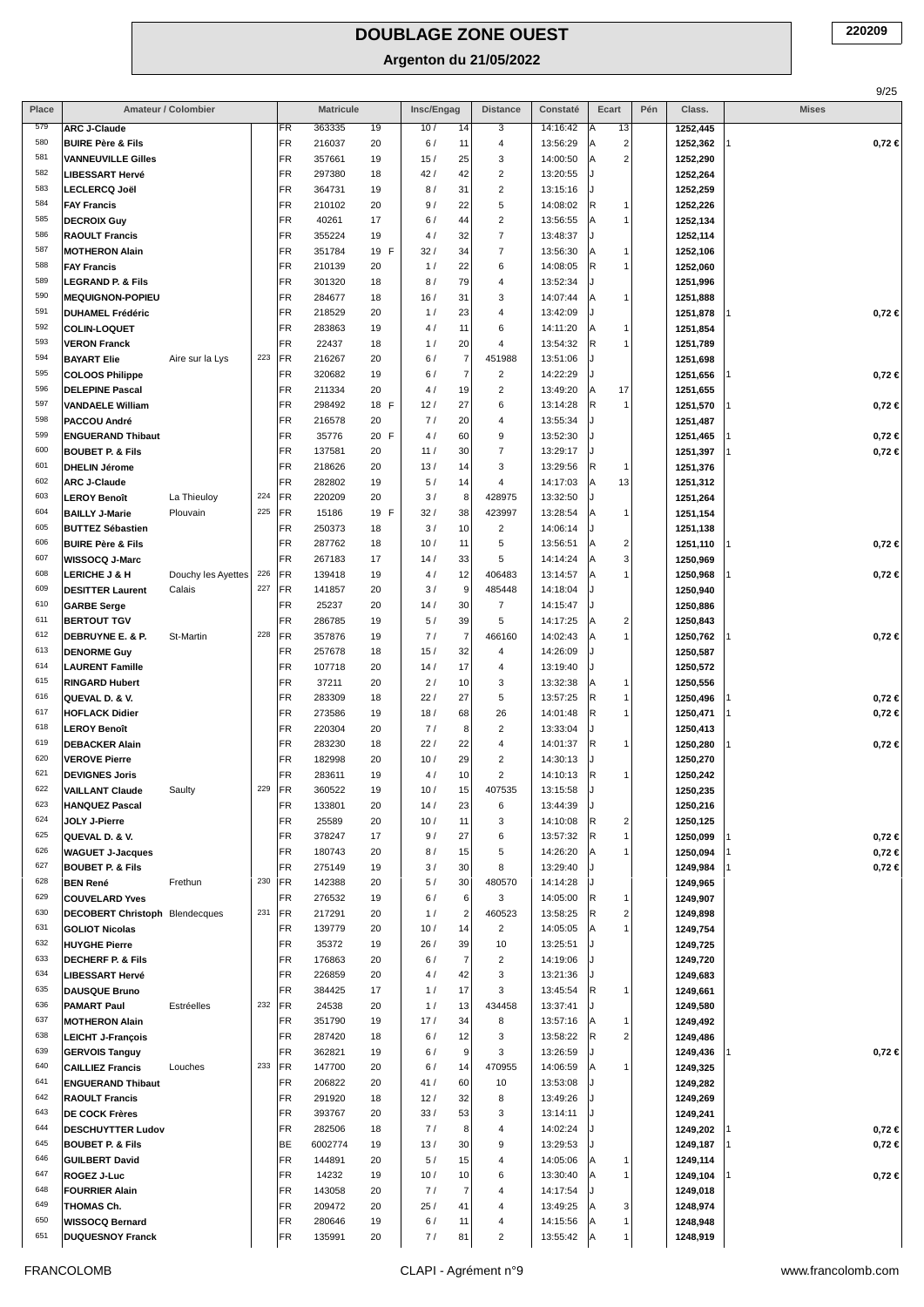**Argenton du 21/05/2022**

|            |                                                      |                     |     |           |                  |          |            |                     |                          |                      |                               |     |                      |              | 10/25      |
|------------|------------------------------------------------------|---------------------|-----|-----------|------------------|----------|------------|---------------------|--------------------------|----------------------|-------------------------------|-----|----------------------|--------------|------------|
| Place      |                                                      | Amateur / Colombier |     |           | <b>Matricule</b> |          | Insc/Engag |                     | <b>Distance</b>          | Constaté             | Ecart                         | Pén | Class.               | <b>Mises</b> |            |
| 652        | <b>BOUBET P. &amp; Fils</b>                          |                     |     | FR.       | 275169           | 19       | 9/         | 30                  | 10                       | 13:29:58             |                               |     | 1248,881             |              | $0,72 \in$ |
| 653<br>654 | LETOQUART Ludovic Villers sir Simon                  |                     | 234 | FR        | 223281           | 20 F     | 5/         | 12                  | 419041                   | 13:25:32             |                               |     | 1248,880             |              |            |
| 655        | <b>LEGRAND P. &amp; Fils</b><br><b>NOYELLE Hervé</b> |                     |     | FR<br>FR  | 204115<br>181400 | 18<br>16 | 13/<br>1/  | 79<br>19            | 5<br>4                   | 13:53:30<br>13:43:39 | J                             |     | 1248,781             |              |            |
| 656        | <b>HAVART Fabrice</b>                                | Alquines            | 235 | FR        | 348201           | 19       | 4/         | 30                  | 459790                   | 13:58:13             | J                             |     | 1248,726<br>1248,694 |              |            |
| 657        | <b>ENGUERAND Thibaut</b>                             |                     |     | FR        | 206818           | 20       | 3/         | 60                  | 11                       | 13:53:20             | J                             |     | 1248,594             | 1-r/5        | 9,36 €     |
| 658        | <b>ENGUERAND Thibaut</b>                             |                     |     | FR        | 35798            | 20       | 36/        | 60                  | 12                       | 13:53:22             |                               |     | 1248,480             |              |            |
| 659        | <b>LEGRAND P. &amp; Fils</b>                         |                     |     | FR        | 21876            | 15       | 32/        | 79                  | 6                        | 13:53:36             | IJ                            |     | 1248,438             |              |            |
| 660        | <b>GUILBERT Gérard</b>                               |                     |     | FR        | 139330           | 20       | 9/         | 12                  | 3                        | 14:07:17             | R.<br>1                       |     | 1248,427             |              |            |
| 661        | <b>BECQUART Pascal</b>                               |                     |     | FR        | 327929           | 19       | 1/         | 25                  | $\overline{c}$           | 13:48:46             |                               |     | 1248,374             |              |            |
| 662        | <b>DACHICOURT J-Louis</b>                            |                     |     | FR        | 133290           | 20       | 2/         | 12                  | 3                        | 13:43:31             | J                             |     | 1248,368             |              |            |
| 663        | <b>EVRARD Joël</b>                                   |                     |     | FR        | 35273            | 20       | 18/        | 39                  | $\overline{4}$           | 14:16:05             | $\overline{\mathbf{c}}$<br>ΙA |     | 1248,365             |              |            |
| 664        | <b>WISSOCQ Bernard</b>                               |                     |     | <b>FR</b> | 212368           | 18       | 2/         | 11                  | 5                        | 14:16:07             | $\mathbf{1}$<br>ΙA            |     | 1248,355             |              |            |
| 665        | <b>ENGUERAND Thibaut</b>                             |                     |     | FR        | 35772            | 20       | 38/        | 60                  | 13                       | 13:53:25             | J                             |     | 1248,308             |              |            |
| 666        | <b>DUQUESNOY Franck</b>                              |                     |     | FR        | 204381           | 18       | 20/        | 81                  | $_{\rm 3}$               | 13:55:53             | $\mathbf{1}$<br>ΙA            |     | 1248,293             |              |            |
| 667        | <b>COUZIN Marc</b>                                   |                     |     | <b>FR</b> | 348130           | 19       | 7/         | $\overline{7}$      | $_{\rm 3}$               | 14:06:08             | 1<br>ΙA                       |     | 1248,200             |              |            |
| 668<br>669 | <b>LEDOUX Claude</b>                                 |                     |     | FR        | 275021           | 19       | 46 /       | 79                  | 5                        | 13:44:15             | R<br>1                        |     | 1248,083             |              |            |
| 670        | <b>COTTE J-Claude</b>                                |                     |     | FR        | 180338           | 20       | 14/        | 28                  | 9                        | 14:12:43             | J                             |     | 1248,067             |              |            |
| 671        | <b>COTTE J-Claude</b><br><b>DUBOIS D.</b>            | Blendecques         | 236 | FR<br>FR  | 210539<br>214216 | 20<br>20 | 17/<br>2/  | 28<br>8             | 10<br>460814             | 14:12:43<br>13:59:14 | J                             |     | 1248,067             |              |            |
| 672        | <b>COUVELARD Yves</b>                                |                     |     | FR        | 139405           | 20       | 4 /        | 6                   | $\overline{4}$           | 14:05:34             | R<br>1                        |     | 1248,029<br>1248,021 |              |            |
| 673        | <b>LEJEUNE Luc</b>                                   |                     |     | FR        | 272710           | 19       | 1/         | 14                  | $\overline{2}$           | 13:48:24             | J                             |     | 1248,008             |              |            |
| 674        | <b>LEDOUX Claude</b>                                 |                     |     | FR        | 190064           | 18       | 22/        | 79                  | 6                        | 13:44:17             | R.<br>1                       |     | 1247,965             |              |            |
| 675        | <b>LELEU Franck</b>                                  |                     |     | FR        | 25337            | 20       | 8/         | 22                  | 6                        | 14:03:43             |                               |     | 1247,953             |              |            |
| 676        | <b>BEUN Patrick</b>                                  |                     |     | FR        | 213340           | 20       | 32/        | 41                  | 3                        | 13:59:32             | 1<br>ΙA                       |     | 1247,935             |              |            |
| 677        | <b>CORROYETTE J.</b>                                 |                     |     | FR        | 291036           | 18       | 9/         | 36                  | $\overline{2}$           | 13:43:45             | J                             |     | 1247,876             |              |            |
| 678        | <b>GAMBART Daniel</b>                                |                     |     | FR        | 208365           | 18       | 6/         | 15                  | 5                        | 14:11:41             | $\mathbf{1}$<br>ΙA            |     | 1247,824             |              |            |
| 679        | <b>BARLOY Pascal</b>                                 | <b>Beaurains</b>    | 237 | FR        | 85980            | 20       | 5/         | 11                  | 417449                   | 13:24:34             | ΙA<br>1                       |     | 1247,786             |              |            |
| 680        | <b>DEROLLEZ Bernard</b>                              |                     |     | FR        | 294203           | 18       | 7/         | 63                  | 5                        | 13:31:08             | J                             |     | 1247,700             |              |            |
| 681        | <b>VITTU P-Marie</b>                                 |                     |     | FR        | 25711            | 20       | 7/         | 14                  | 6                        | 14:08:12             |                               |     | 1247,692             |              |            |
| 682<br>683 | <b>DISSAUX Pascal</b>                                |                     |     | FR        | 207296           | 20 F     | 11/        | 13                  | $\overline{2}$           | 13:46:05             | J                             |     | 1247,691             |              | $0,72 \in$ |
| 684        | <b>DUHAMEL P &amp; F</b>                             |                     | 238 | FR        | 271799           | 19       | 44/        | 67                  | 14                       | 13:45:55             | J                             |     | 1247,506             |              |            |
| 685        | <b>COZE Julien</b><br>DEBRUYNE E. & P.               | Guines              |     | FR<br>FR  | 283418<br>209270 | 19<br>20 | 2/<br>4/   | 5<br>$\overline{7}$ | 475415<br>$\overline{2}$ | 14:11:05<br>14:03:43 | R<br>1<br>1<br>ΙA             |     | 1247,483<br>1247,415 |              | $0,72 \in$ |
| 686        | <b>DISSAUX Pascal</b>                                |                     |     | FR        | 207237           | 20       | 9/         | 13                  | 3                        | 13:46:11             | J                             |     | 1247,341             |              | $0,72 \in$ |
| 687        | FERLIN J-M.                                          |                     |     | FR        | 207703           | 20       | 11/        | 20                  | $\overline{2}$           | 13:56:57             |                               |     | 1247,252             |              |            |
| 688        | <b>GUILBERT Jérome</b>                               | Calais              | 239 | FR        | 142953           | 20       | 3/         | 25                  | 486405                   | 14:20:00             | A<br>1                        |     | 1247,243             |              |            |
| 689        | <b>DEROLLEZ Bernard</b>                              |                     |     | FR        | 294204           | 18       | 26/        | 63                  | 6                        | 13:31:17             | J                             |     | 1247,151             |              |            |
| 690        | <b>LETOQUART Ludovic</b>                             |                     |     | <b>FR</b> | 223092           | 20 F     | 3/         | 12                  | $\overline{2}$           | 13:26:00             |                               |     | 1247,146             |              |            |
| 691        | <b>POURRE Dan</b>                                    | Calais              | 240 | FR        | 23244            | 15       | 1/         | 15                  | 484017                   | 14:18:06             | J                             |     | 1247,145             |              |            |
| 692        | <b>LIBESSART Jacques</b>                             |                     |     | FR        | 366561           | 19       | 2/         | 10                  | $\overline{2}$           | 13:35:52             |                               |     | 1247,140             |              |            |
| 693        | <b>SLAMKA Michel</b>                                 |                     |     | <b>FR</b> | 27584            | 19 F     | 4/         | 6                   | 3                        | 13:44:52             | R.<br>1                       |     | 1247,137             |              |            |
| 694        | <b>FASQUEL Mickaël</b>                               | Eringhem            | 241 | <b>FR</b> | 180777           | 20       | 4 /        | 10                  | 481302                   | 14:15:57             |                               |     | 1247,058             |              |            |
| 695        | <b>CAPPE Vincent</b>                                 | Fontaine les        | 242 | FR        | 262802           | 16       | 23/        | 47                  | 440085                   | 13:42:57             |                               |     | 1246,876             |              |            |
| 696<br>697 | <b>BABELART Eric</b>                                 | Bourbourg           | 243 | FR        | 344392           | 17       | 1/         | 6                   | 485998                   | 14:19:44             | 3<br>R                        |     | 1246,854             |              |            |
| 698        | <b>WISSOCQ J-Marc</b>                                |                     |     | FR<br>FR  | 141988<br>297331 | 20<br>18 | 2/<br>40/  | 33<br>42            | 6<br>4                   | 14:15:41             | 3 <sup>1</sup><br> A          |     | 1246,805             |              |            |
| 699        | <b>LIBESSART Hervé</b><br><b>PAMART Paul</b>         |                     |     | FR        | 215115           | 20       | 3/         | 13                  | $\overline{2}$           | 13:22:22<br>13:38:29 |                               |     | 1246,801<br>1246,711 |              |            |
| 700        | <b>GARBE Serge</b>                                   |                     |     | <b>FR</b> | 25279            | 20       | 12/        | 30                  | 8                        | 14:17:05             | IJ                            |     | 1246,685             |              |            |
| 701        | <b>RAOULT Francis</b>                                |                     |     | FR        | 355201           | 19       | 27/        | 32                  | 9                        | 13:50:12             |                               |     | 1246,610             |              |            |
| 702        | <b>RAOULT Francis</b>                                |                     |     | FR        | 212611           | 20       | 20/        | 32                  | 10                       | 13:50:13             |                               |     | 1246,553             |              |            |
| 703        | <b>CANVA Jérome</b>                                  | Wimereux            | 244 | FR        | 427057           | 18       | 8/         | 19                  | 465705                   | 14:03:36             | IJ                            |     | 1246,534             |              |            |
| 704        | <b>MOTHERON Alain</b>                                |                     |     | FR        | 209437           | 20 F     | 30/        | 34                  | 9                        | 13:58:09             | 1<br>ΙA                       |     | 1246,494             |              |            |
| 705        | <b>CHRETIEN J-Denis</b>                              | Guines              | 245 | FR        | 283285           | 19       | 2/         | 10                  | 475319                   | 14:12:50             | 90<br> A                      |     | 1246,441             |              |            |
| 706        | <b>HOFLACK Didier</b>                                |                     |     | FR        | 420925           | 17       | 66 /       | 68                  | 27                       | 14:03:02             | R.<br>$\mathbf{1}$            |     | 1246,337             |              | $0,72 \in$ |
| 707        | <b>MEQUIGNON-POPIEU</b>                              |                     |     | FR        | 360151           | 19       | 27/        | 31                  | $\overline{4}$           | 14:09:25             | 1                             |     | 1246,334             |              |            |
| 708<br>709 | <b>GUILBERT Jérome</b>                               |                     |     | FR        | 279301           | 19       | 6/         | 25                  | $\overline{2}$           | 14:20:18             | ΙA<br>1                       |     | 1246,285             |              |            |
| 710        | <b>ENGUERAND Thibaut</b>                             |                     | 246 | FR<br>FR  | 206823           | 20 F     | 56/<br>12/ | 60<br>15            | 14<br>475446             | 13:54:01             | J<br>1                        |     | 1246,251             |              |            |
| 711        | <b>MERLANT Didier</b><br>MAILLARD J. & M.            | Guines              |     | FR        | 145221<br>385539 | 20<br>17 | 6/         | 10                  | $\overline{2}$           | 14:11:33<br>13:53:07 | ΙA                            |     | 1246,143<br>1246,128 |              | 0,72 ∈     |
| 712        | <b>BERNARD Sébastien</b>                             | Qoeux au Maisnil    | 247 | FR        | 222166           | 20       | 1/         | $\overline{7}$      | 413756                   | 13:22:01             | IR.<br>1                      |     | 1246,107             |              |            |
| 713        | QUEVAL D. & J.                                       |                     |     | FR        | 355577           | 19       | 16/        | 17                  | 4                        | 13:48:28             | 1                             |     | 1246,037             |              |            |
| 714        | <b>GUILBERT David</b>                                |                     |     | FR        | 219474           | 20       | 1/         | 15                  | 5                        | 14:06:04             | ΙA<br>1                       |     | 1245,903             |              |            |
| 715        | <b>FRAMERY Quentin</b>                               |                     |     | FR        | 359952           | 19       | 6/         | 11                  | 5                        | 13:58:40             |                               |     | 1245,903             |              | $0,72 \in$ |
| 716        | <b>DE COCK Frères</b>                                |                     |     | FR        | 14536            | 19       | 46/        | 53                  | $\overline{4}$           | 13:15:06             |                               |     | 1245,718             |              |            |
| 717        | <b>BRUHIER Claude</b>                                | Vaulx               | 248 | FR        | 14749            | 19       | 4/         | 14                  | 409750                   | 13:18:56             |                               |     | 1245,693             |              |            |
| 718        | <b>FRUCHART Jérome</b>                               |                     |     | FR        | 37546            | 20       | 3/         | 19                  | 3                        | 13:23:02             |                               |     | 1245,650             |              |            |
| 719        | <b>ROCHE David</b>                                   |                     |     | FR        | 351437           | 19       | 9/         | 39                  | $\overline{2}$           | 13:58:18             | R<br>1                        |     | 1245,641             |              |            |
| 720        | <b>BECLIN Dany</b>                                   |                     |     | FR.       | 138287           | 20       | 7/         | 11                  | 5                        | 14:09:43             | IR.<br>$\mathbf{1}$           |     | 1245,529             |              |            |
| 721        | <b>VANNEUVILLE Gilles</b>                            |                     |     | FR        | 357671           | 19       | 14/        | 25                  | $\overline{a}$           | 14:02:51             | $\overline{\mathbf{c}}$<br>ΙA |     | 1245,516             |              |            |
| 722<br>723 | QUEVAL D. & J.                                       |                     |     | FR<br>FR  | 212038<br>182149 | 20       | 12/        | 17                  | 5<br>4                   | 13:48:37             | 1<br>1                        |     | 1245,516             |              |            |
| 724        | <b>GUILBERT Gérard</b><br><b>BECLIN Dany</b>         |                     |     | FR        | 272166           | 16<br>19 | 2/<br>2/   | 12<br>11            | 6                        | 14:08:10<br>14:09:44 | R<br>R.<br>1                  |     | 1245,511<br>1245,474 |              |            |
|            |                                                      |                     |     |           |                  |          |            |                     |                          |                      |                               |     |                      |              |            |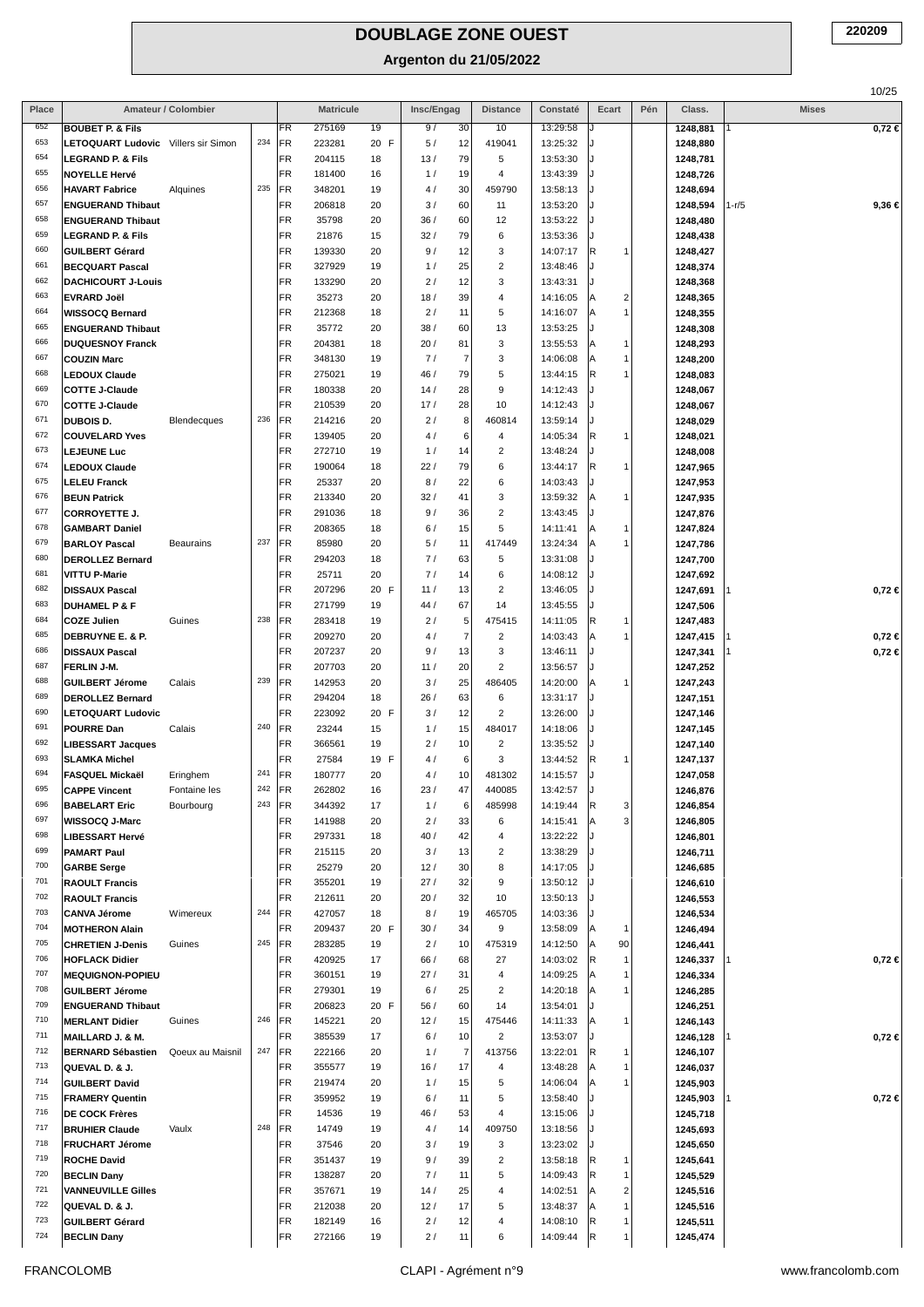|            |                                                                             |                                |                 |                  |            |                                     |                          |                      |                              |     |                      | 11/25        |
|------------|-----------------------------------------------------------------------------|--------------------------------|-----------------|------------------|------------|-------------------------------------|--------------------------|----------------------|------------------------------|-----|----------------------|--------------|
| Place      | Amateur / Colombier                                                         |                                |                 | <b>Matricule</b> |            | Insc/Engag                          | <b>Distance</b>          | Constaté             | Ecart                        | Pén | Class.               | <b>Mises</b> |
| 725<br>726 | <b>DHINNIN Luc</b>                                                          |                                | <b>FR</b><br>FR | 184032<br>286754 | 20         | 20/<br>44<br>33/                    | 3<br>6                   | 14:15:24<br>14:19:06 | Α<br>2<br>$\sqrt{2}$<br>A    |     | 1245,466             |              |
| 727        | <b>BERTOUT TGV</b><br><b>COLIN-LOQUET</b>                                   |                                | FR              | 353743           | 19<br>19   | 39<br>11/<br>11                     | $\overline{7}$           | 14:13:18             | 1<br>Α                       |     | 1245,432<br>1245,431 |              |
| 728        | <b>CHRETIEN J-Denis</b>                                                     |                                | FR              | 283295           | 19         | 10<br>1/                            | $\overline{c}$           | 14:13:10             | A<br>90                      |     | 1245,353             |              |
| 729        | <b>WIDEHEM Jacky</b>                                                        |                                | FR              | 275093           | 19         | 11/<br>22                           | 6                        | 13:57:25             | ۱.                           |     | 1245,295             |              |
| 730        | <b>CAFFIER Nathan</b>                                                       |                                | FR              | 23515            | 20         | 22/<br>41                           | 6                        | 13:45:10             | $\cdot$                      |     | 1245,266             |              |
| 731        | <b>CLABAUX Christophe</b>                                                   |                                | FR              | 407927           | 18         | 31<br>3/                            | 3                        | 14:01:49             |                              |     | 1245,181             |              |
| 732        | <b>LEMAIRE Bernard</b>                                                      |                                | FR              | 358250           | 19         | 3/<br>7                             | 4                        | 14:02:46             |                              |     | 1245,085             | $0,72 \in$   |
| 733        | <b>VANNEUVILLE Gilles</b>                                                   |                                | FR              | 380353           | 17         | 25<br>3/                            | 5                        | 14:02:59             | Α<br>2                       |     | 1245,071             |              |
| 734        | <b>GOLIOT Nicolas</b>                                                       |                                | FR              | 24475            | 20         | 14<br>1/                            | 3                        | 14:06:31             | 1<br>Α                       |     | 1244,996             |              |
| 735        | <b>HESSCHENTIER Yves</b>                                                    |                                | FR              | 346793           | 17         | 4/<br>6                             | $\overline{c}$           | 14:30:41             | J.                           |     | 1244,981             | $0,72 \in$   |
| 736<br>737 | <b>BECK J-Luc</b><br>Wormout<br><b>LEMAITRE Frédéric</b>                    | 249                            | FR<br>FR        | 330077<br>147462 | 19<br>20   | 11<br>6/<br>31<br>11/               | 483527<br>$\overline{2}$ | 14:17:14<br>14:13:45 | R<br>69<br>J.                |     | 1244,967             |              |
| 738        | <b>MOTHERON Alain</b>                                                       |                                | FR              | 35509            | 20         | 25/<br>34                           | 10                       | 13:58:37             | Α<br>1                       |     | 1244,943<br>1244,916 |              |
| 739        | La Thieuloy<br><b>PILOT Vincent</b>                                         | 250                            | FR              | 223655           | 20         | 19<br>3/                            | 428890                   | 13:34:34             | J.                           |     | 1244,723             |              |
| 740        | WISSOCQ J-Marc                                                              |                                | FR              | 280744           | 19         | 33<br>4/                            | $\overline{7}$           | 14:16:20             | 3<br>Α                       |     | 1244,707             |              |
| 741        | <b>FRANCOIS P. &amp; Fils</b>                                               |                                | FR              | 378440           | 17         | 2/<br>38                            | 6                        | 13:59:07             | R<br>1                       |     | 1244,705             |              |
| 742        | <b>HAVART Fabrice</b>                                                       |                                | FR              | 406127           | 15         | 3/<br>30                            | $\overline{\mathbf{c}}$  | 13:59:25             | J.                           |     | 1244,638             |              |
| 743        | <b>HANOT Jacques</b>                                                        |                                | FR              | 285061           | 18         | 22<br>19/                           | $\overline{c}$           | 13:58:55             | $\overline{\mathbf{c}}$<br>Α |     | 1244,609             |              |
| 744        | <b>DEU Dimitri</b>                                                          |                                | FR              | 348645           | 19         | 19<br>11/                           | 6                        | 14:05:54             |                              |     | 1244,576             |              |
| 745<br>746 | <b>CORROYETTE J.</b>                                                        |                                | FR<br>FR        | 383863           | 17         | 8/<br>36<br>18/<br>22               | 3<br>$\overline{7}$      | 13:44:42<br>14:10:23 | R<br>1                       |     | 1244,533             |              |
| 747        | <b>FAY Francis</b><br><b>DECROIX Guy</b>                                    |                                | FR              | 356835<br>351292 | 19 F<br>19 | 44<br>33/                           | 3                        | 13:59:12             | Α<br>1                       |     | 1244,490<br>1244,390 |              |
| 748        | WISSOCQ J-Marc                                                              |                                | FR              | 142007           | 20         | 20/<br>33                           | 8                        | 14:16:26             | Α<br>3                       |     | 1244,385             |              |
| 749        | <b>LECHENE Bernard</b>                                                      | 251<br><b>Enquin les Mines</b> | FR              | 286414           | 18         | 3/<br>16                            | 447602                   | 13:49:42             |                              |     | 1244,376             | $0,72 \in$   |
| 750        | <b>HUYGHE Pierre</b>                                                        |                                | FR              | 87375            | 20         | 39<br>25/                           | 11                       | 13:27:18             |                              |     | 1244,352             |              |
| 751        | <b>HOFLACK Didier</b>                                                       |                                | FR              | 21437            | 18         | 68<br>11/                           | 28                       | 14:03:38             | R<br>1                       |     | 1244,335             | $0,72 \in$   |
| 752        | Renty<br><b>CLEMENTE Antonio</b>                                            | 252                            | FR              | 352334           | 19         | $\boldsymbol{7}$<br>6/              | 445821                   | 13:48:16             | $\mathsf R$<br>1             |     | 1244,329             |              |
| 753        | <b>DELBAR Raphaël</b>                                                       | 253<br>St-Pol sur Ternoise     | FR              | 297272           | 18         | $\overline{7}$<br>2/                | 425081                   | 13:31:45             | 6<br>Α                       |     | 1244,228             |              |
| 754        | <b>DEMAILLY Denis</b>                                                       |                                | FR              | 299472           | 18         | 15<br>2/                            | $\overline{2}$           | 13:16:40             |                              |     | 1244,207             | $0,72 \in$   |
| 755<br>756 | <b>LARRIEU Alain</b>                                                        | 254                            | FR              | 224780           | 20         | 2/<br>5                             | 409685                   | 13:19:16             | R<br>1                       |     | 1244,177             |              |
| 757        | <b>SERGENT Florian</b><br><b>BAILLY J-Marie</b>                             |                                | FR<br>FR        | 274833<br>15160  | 19<br>19 F | 26<br>11/<br>38<br>4/               | 3<br>$\overline{c}$      | 13:46:43<br>13:30:49 | 1<br>Α<br>Α<br>1             |     | 1244,141<br>1244,118 |              |
| 758        | <b>VALVANDRIN J-Pierre</b>                                                  |                                | FR              | 357656           | 19         | 3/<br>8                             | $\overline{c}$           | 14:03:58             |                              |     | 1244,041             |              |
| 759        | <b>SENICOURT Roger Fil Gravelines</b>                                       | 255                            | FR              | 180400           | 20         | 2/<br>15                            | 490605                   | 14:24:22             | ۱.                           |     | 1244,033             | $0,72 \in$   |
| 760        | <b>COUZIN Marc</b>                                                          |                                | FR              | 281101           | 18         | $\overline{\mathcal{I}}$<br>1/      | 4                        | 14:07:24             | Α<br>1                       |     | 1244,011             |              |
| 761        | <b>HYVART Roland</b>                                                        |                                | FR              | 300095           | 17         | 22/<br>23                           | $\overline{2}$           | 13:57:11             | ۱.                           |     | 1243,981             |              |
| 762        | <b>HANQUEZ Flovic</b>                                                       |                                | FR              | 140212           | 20         | 17/<br>30                           | $\overline{7}$           | 13:49:02             |                              |     | 1243,923             |              |
| 763        | <b>MANCEAU Kevin</b>                                                        |                                | FR              | 181074           | 20         | 5/<br>14                            | 3                        | 14:16:46             |                              |     | 1243,789             |              |
| 764        | <b>BOUTEMY Vincent</b>                                                      |                                | FR              | 387783           | 19         | 2/<br>6                             | $\overline{c}$           | 13:28:15             | Α<br>1                       |     | 1243,745             |              |
| 765<br>766 | <b>COLOOS Philippe</b>                                                      |                                | FR<br>FR        | 30362<br>282814  | 20<br>18   | $\overline{7}$<br>5/<br>25<br>5/    | 3<br>6                   | 14:24:59<br>14:03:26 | $\overline{\mathbf{c}}$<br>Α |     | 1243,733             | $0,72 \in$   |
| 767        | <b>VANNEUVILLE Gilles</b><br><b>MOTHERON Alain</b>                          |                                | FR              | 35888            | 15         | 34<br>6/                            | 11                       | 13:59:02             | İΑ<br>$\mathbf{1}$           |     | 1243,570<br>1243,510 |              |
| 768        | DUFOUR Chr.<br>Wierre                                                       | 256                            | FR              | 297711           | 17         | 1/<br>21                            | 463330                   | 14:02:36             |                              |     | 1243,505             |              |
| 769        | <b>DESCHUYTTER Ludov</b>                                                    |                                | FR              | 282520           | 18         | 8/<br>8                             | 5                        | 14:04:07             |                              |     | 1243,470             | $0,72 \in$   |
| 770        | <b>LECAILLE J-Louis</b><br>Berck                                            | 257                            | FR              | 206498           | 18         | 7/<br>21                            | 424637                   | 13:31:33             | 2<br>Α                       |     | 1243,379             |              |
| 771        | <b>BOLLE Gilles</b>                                                         |                                | FR              | 385069           | 17         | $\overline{7}$<br>6/                | 3                        | 13:58:51             | R<br>1                       |     | 1243,317             |              |
| 772        | <b>DHINNIN Luc</b>                                                          |                                | FR              | 359654           | 19         | 25/<br>44                           | 4                        | 14:16:04             | $\overline{\mathbf{c}}$<br>Α |     | 1243,315             |              |
| 773<br>774 | <b>DEBETTE Bernard</b>                                                      |                                | FR              | 298614           | 17         | 8/<br>21                            | $\overline{7}$           | 14:07:58             |                              |     | 1243,297             |              |
| 775        | <b>HERNAULT Philippe</b><br>Audruicq<br><b>CANDELIER Marcel</b><br>Beaufort | 258<br>259                     | FR<br>FR        | 407786<br>417128 | 18<br>15   | 14<br>3/<br>7/<br>34                | 477903<br>415412         | 14:14:26<br>13:24:09 | 3<br>A                       |     | 1243,291<br>1243,190 |              |
| 776        | <b>DEVIENNE Gérard</b>                                                      |                                | <b>FR</b>       | 353701           | 19         | 11/<br>15                           | 4                        | 14:07:49             | R<br>1                       |     | 1243,067             |              |
| 777        | <b>ROUTIER Franck</b><br>Fiennes                                            | 260                            | FR              | 24400            | 20         | 2/<br>6                             | 469115                   | 14:07:24             |                              |     | 1243,018             |              |
| 778        | <b>HUYGHE Pierre</b>                                                        |                                | FR              | 226528           | 19 F       | 16/<br>39                           | 12                       | 13:27:40             |                              |     | 1243,001             |              |
| 779        | JOLY J-Pierre                                                               |                                | FR              | 145507           | 20         | 11<br>11/                           | 4                        | 14:12:19             | R<br>2                       |     | 1242,985             |              |
| 780        | <b>POURRE Nicolas</b><br>Guines                                             | 261                            | FR              | 284550           | 19         | 4/<br>17                            | 475248                   | 14:12:20             | R<br>1                       |     | 1242,967             |              |
| 781        | <b>ELAAKAL-GUERVILLE Etaples</b>                                            | 262                            | FR)             | 138055           | 20         | 32/<br>43                           | 436478                   | 13:41:12             |                              |     | 1242,819             |              |
| 782        | <b>VITTU P-Marie</b>                                                        |                                | FR              | 309831           | 17         | 1/<br>14                            | $\overline{7}$           | 14:09:43             |                              |     | 1242,708             |              |
| 783<br>784 | <b>MOUCHON Annie</b><br>Marck<br><b>BOURGAIN Pascal</b>                     | 263                            | FR<br>FR        | 149149<br>376539 | 20<br>17   | $\sqrt{2}$<br>1/<br>5/<br>12        | 488273<br>10             | 14:22:56<br>14:07:59 |                              |     | 1242,636             | $0,72 \in$   |
| 785        | <b>ARC J-Claude</b>                                                         |                                | FR              | 313328           | 17         | 12/<br>14                           | 5                        | 14:19:47             | Α<br>14                      |     | 1242,579<br>1242,533 |              |
| 786        | <b>HUYGHE Pierre</b>                                                        |                                | FR              | 87292            | 20         | 3/<br>39                            | 13                       | 13:27:48             |                              |     | 1242,510             |              |
| 787        | <b>THOREL Pierre</b>                                                        |                                | FR              | 285762           | 19         | 2/<br>11                            | $\overline{2}$           | 14:19:08             |                              |     | 1242,479             |              |
| 788        | <b>FRAMERY Quentin</b>                                                      |                                | FR              | 354700           | 19         | 11/<br>11                           | 6                        | 13:59:41             |                              |     | 1242,477             | $0,72 \in$   |
| 789        | <b>VERON Franck</b>                                                         |                                | FR              | 180047           | 16         | 3/<br>20                            | 5                        | 13:57:16             | R.<br>1                      |     | 1242,473             |              |
| 790        | <b>RICHARD P. &amp; Fils</b>                                                |                                | FR              | 145581           | 20         | 27/<br>27                           | 5                        | 14:14:08             | J.                           |     | 1242,420             |              |
| 791<br>792 | <b>FRANCOIS P. &amp; Fils</b>                                               | 264                            | FR<br>FR        | 35646<br>176849  | 20<br>20   | 36/<br>38<br>$\boldsymbol{9}$<br>6/ | $\overline{7}$<br>475757 | 13:59:48<br>14:12:27 | R<br>-1<br>R<br>30           |     | 1242,405             |              |
| 793        | VANSUYPEENE Jérém Holque<br><b>DENEUVILLE J-Pierre</b>                      |                                | FR              | 298667           | 18         | 3/<br>18                            | $\overline{2}$           | 13:15:14             |                              |     | 1242,362<br>1242,348 |              |
| 794        | <b>CANDELIER Marcel</b>                                                     |                                | FR              | 394401           | 17         | 8/<br>34                            | $\overline{c}$           | 13:24:23             |                              |     | 1242,323             |              |
| 795        | <b>THOREL Pierre</b>                                                        |                                | FR              | 26520            | 20         | 7/<br>11                            | 3                        | 14:19:12             |                              |     | 1242,266             |              |
| 796        | <b>MILLIOT François</b><br>Loon Plage                                       | 265                            | FR              | 348596           | 17         | 9/<br>11                            | 491301                   | 14:25:30             |                              |     | 1242,228             |              |
| 797        | <b>WAGUET J-Jacques</b>                                                     |                                | FR              | 180657           | 20         | 3/<br>15                            | 6                        | 14:28:51             | A<br>1                       |     | 1242,206             | $0,72 \in$   |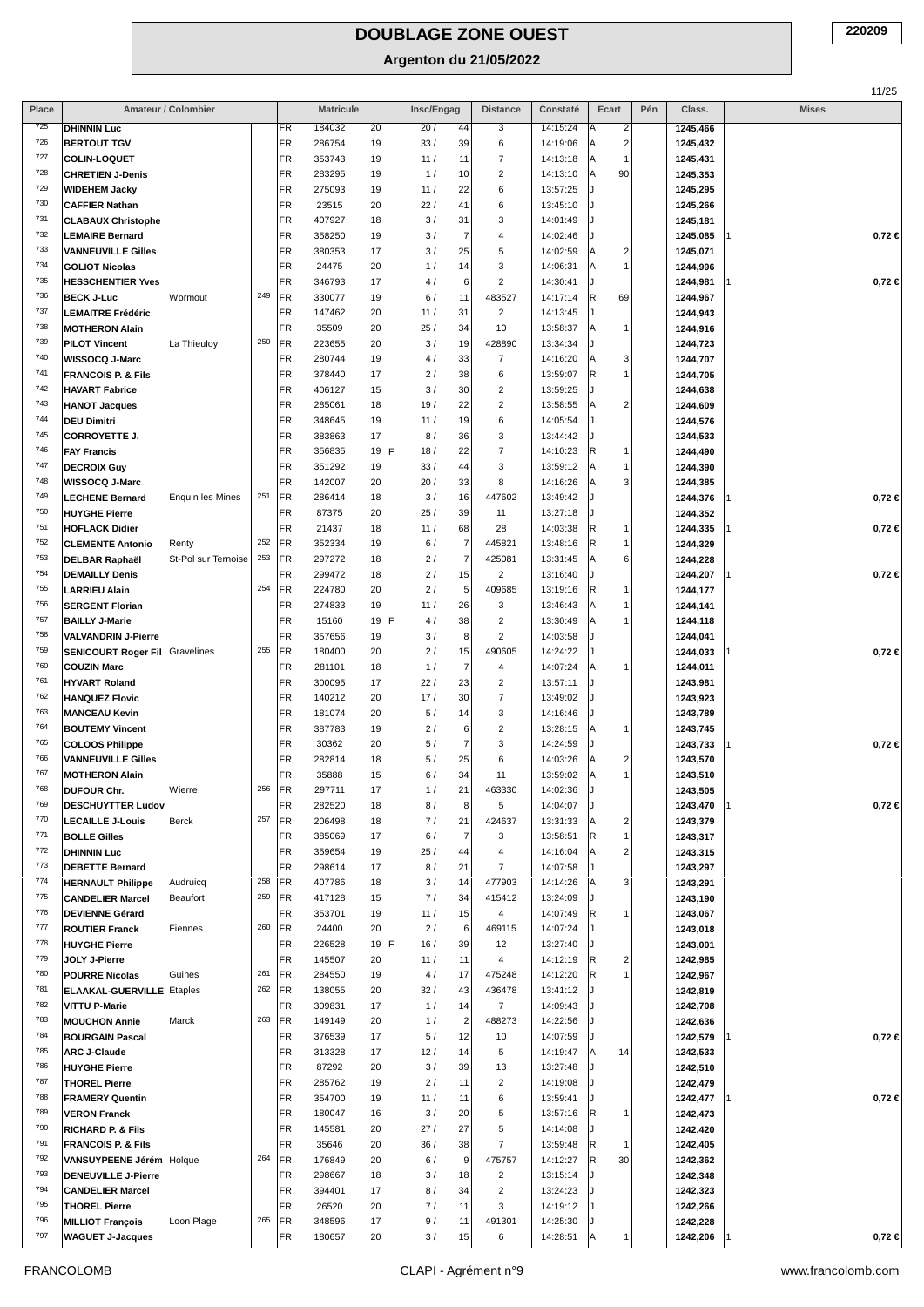**Argenton du 21/05/2022**

|            |                                                      |                     |     |                        |                  |          |            |                |                                  |                      |                                                |     |                      | 12/25        |
|------------|------------------------------------------------------|---------------------|-----|------------------------|------------------|----------|------------|----------------|----------------------------------|----------------------|------------------------------------------------|-----|----------------------|--------------|
| Place      |                                                      | Amateur / Colombier |     |                        | <b>Matricule</b> |          | Insc/Engag |                | <b>Distance</b>                  | Constaté             | Ecart                                          | Pén | Class.               | <b>Mises</b> |
| 798        | <b>HAVART Fabrice</b>                                |                     |     | FR.                    | 215681           | 20       | 26/        | 30             | 3                                | 14:00:09             |                                                |     | 1242,172             |              |
| 799        | <b>CAILLEUX Vincent</b>                              | Wizernes            | 266 | FR                     | 351610           | 19       | 24/        | 36             | 460064                           | 14:00:23             |                                                |     | 1242,129             |              |
| 800        | <b>BEUN Patrick</b>                                  |                     |     | FR                     | 351233           | 19       | 26/        | 41             | $\overline{4}$                   | 14:01:16             | A<br>1                                         |     | 1242,108             |              |
| 801<br>802 | <b>ROCHE David</b>                                   |                     |     | FR                     | 213774           | 20       | 31/        | 39             | 3                                | 13:59:21             | R<br>$\mathbf{1}$                              |     | 1242,100             |              |
| 803        | <b>DUBOIS Michel</b><br><b>HAVART Fabrice</b>        |                     |     | FR<br>FR               | 280609<br>67877  | 18<br>20 | 31/<br>27/ | 57<br>30       | $\overline{a}$<br>$\overline{4}$ | 13:51:55<br>14:00:11 | J<br>J                                         |     | 1242,084<br>1242,060 |              |
| 804        | <b>GUILBERT Gérard</b>                               |                     |     | FR                     | 319975           | 15       | 3/         | 12             | $\,$ 5 $\,$                      | 14:09:14             | R.<br>1                                        |     | 1242,008             |              |
| 805        | <b>BUY Serge</b>                                     |                     |     | FR                     | 22213            | 18       | 3/         | $\overline{7}$ | 3                                | 14:10:26             | A<br>1                                         |     | 1241,989             |              |
| 806        | <b>ENGUERAND Thibaut</b>                             |                     |     | FR                     | 352448           | 19       | 1/         | 60             | 15                               | 13:55:16             | J                                              |     | 1241,986             | $0,72 \in$   |
| 807        | <b>BARBIER Dominique</b>                             |                     |     | FR                     | 141103           | 20       | 3/         | 8              | $_{\rm 3}$                       | 14:15:20             | ΙA<br>1                                        |     | 1241,975             |              |
| 808        | <b>FRUITIER Catherine</b>                            |                     |     | FR                     | 415003           | 14       | 5/         | 49             | 3                                | 13:31:22             | J                                              |     | 1241,934             |              |
| 809        | <b>DELMOTTE Manuel</b>                               |                     |     | FR                     | 357271           | 19       | 6/         | 28             | $\overline{4}$                   | 13:51:11             | IJ                                             |     | 1241,926             |              |
| 810        | <b>HENIN-DELPLANQUE</b>                              |                     |     | FR                     | 297365           | 17       | 13/        | 74             | 12                               | 13:31:37             | A<br>1                                         |     | 1241,901             | $0,72 \in$   |
| 811        | <b>BEN Robert</b>                                    | Calais              | 267 | FR                     | 280050           | 19       | 4/         | 16             | 483262                           | 14:19:06             | 3<br>R                                         |     | 1241,846             |              |
| 812        | ESTOP M. & D.                                        |                     |     | FR                     | 16349            | 20       | 11/        | 14             | $\overline{2}$                   | 13:26:21             | 3<br>ΙA                                        |     | 1241,787             |              |
| 813<br>814 | <b>HENIN-DELPLANQUE</b>                              |                     |     | <b>FR</b>              | 407313           | 18       | 5/         | 74             | 13                               | 13:31:39             | 1<br>ΙA<br>J.                                  |     | 1241,780             | $0,72 \in$   |
| 815        | <b>CLABAUX Christophe</b><br><b>CAFFIER Nathan</b>   |                     |     | FR<br>FR               | 209332<br>27571  | 20       | 23/<br>15/ | 31<br>41       | $\overline{4}$<br>$\overline{7}$ | 14:02:51<br>13:46:11 | IJ                                             |     | 1241,730             |              |
| 816        | <b>RAOULT Francis</b>                                |                     |     | FR                     | 281009           | 19<br>18 | 21/        | 32             | 11                               | 13:51:38             |                                                |     | 1241,712<br>1241,669 |              |
| 817        | <b>CARBONNIER Christo</b> Zouafques                  |                     | 268 | FR                     | 34578            | 18       | 1/         | 8              | 470281                           | 14:08:46             | A<br>$\mathbf{1}$                              |     | 1241,663             |              |
| 818        | <b>BROGNIART Franck</b>                              | Pernes              | 269 | FR                     | 36290            | 20       | 7/         | 12             | 436418                           | 13:41:30             | $\mathbf{1}$<br>ΙA                             |     | 1241,642             |              |
| 819        | <b>HEMBERT Jacky</b>                                 |                     |     | FR                     | 144960           | 20       | 4/         | 5              | 5                                | 14:13:12             |                                                |     | 1241,615             |              |
| 820        | <b>DEMARTHE Ph.</b>                                  | Witternesse         | 270 | FR                     | 216574           | 20       | 7/         | 14             | 449936                           | 13:52:23             | J                                              |     | 1241,602             |              |
| 821        | <b>DESCHUYTTER Ludov</b>                             |                     |     | FR                     | 282505           | 18       | 6/         | 8              | 6                                | 14:04:42             |                                                |     | 1241,535             | $0,72 \in$   |
| 822        | <b>DESMIDT Anthony</b>                               |                     |     | FR                     | 317038           | 19       | 1/         | 8              | $\overline{2}$                   | 14:29:30             | J                                              |     | 1241,522             |              |
| 823        | <b>GOMER Denis</b>                                   | Wittes              | 271 | FR                     | 350690           | 19       | 12/        | 17             | 456438                           | 13:57:39             | R.<br>1                                        |     | 1241,447             |              |
| 824        | <b>BAYART Elie</b>                                   |                     |     | FR                     | 216783           | 20       | 2/         | $\overline{7}$ | $\overline{2}$                   | 13:54:05             | IJ                                             |     | 1241,441             |              |
| 825        | <b>BECK J-Luc</b>                                    |                     |     | FR                     | 180812           | 20       | 3/         | 11             | $\overline{2}$                   | 14:18:23             | R.<br>69                                       |     | 1241,290             |              |
| 826<br>827 | <b>BROGNIART Franck</b>                              |                     |     | FR<br>FR               | 36296            | 20       | 1/         | 12             | $\overline{2}$<br>6              | 13:41:36             | A<br>$\mathbf{1}$                              |     | 1241,288             |              |
| 828        | <b>GUILBERT David</b><br><b>BOUBET P. &amp; Fils</b> |                     |     | FR                     | 144914<br>206335 | 20<br>18 | 3/<br>30/  | 15<br>30       | 11                               | 14:07:28<br>13:32:04 | 1<br>ΙA<br>J                                   |     | 1241,282<br>1241,214 | 0,72€        |
| 829        | <b>BERTOUT TGV</b>                                   |                     |     | FR                     | 286831           | 19       | 7/         | 39             | $\overline{7}$                   | 14:20:28             | A<br>$\overline{2}$                            |     | 1241,072             |              |
| 830        | <b>CAILLEUX Vincent</b>                              |                     |     | FR                     | 245267           | 16       | 2/         | 36             | $\overline{2}$                   | 14:00:43             |                                                |     | 1241,012             |              |
| 831        | <b>COTTE J-Claude</b>                                |                     |     | FR                     | 284919           | 18       | 19/        | 28             | 11                               | 14:14:54             | IJ                                             |     | 1240,987             |              |
| 832        | <b>BOUBET P. &amp; Fils</b>                          |                     |     | FR                     | 137562           | 20       | 23/        | 30             | 12                               | 13:32:08             | J                                              |     | 1240,972             | $0,72 \in$   |
| 833        | <b>BRIOUL Francis</b>                                |                     |     | FR                     | 282034           | 18       | 3/         | 6              | $\overline{2}$                   | 14:04:41             | ΙA<br>$\mathbf{1}$                             |     | 1240,967             |              |
| 834        | <b>LEMAIRE Samuel</b>                                | Oye Plage           | 272 | FR                     | 215971           | 18       | 15/        | 15             | 488497                           | 14:23:41             | $\overline{c}$<br>A                            |     | 1240,938             |              |
| 835        | QUEVAL D. & V.                                       |                     |     | FR                     | 35625            | 20       | 26/        | 27             | $\overline{7}$                   | 14:00:16             | R<br>$\mathbf{1}$                              |     | 1240,871             | $0,72 \in$   |
| 836        | <b>JUNCK Michel</b>                                  | St-Pol / Mer        | 273 | FR                     | 26873            | 19 F     | 8/         | 26             | 496669                           | 14:30:17             | J                                              |     | 1240,794             | $0,72 \in$   |
| 837<br>838 | <b>EVRARD Joël</b>                                   |                     |     | <b>FR</b>              | 35253            | 20       | 28/        | 39             | 5                                | 14:18:27             | $\overline{\mathbf{c}}$<br>A<br>$\overline{2}$ |     | 1240,759             |              |
| 839        | <b>BERTOUT TGV</b>                                   |                     |     | <b>FR</b><br><b>FR</b> | 195929<br>23534  | 16<br>18 | 32/<br>4/  | 39<br>30       | 8<br>9                           | 14:20:36<br>14:19:00 | ΙA<br>J                                        |     | 1240,648<br>1240,542 |              |
| 840        | <b>GARBE Serge</b><br><b>RAOULT Francis</b>          |                     |     | <b>FR</b>              | 212647           | 20       | 28/        | 32             | 12                               | 13:51:59             |                                                |     | 1240.469             |              |
| 841        | <b>COLIN-LOQUET</b>                                  |                     |     | <b>FR</b>              | 353750           | 19       | 7/         | 11             | 8                                | 14:14:50             | ΙA<br>1                                        |     | 1240,468             |              |
| 842        | <b>ENGUERAND Thibaut</b>                             |                     |     | FR                     | 352406           | 19 F     | 48 /       | 60             | 16                               | 13:55:43             |                                                |     | 1240,458             |              |
| 843        | PAVY Olivier                                         |                     |     | FR                     | 355165           | 19       | 5/         | 15             | $\overline{4}$                   | 13:50:25             | A<br>1                                         |     | 1240,396             |              |
| 844        | <b>VITTU P-Marie</b>                                 |                     |     | FR                     | 326567           | 15       | 5/         | 14             | 8                                | 14:10:26             |                                                |     | 1240,367             |              |
| 845        | <b>BUIRE Père &amp; Fils</b>                         |                     |     | FR                     | 216058           | 20       | 9/         | 11             | 6                                | 14:00:03             | $\overline{\mathbf{c}}$<br>ΙA                  |     | 1240,290             | $0,72 \in$   |
| 846        | <b>RINGARD Hubert</b>                                |                     |     | FR.                    | 36104            | 18       | 6/         | 10             | $\overline{4}$                   | 13:35:29             | $\mathbf{1}$<br>lA                             |     | 1240,240             |              |
| 847        | <b>GOLIOT Nicolas</b>                                |                     |     | FR                     | 140158           | 20       | 13/        | 14             | 4                                | 14:07:59             | ΙA<br>1                                        |     | 1240,165             |              |
| 848<br>849 | <b>DEVIENNE Gérard</b>                               |                     |     | FR<br>FR               | 210583           | 20       | 2/         | 15             | $\,$ 5 $\,$<br>$\overline{c}$    | 14:08:44             | R<br>1<br>IJ                                   |     | 1240,058             |              |
| 850        | <b>DUCORNET Pascal</b><br><b>LACROIX Frédéric</b>    | Rety                | 274 | FR                     | 35297<br>140065  | 20<br>20 | 11/<br>1/  | 72<br>27       | 469404                           | 14:20:11<br>14:08:35 | $\mathbf{1}$                                   |     | 1239,953<br>1239,946 |              |
| 851        | <b>FAY Francis</b>                                   |                     |     | FR                     | 217900           | 20       | 13/        | 22             | 8                                | 14:11:49             | R<br>1                                         |     | 1239,819             |              |
| 852        | <b>LEDOUX Claude</b>                                 |                     |     | FR.                    | 273632           | 19 F     | 61/        | 79             | $\overline{7}$                   | 13:46:38             | R.<br>1                                        |     | 1239,742             |              |
| 853        | <b>FRAMERY Quentin</b>                               |                     |     | FR                     | 215312           | 20       | 10/        | 11             | $\overline{7}$                   | 14:00:32             |                                                |     | 1239,627             | $0,72 \in$   |
| 854        | <b>BOURGOIS Frères</b>                               |                     |     | FR                     | 218758           | 20       | 9/         | 15             | $\overline{2}$                   | 13:32:50             | lA<br>1                                        |     | 1239,591             |              |
| 855        | <b>QUERBES P. &amp; Fils</b>                         |                     |     | FR                     | 277629           | 19       | 2/         | 12             | 3                                | 13:52:55             | R.<br>1                                        |     | 1239,580             |              |
| 856        | <b>DUBOIS Michel</b>                                 |                     |     | FR                     | 400822           | 15       | 22/        | 57             | 5                                | 13:52:39             |                                                |     | 1239,573             |              |
| 857        | <b>MIGNIEN JP-AL-RO</b>                              | Fort-Mardyck        | 275 | FR                     | 180732           | 20       | 1/         | 11             | 495558                           | 14:29:47             | IJ                                             |     | 1239,566             |              |
| 858        | <b>CAFFIER Nathan</b>                                |                     |     | FR                     | 403973           | 19       | 13/        | 41             | 8                                | 13:46:48             |                                                |     | 1239,566             |              |
| 859<br>860 | <b>ARC J-Claude</b>                                  |                     |     | FR                     | 219589           | 20       | 7/         | 14             | 6                                | 14:20:43             | A<br>14                                        |     | 1239,563             |              |
| 861        | <b>DUBOIS Michel</b><br><b>DAUSQUE Bruno</b>         |                     |     | FR<br>FR               | 87353<br>280777  | 16<br>18 | 14/<br>7/  | 57<br>17       | 6<br>$\overline{4}$              | 13:52:40<br>13:48:49 | IJ<br>R<br>1                                   |     | 1239,516<br>1239,504 |              |
| 862        | <b>DESCHUTTER Stépha</b>                             |                     |     | FR                     | 139643           | 20       | 12/        | 15             | 5                                | 14:08:55             |                                                |     | 1239,465             | $0,72 \in$   |
| 863        | <b>MARGRIS A. &amp; P.</b>                           |                     |     | FR.                    | 14429            | 19 F     | 1/         | 5              | $\overline{2}$                   | 13:19:39             | J                                              |     | 1239,451             |              |
| 864        | <b>DESCHUYTTER Ludov</b>                             |                     |     | FR                     | 282561           | 18       | 3/         | 8              | $\overline{7}$                   | 14:05:20             |                                                |     | 1239,440             | $0,72 \in$   |
| 865        | <b>DUBOIS Michel</b>                                 |                     |     | <b>FR</b>              | 352976           | 19       | 16/        | 57             | $\overline{7}$                   | 13:52:42             |                                                |     | 1239,402             |              |
| 866        | <b>BAILLY J-Marie</b>                                |                     |     | FR.                    | 15170            | 19       | 23/        | 38             | 3                                | 13:32:07             | A<br>1                                         |     | 1239,390             |              |
| 867        | <b>BEUN Patrick</b>                                  |                     |     | FR                     | 213349           | 20       | 2/         | 41             | 5                                | 14:02:05             | $\mathbf{1}$<br>ΙA                             |     | 1239,382             |              |
| 868        | <b>TRIQUET Thérèse</b>                               | <b>Delettes</b>     | 276 | FR                     | 206956           | 20       | 9/         | 10             | 451384                           | 13:54:14             | A<br>1                                         |     | 1239,325             |              |
| 869        | <b>RAOULT Francis</b>                                |                     |     | FR                     | 355202           | 19       | 5/         | 32             | 13                               | 13:52:20             |                                                |     | 1239,270             |              |
| 870        | <b>LELEU Franck</b>                                  |                     |     | FR                     | 25641            | 20       | 11/        | 22             | $\overline{7}$                   | 14:06:21             |                                                |     | 1239,221             |              |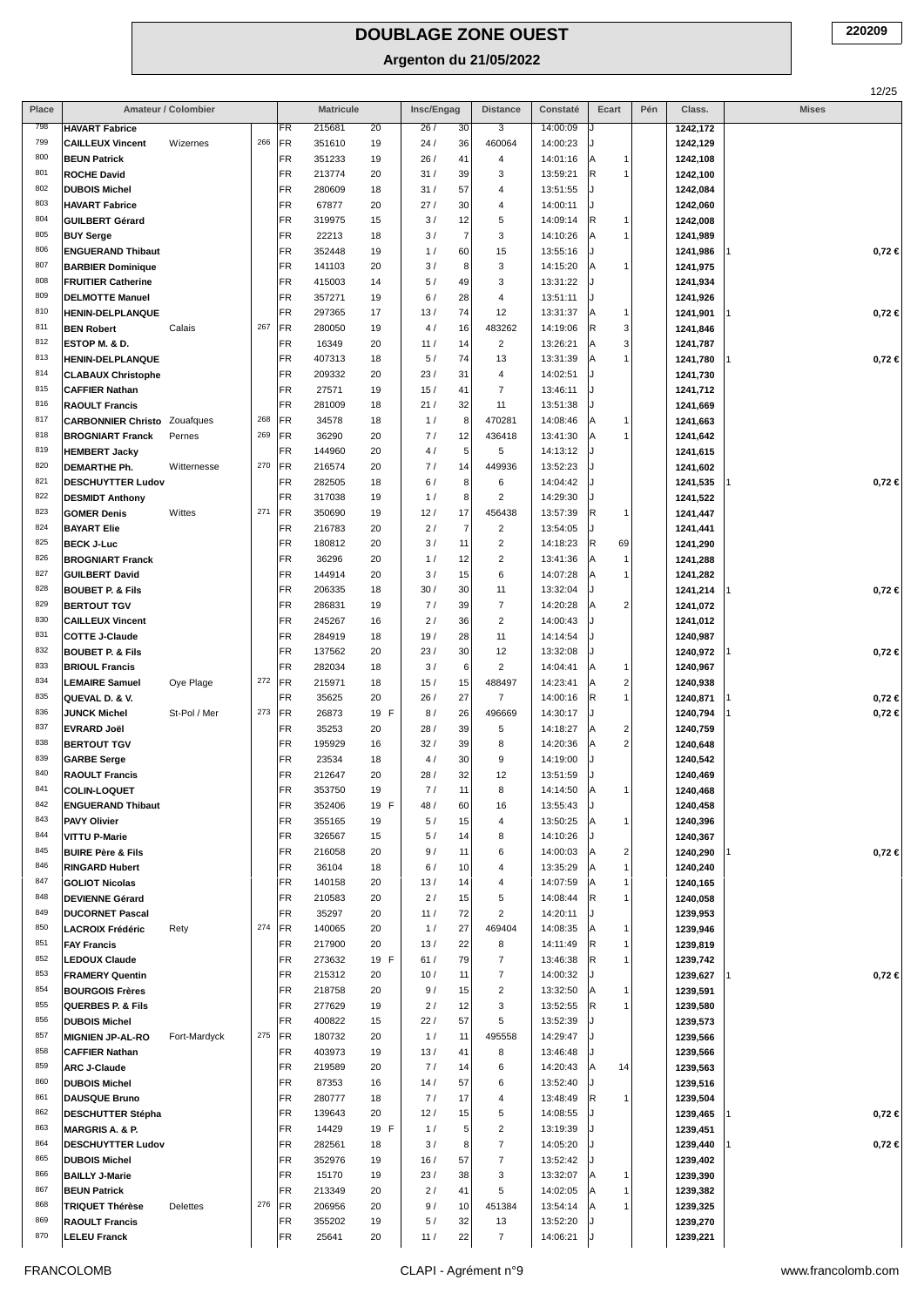|            |                                                               |                      |     |           |                  |            |            |          |                          |                      |                             |     |                      |              | 13/25      |
|------------|---------------------------------------------------------------|----------------------|-----|-----------|------------------|------------|------------|----------|--------------------------|----------------------|-----------------------------|-----|----------------------|--------------|------------|
| Place      |                                                               | Amateur / Colombier  |     |           | <b>Matricule</b> |            | Insc/Engag |          | <b>Distance</b>          | Constaté             | Ecart                       | Pén | Class.               | <b>Mises</b> |            |
| 871        | <b>BOUTON François</b>                                        |                      |     | FR        | 222271           | 20         | 24/        | 76       | 8                        | 13:00:17             |                             |     | 1239,209             |              |            |
| 872        | <b>CAUDMONT Edm. &amp; E</b>                                  |                      |     | FR        | 20533            | 19         | 6/         | 10       | 3                        | 14:35:21             |                             |     | 1239,208             |              | $0,72 \in$ |
| 873        | VASSEUR Mickaël                                               |                      |     | FR        | 350159           | 19         | 5/         | 7        | $\overline{2}$           | 14:00:44             | Α<br>1                      |     | 1239,208             |              |            |
| 874<br>875 | <b>LECERF José</b>                                            |                      |     | FR        | 145143           | 20         | 2/         | 25       | 5                        | 14:13:32             | R<br>$\mathbf{1}$           |     | 1239,114             |              |            |
| 876        | <b>VANHAECKE Hubert</b><br><b>NOYELLE Hervé</b>               |                      |     | FR<br>FR  | 27556<br>181390  | 20<br>16   | 6/<br>2/   | 6<br>19  | 3<br>5                   | 14:34:17<br>13:46:24 | J.                          |     | 1239,104<br>1239,091 |              | $0,72 \in$ |
| 877        | <b>VANDAELE William</b>                                       |                      |     | FR        | 365083           | 19 F       | 8/         | 27       | 7                        | 13:17:45             | R<br>$\mathbf{1}$           |     | 1239,033             |              | $0,72 \in$ |
| 878        | <b>REZENTHEL Frères</b>                                       |                      |     | FR        | 219406           | 18         | 19/        | 59       | 9                        | 14:21:05             | J.                          |     | 1238,943             |              |            |
| 879        | <b>LECERF José</b>                                            |                      |     | FR        | 145126           | 20         | 18/        | 25       | 6                        | 14:13:37             | R<br>1                      |     | 1238,844             |              |            |
| 880        | <b>CAILLEUX Vincent</b>                                       |                      |     | FR        | 213899           | 20         | 17/        | 36       | 3                        | 14:01:23             |                             |     | 1238,785             |              |            |
| 881        | <b>MALLAURAN JP</b>                                           |                      |     | FR        | 357962           | 19         | 10/        | 10       | 5                        | 14:08:17             | J.                          |     | 1238,746             |              |            |
| 882        | <b>BEDINIER P. &amp; Fils</b>                                 |                      |     | FR        | 293538           | 18         | 15/        | 17       | 5                        | 13:35:18             | Α<br>$\mathbf{1}$           |     | 1238,734             |              |            |
| 883        | <b>HANOT Jacques</b>                                          |                      |     | FR        | 354597           | 19         | 3/         | 22       | 3                        | 14:00:40             | $\mathbf{2}$<br>Α           |     | 1238,732             |              |            |
| 884        | QUEVAL D. & J.                                                |                      |     | FR        | 356116           | 19         | 2/         | 17       | 6                        | 13:50:35             | $\mathbf{1}$<br>Α           |     | 1238,722             |              |            |
| 885<br>886 | <b>LEGRAND P. &amp; Fils</b>                                  |                      |     | FR        | 274020           | 19         | 15/        | 79       | $\overline{7}$           | 13:56:29             | J.                          |     | 1238,616             |              |            |
| 887        | QUEVAL D. & V.                                                |                      |     | FR<br>FR  | 35583<br>361541  | 20         | 13/        | 27<br>79 | 8<br>8                   | 14:00:57<br>13:46:58 | R<br>1<br>R<br>$\mathbf{1}$ |     | 1238,586             |              | $0,72 \in$ |
| 888        | <b>LEDOUX Claude</b><br><b>LARRIEU Yves</b>                   | Bienvilliers au Bois | 277 | FR        | 255818           | 19<br>16   | 1/<br>1/   | 6        | 414069                   | 13:24:21             | J.                          |     | 1238,584<br>1238,430 |              |            |
| 889        | <b>DEU Grégory</b>                                            |                      |     | FR        | 208525           | 20         | 6/         | 16       | $\overline{\mathbf{c}}$  | 14:09:12             |                             |     | 1238,426             |              |            |
| 890        | <b>DHINNIN R-Paul</b>                                         |                      |     | FR        | 184033           | 20         | 13/        | 25       | $\overline{\mathbf{c}}$  | 14:17:49             | 2 <br>A                     |     | 1238,382             |              |            |
| 891        | <b>MALLAURAN JP</b>                                           |                      |     | FR        | 209190           | 20         | 4/         | 10       | 6                        | 14:08:25             |                             |     | 1238,310             |              |            |
| 892        | <b>MARTEL Franck</b>                                          |                      |     | FR        | 143908           | 20         | 1/         | 23       | $\overline{\mathbf{c}}$  | 14:14:43             | Α<br>$\mathbf{1}$           |     | 1238,266             |              |            |
| 893        | <b>HUYGHE Pierre</b>                                          |                      |     | FR        | 87274            | 20         | 1/         | 39       | 14                       | 13:28:58             | J                           |     | 1238,234             |              |            |
| 894        | <b>MALLAURAN JP</b>                                           |                      |     | FR        | 209163           | 20         | 3/         | 10       | $\overline{7}$           | 14:08:27             |                             |     | 1238,201             |              |            |
| 895        | <b>LOYER Bruno</b>                                            | Andres               | 278 | FR        | 284248           | 19         | 4/         | 12       | 475059                   | 14:13:44             | $\vert$ 2<br>A              |     | 1238,096             |              |            |
| 896        | <b>LASSALLE Didier</b>                                        |                      |     | <b>FR</b> | 285588           | 19         | 8/         | 9        | $\overline{c}$           | 14:13:57             | J                           |     | 1238,078             |              |            |
| 897        | <b>SMIS Roger</b>                                             | Arques               | 279 | FR        | 387141           | 17         | 1/         | 13       | 462934                   | 14:04:40             | 45<br>Α                     |     | 1238,065             |              |            |
| 898<br>899 | <b>POURRE Dan</b>                                             |                      |     | FR<br>FR  | 28711            | 17         | 3/         | 15       | $\overline{\mathbf{c}}$  | 14:20:57             | J.<br>1                     |     | 1238,053             |              |            |
| 900        | <b>FRANCOIS P. &amp; Fils</b><br><b>LEGRAND P. &amp; Fils</b> |                      |     | FR        | 213550<br>204153 | 20<br>18   | 20/<br>52/ | 38<br>79 | 8<br>8                   | 14:01:06<br>13:56:39 | R                           |     | 1238,053<br>1238,053 |              |            |
| 901        | <b>DANVIN J-Marie</b>                                         | Ligny les Aire       | 280 | FR        | 34037            | 20         | 3/         | 5        | 444073                   | 13:48:45             | 4 <sup>1</sup><br>Α         |     | 1238,052             |              |            |
| 902        | <b>GARBE Serge</b>                                            |                      |     | FR        | 25266            | 20         | 18/        | 30       | 10                       | 14:19:47             | J.                          |     | 1238,049             |              |            |
| 903        | <b>LASSALLE Didier</b>                                        |                      |     | FR        | 25856            | 20         | 6/         | 9        | 3                        | 14:13:59             |                             |     | 1237,970             |              |            |
| 904        | <b>LEMAIRE Samuel</b>                                         |                      |     | FR        | 149408           | 20         | 8/         | 15       | $\overline{\mathbf{c}}$  | 14:24:38             | $\mathbf{2}$<br>Α           |     | 1237,951             |              |            |
| 905        | <b>DROQUE Alexis</b>                                          |                      |     | FR        | 14149            | 19 F       | 12/        | 16       | 3                        | 13:37:58             | J.                          |     | 1237,894             |              |            |
| 906        | <b>POURRE Nicolas</b>                                         |                      |     | FR        | 145532           | 20         | 10/        | 17       | 2                        | 14:13:57             | R<br>1                      |     | 1237,734             |              |            |
| 907        | <b>SERGENT Florian</b>                                        |                      |     | FR        | 300035           | 17         | 9/         | 26       | 4                        | 13:48:34             | $\mathbf{1}$<br>Α           |     | 1237,721             |              |            |
| 908        | <b>HENIN-DELPLANQUE</b>                                       |                      |     | FR        | 206231           | 18         | 16/        | 74       | 14                       | 13:32:47             | A<br>$\mathbf{1}$           |     | 1237,674             |              | $0,72 \in$ |
| 909        | <b>PETIT Dominique</b>                                        | Anzin St-aubin       | 281 | FR        | 225309           | 20         | 4/         | 19       | 421777                   | 13:30:48             | $\mathbf{1}$<br>Α           |     | 1237,663             |              | $0,72 \in$ |
| 910<br>911 | FERLIN J-M.<br><b>LEDOUX Claude</b>                           |                      |     | FR<br>FR  | 360329<br>273633 | 19<br>19 F | 3/<br>50 / | 20<br>79 | 3<br>9                   | 13:59:49<br>13:47:16 | J<br>R<br>$\mathbf{1}$      |     | 1237,583             |              |            |
| 912        | <b>SMIS Roger</b>                                             |                      |     | FR        | 387359           | 17         | 4/         | 13       | $\overline{\mathbf{c}}$  | 14:04:52             | 45<br> A                    |     | 1237,544<br>1237,403 |              |            |
| 913        | <b>DEBACKER Alain</b>                                         |                      |     | <b>FR</b> | 213427           | 20         | 5/         | 22       | 5                        | 14:05:30             | R<br>1                      |     | 1237.351             |              | 0,72€      |
| 914        | <b>DUHAMEL P &amp; F</b>                                      |                      |     | FR        | 23541            | 20         | 42/        | 67       | 15                       | 13:48:52             |                             |     | 1237,251             |              |            |
| 915        | <b>HENIN-DELPLANQUE</b>                                       |                      |     | FR        | 21750            | 18         | 21/        | 74       | 15                       | 13:32:56             | Α<br>1                      |     | 1237,133             |              | $0,72 \in$ |
| 916        | <b>HERMILIER Fabrice</b>                                      |                      |     | FR        | 211016           | 18         | 3/         | 14       | $\overline{\mathbf{c}}$  | 14:10:22             |                             |     | 1237,093             |              |            |
| 917        | <b>DUHAMEL Frédéric</b>                                       |                      |     | FR        | 293806           | 18         | 6/         | 23       | 5                        | 13:46:22             |                             |     | 1237,066             |              | $0,72 \in$ |
| 918        | <b>DUPONT Serge</b>                                           | Merlimont            | 282 | FR        | 271604           | 17         | 5/         | 21       | 428990                   | 13:36:47             |                             |     | 1237,055             |              |            |
| 919        | HENIN-DELPLANQUE                                              |                      |     | FR        | 407322           | 18         | 19/        | 74       | 16                       | 13:32:58             | Α<br>1                      |     | 1237,013             |              | $0,72 \in$ |
| 920<br>921 | <b>MEQUIGNON-POPIEU</b><br><b>FRANCOIS P. &amp; Fils</b>      |                      |     | FR<br>FR  | 210462<br>15978  | 20<br>19   | 2/<br>34/  | 31<br>38 | 5<br>9                   | 14:12:17<br>14:01:26 | A<br>1<br>R<br>1            |     | 1236,987<br>1236,942 |              | $0,72 \in$ |
| 922        | <b>ROCHE David</b>                                            |                      |     | FR        | 351409           | 19         | 15/        | 39       | 4                        | 14:00:54             | R<br>1                      |     | 1236,909             |              |            |
| 923        | <b>CORROYETTE J.</b>                                          |                      |     | FR        | 347479           | 19         | 4/         | 36       | 4                        | 13:46:54             |                             |     | 1236,862             |              |            |
| 924        | <b>MALLAURAN JP</b>                                           |                      |     | FR        | 357961           | 19         | 1/         | 10       | 8                        | 14:08:52             |                             |     | 1236,839             |              |            |
| 925        | <b>HOFLACK Didier</b>                                         |                      |     | FR        | 28264            | 19 F       | 36/        | 68       | 29                       | 14:05:54             | R<br>1                      |     | 1236,833             |              | $0,72 \in$ |
| 926        | <b>DEROLLEZ Bernard</b>                                       |                      |     | FR        | 413253           | 15         | 31/        | 63       | $\overline{\mathcal{I}}$ | 13:34:08             |                             |     | 1236,823             |              |            |
| 927        | <b>HUYGHE Pierre</b>                                          |                      |     | FR        | 87288            | 20         | 21/        | 39       | 15                       | 13:29:22             |                             |     | 1236,774             |              |            |
| 928        | <b>GUGELOT Jacques</b>                                        | Desvres              | 283 | FR        | 277323           | 19         | 13/        | 14       | 452879                   | 13:56:11             | J.                          |     | 1236,755             |              |            |
| 929        | <b>DUBOIS Michel</b>                                          |                      |     | FR        | 87349            | 16         | 12/        | 57       | 8                        | 13:53:29             |                             |     | 1236,731             |              |            |
| 930<br>931 | <b>ODENT Philippe</b>                                         |                      | 284 | FR<br>FR  | 420307           | 17 F       | 17/        | 28<br>6  | 5<br>434900              | 14:17:56             | R                           |     | 1236,640             |              | $0,72 \in$ |
| 932        | <b>BRUYANT Eric</b><br><b>LECLERCQ Joël</b>                   | Sains les Pernes     |     | FR        | 220363<br>364755 | 20<br>19   | 1/<br>1/   | 31       | 3                        | 13:41:39<br>13:19:23 | 2                           |     | 1236,633<br>1236,608 |              |            |
| 933        | <b>MEQUIGNON-POPIEU</b>                                       |                      |     | FR        | 210459           | 20         | 24/        | 31       | 6                        | 14:12:25             | 1<br>Α                      |     | 1236,556             |              |            |
| 934        | <b>VEROVE Pierre</b>                                          |                      |     | FR        | 321827           | 19         | 29/        | 29       | 3                        | 14:34:40             |                             |     | 1236,521             |              |            |
| 935        | <b>GHEERAERT Eric</b>                                         |                      |     | FR        | 16694            | 19         | 3/         | 21       | 5                        | 14:09:41             | 1<br>ΙA                     |     | 1236,453             |              |            |
| 936        | <b>CARPENTIER J-Pierre</b>                                    |                      |     | FR        | 321754           | 19         | 1/         | 9        | $\overline{c}$           | 14:31:10             |                             |     | 1236,401             |              | 0,72 ∈     |
| 937        | <b>FRUITIER Catherine</b>                                     |                      |     | FR        | 185281           | 16         | 10/        | 49       | 4                        | 13:32:54             |                             |     | 1236,381             |              |            |
| 938        | <b>FRANCOIS P. &amp; Fils</b>                                 |                      |     | FR        | 351398           | 19         | 29/        | 38       | 10                       | 14:01:37             | R<br>1                      |     | 1236,332             |              |            |
| 939        | <b>HOFLACK Didier</b>                                         |                      |     | FR        | 273447           | 19         | 28/        | 68       | 30                       | 14:06:04             | R<br>1                      |     | 1236,284             |              | $0,72 \in$ |
| 940<br>941 | <b>GARBE Serge</b>                                            |                      |     | FR        | 25277            | 20         | 6/         | 30       | 11                       | 14:20:21             |                             |     | 1236,252             |              |            |
| 942        | <b>DEU Dimitri</b><br><b>FERYN Patrick</b>                    | Zuydcoote            | 285 | FR<br>FR  | 348791<br>320590 | 19<br>19   | 17/<br>6/  | 19<br>6  | $\overline{7}$<br>500934 | 14:08:26<br>14:35:15 | $\mathbf{2}$<br>Α           |     | 1236,244<br>1236,208 |              | 0,72 ∈     |
| 943        | <b>TRUPIN André</b>                                           |                      |     | BE        | 3061334          | 17 F       | 1/         | 35       | 5                        | 13:49:52             | $\mathbf{1}$<br>Α           |     | 1236,185             |              | $0,72 \in$ |
|            |                                                               |                      |     |           |                  |            |            |          |                          |                      |                             |     |                      |              |            |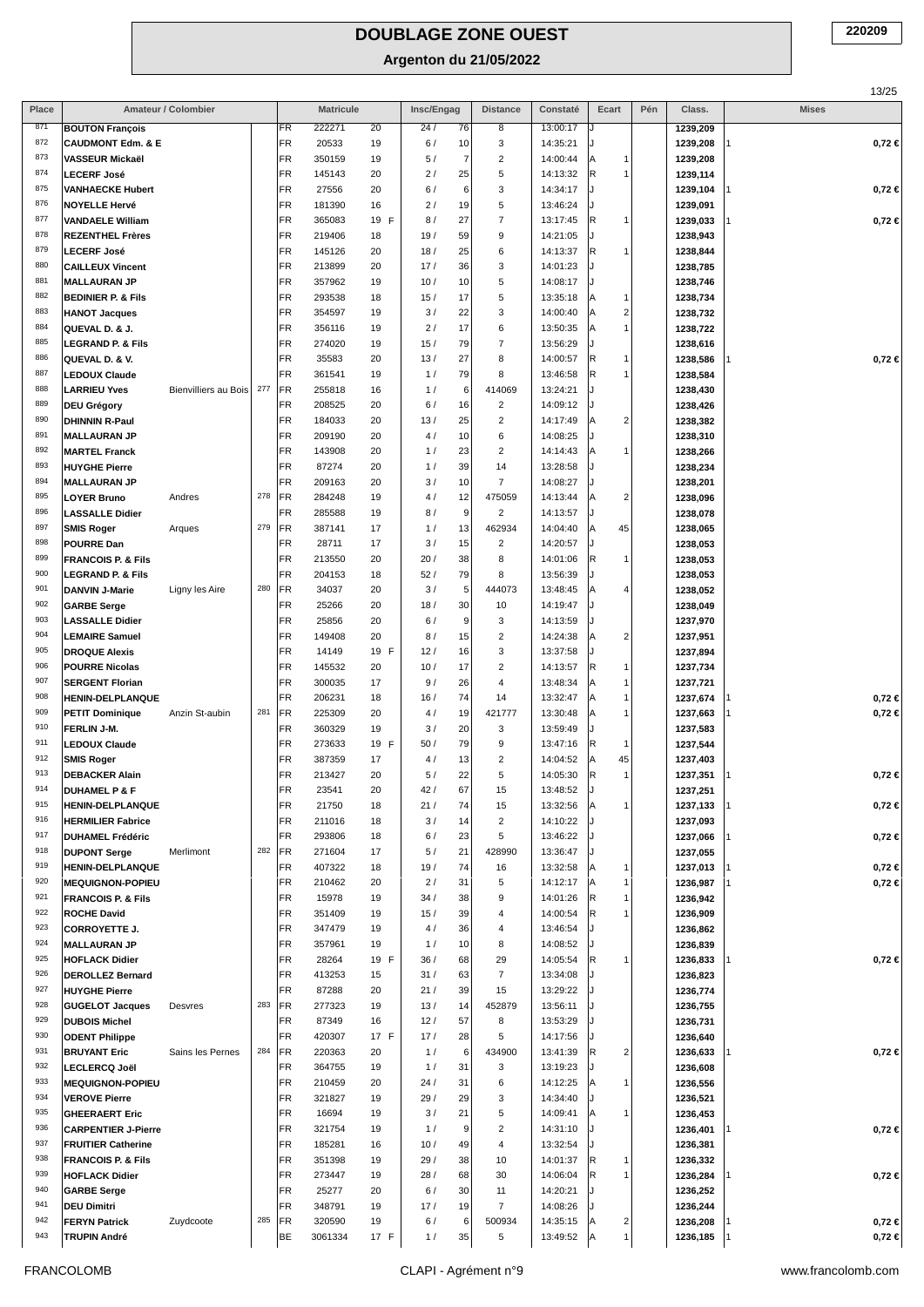|              |                                                                |                     |            |                        |                  |            |            |                |                              |                      |                                           |     |                      | 14/25        |
|--------------|----------------------------------------------------------------|---------------------|------------|------------------------|------------------|------------|------------|----------------|------------------------------|----------------------|-------------------------------------------|-----|----------------------|--------------|
| Place        |                                                                | Amateur / Colombier |            |                        | <b>Matricule</b> |            | Insc/Engag |                | <b>Distance</b>              | Constaté             | Ecart                                     | Pén | Class.               | <b>Mises</b> |
| 944<br>945   | <b>DUQUESNOY Olivier</b><br><b>GRZELCZYK Jordan</b>            | St-Léonard<br>Serny | 286<br>287 | <b>FR</b><br><b>FR</b> | 135806<br>216930 | 20 F<br>20 | 13/<br>8/  | 16<br>9        | 455319<br>447633             | 13:58:19<br>13:52:07 | R<br>1                                    |     | 1236,167<br>1236,157 | $0,72 \in$   |
| 946          | <b>HENNEQUIN J-Luc</b>                                         |                     |            | <b>FR</b>              | 280459           | 19         | 8/         | 16             | $\overline{7}$               | 14:18:47             |                                           |     | 1236,151             |              |
| 947          | <b>VANHAECKE Patrick</b>                                       | Honschoote          | 288        | FR                     | 29873            | 18         | 4/         | 20             | 494209                       | 14:29:48             |                                           |     | 1236,141             | $0,72 \in$   |
| 948          | <b>HANQUEZ Pascal</b>                                          |                     |            | <b>FR</b>              | 136887           | 20 F       | 8/         | 23             | $\overline{7}$               | 13:48:42             |                                           |     | 1236,100             |              |
| 949          | <b>CLABAUX Christophe</b>                                      |                     |            | FR                     | 209380           | 20         | 20/        | 31             | 5                            | 14:04:33             |                                           |     | 1236,094             |              |
| 950          | <b>DUCHAUSSOY M. &amp; F.</b>                                  |                     |            | FR                     | 287665           | 18         | 4/         | 18             | 3                            | 13:57:57             |                                           |     | 1236,086             | $0,72 \in$   |
| 951<br>952   | <b>HOFLACK Didier</b>                                          |                     |            | <b>FR</b><br>FR        | 28315            | 19         | 19/<br>23/ | 68<br>68       | 31<br>32                     | 14:06:08<br>14:06:08 | R<br>$\mathbf{1}$<br>R<br>$\mathbf{1}$    |     | 1236,065             | $0,72 \in$   |
| 953          | <b>HOFLACK Didier</b><br>FERLIN J-M.                           |                     |            | FR                     | 302256<br>207718 | 17<br>20   | 7/         | 20             | 4                            | 14:00:17             | J                                         |     | 1236,065<br>1236,024 | $0,72 \in$   |
| 954          | <b>SERGENT Eric</b>                                            |                     |            | FR                     | 136064           | 20         | 13/        | 16             | $\overline{\mathbf{c}}$      | 13:56:29             | $\overline{\mathbf{c}}$<br>Α              |     | 1235,916             |              |
| 955          | <b>LEDOUX Claude</b>                                           |                     |            | FR                     | 273611           | 19 F       | 53/        | 79             | 10                           | 13:47:45             | R<br>$\mathbf{1}$                         |     | 1235,873             |              |
| 956          | <b>HENNEQUIN J-Luc</b>                                         |                     |            | FR                     | 25952            | 20         | 12/        | 16             | 8                            | 14:18:53             |                                           |     | 1235,833             |              |
| 957          | <b>HAVART Fabrice</b>                                          |                     |            | FR                     | 215665           | 20         | 5/         | 30             | 5                            | 14:02:04             |                                           |     | 1235,773             |              |
| 958<br>959   | <b>CLABAUX Christophe</b>                                      |                     |            | FR                     | 407928           | 18         | 2/         | 31             | 6                            | 14:04:39             |                                           |     | 1235,764             |              |
| 960          | <b>REZENTHEL Frères</b><br><b>LASSALLE Régis</b>               |                     |            | FR<br>FR               | 145944<br>27343  | 20<br>19   | 32/<br>4/  | 59<br>10       | 10<br>4                      | 14:22:08<br>14:09:07 |                                           |     | 1235,626<br>1235,593 |              |
| 961          | <b>CAFFIER Laurent</b>                                         |                     |            | FR                     | 280451           | 18         | 2/         | 22             | 3                            | 13:48:18             |                                           |     | 1235,585             |              |
| 962          | <b>BRUNET Jérôme</b>                                           |                     |            | FR                     | 29369            | 18         | 12/        | 44             | 4                            | 14:31:18             | R<br>3                                    |     | 1235,538             |              |
| 963          | <b>PAVY Olivier</b>                                            |                     |            | FR                     | 379765           | 17         | 11/        | 15             | 5                            | 13:51:51             | $\mathbf{1}$<br>Α                         |     | 1235,483             |              |
| 964          | <b>LEDOUX Claude</b>                                           |                     |            | <b>FR</b>              | 420947           | 17         | 23/        | 79             | 11                           | 13:47:52             | R<br>$\mathbf{1}$                         |     | 1235,470             |              |
| 965          | <b>DAUSQUE Bruno</b>                                           |                     |            | <b>FR</b>              | 280764           | 18         | 9/         | 17             | 5                            | 13:50:00             | R<br>$\mathbf{1}$                         |     | 1235,430             |              |
| 966<br>967   | <b>ERCKELBOUT Bruno</b>                                        | Marquise            | 289        | FR                     | 140044           | 20         | 5/         | 10             | 468588                       | 14:09:19             | J                                         |     | 1235,348             |              |
| 968          | <b>RICHARD P. &amp; Fils</b><br>JOLY J-Pierre                  |                     |            | FR<br>FR               | 284609<br>308316 | 19<br>17   | 13/<br>3/  | 27<br>11       | 6<br>5                       | 14:16:20<br>14:14:41 | R<br>$\overline{\mathbf{c}}$              |     | 1235,345<br>1235,339 |              |
| 969          | <b>TRUPIN André</b>                                            |                     |            | FR                     | 273372           | 19<br>F    | 4/         | 35             | 6                            | 13:50:07             | $\mathbf{1}$<br>Α                         |     | 1235,327             | $0,72 \in$   |
| 970          | QUEVAL D. & V.                                                 |                     |            | FR                     | 35600            | 20         | 23/        | 27             | 9                            | 14:01:56             | R<br>$\mathbf{1}$                         |     | 1235,311             | 0,72€        |
| 971          | <b>DEWEZ Patrick</b>                                           |                     |            | <b>FR</b>              | 280834           | 19         | 3/         | 11             | $\overline{\mathbf{c}}$      | 14:20:13             | J                                         |     | 1235,286             |              |
| 972          | <b>DESCHUTTER Stépha</b>                                       |                     |            | FR                     | 181664           | 18         | 4/         | 15             | 6                            | 14:10:12             |                                           |     | 1235,281             | $0,72 \in$   |
| 973          | <b>VASSEUR Philippe</b>                                        |                     |            | FR                     | 134626           | 20         | 21/        | 44             | 3                            | 13:52:12             | Α<br>1                                    |     | 1235,252             |              |
| 974<br>975   | <b>LIBESSART Hervé</b>                                         |                     |            | <b>FR</b><br>FR        | 226869<br>210101 | 20<br>20 F | 29/<br>5/  | 42<br>22       | 5<br>9                       | 13:25:29<br>14:13:15 | $\cdot$<br>R<br>$\mathbf{1}$              |     | 1235,218             |              |
| 976          | <b>FAY Francis</b><br><b>BECLIN Dany</b>                       |                     |            | FR                     | 138273           | 20         | 6/         | 11             | $\overline{7}$               | 14:12:54             | R<br>1                                    |     | 1235,182<br>1235,174 |              |
| 977          | <b>ENGUERAND Thibaut</b>                                       |                     |            | <b>FR</b>              | 35795            | 20 F       | 6/         | 60             | 17                           | 13:57:19             |                                           |     | 1235,054             | 0,72€        |
| 978          | <b>VALLE Alain</b>                                             | Ransart             | 290        | FR                     | 365713           | 19         | 3/         | 11             | 410257                       | 13:22:11             |                                           |     | 1235,032             |              |
| 979          | <b>LEFEBVRE Pascal</b>                                         |                     |            | <b>FR</b>              | 284154           | 18         | 5/         | 14             | 4                            | 14:14:34             |                                           |     | 1234,813             |              |
| 980          | <b>DECHERF P. &amp; Fils</b>                                   |                     |            | <b>FR</b>              | 176877           | 20         | 3/         | $\overline{7}$ | 3                            | 14:23:48             |                                           |     | 1234,804             |              |
| 981<br>982   | <b>BAILLY J-Marie</b>                                          |                     |            | FR                     | 15146            | 19         | 12/        | 38             | 4                            | 13:33:24             | Α<br>$\mathbf{1}$                         |     | 1234,758             |              |
| 983          | <b>TIRMARCHE Martial</b><br>NADOT Th. & Mi.                    | Herbinghem          | 291        | <b>FR</b><br><b>FR</b> | 147473<br>226959 | 20<br>20   | 7/<br>6/   | 16<br>11       | 464241<br>3                  | 14:05:59<br>13:24:05 | $\mathsf R$<br>1<br>J.                    |     | 1234,686<br>1234,620 |              |
| 984          | <b>BRUNET Jérôme</b>                                           |                     |            | FR                     | 29336            | 18         | 15/        | 44             | 5                            | 14:31:36             | R<br>3                                    |     | 1234,615             |              |
| 985          | QUEVAL D. & J.                                                 |                     |            | <b>FR</b>              | 356115           | 19         | 17/        | 17             | 7                            | 13:51:49             | Α<br>1                                    |     | 1234,500             |              |
| 986          | <b>VERON Franck</b>                                            |                     |            | FR                     | 133494           | 20         | 8/         | 20             | 6                            | 13:59:40             | $\overline{\mathsf{R}}$<br>1 <sup>1</sup> |     | 1234,407             |              |
| 987          | DELOBEL Dominique Calais                                       |                     | 292        | FR                     | 282163           | 19         | 9/         | 12             | 483819                       | 14:21:57             |                                           |     | 1234,390             |              |
| 988          | <b>HANQUEZ Pascal</b>                                          |                     |            | FR                     | 22618            | 18         | 22/        | 23             | 8                            | 13:49:13             |                                           |     | 1234,322             |              |
| 989<br>990   | <b>CAFFIER Nathan</b>                                          |                     |            | FR<br>FR               | 403990<br>212696 | 19<br>20   | 9/<br>9/   | 41<br>9        | 9<br>$\overline{2}$          | 13:48:19<br>13:52:40 |                                           |     | 1234,319             |              |
| 991          | <b>GRZELCZYK Jordan</b><br><b>MOCKELYN Eric</b>                |                     |            | FR                     | 36000            | 20         | 1/         | 10             | $\overline{c}$               | 14:04:19             | 29<br>R                                   |     | 1234,282<br>1234,256 | $0,72 \in$   |
| 992          | DECOOL J-Pierre                                                | Brouckerque         | 293        | FR                     | 315982           | 19         | 10/        | 38             | 486500                       | 14:24:10             |                                           |     | 1234,249             |              |
| 993          | <b>BAHEUX Marcel</b>                                           | Cormont             | 294        | <b>FR</b>              | 438808           | 18 F       | 1/         | 6              | 441142                       | 13:47:27             | ΙA<br>1                                   |     | 1234,188             |              |
| 994          | <b>COZE Elie</b>                                               |                     |            | FR                     | 276578           | 19         | 3/         | 7              | $\overline{\mathbf{c}}$      | 14:11:53             |                                           |     | 1233,963             |              |
| 995          | <b>DESMIDT Anthony</b>                                         |                     |            | FR                     | 317017           | 19         | 4/         | 8              | 3                            | 14:31:57             |                                           |     | 1233,954             |              |
| 996<br>997   | <b>BUIRE Père &amp; Fils</b><br><b>DHINNIN Père &amp; Fils</b> |                     |            | FR<br>FR               | 287758<br>319841 | 18<br>19   | 4/<br>23/  | 11<br>23       | 7<br>$\overline{\mathbf{c}}$ | 14:01:57<br>14:27:42 | $\overline{\mathbf{c}}$<br>А              |     | 1233,954<br>1233,840 | 0,18€        |
| 998          | <b>BEAUGRAND Frédéric</b> La Calique                           |                     | 295        | FR                     | 136310           | 20 F       | 3/         | 9              | 452707                       | 13:56:55             |                                           |     | 1233,814             |              |
| 999          | <b>LEGRAND P. &amp; Fils</b>                                   |                     |            | FR                     | 402020           | 20         | 79 /       | 79             | 9                            | 13:57:52             | R<br>4                                    |     | 1233,760             |              |
| 1000         | <b>HESSCHENTIER Yves</b>                                       |                     |            | <b>FR</b>              | 179228           | 20         | 3/         | 6              | 3                            | 14:34:21             |                                           |     | 1233,691             |              |
| 1001         | <b>FRANCOIS P. &amp; Fils</b>                                  |                     |            | FR                     | 16090            | 19         | 35/        | 38             | 11                           | 14:02:26             | R<br>$\mathbf{1}$                         |     | 1233,621             |              |
| 1002         | <b>HENIN-DELPLANQUE</b>                                        |                     |            | FR                     | 21777            | 18         | 62/        | 74             | 17                           | 13:33:55             | Α<br>$\mathbf{1}$                         |     | 1233,596             |              |
| 1003<br>1004 | <b>DECOOL J-Pierre</b>                                         |                     |            | FR                     | 20981            | 17         | 31/        | 38             | $\overline{\mathbf{c}}$      | 14:24:24             |                                           |     | 1233,519             |              |
| 1005         | <b>DELPLANQUE Serge</b><br><b>MIGNIEN JP-AL-RO</b>             |                     |            | FR<br>FR               | 287035<br>180736 | 19<br>20   | 2/<br>8/   | 29<br>11       | 5<br>$\overline{2}$          | 14:22:25<br>14:31:46 | R<br>$\mathbf{1}$                         |     | 1233,453<br>1233,447 |              |
| 1006         | <b>DROQUE Alexis</b>                                           |                     |            | <b>FR</b>              | 296013           | 18 F       | 10/        | 16             | 4                            | 13:39:16             |                                           |     | 1233,287             |              |
| 1007         | <b>BOLLE Gilles</b>                                            |                     |            | FR                     | 207537           | 20         | 1/         | $\overline{7}$ | 4                            | 14:01:51             | R<br>1                                    |     | 1233,286             |              |
| 1008         | <b>FOURNIER P. &amp; Fils</b>                                  | Audruicq            | 296        | <b>FR</b>              | 406738           | 19         | 11/        | 16             | 477260                       | 14:17:00             | Α<br>1                                    |     | 1233,281             |              |
| 1009         | <b>HANQUEZ Pascal</b>                                          |                     |            | FR                     | 133816           | 20         | 20/        | 23             | 9                            | 13:49:32             | J                                         |     | 1233,235             |              |
| 1010         | <b>MERLANT Didier</b>                                          |                     |            | FR                     | 25407            | 20         | 4/         | 15             | $\sqrt{2}$                   | 14:15:33             | ΙA<br>1                                   |     | 1233,214             |              |
| 1011<br>1012 | <b>VERBEKE Vincent</b>                                         | Esquelbecq          | 297        | <b>FR</b><br>FR        | 322984           | 19         | 10/        | 15<br>17       | 481442<br>5                  | 14:20:27             | 3<br>A<br>J.                              |     | 1233,196             |              |
| 1013         | <b>LAURENT Famille</b><br><b>BOSSUS Laurent</b>                |                     |            | FR                     | 227007<br>30006  | 20<br>18   | 13/<br>5/  | 8              | 3                            | 13:24:19<br>14:32:50 |                                           |     | 1233,178<br>1233,173 |              |
| 1014         | <b>FAY Francis</b>                                             |                     |            | FR                     | 210136           | 20         | 14/        | 22             | 10                           | 14:13:53             | R<br>1                                    |     | 1233,144             |              |
| 1015         | <b>CARLIER Bruno</b>                                           |                     |            | FR                     | 146938           | 13         | 2/         | 10             | 3                            | 14:10:37             | R<br>$\overline{2}$                       |     | 1233,116             |              |
| 1016         | DEMARTHE Ph.                                                   |                     |            | FR                     | 290018           | 18         | 10/        | 14             | $\overline{\mathbf{c}}$      | 13:54:53             |                                           |     | 1233,096             |              |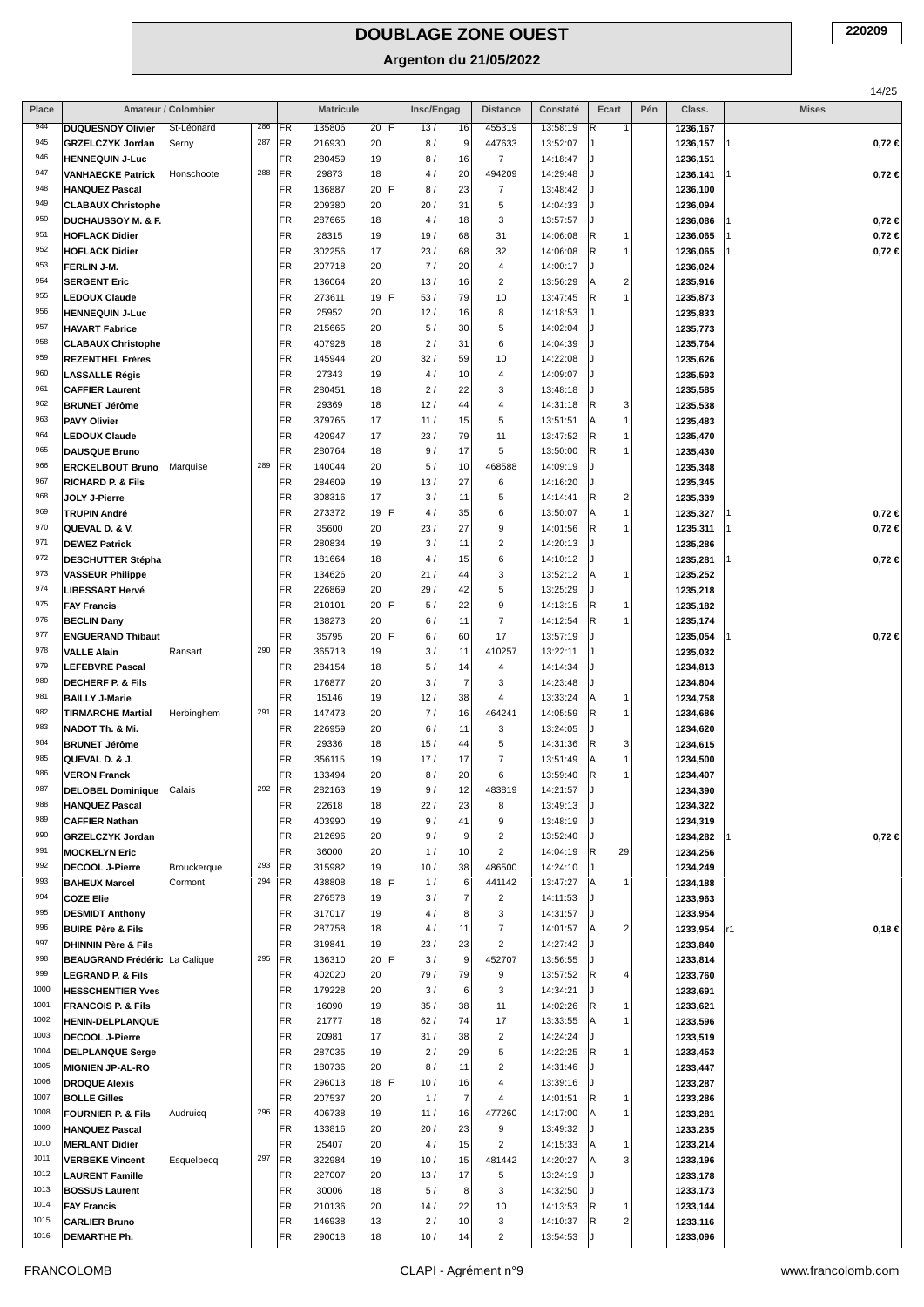|              |                                                         |                     |     |          |                  |            |             |          |                     |                      |                                |     |                      | 15/25        |
|--------------|---------------------------------------------------------|---------------------|-----|----------|------------------|------------|-------------|----------|---------------------|----------------------|--------------------------------|-----|----------------------|--------------|
| Place        |                                                         | Amateur / Colombier |     |          | <b>Matricule</b> |            | Insc/Engag  |          | <b>Distance</b>     | Constaté             | Ecart                          | Pén | Class.               | <b>Mises</b> |
| 1017         | <b>LEGRAND P. &amp; Fils</b>                            |                     |     | FR       | 135650           | 20         | 19/         | 79       | 10                  | 13:58:09             |                                |     | 1233,008             |              |
| 1018         | <b>DHINNIN Luc</b>                                      |                     |     | FR       | 244986           | 13         | 4/          | 44       | 5                   | 14:19:18             | $\overline{a}$<br>ΙA           |     | 1232,989             |              |
| 1019<br>1020 | <b>RAOULT Francis</b>                                   |                     |     | FR<br>FR | 212607<br>144350 | 20         | 7/<br>6/    | 32<br>10 | 14<br>3             | 13:54:11<br>14:17:01 | A                              |     | 1232,975             |              |
| 1021         | <b>CHRETIEN J-Denis</b><br><b>GAMBART Daniel</b>        |                     |     | FR       | 276087           | 20<br>19   | 1/          | 15       | 6                   | 14:16:18             | 90<br>$\overline{1}$<br>ΙA     |     | 1232,924<br>1232,911 |              |
| 1022         | <b>JUNCK Michel</b>                                     |                     |     | FR       | 34519            | 17         | 6/          | 26       | $\overline{c}$      | 14:32:51             |                                |     | 1232,888             |              |
| 1023         | <b>DECROIX Guy</b>                                      |                     |     | FR       | 351729           | 19         | 3/          | 44       | 4                   | 14:02:39             | $\mathbf{1}$<br>ΙA             |     | 1232,869             |              |
| 1024         | <b>DUQUESNOY Franck</b>                                 |                     |     | FR       | 45929            | 17         | 17/         | 81       | $\overline{4}$      | 14:00:28             | 1<br>l A                       |     | 1232,849             |              |
| 1025         | <b>FACON Bernard</b>                                    | Montenescourt       | 298 | FR       | 394720           | 17         | 1/          | 8        | 418191              | 13:29:13             |                                |     | 1232,814             |              |
| 1026         | <b>BOUBET P. &amp; Fils</b>                             |                     |     | FR       | 137567           | 20         | 26/         | 30       | 13                  | 13:34:24             |                                |     | 1232,805             |              |
| 1027         | <b>MOTHERON Alain</b>                                   |                     |     | FR       | 283825           | 18         | 20/         | 34       | 12                  | 14:02:15             | $\mathbf{1}$<br>ΙA             |     | 1232,764             |              |
| 1028         | <b>GILLIOT Raymond</b>                                  |                     |     | FR       | 320403           | 19         | 4 /         | 12       | $\overline{2}$      | 14:34:30             |                                |     | 1232,752             |              |
| 1029<br>1030 | <b>CAFFIER Nathan</b>                                   |                     |     | FR<br>FR | 27529<br>375952  | 19<br>17   | 8/<br>1/    | 41<br>11 | 10<br>8             | 13:48:47<br>14:02:20 | $\overline{a}$                 |     | 1232,713             |              |
| 1031         | <b>BUIRE Père &amp; Fils</b><br><b>WAGUET J-Jacques</b> |                     |     | FR       | 31118            | 20         | 4 /         | 15       | $\overline{7}$      | 14:31:56             | ۱A<br>$\overline{1}$<br>ΙA     |     | 1232,684<br>1232,676 |              |
| 1032         | <b>DUHAMEL Frédéric</b>                                 |                     |     | FR       | 414066           | 15         | 10/         | 23       | 6                   | 13:47:39             |                                |     | 1232,627             |              |
| 1033         | THOMAS Ch.                                              |                     |     | FR       | 280429           | 18         | 1/          | 41       | $\sqrt{5}$          | 13:54:13             | 3<br>ΙA                        |     | 1232,511             |              |
| 1034         | <b>LEROY Benoît</b>                                     |                     |     | FR       | 220315           | 20         | 6/          | 8        | 3                   | 13:38:04             |                                |     | 1232,451             |              |
| 1035         | <b>BOUBET P. &amp; Fils</b>                             |                     |     | FR       | 137555           | 20         | 19/         | 30       | 14                  | 13:34:30             |                                |     | 1232,447             |              |
| 1036         | <b>MOTHERON Alain</b>                                   |                     |     | FR       | 16031            | 19         | 18/         | 34       | 13                  | 14:02:21             | $\mathbf{1}$<br>ΙA             |     | 1232,433             |              |
| 1037         | <b>GUILBERT Gérard</b>                                  |                     |     | FR       | 276166           | 19         | 1/          | 12       | 6                   | 14:12:13             | R.<br>$\overline{1}$           |     | 1232,314             |              |
| 1038         | <b>BEN Nicolas</b>                                      |                     |     | FR       | 214097           | 18         | 3/          | 14       | $\overline{2}$      | 14:23:25             |                                |     | 1232,309             |              |
| 1039         | <b>LEICHT J-François</b>                                |                     |     | FR       | 358602           | 19         | 10/         | 12       | 4                   | 14:03:31             | $\overline{\mathbf{c}}$<br>IR. |     | 1232,259             |              |
| 1040<br>1041 | <b>BEN Robert</b>                                       |                     |     | FR       | 429119           | 19         | 1/          | 16       | $\overline{c}$      | 14:22:08             | 3<br>IR.                       |     | 1232,241             |              |
| 1042         | PACCOU André                                            |                     |     | FR<br>FR | 376917<br>208030 | 17<br>20   | 4/<br>7/    | 20<br>11 | 5<br>5              | 14:01:17<br>14:12:08 | $\mathbf{1}$                   |     | 1232,218             |              |
| 1043         | <b>DE METS Maurice</b><br><b>BRUNET Jérôme</b>          |                     |     | FR       | 30631            | 20         | 7/          | 44       | 6                   | 14:32:24             | ΙA<br>3<br>IR.                 |     | 1232,186<br>1232,161 |              |
| 1044         | <b>ENGUERAND Thibaut</b>                                |                     |     | FR       | 206870           | 20         | 51/         | 60       | 18                  | 13:58:13             |                                |     | 1232,035             |              |
| 1045         | <b>CLABAUX Christophe</b>                               |                     |     | FR       | 430214           | 18         | 10/         | 31       | $\overline{7}$      | 14:05:48             |                                |     | 1231,982             |              |
| 1046         | <b>BECUWE Gérard</b>                                    |                     |     | FR       | 256957           | 18         | 8/          | 16       | $\overline{2}$      | 14:36:42             |                                |     | 1231,950             |              |
| 1047         | <b>BRUNET Jérôme</b>                                    |                     |     | FR       | 176153           | 20         | 9/          | 44       | $\overline{7}$      | 14:32:29             | R.<br>3                        |     | 1231,906             |              |
| 1048         | <b>BOUTON François</b>                                  |                     |     | FR       | 14640            | 19         | 20/         | 76       | 9                   | 13:02:09             |                                |     | 1231,799             |              |
| 1049         | <b>DUCORNET Pascal</b>                                  |                     |     | FR       | 35214            | 20         | 35/         | 72       | 3                   | 14:22:46             |                                |     | 1231,798             |              |
| 1050         | <b>LERICHE J &amp; H</b>                                |                     |     | FR       | 224645           | 20         | 9/          | 12       | $\overline{2}$      | 13:20:01             | $\mathbf{1}$<br>ΙA             |     | 1231,762             |              |
| 1051         | THOMAS Ch.                                              |                     |     | FR       | 209498           | 20         | 16/         | 41       | 6                   | 13:54:27             | 3<br>ΙA                        |     | 1231,722             |              |
| 1052<br>1053 | <b>FRUITIER Catherine</b>                               |                     |     | FR<br>FR | 272405<br>138837 | 19<br>19 F | 15/<br>46 / | 49<br>60 | $\sqrt{5}$<br>19    | 13:34:12<br>13:58:20 |                                |     | 1231,711             |              |
| 1054         | <b>ENGUERAND Thibaut</b><br><b>BECLIN Dany</b>          |                     |     | FR       | 138286           | 20         | 10/         | 11       | 8                   | 14:14:00             | R<br>1                         |     | 1231,645<br>1231,636 |              |
| 1055         | <b>BOUVE Dominique</b>                                  |                     |     | FR       | 177323           | 20         | 6/          | 6        | $\overline{c}$      | 14:32:21             | $\boldsymbol{2}$<br>ΙA         |     | 1231,613             |              |
| 1056         | <b>DESCHUTTER Stépha</b>                                |                     |     | FR       | 276223           | 19         | 3/          | 15       | $\overline{7}$      | 14:11:20             |                                |     | 1231,610             |              |
| 1057         | QUERBES P. & Fils                                       |                     |     | DV       | 3010284          | 19         | 3/          | 12       | 4                   | 13:55:16             | R<br>1                         |     | 1231,606             |              |
| 1058         | <b>DUHAMEL Frédéric</b>                                 |                     |     | FR       | 219642           | 20         | 7/          | 23       | 7                   | 13:47:57             |                                |     | 1231,594             |              |
| 1059         | <b>DUHAMEL Frédéric</b>                                 |                     |     | FR       | 404362           | 19         | 13/         | 23       | 8                   | 13:47:58             |                                |     | 1231,536             |              |
| 1060         | <b>DEVIGNES Joris</b>                                   |                     |     | FR       | 283647           | 19         | 8/          | 10       | 3                   | 14:16:00             | R<br>-1                        |     | 1231,511             |              |
| 1061         | <b>LEPRETRE Richard</b>                                 |                     |     | FR       | 102986           | 20         | 7/          | 17       | 5                   | 13:53:54             | $\mathbf{1}$<br>ΙA             |     | 1231,504             |              |
| 1062<br>1063 | <b>DE METS Maurice</b>                                  |                     |     | FR<br>FR | 208024<br>299767 | 20<br>18   | 1/<br>43/   | 11<br>53 | 6<br>5              | 14:12:21<br>13:18:53 | $\mathbf{1}$<br>ΙA             |     | 1231,488             |              |
| 1064         | <b>DE COCK Frères</b><br><b>DUPONT Fabrice</b>          | Louches             | 299 | FR       | 147521           | 20         | 9/          | 10       | 471728              | 14:13:05             | 1<br>IR.                       |     | 1231,388<br>1231,347 |              |
| 1065         | <b>COZE Thierry</b>                                     |                     |     | FR       | 284951           | 19         | 6/          | 22       | $\overline{2}$      | 14:15:57             |                                |     | 1231,310             |              |
| 1066         | <b>DEVIENNE Gérard</b>                                  |                     |     | FR       | 353684           | 19         | 5/          | 15       | $\,6\,$             | 14:11:26             | IR.<br>$\mathbf{1}$            |     | 1231,281             |              |
| 1067         | <b>POURRE Nicolas</b>                                   |                     |     | FR       | 217772           | 18         | 2/          | 17       | 3                   | 14:15:58             | 1<br>IR.                       |     | 1231,267             |              |
| 1068         | JOLY J-Pierre                                           |                     |     | FR       | 145076           | 20         | 9/          | 11       | 6                   | 14:15:59             | $\overline{c}$<br>IR.          |     | 1231,179             |              |
| 1069         | <b>FRUITIER Catherine</b>                               |                     |     | FR       | 185253           | 16         | 16/         | 49       | 6                   | 13:34:27             |                                |     | 1230,817             |              |
| 1070         | <b>HENNEQUIN J-Luc</b>                                  |                     |     | NL       | 1540407          | 19         | 16/         | 16       | 9                   | 14:20:29             |                                |     | 1230,770             |              |
| 1071<br>1072 | DECOOL J-Pierre                                         |                     |     | FR       | 181279           | 20         | 2/          | 38       | 3                   | 14:25:17             |                                |     | 1230,763             |              |
| 1073         | <b>REZENTHEL Frères</b><br><b>DEROLLEZ Bernard</b>      |                     |     | FR<br>FR | 143690<br>362654 | 20<br>19   | 53/<br>12/  | 59<br>63 | 11<br>8             | 14:23:41<br>13:35:50 |                                |     | 1230,761<br>1230,743 |              |
| 1074         | <b>BOUTON François</b>                                  |                     |     | FR       | 14601            | 19 F       | 62/         | 76       | 10                  | 13:02:26             |                                |     | 1230,682             |              |
| 1075         | <b>FAY Francis</b>                                      |                     |     | FR       | 210113           | 20         | 11/         | 22       | 11                  | 14:14:40             | R<br>1                         |     | 1230,633             |              |
| 1076         | <b>VASSEUR Philippe</b>                                 |                     |     | FR       | 209671           | 18         | 43/         | 44       | $\overline{4}$      | 13:53:34             | 1<br> A                        |     | 1230,609             |              |
| 1077         | <b>DEMAILLY Denis</b>                                   |                     |     | FR       | 299457           | 18         | 10/         | 15       | 3                   | 13:20:19             |                                |     | 1230,459             |              |
| 1078         | <b>PENIN Fabrice</b>                                    |                     |     | FR       | 208350           | 20         | 4/          | 15       | $\overline{2}$      | 14:12:55             | 63<br> A                       |     | 1230,457             |              |
| 1079         | <b>LEPRETRE Richard</b>                                 |                     |     | FR       | 352295           | 19         | 3/          | 17       | 6                   | 13:54:13             | 1<br>ΙA                        |     | 1230,433             |              |
| 1080         | <b>VANDAELE William</b>                                 |                     |     | FR       | 224115           | 20         | 9/          | 27       | 8                   | 13:20:03             | R<br>$\mathbf{1}$              |     | 1230,398             |              |
| 1081         | <b>VERMEIREN Christian</b> Steene                       |                     | 300 | FR       | 181121           | 20         | 1/          | 8        | 488640              | 14:27:09             |                                |     | 1230,366             |              |
| 1082<br>1083 | <b>PENIN Fabrice</b>                                    |                     |     | FR       | 348341           | 19         | 15/         | 15       | 3                   | 14:12:57             | 63<br> A<br>$\overline{1}$     |     | 1230,350             |              |
| 1084         | <b>PAVY Olivier</b><br><b>SLAMKA Michel</b>             |                     |     | FR<br>FR | 355184<br>27582  | 19<br>19 F | 13/<br>6/   | 15<br>6  | 6<br>$\overline{4}$ | 13:53:22<br>13:49:43 | ΙA<br>$\overline{1}$<br>IR.    |     | 1230,325<br>1230,323 |              |
| 1085         | <b>HANOT Jacques</b>                                    |                     |     | FR       | 355058           | 19         | 15/         | 22       | $\overline{4}$      | 14:03:13             | $\overline{2}$<br>ΙA           |     | 1230,268             |              |
| 1086         | <b>JUNCK Michel</b>                                     |                     |     | FR       | 26870            | 19         | 1/          | 26       | 3                   | 14:33:44             |                                |     | 1230,191             |              |
| 1087         | <b>LOUCHET Laurent</b>                                  | Wierre au Bois      | 301 | FR       | 27627            | 17         | 3/          | 13       | 451638              | 13:57:08             |                                |     | 1230,174             |              |
| 1088         | <b>DEMAILLY Denis</b>                                   |                     |     | FR       | 225173           | 20         | 1/          | 15       | $\overline{4}$      | 13:20:24             |                                |     | 1230,148             |              |
| 1089         | <b>HIRARDOT Damien</b>                                  | Mentque             | 302 | FR       | 208885           | 20         | 2/          | 3        | 472905              | 14:14:24             | $\mathbf 2$<br> R              |     | 1230,140             |              |
|              |                                                         |                     |     |          |                  |            |             |          |                     |                      |                                |     |                      |              |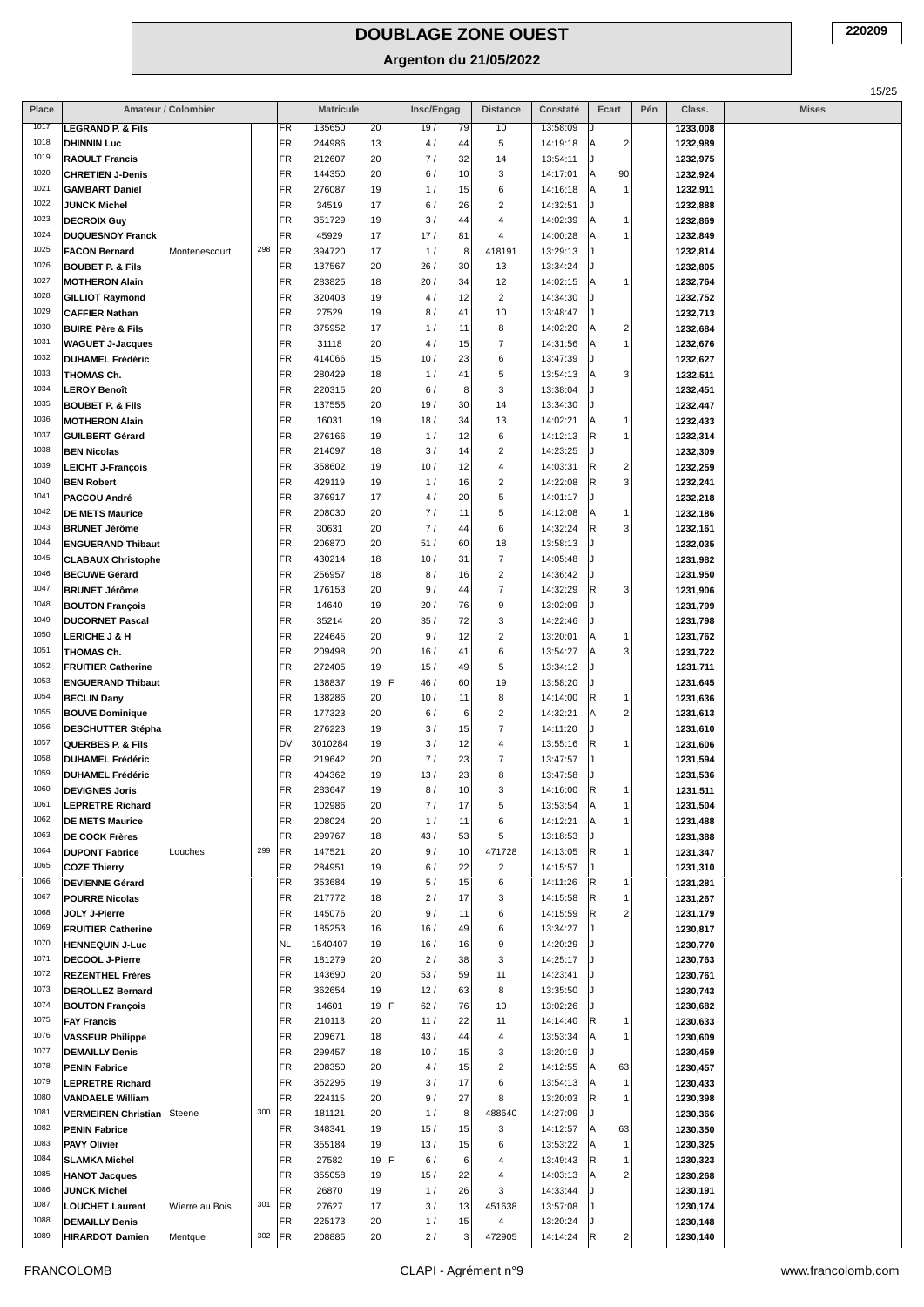| Place        |                                                   | Amateur / Colombier |     |                 | <b>Matricule</b> |          | Insc/Engag             | <b>Distance</b>                           | Constaté             | Ecart                                              | Pén | Class.               | <b>Mises</b> |
|--------------|---------------------------------------------------|---------------------|-----|-----------------|------------------|----------|------------------------|-------------------------------------------|----------------------|----------------------------------------------------|-----|----------------------|--------------|
| 1090         | <b>ARC J-Claude</b>                               |                     |     | FR              | 282804           | 19       | 9/<br>14               | 7                                         | 14:23:45             | 14<br>ΙA                                           |     | 1230,009             |              |
| 1091         | <b>DUCORNET Pascal</b>                            |                     |     | FR              | 352079           | 19       | 5/<br>72               | 4                                         | 14:23:21             | J                                                  |     | 1229,971             |              |
| 1092         | <b>SMIS Roger</b>                                 |                     |     | FR              | 387144           | 17       | 3/<br>13               | 3                                         | 14:07:08             | A<br>45                                            |     | 1229,954             |              |
| 1093         | <b>DEVIGNES Joris</b>                             |                     |     | FR              | 283652           | 19       | 1/<br>10               | 4                                         | 14:16:30             | R <br>$\mathbf{1}$                                 |     | 1229,918             |              |
| 1094         | <b>FABIANSKI Arnold</b>                           |                     |     | FR              | 138198           | 20       | 3/<br>7                | $\overline{\mathbf{c}}$                   | 14:16:25             | A<br>$\mathbf{1}$                                  |     | 1229,892             |              |
| 1095<br>1096 | <b>BOHN Hervé</b>                                 |                     |     | FR              | 320101           | 19       | 12/<br>12              | $\sqrt{2}$                                | 14:36:10             | ۱A<br>1                                            |     | 1229,817             |              |
| 1097         | <b>HOFLACK Didier</b>                             |                     |     | FR<br><b>FR</b> | 28344            | 19       | 15/<br>68<br>14        | 33                                        | 14:08:04             | R<br>1                                             |     | 1229,745             |              |
| 1098         | <b>BEN Nicolas</b><br><b>BECQUART Pascal</b>      |                     |     | FR              | 195402<br>430700 | 16<br>18 | 4/<br>22/<br>25        | 3<br>3                                    | 14:24:15<br>13:54:13 |                                                    |     | 1229,705<br>1229,694 |              |
| 1099         | <b>COUZIN Marc</b>                                |                     |     | FR              | 375757           | 17       | $\overline{7}$<br>3/   | 5                                         | 14:11:49             | A<br>$\mathbf{1}$                                  |     | 1229,620             |              |
| 1100         | <b>BOURSE J &amp; MJ</b>                          | Courset             | 303 | <b>FR</b>       | 303444           | 17       | 4/<br>8                | 450323                                    | 13:56:14             | R<br>$\mathbf{1}$                                  |     | 1229,554             |              |
| 1101         | <b>LEGRAND P. &amp; Fils</b>                      |                     |     | FR              | 184052           | 16       | 79<br>46 /             | 11                                        | 13:59:12             |                                                    |     | 1229,502             |              |
| 1102         | <b>DACHICOURT J-Louis</b>                         |                     |     | FR              | 271665           | 19       | 3/<br>12               | 4                                         | 13:48:57             |                                                    |     | 1229,472             |              |
| 1103         | <b>BERTOUT TGV</b>                                |                     |     | FR              | 286769           | 19       | 16/<br>39              | 9                                         | 14:24:10             | $\overline{\mathbf{c}}$<br>A                       |     | 1229,421             |              |
| 1104         | <b>CAFFIER Laurent</b>                            |                     |     | FR              | 206003           | 18       | 7/<br>22               | 4                                         | 13:50:06             |                                                    |     | 1229,408             |              |
| 1105         | <b>LEGRAND P. &amp; Fils</b>                      |                     |     | FR              | 274025           | 19       | 45/<br>79              | 12                                        | 13:59:14             |                                                    |     | 1229,391             |              |
| 1106         | <b>LAURENT Famille</b>                            |                     |     | FR              | 393157           | 17       | 11/<br>17              | 6                                         | 13:25:21             |                                                    |     | 1229,378             |              |
| 1107         | <b>LEGRAND P. &amp; Fils</b>                      |                     |     | FR              | 135602           | 20       | 79<br>5/               | 13                                        | 13:59:15             |                                                    |     | 1229,335             |              |
| 1108         | <b>SERGENT Roger</b>                              | Outreau             | 304 | FR              | 135166           | 20       | 28/<br>35              | 457048                                    | 14:01:49             |                                                    |     | 1229,229             |              |
| 1109<br>1110 | <b>DEVIGNES Alain</b>                             | Guines              | 305 | FR              | 216590           | 18       | 3/<br>5                | 475383                                    | 14:16:46             |                                                    |     | 1229,121             |              |
| 1111         | <b>LECLERCQ Joël</b>                              |                     |     | FR<br>FR        | 222859<br>220366 | 20<br>18 | 28/<br>31<br>1/<br>31  | 4<br>3                                    | 13:21:24<br>14:18:43 |                                                    |     | 1229,083             |              |
| 1112         | <b>LEMAITRE Frédéric</b><br><b>BECLIN Dany</b>    |                     |     | FR              | 138252           | 20       | 11<br>11/              | 9                                         | 14:14:51             | R.<br>1                                            |     | 1229,037<br>1228,916 |              |
| 1113         | <b>DEBACKER Alain</b>                             |                     |     | FR              | 283269           | 18       | 20/<br>22              | 6                                         | 14:08:05             | R<br>$\mathbf{1}$                                  |     | 1228,897             |              |
| 1114         | <b>LAURENT Famille</b>                            |                     |     | FR              | 364090           | 19       | 2/<br>17               | 7                                         | 13:25:29             |                                                    |     | 1228,890             |              |
| 1115         | THOMAS Ch.                                        |                     |     | FR              | 209481           | 20       | 17/<br>41              | $\overline{7}$                            | 13:55:18             | 3<br> A                                            |     | 1228,856             |              |
| 1116         | <b>CAPPE Vincent</b>                              |                     |     | FR              | 326415           | 16       | 33/<br>47              | $\overline{\mathbf{c}}$                   | 13:48:08             |                                                    |     | 1228,830             |              |
| 1117         | <b>RINGARD Hubert</b>                             |                     |     | FR              | 37222            | 20       | 7/<br>10               | 5                                         | 13:38:42             | A<br>1                                             |     | 1228,799             |              |
| 1118         | <b>VERMEIREN Christian</b>                        |                     |     | FR              | 181618           | 20       | 2/<br>8                | $\overline{\mathbf{c}}$                   | 14:27:40             |                                                    |     | 1228,768             |              |
| 1119         | <b>LEMAITRE Frédéric</b>                          |                     |     | FR              | 27966            | 17       | 8/<br>31               | 4                                         | 14:18:49             |                                                    |     | 1228,720             |              |
| 1120         | <b>DHINNIN R-Paul</b>                             |                     |     | FR              | 289525           | 18       | 1/<br>25               | 3                                         | 14:20:52             | $\overline{\mathbf{c}}$<br> A                      |     | 1228,718             |              |
| 1121         | <b>BRUNET Jérôme</b>                              |                     |     | FR              | 176160           | 20       | 30/<br>44              | 8                                         | 14:33:32             | R<br>3                                             |     | 1228,701             |              |
| 1122<br>1123 | <b>CAURA Yvon</b>                                 |                     |     | FR<br>FR        | 317715<br>280415 | 19<br>19 | 3/<br>9<br>4/<br>16    | $\overline{\mathbf{c}}$<br>10             | 14:33:30             |                                                    |     | 1228,686             |              |
| 1124         | <b>HENNEQUIN J-Luc</b><br><b>BEUN Patrick</b>     |                     |     | FR              | 378300           | 17       | 31/<br>41              | 6                                         | 14:21:09<br>14:05:20 | A<br>$\mathbf{1}$                                  |     | 1228,672<br>1228,650 |              |
| 1125         | MILLIOT Pascal & Dav Loon Plage                   |                     | 306 | FR              | 349993           | 19       | 12/<br>16              | 491988                                    | 14:30:27             |                                                    |     | 1228,588             |              |
| 1126         | <b>LEFEBVRE Pascal</b>                            |                     |     | FR              | 284110           | 18       | 2/<br>14               | 5                                         | 14:16:31             | IJ                                                 |     | 1228,584             |              |
| 1127         | <b>HOFLACK Didier</b>                             |                     |     | FR              | 28234            | 19       | 52/<br>68              | 34                                        | 14:08:26             | R<br>$\mathbf{1}$                                  |     | 1228,553             |              |
| 1128         | <b>BOSSUS Laurent</b>                             |                     |     | FR              | 21310            | 19       | 2/<br>8                | 4                                         | 14:34:21             | IJ                                                 |     | 1228,547             |              |
| 1129         | <b>LEFEBVRE Pascal</b>                            |                     |     | FR              | 353520           | 19       | 14/<br>14              | 6                                         | 14:16:32             | J                                                  |     | 1228,531             |              |
| 1130         | <b>VANHAECKE Hubert</b>                           |                     |     | FR              | 320353           | 19       | 1/<br>6                | 4                                         | 14:37:46             |                                                    |     | 1228,519             |              |
| 1131         | <b>PENIN Fabrice</b>                              |                     |     | FR              | 208371           | 20       | 12/<br>15              | 4                                         | 14:13:33             | 63<br>ΙA                                           |     | 1228,420             |              |
| 1132         | <b>GERVOIS Tanguy</b>                             |                     |     | FR              | 362936           | 19       | 8/<br>9                | 4                                         | 13:32:46             |                                                    |     | 1228,355             |              |
| 1133<br>1134 | <b>LEFEBVRE Pascal</b>                            |                     |     | FR<br>FR        | 210854           | 20       | 13/<br>14              | $\overline{7}$<br>$\overline{\mathbf{c}}$ | 14:16:36             | IJ                                                 |     | 1228,319             |              |
| 1135         | <b>CARBONNIER Christo</b><br><b>CARLIER Bruno</b> |                     |     | FR              | 35302<br>210323  | 20<br>18 | 5/<br>8<br>10/<br>10   | 4                                         | 14:12:53<br>14:12:09 | A<br>$\mathbf{1}$<br> R<br>$\overline{\mathbf{c}}$ |     | 1228,313<br>1228,169 |              |
| 1136         | <b>DESCHUYTTER Ludov</b>                          |                     |     | FR              | 357605           | 19       | 5/<br>8                | 8                                         | 14:08:47             |                                                    |     | 1228,151             |              |
| 1137         | <b>DUHAMEL P &amp; F</b>                          |                     |     | FR              | 300497           | 17       | 21/<br>67              | 16                                        | 13:51:32             | IJ                                                 |     | 1228,125             |              |
| 1138         | <b>CAILLIEZ Francis</b>                           |                     |     | FR              | 20959            | 20       | 7/<br>14               | $\boldsymbol{2}$                          | 14:13:30             | A<br>1                                             |     | 1228,095             |              |
| 1139         | <b>DELEPINE Pascal</b>                            |                     |     | <b>FR</b>       | 211335           | 20       | 9/<br>19               | 3                                         | 13:56:14             | 17<br>ΙA                                           |     | 1228,058             |              |
| 1140         | <b>LASSALLE Régis</b>                             |                     |     | FR              | 210466           | 20       | 6/<br>10               | 5                                         | 14:11:28             | J                                                  |     | 1227,981             |              |
| 1141         | QUEVAL D. & V.                                    |                     |     | <b>FR</b>       | 35560            | 20       | 12/<br>27              | 10                                        | 14:04:10             | ∣R<br>1                                            |     | 1227,938             |              |
| 1142         | <b>LIMELETTE L.</b>                               | Merlimont           | 307 | <b>FR</b>       | 275482           | 19       | 9/<br>13               | 427508                                    | 13:38:10             |                                                    |     | 1227,883             |              |
| 1143         | <b>WAGUET J-Jacques</b>                           |                     |     | FR              | 30442            | 20 F     | 12/<br>15              | 8                                         | 14:33:31             | A<br>$\mathbf{1}$                                  |     | 1227,839             |              |
| 1144<br>1145 | <b>BEUN Patrick</b>                               |                     |     | FR<br>FR        | 213332<br>207770 | 20       | 12/<br>41<br>21/<br>79 | $\overline{7}$<br>12                      | 14:05:35             | A<br>1<br> R<br>1                                  |     | 1227,832             |              |
| 1146         | <b>LEDOUX Claude</b><br><b>BAYART Elie</b>        |                     |     | FR              | 292037           | 18<br>18 | 7/<br>$\overline{7}$   | 3                                         | 13:50:06<br>13:58:08 |                                                    |     | 1227,808<br>1227,783 |              |
| 1147         | QUEVAL D. & V.                                    |                     |     | FR              | 213521           | 20       | 18/<br>27              | 11                                        | 14:04:13             | R<br>1                                             |     | 1227,774             |              |
| 1148         | <b>BEUN Patrick</b>                               |                     |     | FR              | 213350           | 20       | 5/<br>41               | 8                                         | 14:05:37             | A<br>1                                             |     | 1227,723             |              |
| 1149         | <b>MARETTE Ghislain</b>                           |                     |     | <b>FR</b>       | 23782            | 20       | 3/<br>10               | $\overline{\mathbf{c}}$                   | 13:54:52             | R.<br>1                                            |     | 1227,699             |              |
| 1150         | <b>DENORME Guy</b>                                |                     |     | FR              | 176272           | 20       | 23/<br>32              | 5                                         | 14:33:33             |                                                    |     | 1227,655             |              |
| 1151         | <b>TARDIVON Bruno</b>                             | Bellebrune          | 308 | <b>FR</b>       | 205568           | 18       | $2/$<br>11             | 460410                                    | 14:05:02             | IJ                                                 |     | 1227,651             |              |
| 1152         | <b>DISSAUX Pascal</b>                             |                     |     | FR              | 352878           | 19       | 8/<br>13               | $\overline{4}$                            | 13:51:54             |                                                    |     | 1227,637             |              |
| 1153         | <b>QUERBES P. &amp; Fils</b>                      |                     |     | FR              | 21105            | 18       | 7/<br>12               | 5                                         | 13:56:27             | R<br>1                                             |     | 1227,629             |              |
| 1154         | ELAAKAL-GUERVILLE                                 |                     |     | <b>FR</b>       | 441832           | 19       | 8/<br>43               | $\boldsymbol{2}$                          | 13:45:33             |                                                    |     | 1227,614             |              |
| 1155         | <b>RICHARD P. &amp; Fils</b>                      |                     |     | FR              | 259139           | 19       | 11/<br>27              | 7                                         | 14:18:46             | J                                                  |     | 1227,613             |              |
| 1156<br>1157 | QUEVAL D. & J.                                    |                     |     | FR              | 212613           | 20       | 4/<br>17               | 8                                         | 13:53:51             | ΙA<br>1                                            |     | 1227,600             |              |
| 1158         | GOURDIN S. & G.                                   |                     |     | FR              | 35437            | 20       | 4/<br>4                | 3                                         | 14:13:07             | J<br>J                                             |     | 1227,595             |              |
| 1159         | <b>BRUHIER Claude</b><br><b>LEDOUX Claude</b>     |                     |     | FR<br>FR        | 36827<br>273662  | 17<br>19 | 10/<br>14<br>79<br>43/ | $\overline{\mathbf{c}}$<br>13             | 13:23:47<br>13:50:10 | R<br>1                                             |     | 1227,593<br>1227,580 |              |
| 1160         | DECLUNDER Stéphan Ghyvelde                        |                     | 309 | <b>FR</b>       | 179471           | 20       | 2/<br>15               | 499758                                    | 14:37:09             | A<br>$\mathbf{1}$                                  |     | 1227,502             |              |
| 1161         | <b>LAURENT Famille</b>                            |                     |     | FR              | 227049           | 20       | 12/<br>17              | 8                                         | 13:25:52             |                                                    |     | 1227,487             |              |
| 1162         | <b>EVRARD Joël</b>                                |                     |     | FR              | 35237            | 20       | 39<br>16/              | 6                                         | 14:22:40             | $\overline{\mathbf{c}}$<br> A                      |     | 1227,434             |              |
|              |                                                   |                     |     |                 |                  |          |                        |                                           |                      |                                                    |     |                      |              |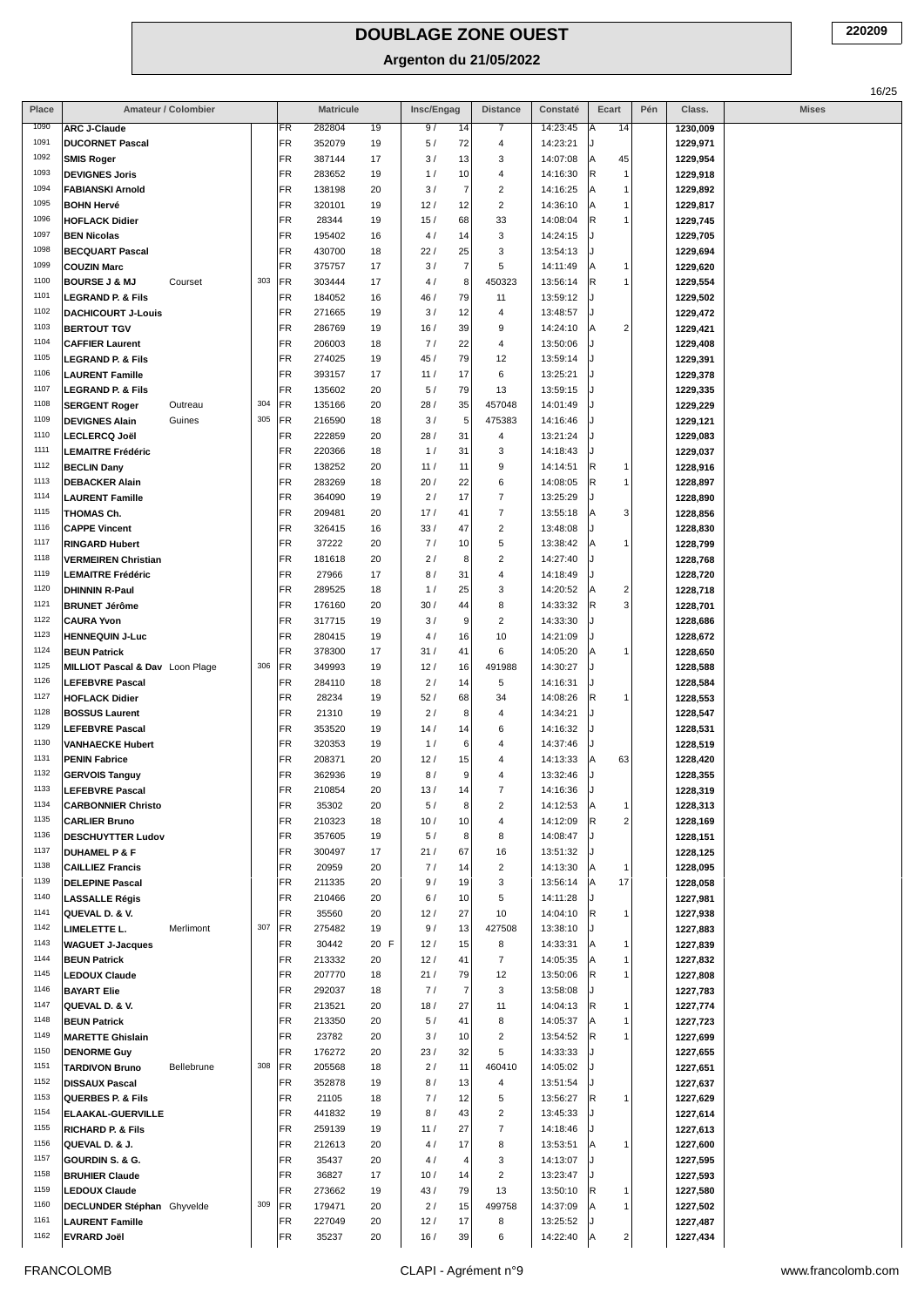| Place | Amateur / Colombier                                 |     |           | <b>Matricule</b> |          | Insc/Engag           | <b>Distance</b>         | Constaté | Ecart                        | Pén | Class.   | <b>Mises</b> |
|-------|-----------------------------------------------------|-----|-----------|------------------|----------|----------------------|-------------------------|----------|------------------------------|-----|----------|--------------|
| 1163  | <b>DUHAMEL P &amp; F</b>                            |     | FR        | 23542            | 20       | 60/<br>67            | 17                      | 13:51:46 |                              |     | 1227,333 |              |
| 1164  | <b>BOUBET P. &amp; Fils</b>                         |     | FR        | 297407           | 17       | 8/<br>30             | 15                      | 13:35:57 |                              |     | 1227,281 |              |
| 1165  | <b>CLABAUX Christophe</b>                           |     | FR        | 282179           | 18       | 22/<br>31            | 8                       | 14:07:15 |                              |     | 1227,247 |              |
| 1166  | <b>BROGNIART Franck</b>                             |     | <b>FR</b> | 393746           | 17       | 6/<br>12             | 3                       | 13:45:38 | А<br>$\mathbf{1}$            |     | 1227,210 |              |
| 1167  | <b>PERON Théo</b>                                   |     | FR        | 277663           | 19       | 3/<br>$\overline{7}$ | $\overline{c}$          | 14:07:51 | 64<br>А                      |     | 1227,209 |              |
| 1168  | <b>HUYGHE Pierre</b>                                |     | <b>FR</b> | 35343            | 19       | 20 /<br>39           | 16                      | 13:32:01 |                              |     | 1227,192 |              |
| 1169  | <b>FAY Francis</b>                                  |     | <b>FR</b> | 356850           | 19       | 2/<br>22             | 12                      | 14:15:45 | R<br>1                       |     | 1227,177 |              |
| 1170  | <b>VANDAELE William</b>                             |     | FR        | 224185           | 20 F     | 17/<br>27            | 9                       | 13:20:55 | R<br>$\mathbf{1}$            |     | 1227,176 |              |
| 1171  | <b>GARBE Denis</b>                                  |     | <b>FR</b> | 145765           | 20       | 13/<br>15            | $\overline{\mathbf{c}}$ | 14:24:14 | А<br>$\mathbf{1}$            |     | 1227,168 |              |
| 1172  | <b>BECQUART Pascal</b>                              |     | FR        | 212218           | 20       | 7/<br>25             | 4                       | 13:54:58 |                              |     | 1227,167 |              |
| 1173  | <b>CLABAUX Christophe</b>                           |     | <b>FR</b> | 380748           | 17       | 12/<br>31            | 9                       | 14:07:17 |                              |     | 1227,139 |              |
| 1174  | <b>DECOOL J-Pierre</b>                              |     | <b>FR</b> | 315481           | 19       | 1/<br>38             | 4                       | 14:26:28 |                              |     | 1227,089 |              |
| 1175  | <b>DUBOIS Michel</b>                                |     | FR        | 352901           | 19       | 57<br>19/            | 9                       | 13:56:21 |                              |     | 1227,053 |              |
| 1176  | <b>BOURGAIN Pascal</b>                              |     | FR        | 34897            | 18       | 2/<br>12             | 11                      | 14:12:46 |                              |     | 1227,050 |              |
| 1177  | <b>BECK J-Luc</b>                                   |     | <b>FR</b> | 190793           | 20       | 8/<br>11             | 3                       | 14:22:55 | R<br>69                      |     | 1227,004 |              |
| 1178  | <b>LEFEBVRE Pascal</b>                              |     | FR        | 210871           | 20       | 10/<br>14            | 8                       | 14:17:01 |                              |     | 1226,996 |              |
| 1179  | <b>DHELIN Jérome</b>                                |     | FR        | 218671           | 20       | 4/<br>14             | 4                       | 13:36:42 | R<br>1                       |     | 1226,954 |              |
| 1180  | <b>VEROVE Pierre</b>                                |     | <b>FR</b> | 443457           | 16       | 29<br>6/             | 4                       | 14:37:50 |                              |     | 1226,920 |              |
| 1181  | <b>BRUHIER Claude</b>                               |     | FR        | 14718            | 19       | 7/<br>14             | 3                       | 13:23:58 |                              |     | 1226,919 |              |
| 1182  | FERLIN J-M.                                         |     | <b>FR</b> | 207726           | 20       | 18/<br>20            | 5                       | 14:03:02 |                              |     | 1226,912 |              |
| 1183  | <b>DELEMME Thierry</b><br>Denier                    | 310 | <b>FR</b> | 222505           | 20       | 12<br>10/            | 415246                  | 13:28:28 |                              |     | 1226,845 |              |
| 1184  | <b>CAILLIEZ Francis</b>                             |     | BE        | 1077904          | 16       | 2/<br>14             | 3                       | 14:13:55 | А<br>1                       |     | 1226,762 |              |
| 1185  | <b>BOUTON François</b>                              |     | FR        | 301682           | 18       | 39/<br>76            | 11                      | 13:03:26 |                              |     | 1226,755 |              |
| 1186  | <b>LECERF J-Marie</b>                               |     | FR        | 308581           | 17       | 3/<br>18             | 3                       | 14:17:32 |                              |     | 1226,697 |              |
| 1187  | <b>DELPLANQUE Serge</b>                             |     | <b>FR</b> | 219220           | 18       | 13/<br>29            | 6                       | 14:24:35 | R<br>1                       |     | 1226,681 |              |
| 1188  | <b>LOZINGUEZ Michel</b>                             |     | <b>FR</b> | 208956           | 20       | 10/<br>10            | $\overline{\mathbf{c}}$ | 14:15:42 |                              |     | 1226,596 |              |
| 1189  | <b>LEGRAND P. &amp; Fils</b>                        |     | FR        | 274074           | 19       | 58/<br>79            | 14                      | 14:00:05 |                              |     | 1226,567 |              |
| 1190  |                                                     |     | FR        | 216272           | 20       | 36<br>5/             | 5                       | 13:49:54 |                              |     |          |              |
| 1191  | <b>CORROYETTE J.</b>                                |     | FR        |                  |          | 22                   |                         |          |                              |     | 1226,552 |              |
| 1192  | <b>LELEU Franck</b>                                 |     | <b>FR</b> | 25354            | 20<br>19 | 12/<br>17            | 8<br>6                  | 14:10:15 | А<br>1                       |     | 1226,512 |              |
| 1193  | <b>BEDINIER P. &amp; Fils</b><br><b>GARBE Denis</b> |     |           | 362731<br>25256  | 20       | 6/                   | 3                       | 13:38:45 |                              |     | 1226,479 |              |
| 1194  |                                                     |     | FR<br>FR  |                  |          | 8/<br>15             |                         | 14:24:28 | Α<br>1                       |     | 1226,442 |              |
| 1195  | <b>COTTE J-Claude</b>                               |     | <b>FR</b> | 284295           | 18       | 11/<br>28            | 12                      | 14:19:28 |                              |     | 1226,436 |              |
| 1196  | <b>MENUGE Gérard</b>                                |     |           | 272885           | 19       | 4/<br>6              | 3                       | 13:52:40 |                              |     | 1226,421 |              |
| 1197  | <b>FRUITIER Catherine</b>                           |     | <b>FR</b> | 272420           | 19       | 7/<br>49             | 7                       | 13:35:43 |                              |     | 1226,308 |              |
|       | <b>MOTHERON Alain</b>                               |     | <b>FR</b> | 213571           | 20       | 24 /<br>34           | 14                      | 14:04:13 | А<br>1                       |     | 1226,285 |              |
| 1198  | <b>RAOULT Francis</b>                               |     | FR        | 355222           | 19       | 26/<br>32            | 15                      | 13:56:11 |                              |     | 1226,241 |              |
| 1199  | <b>LEDOUX Claude</b>                                |     | <b>FR</b> | 273620           | 19 F     | 79<br>51/            | 14                      | 13:50:34 | R<br>$\mathbf{1}$            |     | 1226,218 |              |
| 1200  | <b>DHINNIN R-Paul</b>                               |     | <b>FR</b> | 184023           | 20       | 14/<br>25            | 4                       | 14:21:40 | $\overline{2}$<br>А          |     | 1226,208 |              |
| 1201  | LIMELETTE L.                                        |     | FR        | 275488           | 19 F     | 13<br>3/             | $\overline{c}$          | 13:38:39 |                              |     | 1226,181 |              |
| 1202  | <b>CHARLET Serge</b><br>Calais                      | 311 | <b>FR</b> | 320885           | 19       | 8/<br>19             | 482661                  | 14:23:38 |                              |     | 1226,169 |              |
| 1203  | <b>BERTOUT TGV</b>                                  |     | FR        | 286779           | 19       | 39<br>21/            | 10                      | 14:25:15 | $\overline{c}$<br>Α          |     | 1226,051 |              |
| 1204  | DEBRUYNE E. & P.                                    |     | FR        | 359776           | 19       | 5/<br>7              | 3                       | 14:10:14 | А<br>$\mathbf{1}$            |     | 1226,035 |              |
| 1205  | TRUPIN André                                        |     | FR        | 273318           | 19 F     | 7/<br>35             | $\overline{7}$          | 13:52:51 | А                            |     | 1226,021 |              |
| 1206  | <b>LIBESSART Hervé</b>                              |     | <b>FR</b> | 226054           | 20       | 2/<br>42             | 6                       | 13:28:00 |                              |     | 1226,021 |              |
| 1207  | LIMELETTE L.                                        |     | FR        | 137815           | 20       | 13/<br>13            | 3                       | 13:38:42 |                              |     | 1226,005 |              |
| 1208  | <b>REZENTHEL Frères</b>                             |     | <b>FR</b> | 190785           | 16       | 23/<br>59            | 12                      | 14:25:13 |                              |     | 1225,986 |              |
| 1209  | <b>BOUVE Dominique</b>                              |     | FR        | 317763           | 19       | 2/<br>6              | 3                       | 14:34:12 | $\overline{\mathbf{c}}$<br>Α |     | 1225,976 |              |
| 1210  | <b>BRUYANT Eric</b>                                 |     | <b>FR</b> | 111504           | 20       | 2/<br>6              | $\overline{\mathbf{c}}$ | 13:44:43 | R<br>2                       |     | 1225,942 |              |
| 1211  | <b>MOTHERON Alain</b>                               |     | <b>FR</b> | 213559           | 20       | 27/<br>34            | 15                      | 14:04:20 | Α<br>$\mathbf{1}$            |     | 1225,903 |              |
| 1212  | <b>LIBESSART Hervé</b>                              |     | <b>FR</b> | 393068           | 17       | 18/<br>42            | 7                       | 13:28:02 |                              |     | 1225,900 |              |
| 1213  | <b>GREUET P. &amp; Fils</b>                         |     | <b>FR</b> | 390153           | 17       | 9/<br>14             | $\overline{c}$          | 13:36:16 |                              |     | 1225,888 |              |
| 1214  | QUEVAL D. & V.                                      |     | <b>FR</b> | 35637            | 20       | 24/<br>27            | 12                      | 14:04:48 | R<br>$\mathbf{1}$            |     | 1225,863 |              |
| 1215  | <b>BEAUGRAND Frédéric</b>                           |     | <b>FR</b> | 209619           | 18       | 9<br>6/              | $\sqrt{2}$              | 13:59:18 |                              |     | 1225,852 |              |
| 1216  | <b>RAOULT Francis</b>                               |     | <b>FR</b> | 291895           | 18       | 13/<br>32            | 16                      | 13:56:18 |                              |     | 1225,850 |              |
| 1217  | <b>MERLIER D. &amp; M.</b>                          |     | <b>FR</b> | 21684            | 18       | 4/<br>39             | $\overline{c}$          | 13:46:31 | R<br>3                       |     | 1225,834 |              |
| 1218  | <b>GAMBART Daniel</b>                               |     | <b>FR</b> | 24355            | 20       | 12/<br>15            | $\overline{7}$          | 14:18:32 | $\mathbf{1}$<br>Α            |     | 1225,824 |              |
| 1219  | <b>ODENT Philippe</b>                               |     | <b>FR</b> | 26073            | 20       | 13/<br>28            | 6                       | 14:21:22 |                              |     | 1225,792 |              |
| 1220  | <b>LEFEBVRE Pascal</b>                              |     | <b>FR</b> | 284116           | 18       | 8/<br>14             | 9                       | 14:17:24 |                              |     | 1225,782 |              |
| 1221  | <b>LIBESSART Hervé</b>                              |     | <b>FR</b> | 393008           | 17       | 38/<br>42            | 8                       | 13:28:05 |                              |     | 1225,719 |              |
| 1222  | LEROY C. & K.                                       |     | FR        | 213159           | 20       | 12/<br>20            | $\overline{\mathbf{c}}$ | 13:51:36 |                              |     | 1225,689 |              |
| 1223  | THOMAS Ch.                                          |     | <b>FR</b> | 359771           | 19       | 41<br>10/            | 8                       | 13:56:15 | 3<br>А                       |     | 1225,668 |              |
| 1224  | <b>CAFFIER Nathan</b>                               |     | FR        | 27552            | 19 F     | 35/<br>41            | 11                      | 13:50:51 |                              |     | 1225,653 |              |
| 1225  | <b>LIBESSART Jacques</b>                            |     | <b>FR</b> | 220013           | 20       | 8/<br>10             | 3                       | 13:41:57 |                              |     | 1225,583 |              |
| 1226  | <b>LASSALLE Régis</b>                               |     | <b>FR</b> | 140127           | 20       | 5/<br>10             | 6                       | 14:12:14 |                              |     | 1225,518 |              |
| 1227  | <b>MALLAURAN JP</b>                                 |     | <b>FR</b> | 357968           | 19       | 5/<br>10             | 9                       | 14:12:22 |                              |     | 1225,517 |              |
| 1228  | <b>GOURNAY Joël</b>                                 |     | <b>FR</b> | 211170           | 18       | 1/<br>20             | 3                       | 14:02:41 | $\overline{\mathbf{c}}$<br>A |     | 1225,469 |              |
| 1229  | <b>LANNOY Didier</b>                                |     | <b>FR</b> | 28482            | 19       | 22/<br>39            | $\overline{4}$          | 14:00:40 | R<br>$\mathbf{1}$            |     | 1225,436 |              |
| 1230  | <b>MOTHERON Alain</b>                               |     | FR        | 21067            | 16       | 10/<br>34            | 16                      | 14:04:29 | Α<br>$\mathbf{1}$            |     | 1225,412 |              |
| 1231  | <b>POURRE Nicolas</b>                               |     | <b>FR</b> | 23195            | 15       | 7/<br>17             | 4                       | 14:17:50 | R                            |     | 1225,341 |              |
| 1232  | <b>BEAUGRAND Frédéric</b>                           |     | <b>FR</b> | 206883           | 18       | 7/<br>9              | 3                       | 13:59:28 |                              |     | 1225,299 |              |
| 1233  | <b>CAILLEUX Vincent</b>                             |     | FR        | 356495           | 19       | 4/<br>36             | 4                       | 14:05:29 |                              |     | 1225,258 |              |
| 1234  | <b>CLABAUX Christophe</b>                           |     | FR        | 209883           | 20       | 15/<br>31            | 10                      | 14:07:52 |                              |     | 1225,244 |              |
| 1235  | <b>CARLIER Bruno</b>                                |     | <b>FR</b> | 316611           | 15       | 3/<br>10             | 5                       | 14:13:04 | R<br>2                       |     | 1225,230 |              |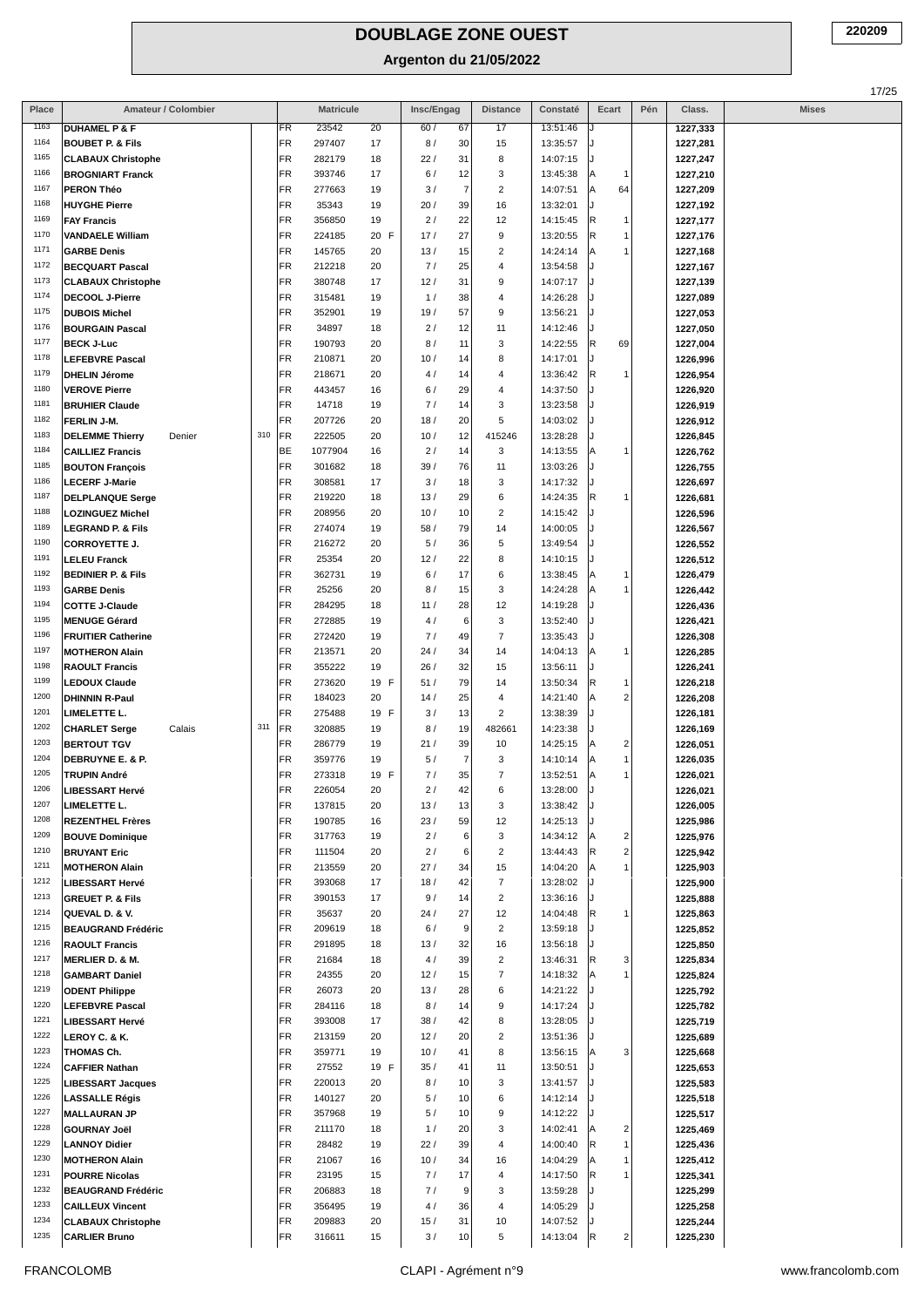| Place        | Amateur / Colombier                               |     |                 | <b>Matricule</b> |            | Insc/Engag |                  | <b>Distance</b>          | Constaté             | Ecart                        | Pén | Class.               | <b>Mises</b> |
|--------------|---------------------------------------------------|-----|-----------------|------------------|------------|------------|------------------|--------------------------|----------------------|------------------------------|-----|----------------------|--------------|
| 1236         | <b>CLAPTIEN Jonathan</b>                          |     | FR              | 276902           | 19         | 10/        | 20               | 3                        | 14:12:13             | $\overline{2}$<br>R          |     | 1225,223             |              |
| 1237         | <b>FRUITIER Catherine</b>                         |     | FR              | 272436           | 19         | 19/        | 49               | 8                        | 13:36:02             |                              |     | 1225,185             |              |
| 1238         | <b>DEROLLEZ Bernard</b>                           |     | FR              | 363434           | 19         | 5/         | 63               | 9                        | 13:37:26             |                              |     | 1225,075             |              |
| 1239         | <b>LIBESSART Jacques</b>                          |     | FR              | 366934           | 19         | 3/         | 10               | $\sqrt{4}$               | 13:42:06             |                              |     | 1225,061             |              |
| 1240         | <b>VANHAECKE Joseph</b>                           |     | FR              | 356283           | 19         | 7/         | 35               | 2                        | 14:14:40             |                              |     | 1225,045             |              |
| 1241         | <b>LAMAL Joël</b>                                 |     | <b>FR</b>       | 358747           | 19         | 3/         | 13               | $\overline{2}$           | 14:05:47             |                              |     | 1225,020             |              |
| 1242         | <b>NOYELLE Hervé</b>                              |     | FR              | 137260           | 20         | 4/         | 19               | 6                        | 13:50:30             |                              |     | 1224,999             |              |
| 1243<br>1244 | <b>CAILLEUX Vincent</b>                           |     | FR              | 378772           | 17         | 5/         | 36               | 5                        | 14:05:35             |                              |     | 1224,932             |              |
| 1245         | <b>LOYER Bruno</b>                                |     | FR<br>FR        | 284247<br>294243 | 19         | 7/<br>43/  | 12               | $\overline{2}$<br>10     | 14:17:52<br>13:37:29 | $\overline{2}$               |     | 1224,901             |              |
| 1246         | <b>DEROLLEZ Bernard</b><br><b>GUILBERT Gérard</b> |     | <b>FR</b>       | 301405           | 18<br>17   | 4/         | 63<br>12         | 7                        | 14:14:32             | R<br>1                       |     | 1224,899<br>1224,890 |              |
| 1247         | <b>DURIEZ Eric</b>                                |     | FR              | 354011           | 19         | 8/         | 15               | $\sqrt{4}$               | 14:17:39             | 1                            |     | 1224,869             |              |
| 1248         | <b>BRUNET Christophe</b>                          |     | FR              | 30596            | 20         | 14/        | 57               | $\overline{\mathbf{c}}$  | 14:30:33             |                              |     | 1224,853             |              |
| 1249         | QUEVAL D. & J.                                    |     | <b>FR</b>       | 111924           | 20         | 11/        | 17               | 9                        | 13:54:43             | 1                            |     | 1224,683             |              |
| 1250         | <b>HANQUEZ Flovic</b>                             |     | FR              | 133813           | 20         | 5/         | 30               | 8                        | 13:54:41             |                              |     | 1224,652             |              |
| 1251         | <b>DONFUT Joël</b>                                |     | FR              | 273304           | 19         | 5/         | $\sqrt{5}$       | $\overline{\mathbf{c}}$  | 13:36:04             | $\overline{2}$               |     | 1224,641             |              |
| 1252         | <b>DACHICOURT J-Louis</b>                         |     | FR              | 133267           | 20         | 11/        | 12               | 5                        | 13:50:23             |                              |     | 1224,582             |              |
| 1253         | <b>CAURA Yvon</b>                                 |     | FR              | 177353           | 20         | 2/         | $\boldsymbol{9}$ | 3                        | 14:34:53             |                              |     | 1224,489             |              |
| 1254         | <b>HAVART Fabrice</b>                             |     | FR              | 381160           | 17         | 2/         | 30               | 6                        | 14:05:30             |                              |     | 1224,474             |              |
| 1255         | <b>CAILLIEZ Francis</b>                           |     | FR              | 360172           | 19         | 1/         | 14               | $\sqrt{4}$               | 14:14:39             | 1                            |     | 1224,423             |              |
| 1256         | <b>COTTE J-Claude</b>                             |     | FR              | 35065            | 20         | 21/        | 28               | 13                       | 14:20:08             |                              |     | 1224,340             |              |
| 1257         | <b>DECROIX Guy</b>                                |     | FR              | 213625           | 20         | 19/        | 44               | 5                        | 14:05:15             | 1                            |     | 1224,326             |              |
| 1258         | PACCOU André                                      |     | FR              | 290171           | 18         | 13/        | 20               | 6                        | 14:03:43             |                              |     | 1224,195             |              |
| 1259         | <b>MAILLY Frédéric</b>                            |     | <b>FR</b>       | 275125           | 19         | 3/         | 12               | 3                        | 13:36:48             |                              |     | 1224,175             |              |
| 1260         | <b>LELEU Franck</b>                               |     | FR              | 25379            | 20         | 7/         | 22               | 9                        | 14:11:00             |                              |     | 1224,097             |              |
| 1261<br>1262 | NADOT Th. & Mi.                                   |     | FR              | 364014           | 19         | 4/         | 11               | 4                        | 13:26:58             |                              |     | 1224,056             |              |
| 1263         | <b>VERON Franck</b>                               |     | FR              | 299702           | 17         | 2/         | 20               | $\overline{7}$           | 14:02:48             | R<br>1                       |     | 1224,032             |              |
| 1264         | <b>DEBETTE Bernard</b>                            |     | FR<br><b>FR</b> | 138238<br>283917 | 20<br>19   | 3/<br>1/   | 21<br>5          | 8<br>3                   | 14:13:56<br>14:18:06 |                              |     | 1223,976             |              |
| 1265         | <b>HERNAULT Serge</b><br><b>DUHAMEL Frédéric</b>  |     | FR              | 218515           | 20         | 22/        | 23               | 9                        | 13:50:14             |                              |     | 1223,868<br>1223,787 |              |
| 1266         | <b>LEDOUX Claude</b>                              |     | FR              | 207684           | 18         | 7/         | 79               | 15                       | 13:51:17             | R<br>1                       |     | 1223,786             |              |
| 1267         | <b>DEROLLEZ Bernard</b>                           |     | FR              | 363440           | 19         | 21/        | 63               | 11                       | 13:37:48             |                              |     | 1223,784             |              |
| 1268         | <b>DE COCK Frères</b>                             |     | FR              | 244904           | 20         | 50/        | 53               | 6                        | 13:20:56             |                              |     | 1223,760             |              |
| 1269         | <b>MERLIER D. &amp; M.</b>                        |     | FR              | 225953           | 20         | 12/        | 39               | 3                        | 13:47:08             | 3<br>R                       |     | 1223,718             |              |
| 1270         | QUEVAL D. & J.                                    |     | FR              | 281045           | 18         | 5/         | 17               | 10                       | 13:55:01             | 1<br>А                       |     | 1223,677             |              |
| 1271         | <b>GARBE Denis</b>                                |     | FR              | 282303           | 19         | 5/         | 15               | 4                        | 14:25:23             | 1                            |     | 1223,599             |              |
| 1272         | <b>DISSAUX Pascal</b>                             |     | FR              | 352819           | 19         | 1/         | 13               | 5                        | 13:53:07             |                              |     | 1223,524             |              |
| 1273         | <b>LEGRAND P. &amp; Fils</b>                      |     | FR              | 135664           | 20         | 67/        | 79               | 15                       | 14:00:58             | R<br>$\overline{4}$          |     | 1223,451             |              |
| 1274         | <b>DUPUIS J-Luc</b><br>Calais                     | 312 | <b>FR</b>       | 305508           | 17         | 2/         | $\sqrt{5}$       | 483466                   | 14:25:10             |                              |     | 1223,448             |              |
| 1275         | LEROY C. & K.                                     |     | FR              | 286636           | 18         | 3/         | 20               | 3                        | 13:52:16             |                              |     | 1223,433             |              |
| 1276         | <b>MARETTE Serge</b>                              |     | FR              | 419524           | 17         | 6/         | $\overline{7}$   | $\overline{\mathbf{c}}$  | 13:55:37             | Α<br>1                       |     | 1223,424             |              |
| 1277<br>1278 | <b>CLABAUX Christophe</b>                         |     | FR              | 209377           | 20         | 21/        | 31               | 11                       | 14:08:27             |                              |     | 1223,356             |              |
| 1279         | <b>HANQUEZ Flovic</b>                             |     | FR              | 134164           | 20         | 29/<br>2/  | 30<br>12         | 9<br>$\overline{4}$      | 13:55:05             |                              |     | 1223,310             |              |
| 1280         | <b>MAILLY Frédéric</b><br><b>CAILLIEZ Francis</b> |     | FR<br>FR        | 414104<br>354257 | 15<br>19   | 10/        | 14               | 5                        | 13:37:03<br>14:15:01 | $\mathbf{1}$<br>ΙA           |     | 1223,293<br>1223,257 |              |
| 1281         | <b>CAPPON Jacques</b><br>Cappelle la Grande       | 313 | <b>FR</b>       | 251734           | 18         | 2/         | 8                | 492966                   | 14:32:58             | $\overline{2}$<br>R          |     | 1223,245             |              |
| 1282         | <b>RAOULT Francis</b>                             |     | FR              | 355217           | 19         | 10/        | 32               | 17                       | 13:57:06             |                              |     | 1223,179             |              |
| 1283         | <b>BRUNET Jérôme</b>                              |     | FR              | 176144           | 20         | 35/        | 44               | 9                        | 14:35:22             | 3<br>R                       |     | 1223,144             |              |
| 1284         | <b>ENGUERAND Thibaut</b>                          |     | FR              | 352516           | 19         | 11/        | 60               | 20                       | 14:00:54             |                              |     | 1223,122             |              |
| 1285         | <b>VANDAELE William</b>                           |     | FR              | 365057           | 19 F       | 14/        | 27               | 10                       | 13:22:01             | R<br>1                       |     | 1223,110             |              |
| 1286         | <b>TRUPIN André</b>                               |     | FR              | 185915           | 16         | 11/        | 35               | 8                        | 13:53:44             | 1                            |     | 1223,043             |              |
| 1287         | <b>LEGRAND P. &amp; Fils</b>                      |     | FR              | 274002           | 19         | 18/        | 79               | 16                       | 14:01:09             |                              |     | 1223,042             |              |
| 1288         | <b>CORROYETTE J.</b>                              |     | FR              | 347482           | 19         | 7/         | 36               | 6                        | 13:50:56             |                              |     | 1223,040             |              |
| 1289         | <b>LEGRAND P. &amp; Fils</b>                      |     | FR              | 408289           | 19         | 43/        | 79               | 17                       | 14:01:10             |                              |     | 1222,987             |              |
| 1290         | <b>LEICHT J-François</b>                          |     | FR              | 217492           | 20         | 1/         | 12               | 5                        | 14:06:21             | 2<br>R                       |     | 1222,983             |              |
| 1291         | <b>DAUSQUE Bruno</b>                              |     | FR              | 280774           | 18         | 12/        | 17               | 6                        | 13:53:40             | R                            |     | 1222,974             |              |
| 1292         | <b>DELPLANQUE Serge</b>                           |     | FR              | 310839           | 17         | 1/         | 29               | 7                        | 14:25:47             | R<br>1                       |     | 1222,962             |              |
| 1293         | <b>DISSAUX Pascal</b>                             |     | <b>FR</b>       | 294744           | 18         | 5/         | 13               | 6                        | 13:53:18             |                              |     | 1222,907             |              |
| 1294<br>1295 | <b>HOFLACK Didier</b>                             |     | FR              | 28233            | 19 F       | 3/         | 68               | 35                       | 14:10:11             | R.<br>1                      |     | 1222,899             |              |
| 1296         | <b>CAFFIER Nathan</b><br><b>CAFFIER Laurent</b>   |     | FR<br>FR        | 27539<br>11942   | 19 F<br>16 | 29/<br>3/  | 41<br>22         | 12<br>5                  | 13:51:40<br>13:52:02 |                              |     | 1222,886<br>1222,843 |              |
| 1297         | <b>VANNEUVILLE Gilles</b>                         |     | FR              | 247399           | 16         | 11/        | 25               | $\overline{\mathcal{I}}$ | 14:09:46             | $\overline{\mathbf{c}}$      |     | 1222,830             |              |
| 1298         | <b>LEICHT J-François</b>                          |     | FR              | 217475           | 20         | 4/         | 12               | 6                        | 14:06:24             | $\overline{2}$<br>R          |     | 1222,820             |              |
| 1299         | <b>MERLANT Didier</b>                             |     | FR              | 309570           | 17         | 5/         | 15               | 3                        | 14:18:50             | 1                            |     | 1222,800             |              |
| 1300         | <b>MILLIOT P. &amp; Fils</b>                      |     | FR              | 348614           | 17         | 3/         | 9                | $\overline{\mathbf{c}}$  | 14:31:51             | 1                            |     | 1222,769             |              |
| 1301         | <b>DACHICOURT Gilles</b>                          |     | FR              | 24887            | 20         | 6/         | 11               | 5                        | 14:15:45             | 3                            |     | 1222,768             |              |
| 1302         | <b>EVRARD Joël</b>                                |     | FR              | 26060            | 20         | 22/        | 39               | $\overline{\mathcal{I}}$ | 14:24:10             | $\overline{\mathbf{c}}$<br>Α |     | 1222,762             |              |
| 1303         | <b>SLAMKA Michel</b>                              |     | FR              | 21552            | 18 F       | 5/         | $\,6\,$          | 5                        | 13:51:57             | R<br>1                       |     | 1222,731             |              |
| 1304         | <b>BOCLET J-Marc</b><br>Caucourt                  | 314 | <b>FR</b>       | 360490           | 19         | 16/        | 17               | 428772                   | 13:40:42             | R                            |     | 1222,566             |              |
| 1305         | <b>BUY Serge</b>                                  |     | FR              | 24845            | 20         | 6/         | $\overline{7}$   | 4                        | 14:16:29             | А<br>1                       |     | 1222,546             |              |
| 1306         | <b>LIBESSART Hervé</b>                            |     | FR              | 418216           | 14         | 14/        | 42               | 9                        | 13:28:58             |                              |     | 1222,524             |              |
| 1307         | <b>BEDINIER P. &amp; Fils</b>                     |     | FR              | 218831           | 20         | 12/        | 17               | $\overline{7}$           | 13:39:53             | A                            |     | 1222,506             |              |
| 1308         | VANTOUROUX Michae St Pol sur Mer                  | 315 | FR              | 29279            | 18         | 8/         | 9                | 496463                   | 14:36:07             |                              |     | 1222,464             |              |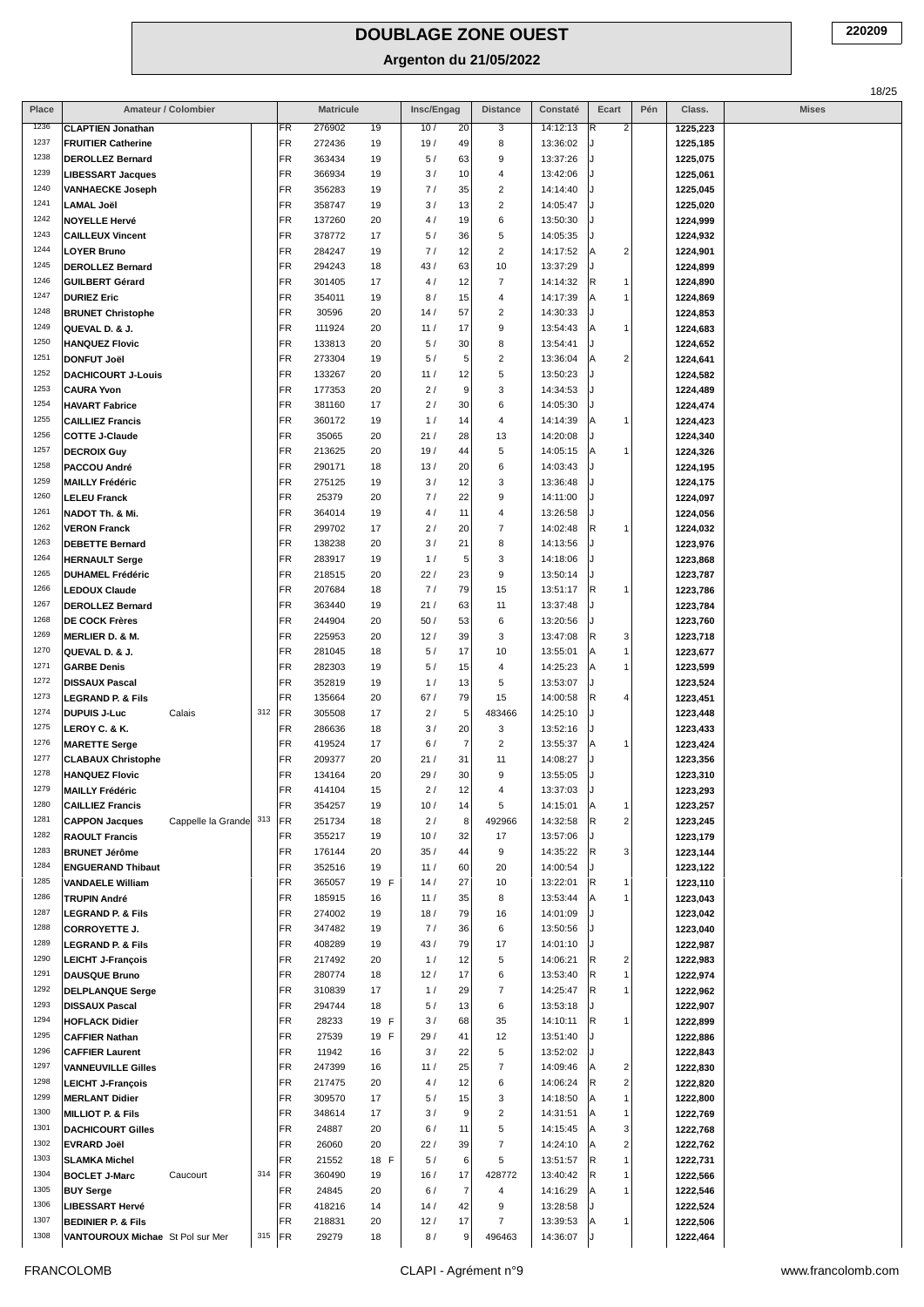| Place        |                                                  | Amateur / Colombier |     |           | <b>Matricule</b> |            | Insc/Engag |                | <b>Distance</b>         | Constaté             | Ecart                             | Pén | Class.               | <b>Mises</b> |
|--------------|--------------------------------------------------|---------------------|-----|-----------|------------------|------------|------------|----------------|-------------------------|----------------------|-----------------------------------|-----|----------------------|--------------|
| 1309         | <b>VANNEUVILLE Gilles</b>                        |                     |     | FR        | 357670           | 19         | 10/        | 25             | 8                       | 14:09:53             | Α<br>2                            |     | 1222,455             |              |
| 1310         | <b>MILBLED Yves</b>                              | Arques              | 316 | FR        | 66834            | 20         | 1/         | $\overline{2}$ | 462025                  | 14:07:57             |                                   |     | 1222,450             |              |
| 1311         | <b>DUHAMEL Frédéric</b>                          |                     |     | FR        | 362307           | 19 F       | 20/        | 23             | 10                      | 13:50:38             |                                   |     | 1222,430             |              |
| 1312         | WISSOCQ J-Marc                                   |                     |     | FR        | 397982           | 17         | 15/        | 33             | 9                       | 14:23:24             | 3<br>Α                            |     | 1222,346             |              |
| 1313         | <b>MERLANT Didier</b>                            |                     |     | FR        | 144183           | 20         | 15/        | 15             | 4                       | 14:18:59             | 1<br>Α                            |     | 1222,329             |              |
| 1314<br>1315 | <b>BEUN Patrick</b><br><b>BOUVE Dominique</b>    |                     |     | FR<br>FR  | 384458<br>251242 | 17<br>18   | 20/<br>4 / | 41<br>6        | 9<br>4                  | 14:07:17<br>14:35:26 | Α<br>1<br>$\overline{\mathbf{c}}$ |     | 1222,299<br>1222,246 |              |
| 1316         | <b>HANQUEZ Flovic</b>                            |                     |     | FR        | 134131           | 20         | 2/         | 30             | 10                      | 13:55:26             | Α                                 |     | 1222,138             |              |
| 1317         | <b>FROYE René</b>                                |                     |     | FR        | 285466           | 19         | 4 /        | 12             | 4                       | 14:18:15             |                                   |     | 1222,130             |              |
| 1318         | <b>GAMBART Daniel</b>                            |                     |     | FR        | 27377            | 19         | 13/        | 15             | 8                       | 14:19:43             | Α<br>1                            |     | 1222,102             |              |
| 1319         | <b>GALESNE Alain</b>                             |                     |     | FR        | 254637           | 18         | 3/         | 15             | $\overline{\mathbf{c}}$ | 14:30:14             | 1<br>Α                            |     | 1222,072             |              |
| 1320         | <b>DUCHAUSSOY M. &amp; F.</b>                    |                     |     | FR        | 287635           | 18         | 5/         | 18             | 4                       | 14:02:11             |                                   |     | 1222,027             |              |
| 1321         | <b>DEROLLEZ Bernard</b>                          |                     |     | FR        | 410607           | 14         | 32/        | 63             | 12                      | 13:38:18             |                                   |     | 1222,027             |              |
| 1322         | <b>GERVOIS Tanguy</b>                            |                     |     | FR        | 219309           | 20         | 2/         | 9              | 5                       | 13:34:33             |                                   |     | 1221,997             |              |
| 1323         | <b>BOUBET P. &amp; Fils</b>                      |                     |     | FR        | 206308           | 18         | 5/         | 30             | 16                      | 13:37:27             |                                   |     | 1221,983             |              |
| 1324<br>1325 | <b>DUPUIS J-Luc</b>                              |                     |     | FR        | 282121           | 19         | 1/         | 5              | $\overline{2}$          | 14:25:39             |                                   |     | 1221,954             |              |
| 1326         | <b>CAFFIER Nathan</b><br>JUNCK Michel            |                     |     | FR<br>FR  | 23511<br>29154   | 20<br>18 F | 25/<br>20/ | 41<br>26       | 13<br>4                 | 13:51:57<br>14:36:28 |                                   |     | 1221,928             |              |
| 1327         | <b>GUILBERT David</b>                            |                     |     | FR        | 208853           | 18         | 6/         | 15             | $\overline{7}$          | 14:13:30             | 1<br>Α                            |     | 1221,918<br>1221,753 |              |
| 1328         | <b>HULO Marius</b>                               | Estrée Blanche      | 317 | FR        | 355621           | 19         | 5/         | 8              | 447135                  | 13:55:59             |                                   |     | 1221,736             |              |
| 1329         | <b>BRUHIER Claude</b>                            |                     |     | FR        | 36098            | 17         | 5/         | 14             | 4                       | 13:25:24             |                                   |     | 1221,676             |              |
| 1330         | <b>BOCLET J-Marc</b>                             |                     |     | FR        | 162253           | 19         | 6/         | 17             | $\sqrt{2}$              | 13:40:58             | R<br>1                            |     | 1221,637             |              |
| 1331         | DENEUVILLE J-Pierre                              |                     |     | <b>FR</b> | 365210           | 19         | 1/         | 18             | 3                       | 13:20:46             |                                   |     | 1221,565             |              |
| 1332         | <b>BILLIET Guy</b>                               | Fort Mardyck        | 318 | BE        | 3080428          | 20         | 3/         | 6              | 495824                  | 14:35:54             |                                   |     | 1221,542             |              |
| 1333         | MAILLARD J. & M.                                 |                     |     | FR        | 215833           | 20         | 8/         | 10             | 3                       | 14:00:26             |                                   |     | 1221,515             |              |
| 1334         | <b>DEVIGNES Joris</b>                            |                     |     | FR        | 283616           | 19         | 7/         | 10             | 5                       | 14:19:10             | R<br>1                            |     | 1221,491             |              |
| 1335         | <b>FRANCOIS P. &amp; Fils</b>                    |                     |     | FR        | 15990            | 19         | 33/        | 38             | 12                      | 14:06:08             | R<br>1                            |     | 1221,486             |              |
| 1336<br>1337 | <b>GREUET P. &amp; Fils</b>                      |                     |     | FR        | 218720           | 20         | 13/        | 14             | 3                       | 13:37:31             |                                   |     | 1221,478             |              |
| 1338         | <b>MOTHERON Alain</b><br><b>BILLIET Guy</b>      |                     |     | FR<br>FR  | 35501<br>180507  | 20<br>20   | 16/<br>1/  | 34<br>6        | 17<br>$\sqrt{2}$        | 14:05:42<br>14:35:56 | Α<br>1                            |     | 1221,444<br>1221,442 |              |
| 1339         | <b>PAVY Nicolas</b>                              |                     |     | FR        | 212403           | 20         | 12/        | 16             | 3                       | 13:57:39             |                                   |     | 1221,420             |              |
| 1340         | <b>COLOOS Philippe</b>                           |                     |     | FR        | 322326           | 19         | 4/         | $\overline{7}$ | $\overline{4}$          | 14:32:12             |                                   |     | 1221,417             |              |
| 1341         | <b>DUCHAUSSOY M. &amp; F.</b>                    |                     |     | FR        | 353465           | 19         | 9/         | 18             | 5                       | 14:02:23             |                                   |     | 1221,370             |              |
| 1342         | <b>MANCEAU Kevin</b>                             |                     |     | FR        | 181076           | 20         | 4/         | 14             | $\overline{4}$          | 14:23:52             |                                   |     | 1221,368             |              |
| 1343         | JUNCK Michel                                     |                     |     | FR        | 26869            | 19         | 9/         | 26             | 5                       | 14:36:39             |                                   |     | 1221,367             |              |
| 1344         | CAILLIEZ B. & M.                                 | Dohem               | 319 | FR        | 352633           | 19         | 5/         | 13             | 451153                  | 13:59:24             |                                   |     | 1221,313             |              |
| 1345         | <b>REZENTHEL Frères</b>                          |                     |     | FR        | 330916           | 15         | 18/        | 59             | 13                      | 14:26:44             |                                   |     | 1221,299             |              |
| 1346         | <b>CLAPTIEN Jonathan</b>                         |                     |     | FR        | 139881           | 20         | 6/         | 20             | 4                       | 14:13:27             | R<br>2                            |     | 1221,283             |              |
| 1347<br>1348 | <b>LECERF José</b>                               |                     | 320 | <b>FR</b> | 217664           | 18         | 12/        | 25             | $\overline{7}$          | 14:19:08             | R<br>1                            |     | 1221,282             |              |
| 1349         | <b>COURQUIN J-Pierre</b><br><b>VIART Gilles</b>  | Coulogne            | 321 | FR<br>FR  | 25847<br>394973  | 19<br>17   | 15/<br>4 / | 17<br>5        | 481519<br>415041        | 14:24:16<br>13:29:51 | R<br>1                            |     | 1221,254             |              |
| 1350         | THOMAS Ch.                                       |                     |     | FR        | 209957           | 20         | 26/        | 41             | 9                       | 13:57:35             | 3<br>Α                            |     | 1221,248<br>1221,222 |              |
| 1351         | <b>HYVART Roland</b>                             |                     |     | <b>FR</b> | 136005           | 20         | 11/        | 23             | 3                       | 14:04:02             |                                   |     | 1221,199             |              |
| 1352         | <b>CLAPTIEN Jonathan</b>                         |                     |     | FR        | 139999           | 20         | 16/        | 20             | 5                       | 14:13:29             | $\overline{2}$<br>R               |     | 1221,177             |              |
| 1353         | <b>FRAMERY Quentin</b>                           |                     |     | FR        | 359951           | 19         | 5/         | 11             | 8                       | 14:06:08             |                                   |     | 1221,171             |              |
| 1354         | THOMAS Ch.                                       |                     |     | FR        | 359770           | 19         | 29/        | 41             | 10                      | 13:57:36             | 3<br>Α                            |     | 1221,166             |              |
| 1355         | <b>JUNCK Michel</b>                              |                     |     | FR        | 20820            | 19         | 2/         | 26             | 6                       | 14:36:45             |                                   |     | 1221,067             |              |
| 1356         | <b>MOTHERON Alain</b>                            |                     |     | FR        | 35506            | 20         | 26/        | 34             | 18                      | 14:05:49             | Α<br>1                            |     | 1221,064             |              |
| 1357         | <b>HANQUEZ Flovic</b>                            |                     |     | FR        | 398882           | 19         | 10/        | 30             | 11                      | 13:55:46             |                                   |     | 1221,024             |              |
| 1358         | <b>DEBETTE Bernard</b>                           |                     |     | FR        | 312490           | 14         | 11/        | 21             | 9                       | 14:14:52             |                                   |     | 1221,007             |              |
| 1359<br>1360 | <b>LEPRETRE Richard</b><br><b>HOFLACK Didier</b> |                     |     | FR<br>FR  | 102980<br>302321 | 20<br>17   | 2/<br>55/  | 17<br>68       | $\overline{7}$<br>36    | 13:57:02<br>14:10:47 | Α<br>1<br> R<br>1                 |     | 1220,991<br>1220,972 |              |
| 1361         | <b>GOURNAY Joël</b>                              |                     |     | FR        | 133534           | 20         | 2/         | 20             | $\overline{4}$          | 14:04:04             | 2<br>Α                            |     | 1220,937             |              |
| 1362         | <b>RICHARD P. &amp; Fils</b>                     |                     |     | FR        | 339400           | 17         | 4 /        | 27             | 8                       | 14:20:54             |                                   |     | 1220,913             |              |
| 1363         | <b>DUBOIS Michel</b>                             |                     |     | FR        | 352943           | 19         | 15/        | 57             | 10                      | 13:58:12             |                                   |     | 1220,888             |              |
| 1364         | <b>GOUDU Freddy</b>                              |                     |     | FR        | 407731           | 18         | 13/        | 18             | 3                       | 13:53:15             |                                   |     | 1220,886             |              |
| 1365         | <b>THOREL Pierre</b>                             |                     |     | FR        | 26507            | 20         | 1/         | 11             | 4                       | 14:26:01             |                                   |     | 1220,883             |              |
| 1366         | PRUVOST Jimmy                                    | Blendecques         | 322 | FR        | 387448           | 17         | 1/         | 14             | 461510                  | 14:08:00             | R<br>1                            |     | 1220,875             |              |
| 1367         | <b>FAY Francis</b>                               |                     |     | FR        | 385668           | 17         | 6/         | 22             | 13                      | 14:17:45             | R<br>1                            |     | 1220,848             |              |
| 1368         | <b>RAOULT Francis</b>                            |                     |     | FR        | 291904           | 18         | 11/        | 32             | 18                      | 13:57:49             |                                   |     | 1220,796             |              |
| 1369         | <b>HENIN-DELPLANQUE</b>                          |                     |     | FR        | 28058            | 19         | 32/        | 74             | 18                      | 13:37:32             | Α<br>1                            |     | 1220,758             |              |
| 1370<br>1371 | <b>MEQUIGNON-POPIEU</b>                          |                     |     | FR<br>FR  | 23016            | 15         | 17/        | 31             | $\overline{7}$          | 14:17:23             | Α<br>1<br>1                       |     | 1220,702             |              |
| 1372         | <b>HENIN-DELPLANQUE</b><br><b>BERTOUT TGV</b>    |                     |     | FR        | 184777<br>286815 | 16<br>19   | 12/<br>9/  | 74<br>39       | 19<br>11                | 13:37:33<br>14:26:59 | Α<br>2<br>Α                       |     | 1220,700<br>1220,698 |              |
| 1373         | <b>DUBOIS Michel</b>                             |                     |     | FR        | 352914           | 19         | 2/         | 57             | 11                      | 13:58:16             |                                   |     | 1220,667             |              |
| 1374         | <b>COUVELARD Yves</b>                            |                     |     | FR        | 137513           | 20         | 5/         | 6              | 5                       | 14:13:59             | R<br>1                            |     | 1220,666             |              |
| 1375         | <b>PAVY Nicolas</b>                              |                     |     | FR        | 212420           | 20         | 11/        | 16             | 4                       | 13:57:53             |                                   |     | 1220,645             |              |
| 1376         | LEFEBVRE Ja. Fils                                | Bremes les Ardres   | 323 | FR        | 26981            | 19         | 2/         | 5              | 474422                  | 14:18:39             | R<br>1                            |     | 1220,641             |              |
| 1377         | <b>DACHICOURT Gilles</b>                         |                     |     | FR        | 272001           | 19         | 7/         | 11             | 6                       | 14:16:26             | 3<br>Α                            |     | 1220,606             |              |
| 1378         | <b>HYVART Roland</b>                             |                     |     | FR        | 274900           | 19         | 2/         | 23             | 4                       | 14:04:13             |                                   |     | 1220,600             |              |
| 1379         | <b>DEROLLEZ Bernard</b>                          |                     |     | FR        | 219159           | 20         | 54/        | 63             | 13                      | 13:38:43             |                                   |     | 1220,567             |              |
| 1380         | <b>ARC J-Claude</b>                              |                     |     | FR        | 282814           | 19         | 2/         | 14             | 8                       | 14:26:48             | 14<br>Α                           |     | 1220,550             |              |
| 1381         | <b>BECK J-Luc</b>                                |                     |     | FR        | 180802           | 20         | 10/        | 11             | 4                       | 14:25:00             | R<br>69                           |     | 1220,549             |              |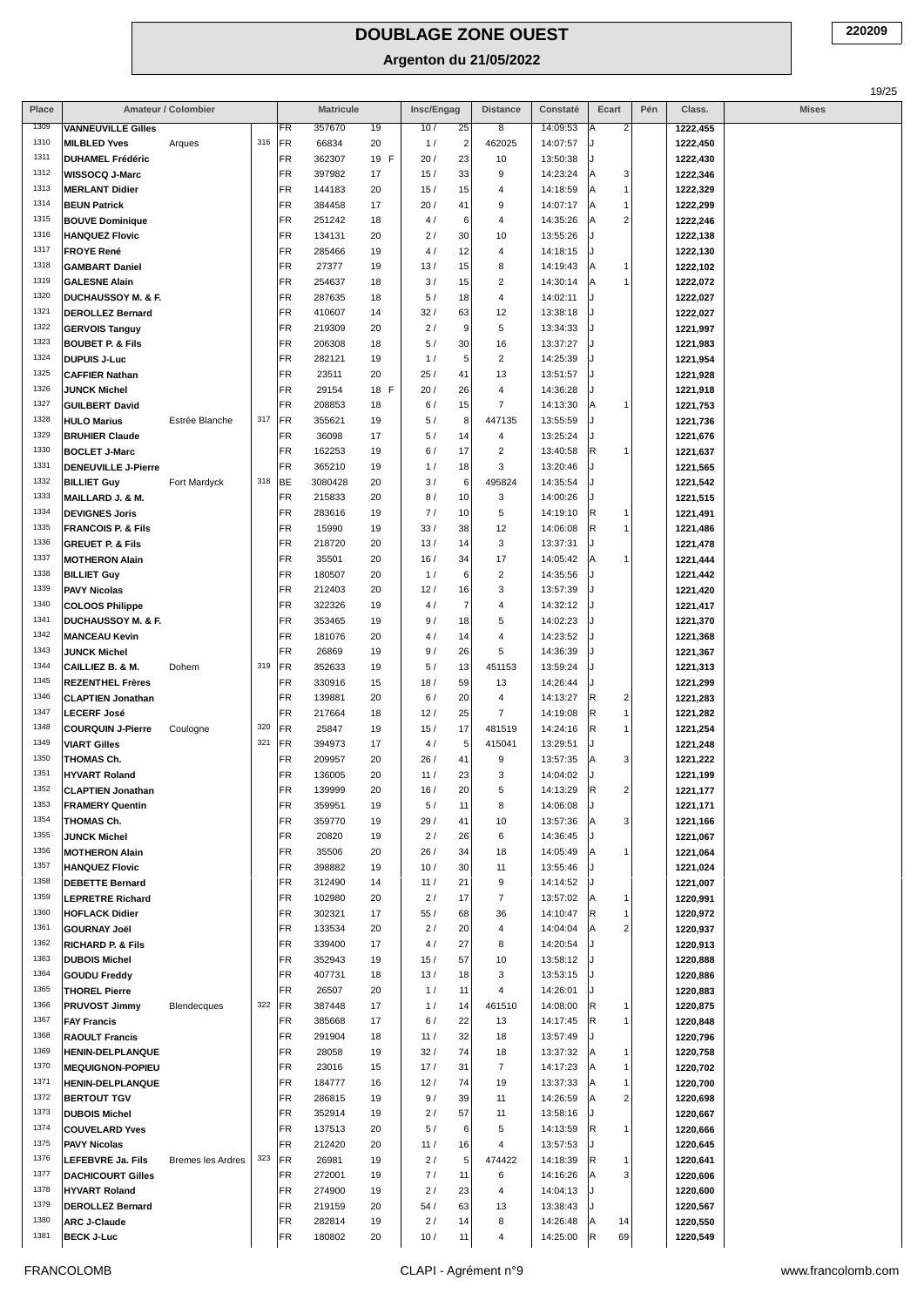| Place        |                                                   | Amateur / Colombier |     |           | <b>Matricule</b> |            | Insc/Engag |                | <b>Distance</b>                  | Constaté             | Ecart                          | Pén | Class.               | <b>Mises</b> |
|--------------|---------------------------------------------------|---------------------|-----|-----------|------------------|------------|------------|----------------|----------------------------------|----------------------|--------------------------------|-----|----------------------|--------------|
| 1382         | <b>CLEMENT Henri</b>                              |                     |     | FR        | 28835            | 19         | 1/         | 6              | 4                                | 13:59:53             |                                |     | 1220,547             |              |
| 1383         | <b>BERTOUT TGV</b>                                |                     |     | FR        | 143457           | 20         | 30/        | 39             | 12                               | 14:27:02             | $\overline{2}$                 |     | 1220,544             |              |
| 1384         | <b>SMIS Roger</b>                                 |                     |     | FR        | 387947           | 17         | 2/         | 13             | $\overline{4}$                   | 14:10:03             | 45<br> A                       |     | 1220,498             |              |
| 1385         | <b>DEROLLEZ Bernard</b>                           |                     |     | FR        | 362659           | 19         | 14/        | 63             | 14                               | 13:38:45             |                                |     | 1220,450             |              |
| 1386         | <b>DEROLLEZ Bernard</b>                           |                     |     | FR        | 389442           | 17         | 49 /       | 63             | 15                               | 13:38:45             |                                |     | 1220,450             |              |
| 1387<br>1388 | <b>MARTEL Franck</b><br><b>HENNEQUIN J-Luc</b>    |                     |     | FR<br>FR  | 211719<br>25976  | 18<br>20   | 20/<br>15/ | 23<br>16       | 3<br>11                          | 14:20:21<br>14:23:49 | ΙA<br>$\mathbf 1$              |     | 1220,395<br>1220,352 |              |
| 1389         | NADOT Th. & Mi.                                   |                     |     | FR        | 364033           | 19         | 3/         | 11             | 5                                | 13:28:00             |                                |     | 1220,314             |              |
| 1390         | DELBAR Raphaël                                    |                     |     | FR        | 393106           | 17         | 5/         | $\overline{7}$ | $\overline{c}$                   | 13:38:27             | 6<br>ΙA                        |     | 1220,297             |              |
| 1391         | <b>HUYGHE Pierre</b>                              |                     |     | FR        | 87258            | 20         | 23/        | 39             | 17                               | 13:33:57             |                                |     | 1220,294             |              |
| 1392         | <b>HUYGHE Pierre</b>                              |                     |     | FR        | 35145            | 18 F       | 6/         | 39             | 18                               | 13:33:58             |                                |     | 1220,235             |              |
| 1393         | <b>GILLIOT Raymond</b>                            |                     |     | FR        | 256654           | 18         | 1/         | 12             | 3                                | 14:38:40             |                                |     | 1220,183             |              |
| 1394         | <b>DEBACKER Alain</b>                             |                     |     | FR        | 245308           | 16         | 10/        | 22             | $\overline{7}$                   | 14:10:47             | IR.<br>$\mathbf{1}$            |     | 1220,183             |              |
| 1395         | <b>PILOT Vincent</b>                              |                     |     | FR        | 364639           | 19         | 6/         | 19             | $\overline{2}$                   | 13:41:30             |                                |     | 1220,171             |              |
| 1396         | <b>DEROLLEZ Bernard</b>                           |                     |     | FR        | 413223           | 15         | 40/        | 63             | 16                               | 13:38:51             |                                |     | 1220,100             |              |
| 1397<br>1398 | <b>GARBE Serge</b>                                |                     |     | FR<br>FR  | 26128<br>25993   | 19         | 15/<br>14/ | 30<br>16       | 12<br>12                         | 14:25:32<br>14:23:55 |                                |     | 1220,051             |              |
| 1399         | <b>HENNEQUIN J-Luc</b><br><b>FAILLIE Frédéric</b> |                     |     | FR        | 216150           | 20<br>20   | 17/        | 17             | $\ensuremath{\mathsf{3}}$        | 13:58:18             |                                |     | 1220,042<br>1220,022 |              |
| 1400         | <b>CAILLEUX Vincent</b>                           |                     |     | FR        | 213927           | 20         | 11/        | 36             | $\,6\,$                          | 14:07:06             |                                |     | 1220,005             |              |
| 1401         | <b>DISSAUX Pascal</b>                             |                     |     | FR        | 293778           | 18         | 3/         | 13             | $\overline{7}$                   | 13:54:10             |                                |     | 1219,996             |              |
| 1402         | <b>REZENTHEL Frères</b>                           |                     |     | FR        | 143741           | 20         | 47/        | 59             | 14                               | 14:27:10             |                                |     | 1219,966             |              |
| 1403         | <b>HOFLACK Didier</b>                             |                     |     | FR        | 21301            | 18         | 63/        | 68             | 37                               | 14:11:06             | IR.<br>$\mathbf{1}$            |     | 1219,957             |              |
| 1404         | <b>LEGRAND P. &amp; Fils</b>                      |                     |     | FR        | 135656           | 20         | 70/        | 79             | 18                               | 14:02:02             | IR.<br>$\overline{4}$          |     | 1219,943             |              |
| 1405         | <b>COZE Elie</b>                                  |                     |     | FR        | 139594           | 20         | 5/         | $\overline{7}$ | 3                                | 14:16:17             |                                |     | 1219,908             |              |
| 1406         | <b>HINAUT Joël</b>                                | Bergueneuse         | 324 | FR        | 368776           | 19         | 9/         | 10             | 432927                           | 13:44:59             | 6<br>ΙA                        |     | 1219,890             |              |
| 1407         | <b>DUHAMEL P &amp; F</b>                          |                     |     | FR        | 271825           | 19         | 41/        | 67             | 18                               | 13:53:59             |                                |     | 1219,858             |              |
| 1408<br>1409 | <b>CAILLEUX Vincent</b>                           |                     |     | FR<br>FR  | 40382<br>300548  | 17         | 10/        | 36             | $\overline{7}$                   | 14:07:09             |                                |     | 1219,844             |              |
| 1410         | <b>BROGNIART Franck</b><br><b>ROCHE David</b>     |                     |     | FR        | 213767           | 18<br>20   | 4/<br>37/  | 12<br>39       | $\overline{4}$<br>5              | 13:47:47<br>14:06:06 | ΙA<br>1<br>R.<br>1             |     | 1219,835<br>1219,808 |              |
| 1411         | <b>DEU Dimitri</b>                                |                     |     | FR        | 281708           | 18         | 5/         | 19             | 8                                | 14:13:32             |                                |     | 1219,805             |              |
| 1412         | <b>MILLIOT François</b>                           |                     |     | FR        | 20986            | 19         | 3/         | 11             | $\overline{2}$                   | 14:32:48             |                                |     | 1219,714             |              |
| 1413         | <b>BILLIET Guy</b>                                |                     |     | FR        | 322236           | 19         | 6/         | 6              | 3                                | 14:36:32             |                                |     | 1219,639             |              |
| 1414         | <b>DHINNIN Luc</b>                                |                     |     | FR        | 292383           | 18         | 43/        | 44             | 6                                | 14:23:34             | $\overline{c}$<br>ΙA           |     | 1219,621             |              |
| 1415         | <b>DEVIGNES Joris</b>                             |                     |     | FR        | 322129           | 14         | 10/        | 10             | 6                                | 14:19:46             | $\overline{1}$<br>R.           |     | 1219,610             |              |
| 1416         | <b>BECQUART Pascal</b>                            |                     |     | FR        | 348328           | 19         | 4/         | 25             | $\sqrt{5}$                       | 13:57:14             |                                |     | 1219,592             |              |
| 1417         | <b>BRUNET Jérôme</b>                              |                     |     | FR        | 30643            | 20         | 17/        | 44             | 10                               | 14:36:33             | 3<br>IR.                       |     | 1219,584             |              |
| 1418         | <b>BAILLY J-Marie</b>                             |                     |     | FR        | 299776           | 18 F       | 29/        | 38             | 5                                | 13:37:42             | $\overline{1}$<br>ΙA           |     | 1219,487             |              |
| 1419<br>1420 | <b>DUHAMEL P &amp; F</b>                          |                     |     | FR        | 204610           | 18         | 7/         | 67             | 19                               | 13:54:06             |                                |     | 1219,467             |              |
| 1421         | <b>JUNCK Michel</b><br><b>CAILLIEZ Francis</b>    |                     |     | FR<br>FR  | 267430<br>210975 | 19<br>20   | 15/<br>9/  | 26<br>14       | $\overline{7}$<br>6              | 14:37:20<br>14:16:16 | A<br>$\mathbf{1}$              |     | 1219,318<br>1219,298 |              |
| 1422         | <b>MEQUIGNON-POPIEU</b>                           |                     |     | FR        | 210456           | 20         | 10/        | 31             | 8                                | 14:17:50             | $\mathbf{1}$<br>ΙA             |     | 1219,285             |              |
| 1423         | <b>FAY Francis</b>                                |                     |     | FR        | 385695           | 17         | 16/        | 22             | 14                               | 14:18:15             | IR.<br>$\mathbf{1}$            |     | 1219,275             |              |
| 1424         | <b>GRZELCZYK Jordan</b>                           |                     |     | FR        | 357206           | 19         | 5/         | 9              | 3                                | 13:57:08             |                                |     | 1219,265             |              |
| 1425         | <b>GARBE Serge</b>                                |                     |     | FR        | 142437           | 20         | 26/        | 30             | 13                               | 14:25:48             |                                |     | 1219,229             |              |
| 1426         | <b>DUCORNET Pascal</b>                            |                     |     | FR        | 250995           | 18         | 45/        | 72             | 5                                | 14:26:49             |                                |     | 1219,226             |              |
| 1427         | <b>DE COCK Frères</b>                             |                     |     | FR        | 244871           | 20         | 31/        | 53             | $\overline{7}$                   | 13:22:10             |                                |     | 1219,216             |              |
| 1428         | <b>MILLIOT François</b>                           |                     |     | FR        | 348563           | 17         | 11/        | 11             | 3                                | 14:32:58             |                                |     | 1219,210             |              |
| 1429         | JOLY J-Pierre                                     |                     |     | FR        | 194340           | 16         | 7/         | 11             | $\overline{7}$                   | 14:19:47             | $\overline{\mathbf{c}}$<br>IR. |     | 1219,177             |              |
| 1430         | <b>BOUBET P. &amp; Fils</b>                       |                     |     | FR        | 275333           | 19         | 15/        | 30             | 17                               | 13:38:15             |                                |     | 1219,176             |              |
| 1431<br>1432 | CAILLIEZ B. & M.                                  |                     |     | FR<br>FR  | 207343<br>12062  | 20<br>16   | 10/<br>14/ | 13<br>22       | $\overline{2}$<br>$\overline{7}$ | 14:00:03<br>14:05:19 |                                |     | 1219,168             |              |
| 1433         | <b>WIDEHEM Jacky</b><br><b>VALLE Alain</b>        |                     |     | FR        | 224845           | 20         | 2/         | 11             | $\overline{2}$                   | 13:26:32             |                                |     | 1219,083<br>1219,068 |              |
| 1434         | <b>MILBLED Valentine</b>                          | Arques              | 325 | FR        | 214306           | 20         | 1/         | $\overline{1}$ | 462025                           | 14:09:00             |                                |     | 1219,063             |              |
| 1435         | <b>LHOMME M</b>                                   |                     | 326 | FR        | 23779            | 20         | 17/        | 18             | 447318                           | 13:56:56             | IR.<br>1                       |     | 1219,021             |              |
| 1436         | <b>DE COCK Frères</b>                             |                     |     | FR        | 244895           | 20         | 17/        | 53             | 8                                | 13:22:14             |                                |     | 1218,972             |              |
| 1437         | <b>DIRUIT J-P.</b>                                | Berles aux bois     | 327 | FR        | 298201           | 18         | 4/         | 10             | 407676                           | 13:24:27             |                                |     | 1218,945             |              |
| 1438         | <b>LIBESSART Hervé</b>                            |                     |     | <b>FR</b> | 226909           | 20         | 30/        | 42             | 10                               | 13:29:58             |                                |     | 1218,928             |              |
| 1439         | <b>ODENT Philippe</b>                             |                     |     | FR        | 22916            | 18 F       | 23/        | 28             | $\overline{7}$                   | 14:23:35             |                                |     | 1218,888             |              |
| 1440         | <b>DEVIENNE Gérard</b>                            |                     |     | FR        | 210571           | 20         | 7/         | 15             | $\overline{7}$                   | 14:15:19             | R<br>1                         |     | 1218,871             |              |
| 1441         | LIMELETTE L.                                      |                     |     | FR        | 137808           | 20 F       | 6/         | 13             | 4                                | 13:40:45             |                                |     | 1218,840             |              |
| 1442<br>1443 | <b>BERTOUT TGV</b>                                |                     |     | FR<br>FR  | 328897<br>29927  | 15         | 31/        | 39<br>15       | 13<br>$\overline{c}$             | 14:27:36             | $\overline{2}$<br>3            |     | 1218,804             |              |
| 1444         | <b>VERBEKE Vincent</b><br><b>LEDOUX Claude</b>    |                     |     | FR        | 207654           | 18<br>18 F | 2/<br>74/  | 79             | 16                               | 14:25:04<br>13:52:46 | IR.<br>$\mathbf{1}$            |     | 1218,783<br>1218,782 |              |
| 1445         | <b>BROGNIART Franck</b>                           |                     |     | FR        | 221204           | 20         | 9/         | 12             | 5                                | 13:48:06             |                                |     | 1218,756             |              |
| 1446         | <b>BEN René</b>                                   |                     |     | FR        | 280127           | 19         | 1/         | 30             | $\overline{c}$                   | 14:24:19             |                                |     | 1218,741             |              |
| 1447         | <b>ANANIE Yves</b>                                |                     |     | FR        | 16458            | 19         | 1/         | $\overline{4}$ | $\overline{2}$                   | 14:07:37             |                                |     | 1218,712             |              |
| 1448         | <b>DEROLLEZ Bernard</b>                           |                     |     | FR        | 294231           | 18         | 20/        | 63             | 17                               | 13:39:15             |                                |     | 1218,703             |              |
| 1449         | <b>DUHEM Christian</b>                            |                     |     | FR        | 22226            | 19         | 7/         | 10             | $\overline{7}$                   | 14:15:27             | $\mathbf{1}$                   |     | 1218,501             |              |
| 1450         | <b>MERLIER D. &amp; M.</b>                        |                     |     | FR        | 275628           | 19         | 19/        | 39             | $\overline{4}$                   | 13:48:40             | 3<br>IR.                       |     | 1218,487             |              |
| 1451         | <b>MARTEL Franck</b>                              |                     |     | FR        | 23673            | 18         | 22/        | 23             | 4                                | 14:20:59             | 1                              |     | 1218,418             |              |
| 1452         | <b>TRUPIN André</b>                               |                     |     | FR        | 134797           | 20         | 18/        | 35             | 9                                | 13:55:07             | $\mathbf{1}$                   |     | 1218,409             |              |
| 1453         | QUEVAL D. & V.                                    |                     |     | FR        | 35559            | 20         | 8/         | 27             | 13                               | 14:07:06             | IR.<br>1                       |     | 1218,387             |              |
| 1454         | <b>HENIN-DELPLANQUE</b>                           |                     |     | FR        | 28045            | 19         | 42/        | 74             | 20                               | 13:38:13             | $\mathbf{1}$<br>ΙA             |     | 1218,362             |              |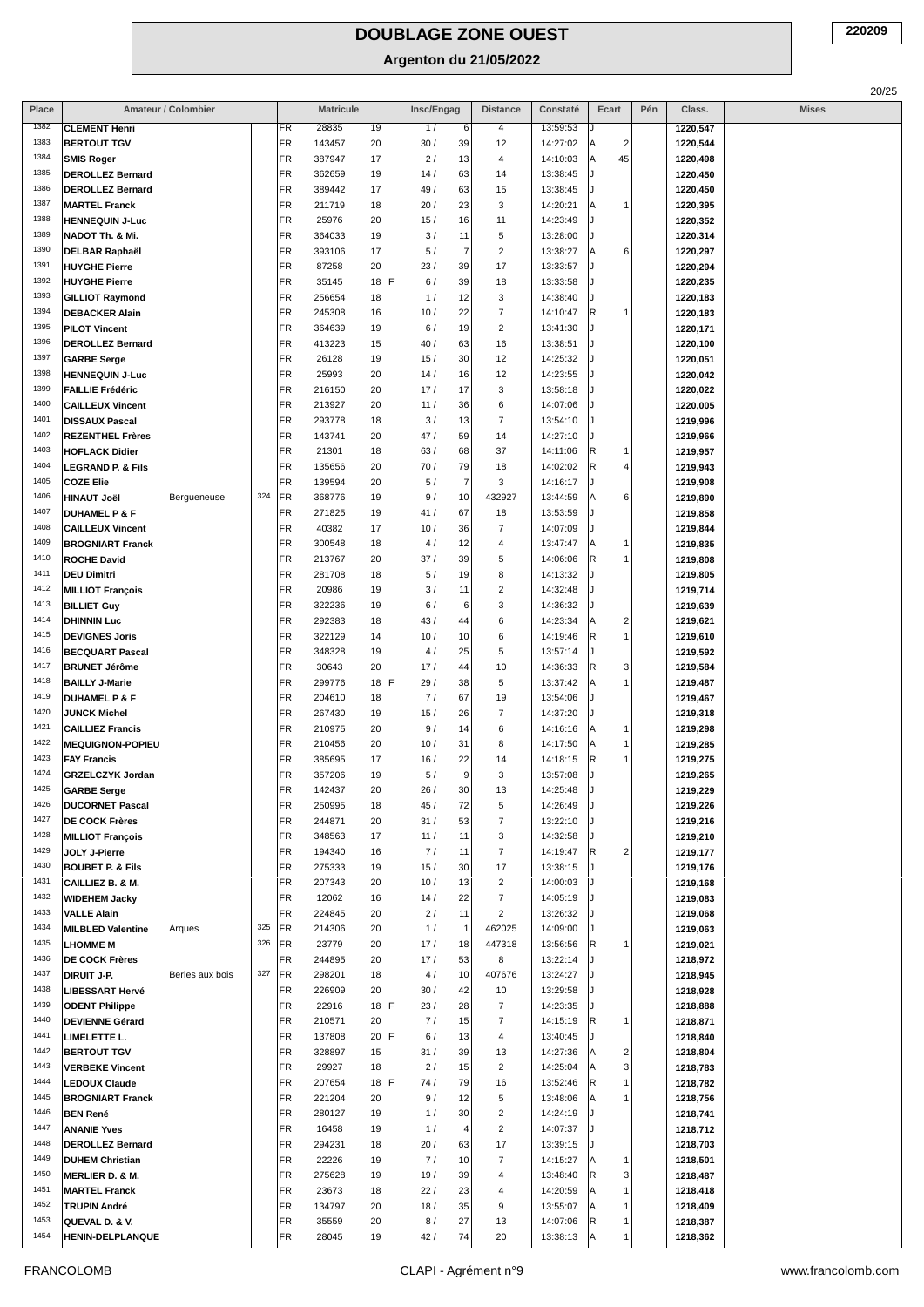| Place        | Amateur / Colombier                             |     |                        | <b>Matricule</b> |          | Insc/Engag                     | <b>Distance</b>         | Constaté             | Ecart                            | Pén | Class.               | <b>Mises</b> |
|--------------|-------------------------------------------------|-----|------------------------|------------------|----------|--------------------------------|-------------------------|----------------------|----------------------------------|-----|----------------------|--------------|
| 1455         | <b>VALVANDRIN J-Pierre</b>                      |     | FR                     | 209041           | 20       | 4/<br>8                        | 3                       | 14:11:51             |                                  |     | 1218,358             |              |
| 1456         | <b>MILLIOT François</b>                         |     | FR                     | 348586           | 17       | 2/<br>11                       | 4                       | 14:33:15             |                                  |     | 1218,353             |              |
| 1457         | <b>BERNARD Sébastien</b>                        |     | FR                     | 239447           | 19       | 7/<br>7                        | 2                       | 13:29:36             | R<br>$\mathbf{1}$                |     | 1218,283             |              |
| 1458         | <b>LEMAITRE Frédéric</b>                        |     | FR                     | 214034           | 18       | 7/<br>31                       | 5                       | 14:22:09             |                                  |     | 1218,276             |              |
| 1459         | <b>ROCHE David</b>                              |     | FR                     | 213735           | 20       | 36/<br>39                      | 6                       | 14:06:35             | R<br>$\mathbf{1}$                |     | 1218,243             |              |
| 1460         | <b>DELBAR Raphaël</b>                           |     | FR                     | 419334           | 15       | 7<br>1/                        | 3                       | 13:39:04             | 6<br>ΙA                          |     | 1218,141             |              |
| 1461<br>1462 | <b>DEU Grégory</b>                              |     | FR                     | 281655           | 18       | 3/<br>16                       | 3                       | 14:15:31             |                                  |     | 1218,134             |              |
| 1463         | <b>LOZINGUEZ Michel</b>                         |     | FR<br><b>FR</b>        | 376074<br>353581 | 17<br>19 | 2/<br>10<br>7/<br>28           | 3<br>14                 | 14:18:23             |                                  |     | 1218,121             |              |
| 1464         | <b>COTTE J-Claude</b><br><b>BOUTEMY Vincent</b> |     | FR                     | 360918           | 19       | 3/<br>6                        | 3                       | 14:22:09<br>13:35:24 | $\mathbf{1}$<br>ΙA               |     | 1218,044<br>1217,998 |              |
| 1465         | <b>COTTE J-Claude</b>                           |     | FR                     | 284292           | 18       | 28<br>16/                      | 15                      | 14:22:10             |                                  |     | 1217,992             |              |
| 1466         | <b>COTTE J-Claude</b>                           |     | <b>FR</b>              | 360046           | 19       | 3/<br>28                       | 16                      | 14:22:12             |                                  |     | 1217,889             |              |
| 1467         | <b>BEUN Patrick</b>                             |     | FR                     | 213342           | 20       | 34/<br>41                      | 10                      | 14:08:39             | $\mathbf{1}$<br>ΙA               |     | 1217,888             |              |
| 1468         | <b>LEMAITRE Frédéric</b>                        |     | FR                     | 281484           | 19       | 5/<br>31                       | 6                       | 14:22:17             |                                  |     | 1217,862             |              |
| 1469         | <b>VANDAELE William</b>                         |     | FR                     | 224163           | 20       | 22/<br>27                      | 11                      | 13:23:27             | R<br>-1                          |     | 1217,853             |              |
| 1470         | <b>GHEERAERT Eric</b>                           |     | FR                     | 209027           | 20       | 21/<br>21                      | 6                       | 14:15:29             | $\mathbf{1}$<br>ΙA               |     | 1217,848             |              |
| 1471         | LEROY C. & K.                                   |     | FR                     | 249253           | 16       | 4/<br>20                       | 4                       | 13:53:58             |                                  |     | 1217,719             |              |
| 1472         | <b>DEU Grégory</b>                              |     | FR                     | 281626           | 18       | 10/<br>16                      | 4                       | 14:15:39             |                                  |     | 1217,713             |              |
| 1473         | <b>BERTOUT TGV</b>                              |     | FR                     | 286824           | 19       | 36/<br>39                      | 14                      | 14:27:58             | $\overline{\mathbf{c}}$<br>ΙA    |     | 1217,681             |              |
| 1474         | <b>DEBACKER Alain</b>                           |     | <b>FR</b>              | 213406           | 20       | 22<br>21/                      | 8                       | 14:11:34             | $\overline{1}$<br> R             |     | 1217,678             |              |
| 1475         | <b>LOUCHET Laurent</b>                          |     | FR                     | 277233           | 19       | 2/<br>13                       | 2                       | 14:00:55             |                                  |     | 1217,627             |              |
| 1476         | <b>LECHERF J-Paul</b>                           |     | FR                     | 208547           | 20       | 3/<br>3                        | 2                       | 14:11:42             | R<br>$\overline{\mathbf{c}}$     |     | 1217,554             |              |
| 1477         | <b>DHINNIN Luc</b>                              |     | FR                     | 183945           | 20       | 42/<br>44                      | 7                       | 14:24:15             | $\overline{c}$<br>ΙA             |     | 1217,507             |              |
| 1478         | <b>CAPPON Jacques</b>                           |     | FR                     | 322023           | 19       | 7/<br>8                        | $\overline{\mathbf{c}}$ | 14:34:52             | $\overline{c}$<br> R             |     | 1217,505             |              |
| 1479         | <b>BOURGAIN Pascal</b>                          |     | FR                     | 34891            | 18       | 12/<br>12                      | 12                      | 14:15:47             |                                  |     | 1217,455             |              |
| 1480<br>1481 | <b>DUCORNET Pascal</b>                          |     | FR                     | 35201            | 20       | 4/<br>72                       | 6                       | 14:27:25             |                                  |     | 1217,385             |              |
| 1482         | <b>LEFEBVRE Ja. Fils</b>                        |     | FR<br>FR               | 148046<br>24089  | 20<br>20 | 5<br>1/<br>2/<br>22            | 2<br>8                  | 14:19:43<br>14:05:52 | R<br>$\mathbf{1}$                |     | 1217,301             |              |
| 1483         | <b>WIDEHEM Jacky</b><br><b>VERLANDE Eric</b>    |     | FR                     | 20859            | 19       | 2/<br>6                        | 3                       | 14:37:52             |                                  |     | 1217,299<br>1217,297 |              |
| 1484         | <b>LEGRAND P. &amp; Fils</b>                    |     | FR                     | 212536           | 18       | 79<br>30/                      | 19                      | 14:02:55             |                                  |     | 1217,248             |              |
| 1485         | <b>VANDAELE William</b>                         |     | FR                     | 224173           | 20       | 25/<br>27                      | 12                      | 13:23:37             | R<br>-1                          |     | 1217,245             |              |
| 1486         | <b>MOTHERON Alain</b>                           |     | FR                     | 16042            | 19       | 13/<br>34                      | 19                      | 14:07:01             | ΙA<br>$\mathbf{1}$               |     | 1217,178             |              |
| 1487         | <b>MASCOT J-Luc</b><br>Calais                   | 328 | <b>FR</b>              | 279914           | 19       | 2/<br>6                        | 484290                  | 14:27:53             |                                  |     | 1217,166             |              |
| 1488         | <b>VERBEKE Vincent</b>                          |     | FR                     | 183678           | 20       | 6/<br>15                       | 3                       | 14:25:38             | 3<br>ΙA                          |     | 1217,038             |              |
| 1489         | <b>LEROY Benoît</b>                             |     | FR                     | 220202           | 20       | 2/<br>8                        | 4                       | 13:42:29             |                                  |     | 1217,008             |              |
| 1490         | <b>BEUN Patrick</b>                             |     | FR                     | 351213           | 19       | 8/<br>41                       | 11                      | 14:08:56             | -1<br>ΙA                         |     | 1216,977             |              |
| 1491         | <b>HANOT Jacques</b>                            |     | FR                     | 354572           | 19       | 22<br>2/                       | 5                       | 14:07:18             | $\overline{c}$<br>ΙA             |     | 1216,953             |              |
| 1492         | <b>CLOUET Fabrice</b><br>Marck                  | 329 | FR                     | 190434           | 16 F     | 7<br>1/                        | 484631                  | 14:28:14             |                                  |     | 1216,952             |              |
| 1493         | <b>VAILLANT Claude</b>                          |     | FR                     | 360513           | 19       | 11/<br>15                      | 2                       | 13:24:53             |                                  |     | 1216,946             |              |
| 1494         | <b>GUILBERT Jérome</b>                          |     | FR                     | 146626           | 20       | 9/<br>25                       | 3                       | 14:29:43             | $\mathbf{1}$<br>ΙA               |     | 1216,923             |              |
| 1495         | <b>FROYE René</b>                               |     | FR                     | 25930            | 20       | 12/<br>12                      | 5                       | 14:19:56             |                                  |     | 1216,854             |              |
| 1496<br>1497 | <b>EVRARD Joël</b>                              |     | FR                     | 35292            | 20 F     | 17/<br>39                      | 8                       | 14:26:05             | $\overline{2}$<br>ΙA             |     | 1216,845             |              |
| 1498         | <b>COLIN-LOQUET</b>                             |     | <b>FR</b><br><b>FR</b> | 35102            | 20<br>20 | 10/<br>11                      | 9<br>3                  | 14:22:20             | $\mathbf{1}$<br>A                |     | 1216,754             |              |
| 1499         | <b>BEN René</b><br><b>ENGUERAND Thibaut</b>     |     | FR                     | 142365<br>206868 | 20       | 12/<br>30<br>53/<br>60         | 21                      | 14:24:58<br>14:02:51 |                                  |     | 1216,736<br>1216,725 |              |
| 1500         | <b>CAFFIER Nathan</b>                           |     | <b>FR</b>              | 23513            | 20       | 28/<br>41                      | 14                      | 13:53:30             |                                  |     | 1216,718             |              |
| 1501         | <b>BILLIET Guy</b>                              |     | <b>NL</b>              | 1176560          | 18       | 5/<br>6                        | 4                       | 14:37:31             |                                  |     | 1216,696             |              |
| 1502         | <b>BEN René</b>                                 |     | FR                     | 141224           | 20       | 13/<br>30                      | 4                       | 14:24:59             |                                  |     | 1216,684             |              |
| 1503         | <b>GUILBERT Jérome</b>                          |     | FR                     | 142983           | 20       | 16/<br>25                      | 4                       | 14:29:50             | $\mathbf{1}$<br>ΙA               |     | 1216,568             |              |
| 1504         | NADOT Th. & Mi.                                 |     | FR                     | 226954           | 20       | 7/<br>11                       | 6                       | 13:29:03             |                                  |     | 1216,534             |              |
| 1505         | <b>CLAPTIEN Jonathan</b>                        |     | FR                     | 208553           | 18       | 4/<br>20                       | 6                       | 14:14:57             | R<br>$\overline{\mathbf{c}}$     |     | 1216,524             |              |
| 1506         | <b>BUTTEZ Sébastien</b>                         |     | FR                     | 292358           | 18       | 10<br>6/                       | 3                       | 14:16:59             |                                  |     | 1216,383             |              |
| 1507         | <b>FASQUEL Mickaël</b>                          |     | FR                     | 184075           | 20       | 2/<br>10                       | $\overline{\mathbf{c}}$ | 14:25:42             |                                  |     | 1216,331             |              |
| 1508         | <b>LEMAIRE Dominique</b><br>Ove Plage           | 330 | <b>FR</b>              | 312180           | 17       | 1/<br>10                       | 490784                  | 14:33:26             | R<br>$\overline{4}$              |     | 1216,324             |              |
| 1509         | <b>ODENT Philippe</b>                           |     | FR                     | 13301            | 16       | 5/<br>28                       | 8                       | 14:24:25             |                                  |     | 1216,313             |              |
| 1510         | <b>MARTIN Roland</b><br>Desvres                 | 331 | FR                     | 28612            | 19       | $\overline{\phantom{a}}$<br>5/ | 453794                  | 14:03:06             |                                  |     | 1216,280             |              |
| 1511<br>1512 | <b>DEROLLEZ Bernard</b>                         |     | FR                     | 413230           | 15       | 36/<br>63                      | 18                      | 13:39:57             |                                  |     | 1216,265             |              |
| 1513         | <b>MEQUIGNON-POPIEU</b><br><b>GOURNAY Joël</b>  |     | FR<br>FR               | 284635<br>133535 | 18<br>20 | 14/<br>31<br>11/<br>20         | 9<br>5                  | 14:18:48<br>14:05:31 | ΙA<br>-1<br>$\overline{c}$<br>ΙA |     | 1216,254<br>1216,223 |              |
| 1514         | <b>PILOT Vincent</b>                            |     | FR                     | 263685           | 16       | 13/<br>19                      | 3                       | 13:42:40             |                                  |     | 1216,134             |              |
| 1515         | DECOOL J-Pierre                                 |     | FR                     | 181291           | 20       | 29/<br>38                      | 5                       | 14:30:03             |                                  |     | 1216,098             |              |
| 1516         | <b>HANOT Jacques</b>                            |     | FR                     | 35853            | 18       | 22<br>9/                       | 6                       | 14:07:34             | $\overline{2}$<br>ΙA             |     | 1216,093             |              |
| 1517         | <b>DUHAMEL P &amp; F</b>                        |     | FR                     | 204897           | 18       | 22/<br>67                      | 20                      | 13:55:07             |                                  |     | 1216,072             |              |
| 1518         | <b>QUERBES P. &amp; Fils</b>                    |     | <b>FR</b>              | 8468             | 14       | 6/<br>12                       | 6                       | 13:59:56             | R<br>1                           |     | 1216,070             |              |
| 1519         | <b>DHINNIN Luc</b>                              |     | FR                     | 217108           | 20       | 37/<br>44                      | 8                       | 14:24:43             | $\overline{2}$<br>ΙA             |     | 1216,067             |              |
| 1520         | VANSUYPEENE Jérém                               |     | FR                     | 176992           | 20       | 8/<br>9                        | 2                       | 14:20:45             | 30<br> R                         |     | 1216,002             |              |
| 1521         | <b>CREPIN Arnaud</b><br>Becourt                 | 332 | FR                     | 136202           | 20       | 3/<br>10                       | 449956                  | 14:00:02             |                                  |     | 1215,988             |              |
| 1522         | <b>DUCORNET Pascal</b>                          |     | FR                     | 40651            | 17       | 7/<br>72                       | $\overline{7}$          | 14:27:55             |                                  |     | 1215,855             |              |
| 1523         | <b>CAURA Yvon</b>                               |     | FR                     | 251388           | 18       | 5/<br>9                        | 4                       | 14:37:46             |                                  |     | 1215,830             |              |
| 1524         | <b>BAYART Elie</b>                              |     | FR                     | 357235           | 19       | $\overline{7}$<br>3/           | 4                       | 14:01:46             |                                  |     | 1215,784             |              |
| 1525         | <b>CAFFIER Nathan</b>                           |     | FR                     | 27540            | 19       | 38/<br>41                      | 15                      | 13:53:47             |                                  |     | 1215,770             |              |
| 1526         | <b>BOUTON François</b>                          |     | FR                     | 14690            | 19       | 69/<br>76                      | 12                      | 13:06:16             |                                  |     | 1215,765             |              |
| 1527         | <b>DECROIX Guy</b>                              |     | FR                     | 409527           | 15       | 29/<br>44                      | 6                       | 14:07:54             | $\mathbf{1}$<br> A               |     | 1215,741             |              |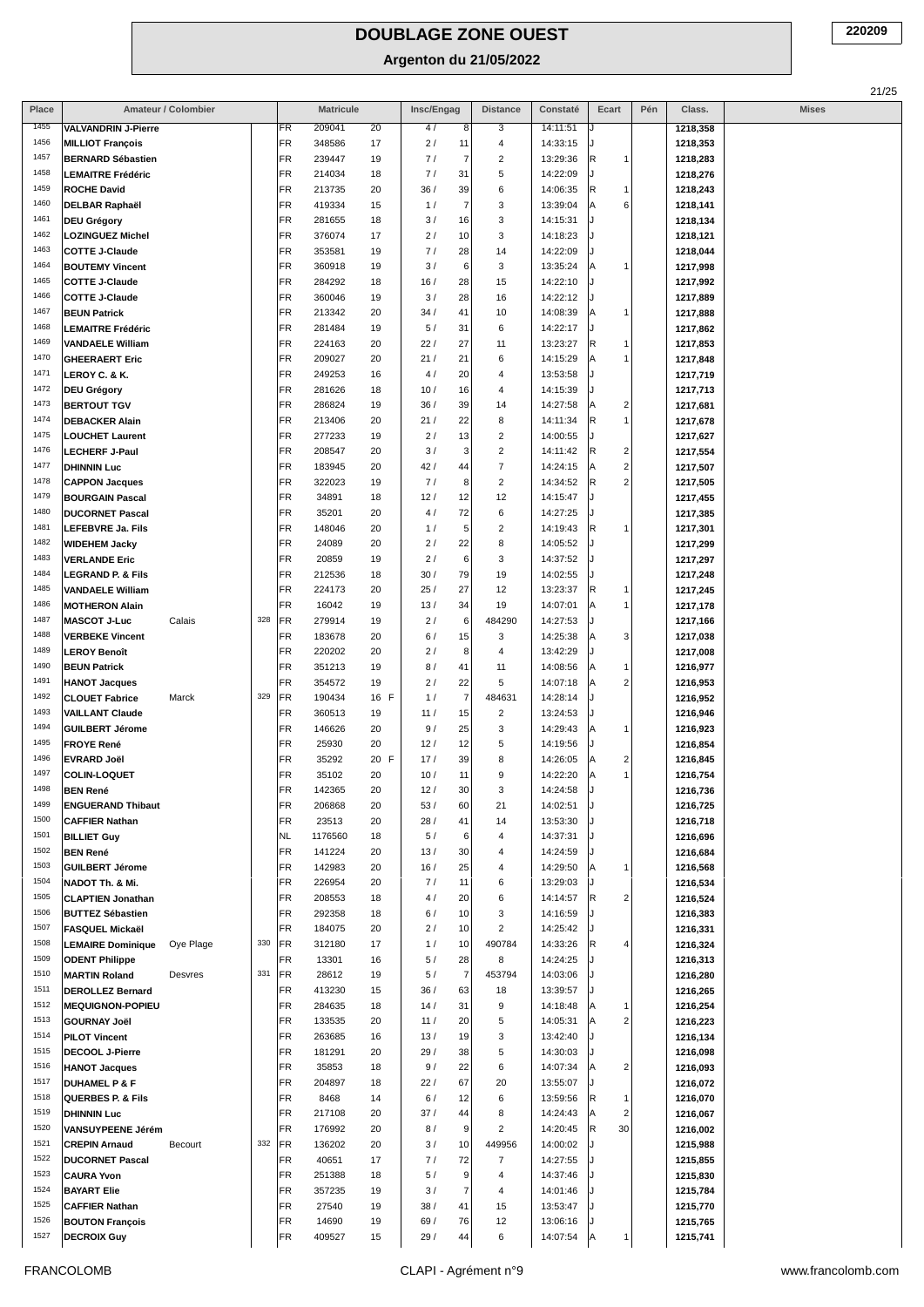| Place        | Amateur / Colombier                              |     |          | <b>Matricule</b> |          | Insc/Engag                    | <b>Distance</b>         | Constaté             | Ecart                | Pén | Class.               | <b>Mises</b> |
|--------------|--------------------------------------------------|-----|----------|------------------|----------|-------------------------------|-------------------------|----------------------|----------------------|-----|----------------------|--------------|
| 1528         | <b>BERNARD Dany</b>                              |     | FR       | 216277           | 20       | 7/<br>11                      | 4                       | 14:05:41             | Α<br>-1              |     | 1215,695             |              |
| 1529         | <b>HIVER Gérald</b>                              |     | FR       | 207891           | 20       | 1/<br>14                      | $\overline{\mathbf{c}}$ | 14:29:47             | 15<br>Α              |     | 1215,675             |              |
| 1530         | <b>HOFLACK Didier</b>                            |     | FR       | 23944            | 20       | 46 /<br>68                    | 38                      | 14:12:27             | R<br>$\overline{1}$  |     | 1215,651             |              |
| 1531         | <b>DURIEZ Eric</b>                               |     | FR       | 217831           | 20       | 9/<br>15                      | 5                       | 14:20:36             | $\overline{1}$<br>Α  |     | 1215,618             |              |
| 1532         | <b>DHINNIN Père &amp; Fils</b>                   |     | FR       | 183904           | 20       | 5/<br>23                      | 3                       | 14:33:41             |                      |     | 1215,552             |              |
| 1533         | <b>PAVY Olivier</b>                              |     | FR       | 292042           | 18       | 15<br>3/                      | $\overline{7}$          | 13:57:47             | -1<br>Α              |     | 1215,550             |              |
| 1534         | <b>CARBONNIER Christo</b>                        |     | FR       | 246540           | 16       | 8<br>4/                       | 3                       | 14:16:55             | $\overline{1}$<br>Α  |     | 1215,508             |              |
| 1535<br>1536 | <b>DACHICOURT J-Louis</b>                        |     | FR       | 133291           | 20       | 6/<br>12                      | 6                       | 13:53:05             |                      |     | 1215,476             |              |
| 1537         | <b>GUILBERT Gérard</b>                           |     | FR<br>FR | 139314           | 20       | 7/<br>12<br>10/<br>19         | 8<br>4                  | 14:17:31<br>13:42:52 | R<br>-1              |     | 1215,461             |              |
| 1538         | <b>PILOT Vincent</b><br><b>ENGUERAND Thibaut</b> |     | FR       | 364659<br>35761  | 19<br>20 | 17/<br>60                     | 22                      | 14:03:15             |                      |     | 1215,445<br>1215,421 |              |
| 1539         | <b>DUQUESNOY Franck</b>                          |     | FR       | 204294           | 18       | 74/<br>81                     | 5                       | 14:05:47             | -1<br>Α              |     | 1215,405             |              |
| 1540         | <b>HAVART Fabrice</b>                            |     | FR       | 67797            | 20       | 28/<br>30                     | $\overline{7}$          | 14:08:20             |                      |     | 1215,304             |              |
| 1541         | <b>ELAAKAL-GUERVILLE</b>                         |     | FR       | 271892           | 19       | 13/<br>43                     | 3                       | 13:49:10             |                      |     | 1215,252             |              |
| 1542         | <b>CAILLEUX Vincent</b>                          |     | FR       | 213926           | 20       | 15/<br>36                     | 8                       | 14:08:35             |                      |     | 1215,225             |              |
| 1543         | <b>DUBOIS Michel</b>                             |     | FR       | 352903           | 19       | 43/<br>57                     | 12                      | 13:59:55             |                      |     | 1215,222             |              |
| 1544         | <b>GOLIOT Nicolas</b>                            |     | FR       | 276107           | 19       | 7/<br>14                      | 5                       | 14:15:45             | -1                   |     | 1215,195             |              |
| 1545         | <b>DUQUESNOY Franck</b>                          |     | FR       | 309496           | 14       | 33/<br>81                     | 6                       | 14:05:51             | -1<br>Α              |     | 1215,190             |              |
| 1546         | <b>REZENTHEL Frères</b>                          |     | FR       | 145955           | 20       | 28/<br>59                     | 15                      | 14:28:44             |                      |     | 1215,173             |              |
| 1547         | <b>DEU Dimitri</b>                               |     | FR       | 208668           | 20       | 14/<br>19                     | 9                       | 14:15:00             |                      |     | 1215,158             |              |
| 1548         | <b>FAILLIE Frédéric</b>                          |     | FR       | 287916           | 18       | 2/<br>17                      | 4                       | 13:59:47             |                      |     | 1215,128             |              |
| 1549         | <b>VANDAELE William</b>                          |     | FR       | 392174           | 17 F     | 5/<br>27                      | 13                      | 13:24:12             | R<br>-1              |     | 1215,120             |              |
| 1550         | DEMARTHE Ph.                                     |     | FR       | 350630           | 19       | 3/<br>14                      | 3                       | 14:00:17             |                      |     | 1215,113             |              |
| 1551         | <b>FROYE René</b>                                |     | FR       | 23201            | 18       | 12<br>1/                      | 6                       | 14:20:30             |                      |     | 1215,088             |              |
| 1552<br>1553 | <b>DELEPINE Christophe Rely</b>                  | 333 | FR       | 347551           | 19       | 16/<br>21                     | 445046                  | 13:56:17             | -1<br>Α              |     | 1215,084             |              |
| 1554         | <b>DROQUE Alexis</b><br><b>ANANIE Yves</b>       |     | FR<br>FR | 41353            | 15 F     | 9/<br>16<br>$\overline{4}$    | 5<br>3                  | 13:44:30             |                      |     | 1215,080             |              |
| 1555         | <b>CAILLEUX Vincent</b>                          |     | FR       | 36096<br>213894  | 20<br>20 | 4/<br>20/<br>36               | 9                       | 14:08:45<br>14:08:38 |                      |     | 1215,065<br>1215,065 |              |
| 1556         | <b>GARBE Georges</b>                             | 334 | FR       | 313787           | 17       | 3<br>1/                       | 483609                  | 14:27:58             | R<br>3               |     | 1215,050             |              |
| 1557         | <b>CARPENTIER J-Pierre</b>                       |     | FR       | 318402           | 19       | 9<br>2/                       | 3                       | 14:38:14             |                      |     | 1214,999             |              |
| 1558         | <b>CAUDMONT Edm. &amp; E</b>                     |     | FR       | 351929           | 17       | 3/<br>10                      | 4                       | 14:43:26             |                      |     | 1214,979             |              |
| 1559         | <b>CAILLEUX Vincent</b>                          |     | FR       | 213889           | 20       | 30/<br>36                     | 10                      | 14:08:40             |                      |     | 1214,958             |              |
| 1560         | <b>PAVY Olivier</b>                              |     | FR       | 286397           | 18       | 7/<br>15                      | 8                       | 13:57:58             | -1<br>A              |     | 1214,944             |              |
| 1561         | <b>BRUNET Yannis</b><br>Capelle Broucke          | 335 | FR       | 184185           | 20       | $\overline{2}$<br>1/          | 479402                  | 14:24:38             |                      |     | 1214,804             |              |
| 1562         | <b>RAOULT Francis</b>                            |     | FR       | 253402           | 16       | 32<br>29/                     | 19                      | 13:59:39             |                      |     | 1214,741             |              |
| 1563         | <b>REZENTHEL Frères</b>                          |     | FR       | 330871           | 15       | 1/<br>59                      | 16                      | 14:28:54             |                      |     | 1214,665             |              |
| 1564         | <b>BEN René</b>                                  |     | FR       | 212134           | 18       | 25/<br>30                     | 5                       | 14:25:40             |                      |     | 1214,583             |              |
| 1565         | <b>GRZELCZYK Vincent</b><br>Enquin Lez           | 336 | FR       | 379511           | 17       | 1/<br>20                      | 447088                  | 13:58:06             |                      |     | 1214,583             |              |
| 1566         | <b>RAOULT Francis</b>                            |     | FR       | 212981           | 20       | 16/<br>32                     | 20                      | 13:59:42             |                      |     | 1214,577             |              |
| 1567         | <b>DENORME Guy</b>                               |     | FR       | 367541           | 14       | 32<br>7/                      | 6                       | 14:37:54             |                      |     | 1214,562             |              |
| 1568         | <b>GUILBERT David</b>                            |     | FR       | 276589           | 19       | 13/<br>15                     | 8                       | 14:15:48             | -1                   |     | 1214,469             |              |
| 1569<br>1570 | <b>BRUNET Jérôme</b>                             |     | FR<br>FR | 176141           | 20       | 19/<br>44<br>47               | 11<br>3                 | 14:38:16             | R<br>3               |     | 1214,457             |              |
| 1571         | <b>CAPPE Vincent</b><br><b>LEMAITRE Frédéric</b> |     | FR       | 262299<br>281509 | 16<br>19 | 3/<br>10/<br>31               | $\overline{7}$          | 13:52:23<br>14:23:24 |                      |     | 1214,418<br>1214,405 |              |
| 1572         | <b>BEN René</b>                                  |     | FR       | 141223           | 20       | 6/<br>30                      | 6                       | 14:25:45             |                      |     | 1214,327             |              |
| 1573         | <b>SERGENT Roger</b>                             |     | FR       | 204875           | 18       | 9/<br>35                      | $\overline{2}$          | 14:06:24             |                      |     | 1214,261             |              |
| 1574         | <b>CANDELIER Marcel</b>                          |     | FR       | 302427           | 18       | 15/<br>34                     | 3                       | 13:32:07             |                      |     | 1214,241             |              |
| 1575         | <b>BOUBET P. &amp; Fils</b>                      |     | FR       | 297408           | 17       | 27/<br>30                     | 18                      | 13:39:40             |                      |     | 1214,236             |              |
| 1576         | <b>MILLIOT P. &amp; Fils</b>                     |     | FR       | 183152           | 20       | 1/<br>9                       | 3                       | 14:34:41             | -1<br>Α              |     | 1214,208             |              |
| 1577         | <b>BEUN Patrick</b>                              |     | FR       | 213327           | 20       | 9/<br>41                      | 12                      | 14:09:48             | -1<br>Α              |     | 1214,200             |              |
| 1578         | <b>RICHARD P. &amp; Fils</b>                     |     | FR       | 193662           | 16       | 2/<br>27                      | 9                       | 14:23:05             |                      |     | 1214,132             |              |
| 1579         | <b>MARTEL Franck</b>                             |     | FR       | 143886           | 20       | 13/<br>23                     | 5                       | 14:22:22             | -1<br>А              |     | 1214,123             |              |
| 1580         | <b>TRUPIN André</b>                              |     | BE       | 3050314          | 15       | 35<br>22/                     | 10                      | 13:56:25             | $\overline{1}$<br>Α  |     | 1214,086             |              |
| 1581         | <b>ENGUERAND Thibaut</b>                         |     | BE       | 6002305          | 20 F     | 9/<br>60                      | 23                      | 14:03:40             |                      |     | 1214,066             |              |
| 1582         | <b>SERGENT Roger</b>                             |     | FR       | 135154           | 20       | 22/<br>35                     | 3                       | 14:06:28             |                      |     | 1214,046             |              |
| 1583<br>1584 | <b>PENIN Fabrice</b>                             |     | FR       | 208343           | 20       | 14/<br>15                     | 5                       | 14:18:05             | 63<br>Α              |     | 1214,037             |              |
| 1585         | <b>LEDOUX Claude</b><br><b>DE COCK Frères</b>    |     | FR<br>FR | 361552<br>14466  | 19<br>19 | 24/<br>79<br>49 /<br>53       | 17<br>9                 | 13:54:12<br>13:23:36 | R<br>-1              |     | 1213,985             |              |
| 1586         | <b>BOHN Hervé</b>                                |     | FR       | 320532           | 19       | 2/<br>12                      | 3                       | 14:41:28             | -1<br>Α              |     | 1213,978<br>1213,975 |              |
| 1587         | <b>BOCLET J-Marc</b>                             |     | FR       | 35139            | 18       | 2/<br>17                      | 3                       | 13:43:11             | R<br>$\overline{1}$  |     | 1213,970             |              |
| 1588         | <b>POURRE Nicolas</b>                            |     | FR       | 193648           | 16       | 5/<br>17                      | 5                       | 14:21:28             | R<br>-1              |     | 1213,969             |              |
| 1589         | VASSEUR Mickaël                                  |     | FR       | 289317           | 18       | $\overline{\mathbf{7}}$<br>1/ | 3                       | 14:08:27             | $\overline{1}$<br>Α  |     | 1213,939             |              |
| 1590         | <b>HENNEQUIN J-Luc</b>                           |     | FR       | 280444           | 19       | 1/<br>16                      | 13                      | 14:25:54             |                      |     | 1213,930             |              |
| 1591         | <b>ENGUERAND Thibaut</b>                         |     | FR       | 206810           | 20       | 31/<br>60                     | 24                      | 14:03:43             |                      |     | 1213,904             |              |
| 1592         | <b>TRUPIN André</b>                              |     | FR       | 272963           | 19       | 26/<br>35                     | 11                      | 13:56:29             | -1                   |     | 1213,865             |              |
| 1593         | <b>MEQUIGNON-POPIEU</b>                          |     | FR       | 207919           | 20       | 26/<br>31                     | 10                      | 14:19:34             | $\overline{1}$<br>Α  |     | 1213,860             |              |
| 1594         | <b>DURIEZ Eric</b>                               |     | FR       | 284502           | 18       | 1/<br>15                      | 6                       | 14:21:11             | $\overline{1}$<br> A |     | 1213,805             |              |
| 1595         | PACCOU André                                     |     | FR       | 376912           | 17       | 6/<br>20                      | 7                       | 14:06:55             |                      |     | 1213,801             |              |
| 1596         | <b>DELEPINE Pascal</b>                           |     | FR       | 377490           | 19       | 17/<br>19                     | 4                       | 14:00:33             | 17<br>Α              |     | 1213,742             |              |
| 1597         | <b>DE COCK Frères</b>                            |     | FR       | 244889           | 20       | 45/<br>53                     | 10                      | 13:23:40             |                      |     | 1213,735             |              |
| 1598         | <b>CADET Sébastien</b>                           |     | FR       | 216094           | 18       | 23/<br>27                     | $\overline{c}$          | 14:17:44             |                      |     | 1213,721             |              |
| 1599<br>1600 | <b>LEDOUX Claude</b>                             |     | FR       | 207674           | 18 F     | 75/<br>79                     | 18                      | 13:54:18             | R<br>-1              |     | 1213,652             |              |
|              | <b>MERLIER D. &amp; M.</b>                       |     | FR       | 207556           | 18       | 39<br>8/                      | 5                       | 13:50:06             | R<br>3               |     | 1213,637             |              |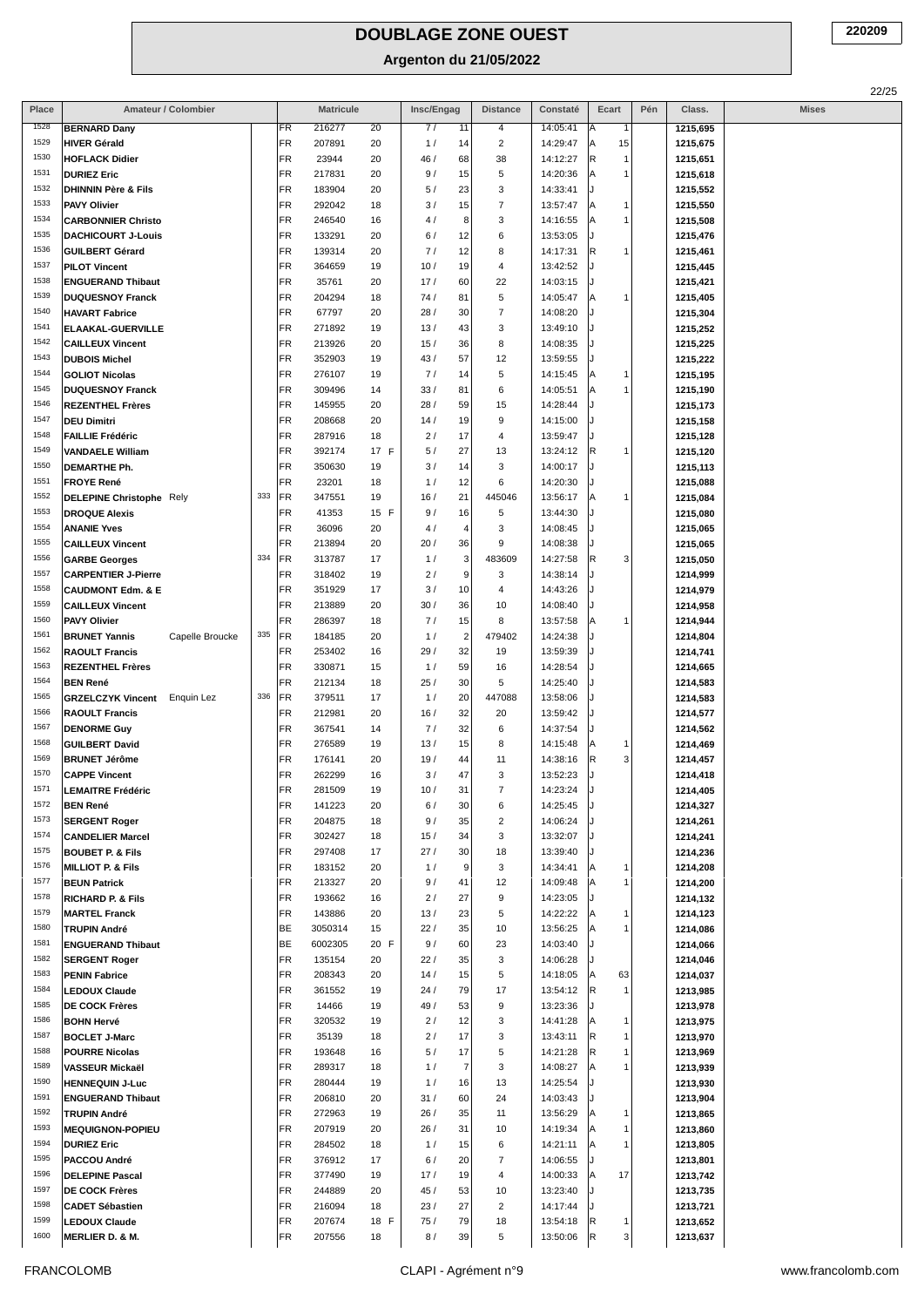| Place        | Amateur / Colombier                                                   |     |           | <b>Matricule</b> |            | Insc/Engag |                      | <b>Distance</b>              | Constaté             | Ecart                        | Pén | Class.               | <b>Mises</b> |
|--------------|-----------------------------------------------------------------------|-----|-----------|------------------|------------|------------|----------------------|------------------------------|----------------------|------------------------------|-----|----------------------|--------------|
| 1601         | <b>FORESTIER André</b><br>Preures                                     | 337 | FR        | 303942           | 17         | 3/         | 16                   | 442045                       | 13:54:14             | R<br>1                       |     | 1213,579             |              |
| 1602         | <b>CADET Sébastien</b>                                                |     | FR        | 283276           | 19         | 4/         | 27                   | 3                            | 14:17:47             |                              |     | 1213,564             |              |
| 1603         | QUEVAL D. & J.                                                        |     | FR        | 212003           | 20         | 14/        | 17                   | 11                           | 13:58:04             | Α<br>1                       |     | 1213,536             |              |
| 1604<br>1605 | <b>CAUDMONT Edm. &amp; E</b><br><b>SMIS Roger</b>                     |     | FR<br>FR  | 20519<br>214018  | 19<br>20   | 9/<br>5/   | 10<br>13             | 5<br>5                       | 14:43:57<br>14:12:16 | Α<br>45                      |     | 1213,463<br>1213,409 |              |
| 1606         | <b>CORROYETTE J.</b>                                                  |     | <b>FR</b> | 401721           | 20         | 11/        | 36                   | $\overline{7}$               | 13:53:48             |                              |     | 1213,403             |              |
| 1607         | <b>DUPENT Jacques</b>                                                 |     | FR        | 364402           | 18         | 6/         | 8                    | $\overline{c}$               | 13:27:06             |                              |     | 1213,328             |              |
| 1608         | <b>DELEPINE Pascal</b>                                                |     | FR        | 177525           | 16         | 10/        | 19                   | 5                            | 14:00:41             | 17<br>Α                      |     | 1213,305             |              |
| 1609         | <b>DECOOL J-Pierre</b>                                                |     | FR        | 254753           | 18         | 37/        | 38                   | 6                            | 14:30:59             |                              |     | 1213,267             |              |
| 1610         | <b>TRIQUET Thérèse</b>                                                |     | FR        | 352201           | 19         | 5/         | 10                   | $\overline{2}$               | 14:02:04             | Α<br>1                       |     | 1213,232             |              |
| 1611         | <b>LOYER Bruno</b>                                                    |     | FR        | 145311           | 20         | 2/         | 12                   | 3                            | 14:21:36             | $\overline{\mathbf{c}}$<br>A |     | 1213,223             |              |
| 1612         | <b>DUCORNET Pascal</b>                                                |     | <b>FR</b> | 35185            | 20 F       | 66/        | 72                   | 8                            | 14:28:49             |                              |     | 1213,111             |              |
| 1613<br>1614 | <b>DUQUESNOY Olivier</b><br><b>VITTU P-Marie</b>                      |     | FR<br>FR  | 407173<br>28690  | 19<br>17   | 16/        | 16<br>14             | $\overline{2}$<br>9          | 14:05:20<br>14:19:00 | R<br>1                       |     | 1213,058             |              |
| 1615         | <b>ROCHE David</b>                                                    |     | FR        | 351958           | 19         | 4/<br>5/   | 39                   | $\overline{7}$               | 14:08:12             | R<br>1                       |     | 1213,051<br>1213,035 |              |
| 1616         | <b>DUCORNET Pascal</b>                                                |     | FR        | 35229            | 20         | 22/        | 72                   | 9                            | 14:28:51             |                              |     | 1213,010             |              |
| 1617         | <b>BRUYANT Eric</b>                                                   |     | <b>FR</b> | 366956           | 19         | 3/         | 6                    | 3                            | 13:48:30             | R<br>$\overline{\mathbf{c}}$ |     | 1213,006             |              |
| 1618         | <b>DUQUESNOY Olivier</b>                                              |     | FR        | 273912           | 19 F       | 14/        | 16                   | 3                            | 14:05:21             | R<br>1                       |     | 1213,004             |              |
| 1619         | <b>CLABAUX Christophe</b>                                             |     | FR        | 282170           | 18         | 29 /       | 31                   | 12                           | 14:11:41             |                              |     | 1212,992             |              |
| 1620         | <b>DELMOTTE Manuel</b>                                                |     | <b>FR</b> | 211014           | 20         | 2/         | 28                   | 5                            | 13:59:48             |                              |     | 1212,988             |              |
| 1621<br>1622 | <b>LIBESSART Hervé</b>                                                |     | FR        | 364204           | 19         | 17/        | 42                   | 11                           | 13:31:38             |                              |     | 1212,982             |              |
| 1623         | <b>LEGRAND P. &amp; Fils</b><br>St Pol sur Mer<br><b>LAMS Patrice</b> | 338 | FR<br>FR  | 274006<br>176233 | 19<br>20   | 12/<br>1/  | 79<br>$\overline{7}$ | 20<br>496058                 | 14:04:15<br>14:38:59 | J                            |     | 1212,911<br>1212,905 |              |
| 1624         | VANSUYPEENE Jérém                                                     |     | FR        | 176839           | 20         | 1/         | 9                    | 3                            | 14:21:45             | R<br>30                      |     | 1212,901             |              |
| 1625         | <b>GARBE Serge</b>                                                    |     | <b>FR</b> | 25247            | 20 F       | 29/        | 30                   | 14                           | 14:27:52             |                              |     | 1212,896             |              |
| 1626         | <b>DUBOIS Michel</b>                                                  |     | FR        | 400842           | 15         | 29/        | 57                   | 13                           | 14:00:38             |                              |     | 1212,873             |              |
| 1627         | <b>GAUDRY Benoït</b>                                                  |     | FR        | 305389           | 17         | 5/         | 5                    | $\sqrt{2}$                   | 14:32:31             | A<br>116                     |     | 1212,866             |              |
| 1628         | THOMAS Ch.                                                            |     | FR        | 16651            | 19         | 12/        | 41                   | 11                           | 14:00:07             | 3<br>Α                       |     | 1212,862             |              |
| 1629         | PACCOU André                                                          |     | FR        | 350572           | 19         | 9/         | 20                   | 8                            | 14:07:13             | J.                           |     | 1212,836             |              |
| 1630<br>1631 | JUNCK Michel                                                          |     | FR<br>FR  | 23722<br>317391  | 18         | 12/<br>3/  | 26<br>8              | 8<br>$\overline{2}$          | 14:39:32<br>14:01:19 | R<br>1                       |     | 1212,768<br>1212,722 |              |
| 1632         | <b>BOURSE J &amp; MJ</b><br><b>ENGUERAND Thibaut</b>                  |     | FR        | 206862           | 15<br>20 F | 54 /       | 60                   | 25                           | 14:04:05             |                              |     | 1212,714             |              |
| 1633         | <b>LELEU Franck</b>                                                   |     | FR        | 26425            | 19         | 20/        | 22                   | 10                           | 14:14:36             |                              |     | 1212,639             |              |
| 1634         | <b>MAILLY Frédéric</b>                                                |     | FR        | 261288           | 16         | 5/         | 12                   | 5                            | 13:40:06             | J.                           |     | 1212,636             |              |
| 1635         | <b>LANNOY Didier</b>                                                  |     | <b>FR</b> | 277148           | 19         | 2/         | 39                   | 5                            | 14:04:36             | R<br>1                       |     | 1212,570             |              |
| 1636         | <b>DELVALLE Christian</b>                                             |     | FR        | 217622           | 20         | 5/         | 10                   | 3                            | 14:12:46             | Α<br>1                       |     | 1212,499             |              |
| 1637         | <b>JUNCK Michel</b>                                                   |     | FR        | 176128           | 20         | 24 /       | 26                   | 9                            | 14:39:38             |                              |     | 1212,472             |              |
| 1638         | <b>VERMEIREN Christian</b>                                            |     | <b>FR</b> | 181124           | 20         | 6/         | 8                    | 3                            | 14:33:01             |                              |     | 1212,456             |              |
| 1639<br>1640 | <b>LEMAITRE Frédéric</b><br><b>DESMIDT Anthony</b>                    |     | FR<br>FR  | 285906<br>317021 | 19<br>19   | 21/<br>5/  | 31<br>8              | 8<br>4                       | 14:24:03<br>14:39:07 | J.                           |     | 1212,402<br>1212,339 |              |
| 1641         | <b>REZENTHEL Frères</b>                                               |     | FR        | 286309           | 19         | 4/         | 59                   | 17                           | 14:29:40             |                              |     | 1212,335             |              |
| 1642         | <b>DELEPINE Christophe</b>                                            |     | FR        | 291121           | 18         | 12/        | 21                   | $\overline{2}$               | 13:57:08             | Α<br>1                       |     | 1212,271             |              |
| 1643         | <b>MERLIER D. &amp; M.</b>                                            |     | FR        | 367469           | 19         | 32/        | 39                   | 6                            | 13:50:32             | R<br>3                       |     | 1212,178             |              |
| 1644         | <b>VANHAECKE Joseph</b>                                               |     | <b>FR</b> | 147664           | 20         | 15/        | 35                   | 3                            | 14:18:46             | J.                           |     | 1212,126             |              |
| 1645         | <b>COZE Thierry</b>                                                   |     | <b>FR</b> | 218152           | 18         | 18/        | 22                   | 3                            | 14:22:05             | IJ                           |     | 1212,048             |              |
| 1646         | <b>BRUNET Jérôme</b>                                                  |     | <b>FR</b> | 29428            | 18         | 14/        | 44                   | 12                           | 14:39:05             | R<br>3                       |     | 1212,032             |              |
| 1647         | <b>LECHENE Bernard</b>                                                |     | FR        | 379522           | 17         | 1/         | 16                   | $\overline{c}$               | 13:59:19             |                              |     | 1211,973             |              |
| 1648<br>1649 | <b>SERGENT Roger</b><br><b>SERGENT Florian</b>                        |     | FR<br>FR  | 135148<br>204127 | 20<br>18   | 24/<br>24/ | 35<br>26             | $\overline{\mathbf{4}}$<br>5 | 14:07:10<br>13:56:15 | Α<br>1                       |     | 1211,793<br>1211,755 |              |
| 1650         | HENIN-DELPLANQUE                                                      |     | FR        | 21747            | 18         | 24/        | 74                   | 21                           | 13:40:07             | Α<br>1                       |     | 1211,750             |              |
| 1651         | <b>DUQUESNOY Franck</b>                                               |     | <b>FR</b> | 135903           | 20         | 16/        | 81                   | $\overline{7}$               | 14:06:56             | Α<br>1                       |     | 1211,697             |              |
| 1652         | VASSEUR Mickaël                                                       |     | FR        | 215095           | 20         | 3/         | $\overline{7}$       | $\overline{\mathbf{4}}$      | 14:09:10             | A<br>1                       |     | 1211,644             |              |
| 1653         | <b>CLAPTIEN Jonathan</b>                                              |     | FR        | 139966           | 20         | 11/        | 20                   | $\overline{7}$               | 14:16:31             | R<br>2                       |     | 1211,594             |              |
| 1654         | <b>DEMAILLY Denis</b>                                                 |     | <b>FR</b> | 367546           | 19         | 4/         | 15                   | 5                            | 13:25:28             |                              |     | 1211,569             |              |
| 1655<br>1656 | <b>PETIT Dominique</b>                                                |     | FR<br>FR  | 367867<br>331781 | 19<br>15   | 3/<br>1/   | 19<br>14             | $\overline{c}$<br>9          | 13:38:09<br>14:29:46 | Α<br>1<br>14<br>A            |     | 1211,533<br>1211,488 |              |
| 1657         | <b>ARC J-Claude</b><br><b>REZENTHEL Frères</b>                        |     | FR        | 143769           | 20         | 43/        | 59                   | 18                           | 14:29:57             | J.                           |     | 1211,476             |              |
| 1658         | <b>LEMAITRE Frédéric</b>                                              |     | FR        | 147494           | 20         | 26/        | 31                   | 9                            | 14:24:23             |                              |     | 1211,377             |              |
| 1659         | <b>DUBOIS Michel</b>                                                  |     | FR        | 303573           | 17         | 32/        | 57                   | 14                           | 14:01:06             |                              |     | 1211,347             |              |
| 1660         | <b>FABIANSKI Arnold</b>                                               |     | FR        | 271958           | 19         | 5/         | $\overline{7}$       | 3                            | 14:22:20             | Α<br>1                       |     | 1211,343             |              |
| 1661         | <b>GOUDU Freddy</b>                                                   |     | FR        | 347947           | 19         | 11/        | 18                   | 4                            | 13:56:07             |                              |     | 1211,327             |              |
| 1662         | <b>FRUCHART Jérome</b>                                                |     | FR        | 37522            | 20         | 1/         | 19                   | $\overline{\mathbf{4}}$      | 13:32:29             |                              |     | 1211,279             |              |
| 1663         | <b>LEDOUX Claude</b>                                                  |     | FR        | 207669           | 18         | 18/        | 79                   | 19                           | 13:55:02             | R<br>1                       |     | 1211,214             |              |
| 1664<br>1665 | <b>LOZINGUEZ Michel</b>                                               |     | <b>FR</b> | 208014           | 20         | 4 /        | 10                   | $\overline{\mathbf{4}}$      | 14:20:36             |                              |     | 1211,208             |              |
| 1666         | <b>RICHARD P. &amp; Fils</b><br><b>BRUNET Christophe</b>              |     | FR<br>FR  | 145592<br>176175 | 20<br>20   | 12/<br>20/ | 27<br>57             | 10<br>3                      | 14:24:02<br>14:35:05 |                              |     | 1211,205<br>1211,146 |              |
| 1667         | <b>HENIN-DELPLANQUE</b>                                               |     | <b>FR</b> | 28074            | 19         | 30/        | 74                   | 22                           | 13:40:18             | Α<br>1                       |     | 1211,116             |              |
| 1668         | <b>GHIER Noël</b><br>Heuringhem                                       | 339 | <b>FR</b> | 207699           | 20         | 11/        | 14                   | 459609                       | 14:09:29             | R<br>1                       |     | 1211,096             |              |
| 1669         | <b>CAPPE Vincent</b>                                                  |     | FR        | 303433           | 18         | 29/        | 47                   | 4                            | 13:53:23             |                              |     | 1211,076             |              |
| 1670         | <b>BOURGOIS Frères</b>                                                |     | FR        | 218745           | 20         | 8/         | 15                   | 3                            | 13:40:56             | Α<br>1                       |     | 1210,979             |              |
| 1671         | DEBRUYNE E. & P.                                                      |     | FR        | 357871           | 19         | 1/         | $\overline{7}$       | 4                            | 14:14:58             | Α<br>1                       |     | 1210,960             |              |
| 1672         | <b>VERLANDE O. &amp; C.</b><br>Bergues                                | 340 | <b>FR</b> | 249898           | 18         | 2/         | 10                   | 490025                       | 14:34:41             | A<br>1                       |     | 1210,932             |              |
| 1673         | <b>DUHAMEL P &amp; F</b>                                              |     | FR        | 140486           | 20         | 61/        | 67                   | 21                           | 13:56:40             |                              |     | 1210,931             |              |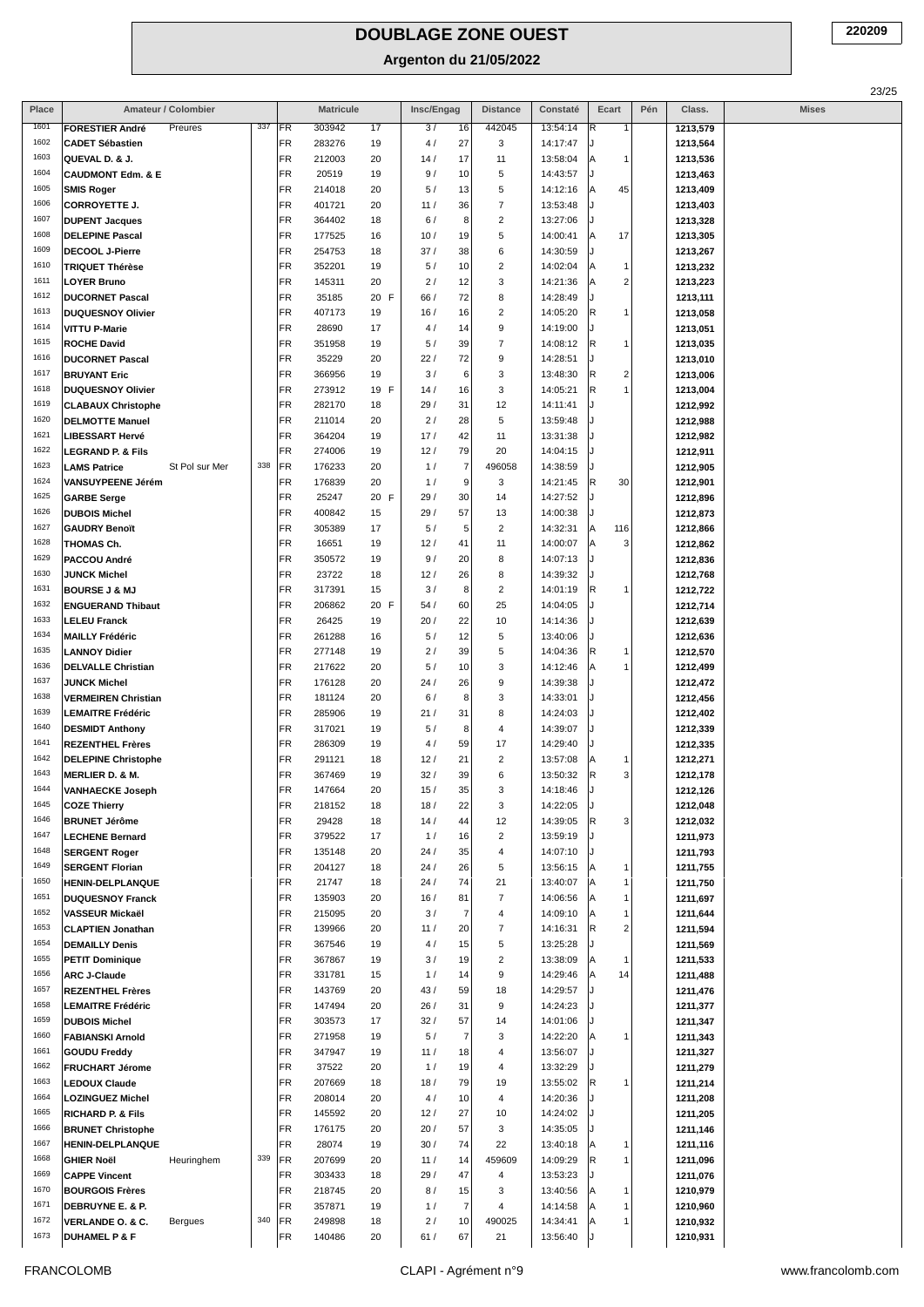| Place        | Amateur / Colombier                                   |     |          | <b>Matricule</b>  |            | Insc/Engag              | <b>Distance</b>                       | Constaté             | Ecart                             | Pén | Class.               | Mises |
|--------------|-------------------------------------------------------|-----|----------|-------------------|------------|-------------------------|---------------------------------------|----------------------|-----------------------------------|-----|----------------------|-------|
| 1674         | <b>REZENTHEL Frères</b>                               |     | FR       | 143677            | 20         | 56/<br>59               | 19                                    | 14:30:08             |                                   |     | 1210,921             |       |
| 1675         | <b>GUILBERT David</b>                                 |     | FR       | 144899            | 20         | 8/<br>15                | 9                                     | 14:16:56             | Α<br>1                            |     | 1210,912             |       |
| 1676         | <b>BRUNET Christophe</b>                              |     | FR       | 184226            | 20         | 27/<br>57               | 4                                     | 14:35:10             |                                   |     | 1210,897             |       |
| 1677         | <b>GILLIOT Raymond</b>                                |     | FR       | 256571            | 18         | 8/<br>12                | 4                                     | 14:41:49             |                                   |     | 1210,849             |       |
| 1678         | <b>BOHN Hervé</b>                                     |     | FR       | 181777            | 20         | 3/<br>12                | 4                                     | 14:42:32             | Α<br>1                            |     | 1210,836             |       |
| 1679         | <b>LECHENE Bernard</b>                                |     | FR       | 212549            | 20         | 13/<br>16               | 3                                     | 13:59:40             |                                   |     | 1210,826             |       |
| 1680<br>1681 | <b>DEROLLEZ Bernard</b>                               |     | FR<br>FR | 88965             | 20         | 2/<br>63                | 19                                    | 13:41:33             |                                   |     | 1210,730             |       |
| 1682         | <b>DEU Dimitri</b><br><b>DEROLLEZ Bernard</b>         |     | FR       | 281718<br>362646  | 18<br>19   | 16/<br>19<br>10/<br>63  | 10<br>20                              | 14:16:25<br>13:41:35 |                                   |     | 1210,703<br>1210,615 |       |
| 1683         | <b>GRZELCZYK Vincent</b>                              |     | FR       | 291991            | 18         | 20<br>4/                | $\overline{c}$                        | 13:59:19             |                                   |     | 1210,582             |       |
| 1684         | <b>HANQUEZ Flovic</b>                                 |     | FR       | 272852            | 19 F       | 24/<br>30               | 12                                    | 13:58:56             |                                   |     | 1210,544             |       |
| 1685         | <b>DELMOTTE Manuel</b>                                |     | FR       | 357245            | 19         | 5/<br>28                | 6                                     | 14:00:33             |                                   |     | 1210,533             |       |
| 1686         | Nieurlet<br><b>DEU Philippe</b>                       | 341 | FR       | 380210            | 17         | 3/                      | 9<br>469379                           | 14:17:44             | R<br>1                            |     | 1210,522             |       |
| 1687         | <b>REZENTHEL Frères</b>                               |     | FR       | 145960            | 20         | 26/<br>59               | 20                                    | 14:30:16             |                                   |     | 1210,518             |       |
| 1688         | <b>DEROLLEZ Bernard</b>                               |     | FR       | 414654            | 15         | 63<br>62/               | 21                                    | 13:41:38             |                                   |     | 1210,443             |       |
| 1689         | <b>DUBOIS Charles</b>                                 |     | FR       | 207057            | 20         | 6/                      | 3<br>$\overline{7}$                   | 14:01:19             | R<br>1                            |     | 1210,400             |       |
| 1690         | <b>LASSALLE Didier</b>                                |     | FR       | 219839            | 18         | 2/                      | 9<br>$\overline{4}$                   | 14:22:45             |                                   |     | 1210,337             |       |
| 1691         | <b>DELPLANQUE Serge</b>                               |     | FR       | 213697            | 18         | 16/<br>29               | 8                                     | 14:29:56             | R<br>1                            |     | 1210,272             |       |
| 1692         | <b>BEN Nicolas</b>                                    |     | FR       | 211756            | 18         | 2/<br>14                | $\overline{4}$                        | 14:30:36             |                                   |     | 1210,212             |       |
| 1693<br>1694 | DECOOL J-Pierre                                       |     | FR<br>FR | 347316            | 17         | 35/<br>38<br>7/         | $\overline{7}$<br>$\overline{7}$<br>4 | 14:32:01             |                                   |     | 1210,149             |       |
| 1695         | <b>COZE Elie</b><br><b>CAFFIER Laurent</b>            |     | FR       | 208415<br>206036  | 18<br>18 F | 17/<br>22               | 6                                     | 14:19:25<br>13:55:52 |                                   |     | 1210,092<br>1210,031 |       |
| 1696         | <b>LEMAIRE Bernard</b>                                |     | FR       | 209758            | 20 F       | 5/                      | $\overline{7}$<br>5                   | 14:13:35             |                                   |     | 1209,974             |       |
| 1697         | MAILLARD J. & M.                                      |     | FR       | 385413            | 17         | 1/<br>10                | $\overline{4}$                        | 14:03:59             |                                   |     | 1209,920             |       |
| 1698         | <b>BEUN Patrick</b>                                   |     | FR       | 213336            | 20         | 37/<br>41               | 13                                    | 14:11:09             | Α<br>1                            |     | 1209,899             |       |
| 1699         | FERLIN J-M.                                           |     | FR       | 207708            | 20         | 20<br>4 /               | 6                                     | 14:08:17             |                                   |     | 1209,884             |       |
| 1700         | <b>DELEPINE Pascal</b>                                |     | FR       | 291975            | 18         | 3/<br>19                | 6                                     | 14:01:45             | 17<br>Α                           |     | 1209,821             |       |
| 1701         | <b>GILLIOT Raymond</b>                                |     | FR       | 179079            | 20         | 2/<br>12                | 5                                     | 14:42:11             | J.                                |     | 1209,772             |       |
| 1702         | <b>DESCHUTTER Stépha</b>                              |     | FR       | 139625            | 20         | 15/<br>15               | 8                                     | 14:18:14             |                                   |     | 1209,721             |       |
| 1703         | <b>MEQUIGNON-POPIEU</b>                               |     | FR       | 210419            | 20         | 8/<br>31                | 11                                    | 14:20:54             | Α<br>1                            |     | 1209,720             |       |
| 1704         | ELAAKAL-GUERVILLE                                     |     | FR       | 300894            | 17         | 43/<br>43               | 4                                     | 13:50:50             |                                   |     | 1209,639             |       |
| 1705<br>1706 | <b>COZE Thierry</b>                                   |     | FR       | 309244            | 17         | 22<br>5/                | $\overline{4}$                        | 14:22:52             |                                   |     | 1209,632             |       |
| 1707         | <b>DUBOIS Ludovic</b><br><b>DECHERF P. &amp; Fils</b> |     | FR<br>BE | 222132<br>3092150 | 20<br>21   | 29<br>11/<br>4 /        | 3<br>$\overline{7}$<br>4              | 13:31:30<br>14:32:02 |                                   |     | 1209,549<br>1209,517 |       |
| 1708         | <b>BOHN Hervé</b>                                     |     | FR       | 181779            | 20         | 12<br>4 /               | 5                                     | 14:42:59             | Α<br>1                            |     | 1209,516             |       |
| 1709         | <b>LEFEBVRE Pascal</b>                                |     | FR       | 284106            | 18         | 3/<br>14                | 10                                    | 14:22:37             |                                   |     | 1209,495             |       |
| 1710         | <b>CAPPE Vincent</b>                                  |     | FR       | 169947            | 19         | 44/<br>47               | 5                                     | 13:53:52             |                                   |     | 1209,468             |       |
| 1711         | <b>HESSCHENTIER Yves</b>                              |     | FR       | 30752             | 20         | 6/                      | 6<br>$\overline{4}$                   | 14:42:27             |                                   |     | 1209,463             |       |
| 1712         | <b>DUQUESNOY Franck</b>                               |     | FR       | 407184            | 19         | 49 /<br>81              | 8                                     | 14:07:41             | Α<br>1                            |     | 1209,291             |       |
| 1713         | <b>HERNAULT Philippe</b>                              |     | FR       | 407820            | 18         | 14/<br>14               | $\overline{\mathbf{c}}$               | 14:25:15             | Α<br>3                            |     | 1209,263             |       |
| 1714<br>1715 | <b>GOURNAY Joël</b>                                   |     | FR<br>FR | 180171            | 16         | 20<br>5/<br>5/          | 6<br>6                                | 14:07:42<br>13:50:56 | $\overline{\mathbf{c}}$<br>A<br>1 |     | 1209,192             |       |
| 1716         | <b>BROGNIART Franck</b><br><b>DUQUESNOY Franck</b>    |     | FR       | 361317<br>204269  | 19<br>18   | 12<br>70/<br>81         | 9                                     | 14:07:43             | Α<br>Α<br>1                       |     | 1209,189<br>1209,184 |       |
| 1717         | <b>DUBOIS Michel</b>                                  |     | FR       | 384330            | 17         | 37/<br>57               | 15                                    | 14:01:46             |                                   |     | 1209,175             |       |
| 1718         | <b>DUHAMEL Denis</b><br>Boulogne / Mer                | 342 | FR       | 297697            | 17         | 9/<br>21                | 460168                                | 14:10:37             | $\overline{\mathbf{c}}$<br> A     |     | 1209,105             |       |
| 1719         | <b>HANOT Jacques</b>                                  |     | FR       | 34860             | 18         | 1/<br>22                | $\overline{7}$                        | 14:09:45             | $\overline{\mathbf{c}}$<br>A      |     | 1209,101             |       |
| 1720         | <b>HIVER Gérald</b>                                   |     | FR       | 143140            | 20         | 2/<br>14                | 3                                     | 14:31:59             | 15<br>A                           |     | 1209,018             |       |
| 1721         | <b>NOYELLE Hervé</b>                                  |     | FR       | 302556            | 17         | 13/<br>19               | $\overline{7}$                        | 13:55:16             | J.                                |     | 1209,013             |       |
| 1722<br>1723 | <b>GERVOIS Tanguy</b>                                 |     | FR       | 219234            | 20 F       | 9/                      | $\,6\,$<br>9                          | 13:38:16             |                                   |     | 1208,956             |       |
| 1724         | <b>MEQUIGNON-POPIEU</b><br><b>CANDELIER Marcel</b>    |     | FR<br>FR | 217911<br>364843  | 20<br>19   | 19/<br>31<br>12/<br>34  | 12<br>$\overline{4}$                  | 14:21:09<br>13:33:37 | 1<br>Α<br>J.                      |     | 1208,946<br>1208,940 |       |
| 1725         | <b>DEBACKER Alain</b>                                 |     | FR       | 213420            | 20         | 22<br>15/               | $\boldsymbol{9}$                      | 14:14:20             | R<br>1                            |     | 1208,913             |       |
| 1726         | <b>BOUTON François</b>                                |     | FR       | 222212            | 20         | 28/<br>76               | 13                                    | 13:08:04             |                                   |     | 1208,885             |       |
| 1727         | <b>SERGENT Florian</b>                                |     | FR       | 135512            | 20         | 18/<br>26               | 6                                     | 13:57:08             | Α<br>1                            |     | 1208,840             |       |
| 1728         | ESTOP M. & D.                                         |     | FR       | 304038            | 15 F       | 8/<br>14                | 3                                     | 13:35:31             | 3<br>Α                            |     | 1208,838             |       |
| 1729         | <b>BRUNET Christophe</b>                              |     | FR       | 184228            | 20         | 21/<br>57               | $\sqrt{5}$                            | 14:35:52             |                                   |     | 1208,808             |       |
| 1730         | <b>BOUTON François</b>                                |     | FR       | 302726            | 18         | 43/<br>76               | 14                                    | 13:08:06             |                                   |     | 1208,758             |       |
| 1731         | MERLIER D. & M.                                       |     | FR       | 225966            | 20         | 18/<br>39               | $\overline{7}$                        | 13:51:34             | R<br>3                            |     | 1208,714             |       |
| 1732<br>1733 | <b>CLABAUX Christophe</b>                             |     | FR<br>FR | 209351<br>143746  | 20         | 18/<br>31<br>46 /<br>59 | 13<br>21                              | 14:13:03<br>14:30:53 |                                   |     | 1208,665             |       |
| 1734         | <b>REZENTHEL Frères</b><br><b>DUBOIS Michel</b>       |     | FR       | 384351            | 20<br>17   | 33/<br>57               | 16                                    | 14:01:57             |                                   |     | 1208,656<br>1208,579 |       |
| 1735         | NADOT Th. & Mi.                                       |     | FR       | 226971            | 20         | 11/<br>11               | $\overline{7}$                        | 13:31:17             |                                   |     | 1208,574             |       |
| 1736         | <b>GRZELCZYK Jordan</b>                               |     | FR       | 280924            | 18         | 1/                      | 9<br>4                                | 14:00:23             |                                   |     | 1208,567             |       |
| 1737         | <b>MERLIER D. &amp; M.</b>                            |     | FR       | 37234             | 20         | 21/<br>39               | 8                                     | 13:51:37             | R<br>3                            |     | 1208,547             |       |
| 1738         | <b>DEROLLEZ Bernard</b>                               |     | FR       | 389468            | 17         | 15/<br>63               | 22                                    | 13:42:12             |                                   |     | 1208,495             |       |
| 1739         | <b>CAFFIER Nathan</b>                                 |     | FR       | 23510             | 20         | 21/<br>41               | 16                                    | 13:56:01             | J.                                |     | 1208,352             |       |
| 1740         | <b>CLABAUX Christophe</b>                             |     | FR       | 209342            | 20         | 19/<br>31               | 14                                    | 14:13:10             |                                   |     | 1208,297             |       |
| 1741<br>1742 | <b>FRUITIER Catherine</b>                             |     | FR       | 272432            | 19         | 12/<br>49               | 9                                     | 13:40:55             |                                   |     | 1208,136             |       |
| 1743         | <b>LEMAITRE Frédéric</b><br><b>COLOOS Philippe</b>    |     | FR<br>FR | 25934<br>31203    | 20<br>20   | 9/<br>31<br>2/          | 10<br>$\overline{7}$<br>5             | 14:25:27<br>14:36:38 |                                   |     | 1208,110<br>1208,101 |       |
| 1744         | <b>BEDINIER P. &amp; Fils</b>                         |     | FR       | 218826            | 20         | 14/<br>17               | 8                                     | 13:44:04             | Α<br>1                            |     | 1208,062             |       |
| 1745         | <b>GOMER Denis</b>                                    |     | BE       | 3077937           | 15         | 6/<br>17                | $\overline{\mathbf{c}}$               | 14:07:49             | R<br>1                            |     | 1208,043             |       |
| 1746         | <b>LELEU Franck</b>                                   |     | FR       | 217128            | 18         | 22<br>2/                | 11                                    | 14:16:05             |                                   |     | 1207,980             |       |
|              |                                                       |     |          |                   |            |                         |                                       |                      |                                   |     |                      |       |